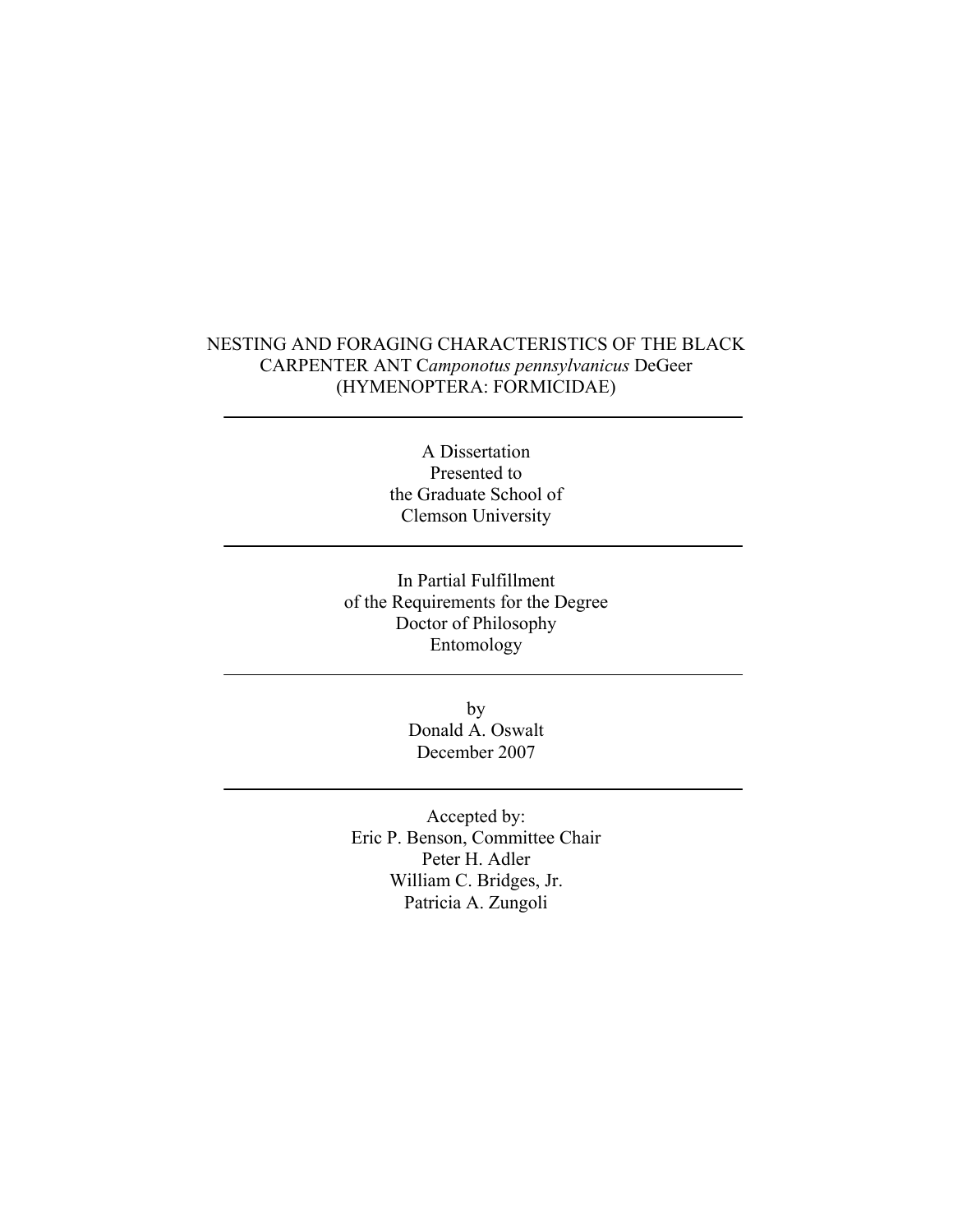UMI Number: 3290713

# UMI<sup>®</sup>

## UMI Microform 3290713

Copyright 2008 by ProQuest Information and Learning Company. All rights reserved. This microform edition is protected against unauthorized copying under Title 17, United States Code.

> ProQuest Information and Learning Company 300 North Zeeb Road P.O. Box 1346 Ann Arbor, MI 48106-1346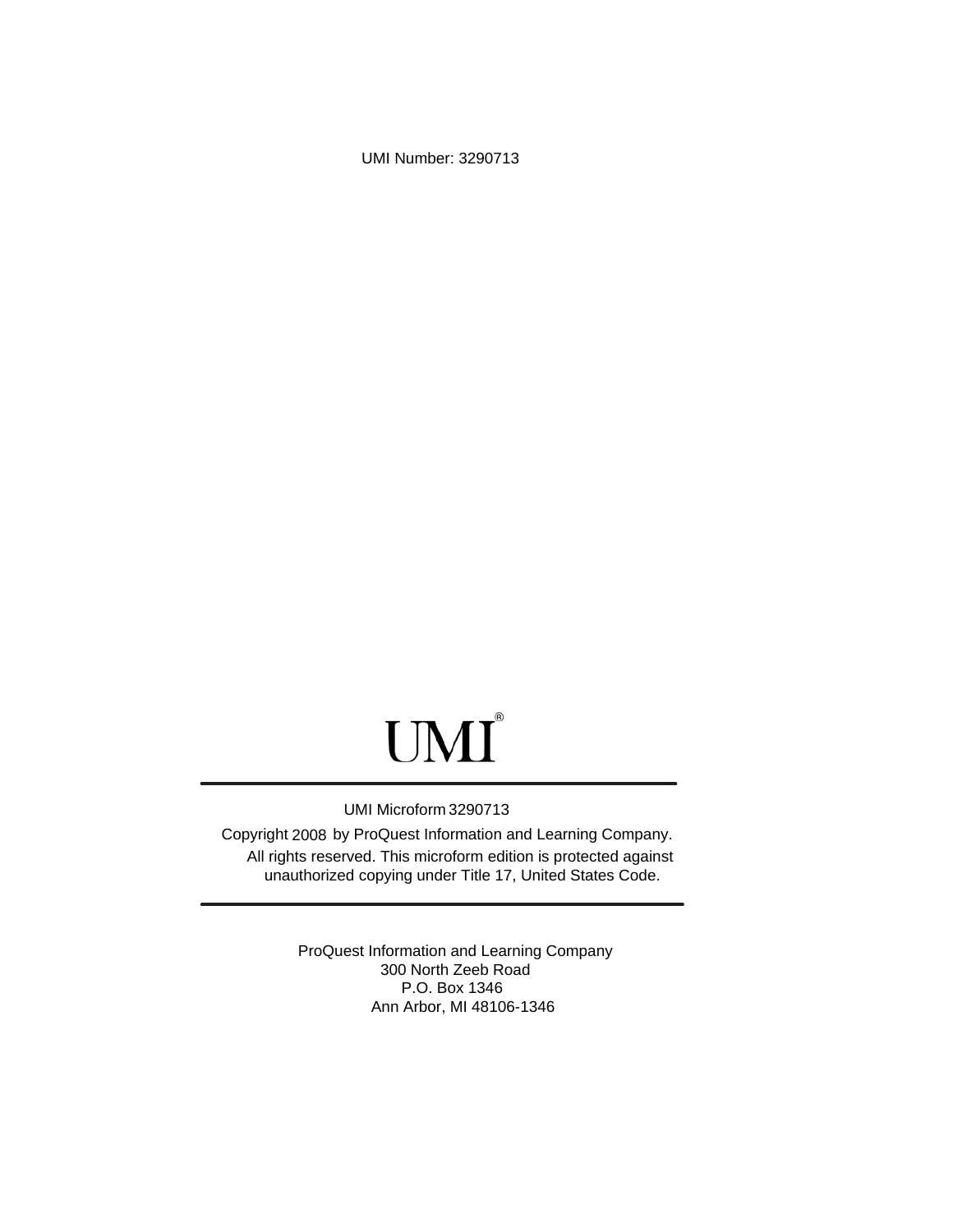### **ABSTRACT**

Potential nesting sites of *Camponotus pennsylvanicus* (DeGeer) were investigated in South Carolina to determine if nesting sites features could be characterized by habitat features for black carpenter ant nests. Environmental data from forested plots showed large-scale habitat features such as vegetation density and canopy cover were not useful as indicators for the presence or absence of nests. Small-scale individual nest characteristics such as diameter at breast height of trees, log length, tree defect type or tree species were better indicators of occupied nests. In my study, *C. pennsylvanicus* preferred mature hardwood (*Quercus* spp.) trees approximately 30 cm in diameter and pine logs (*Pinus* spp.) that were approximately 9 m in length. Defects in trees most often associated with nests included tree holes and crotches.

Temperature regulation in nests of *C. pennsylvanicus* is not well understood. Prior studies reported nest temperature passively reflects ambient temperature during winter months. Because *C. pennsylvanicus*inhabits wood, it should benefit from the thermal insulating and buffering properties offered by this unique microhabitat.

To evaluate internal compared to ambient temperature in occupied and unoccupied nests, ten *C. pennsylvanicus* nests were identified in trees on the Clemson University campus. Five of the trees containing *C. pennsylvanicus* nests were injected with a foam containing the non-repellent insecticide Termidor®, containing the active ingredient fipronil, to induce colony mortality. Nest galleries were located using a microwave emitting detector and a digital infrared camera.  $H O BO^{\circledR} H8$  Temp / RH / 2x external channel data loggers were used to record ambient and internal nest temperature

ii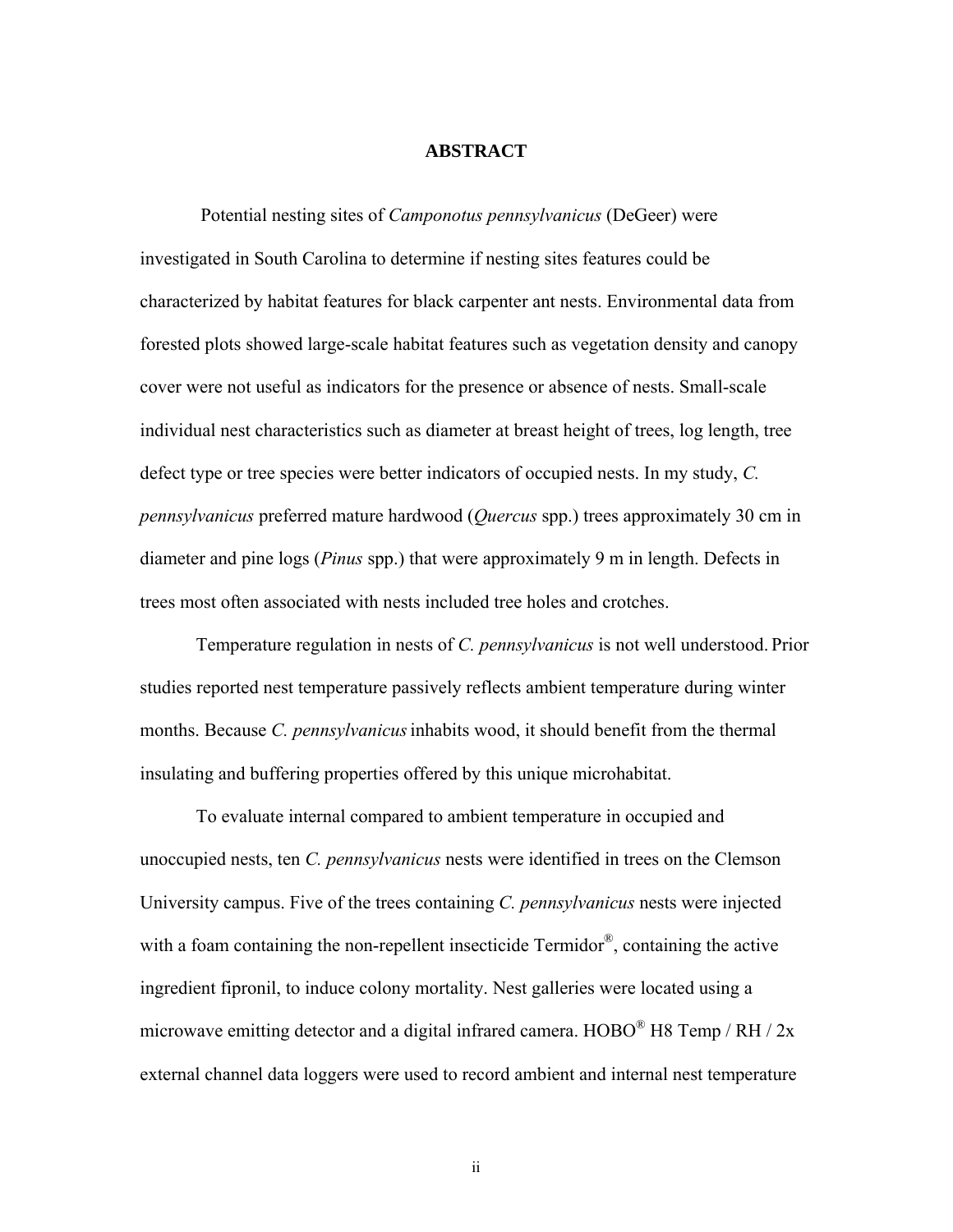hourly over 52 wks. Comparison of ambient and internal temperature ranges within nest type were significantly different. Ambient temperature range of occupied and unoccupied nests fluctuated approximately 10°C while internal temperature fluctuation was less, around 2°C. Internal nest temperature of occupied nests mirrored unoccupied nests throughout the year and were not statistically significant. These results indicate that internal nest temperature does not fluctuate over as wide a range as does ambient. According to my results, *C. pennsylvanicus* is unable to actively regulate its internal nest environment, but can use the insulative properties of trees to dampen wide temperature fluctuations and provide a more stable nest microclimate.

Since *C. pennsylvanicus* is bound to a central nest, it faces difficulties in foraging that optimize their ability to obtain energy sources. Maximizing net energy yield is one aspect of central-place foraging (CPF) theory. For *C. pennsylvanicus* to adhere to CPF theory, foragers must structure search patterns to collect food of a high caloric value to compensate for the amount of energy needed to obtain it and return to the colony. This selection for higher energy return should be based on colony nutritional requirements and apparent in both carbohydrate and protein foraging.

To determine if *C. pennsylvanicus* forages according to CPF theory, carbohydrate and protein solutions were used to ascertain preference at two fixed distances. Additional data were taken to determine if time spent imbibing, varied with concentration, distance or a combination of the two. Solution concentrations of 5 and 30% casein or sucrose were used for the preference and duration studies and were placed at 1 and 15 m distances from the nest. *Camponotus pennsylvanicus* fed on casein solutions at both distances, with

iii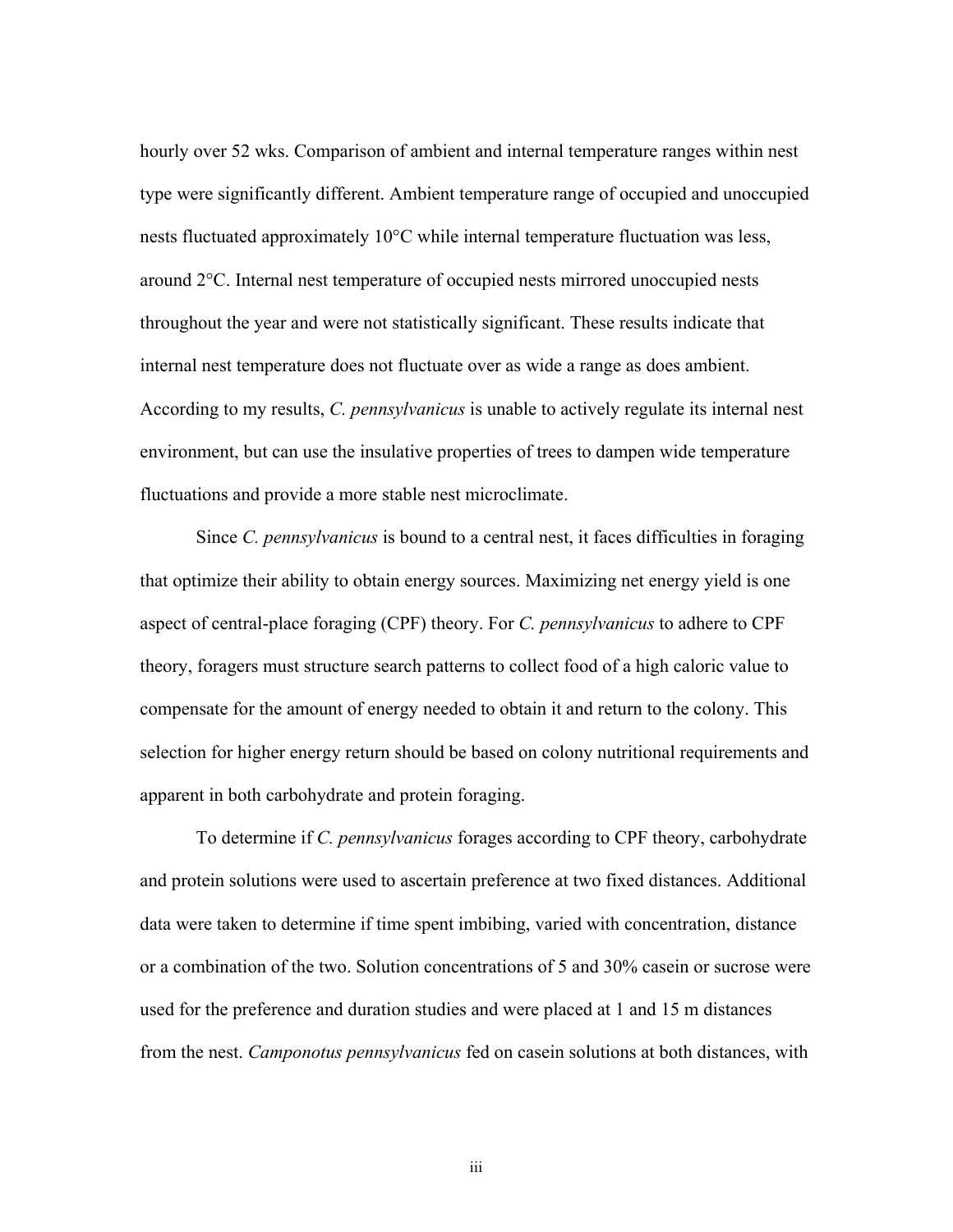no difference between higher and lower concentrations. However, *C. pennsylvanicus* selected a higher concentration of sucrose as the distance from a food patch to the nest increased to 15 m. Foragers imbibed sucrose from both concentrations at 1 m with no preference noted between the two solutions. *Camponotus pennsylvanicus* did not adhere to CPF theory, with respect to protein, but did use a CPF strategy with regard to sucrose selection in this study.

Mean feeding durations indicated that foraging black carpenter ants fed differentially on casein solutions, depending on concentration or distance. Overall casein mean feeding time was significant, suggesting C*. pennsylvanicus* feeds longer on 30% casein solution regardless of the distance involved. Additional analysis indicated that the effect of distance on feeding duration was only significant at a 5% solution concentration. Overall mean feeding time was significant, suggesting feeding intervals were greater on 30% casein over both distances.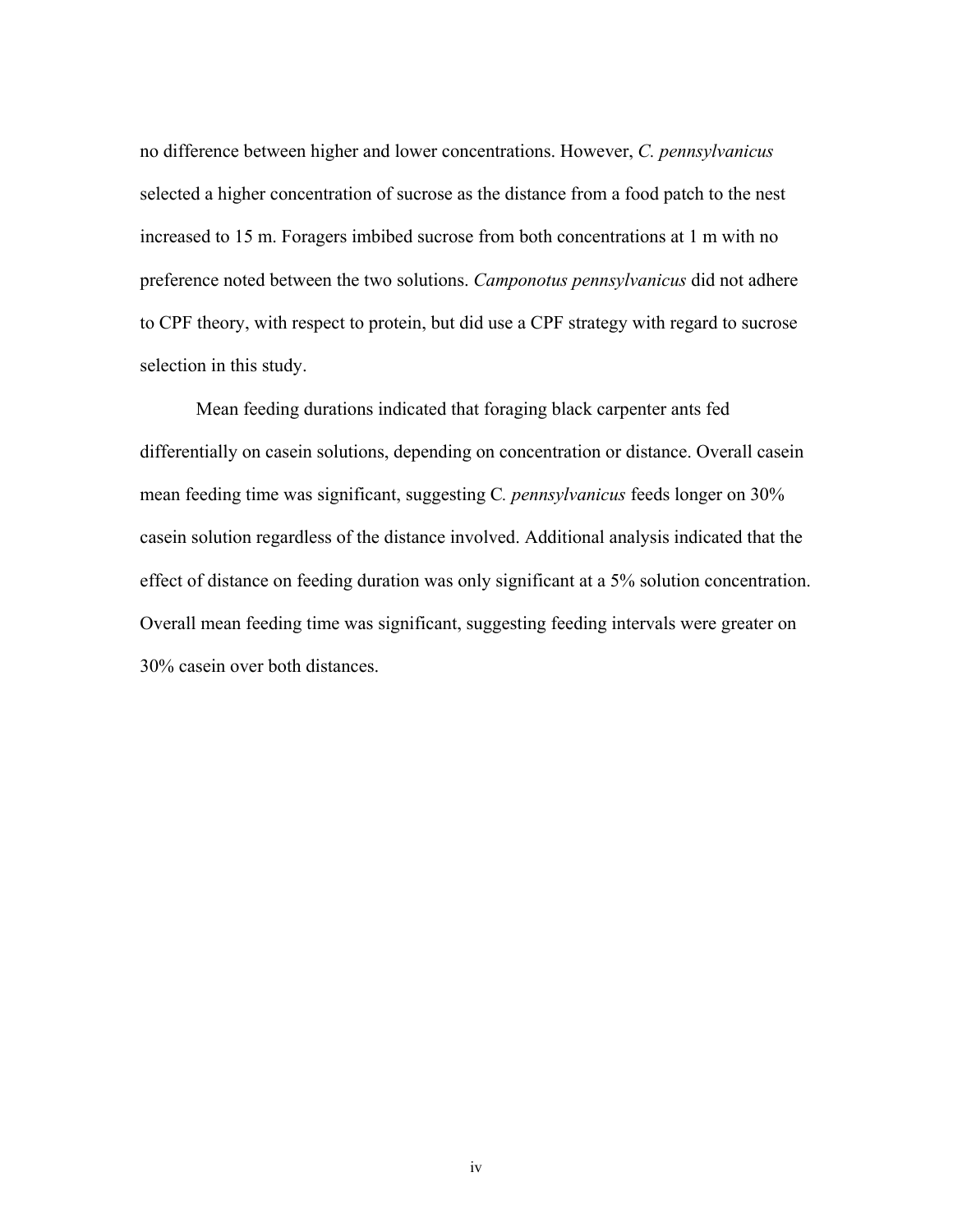## **DEDICATION**

I would like to dedicate this dissertation to my wife Marsha who gave me the encouragement to pursue my goals and to my sons Kyle and Ryan in hopes that it will inspire them to follow their dreams. I would also like to dedicate this work in memory of my parents, David and Dawn Oswalt. I only wish that they could have seen me finish.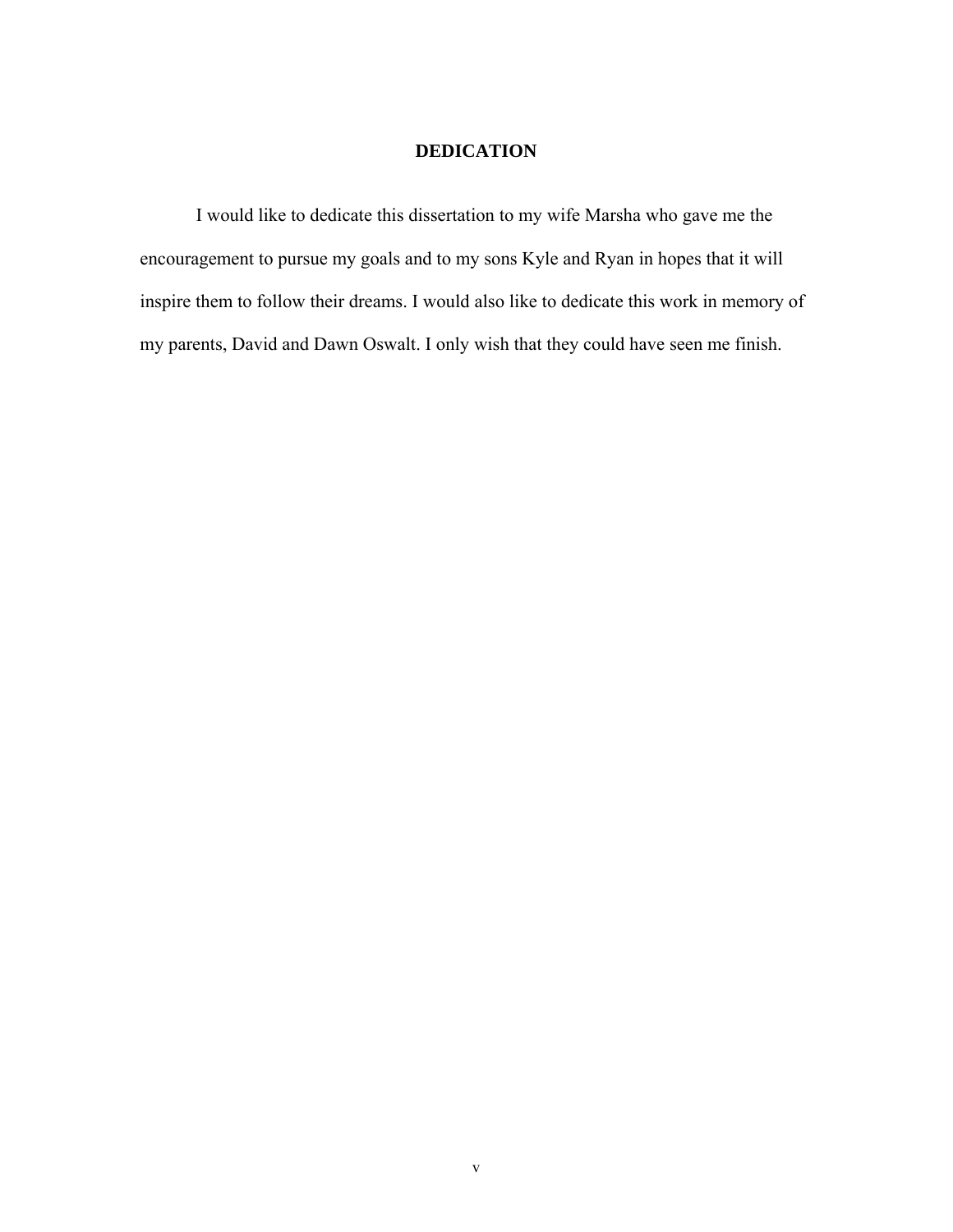## **ACKNOWLEDGMENTS**

I would like to express my sincerest gratitude to Dr. Eric Benson, my advisor, for his invaluable guidance, and friendship during the course of my entire graduate career. I thank my committee members for their valuable assistance and patience in guiding me through this research project. Dr. Pat Zungoli for her continual encouragement and guidance throughout my Clemson career. Dr. Peter Alder for his assistance in experimental designs and as an endless resource of scientific knowledge. Dr. William Bridges, for his statistical advice in preparing this dissertation and several scientific presentations. I thank Dr. Joe Culin and Dr. Gerry Carner for reviewing an earlier version of Chapter II.

I would like to thank the following lab members and fellow students for assistance with field and lab work: Danielle Nolan, Ellen Cook, Trey Strickland, Eric Paysen, Jennifer Nauman, and Beth Westeren.

Fieldwork was partially supported through W. C. Nettles Grants, and the Entomological Foundation.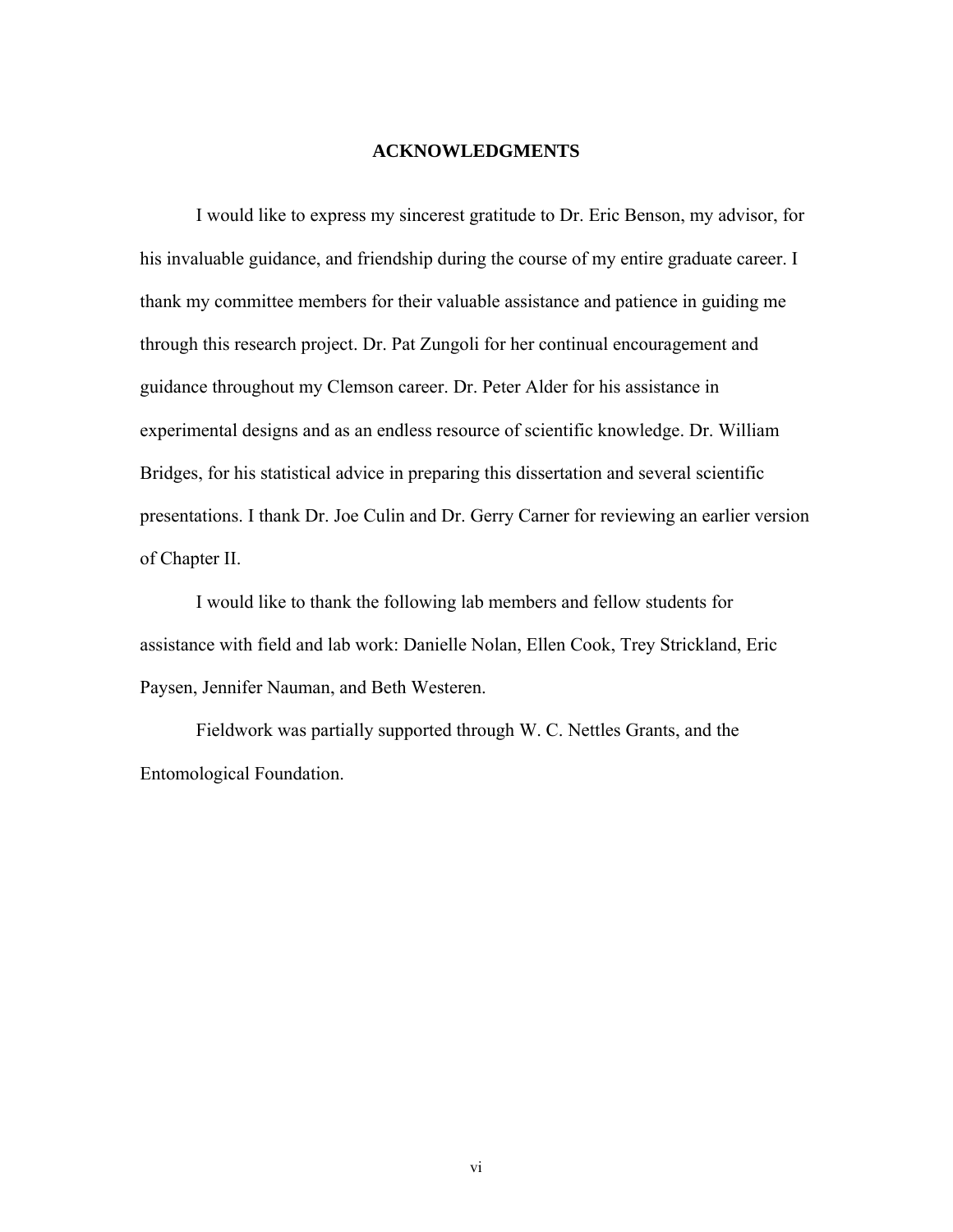## **TABLE OF CONTENTS**

|--|

| <b>CHAPTER</b> |  |
|----------------|--|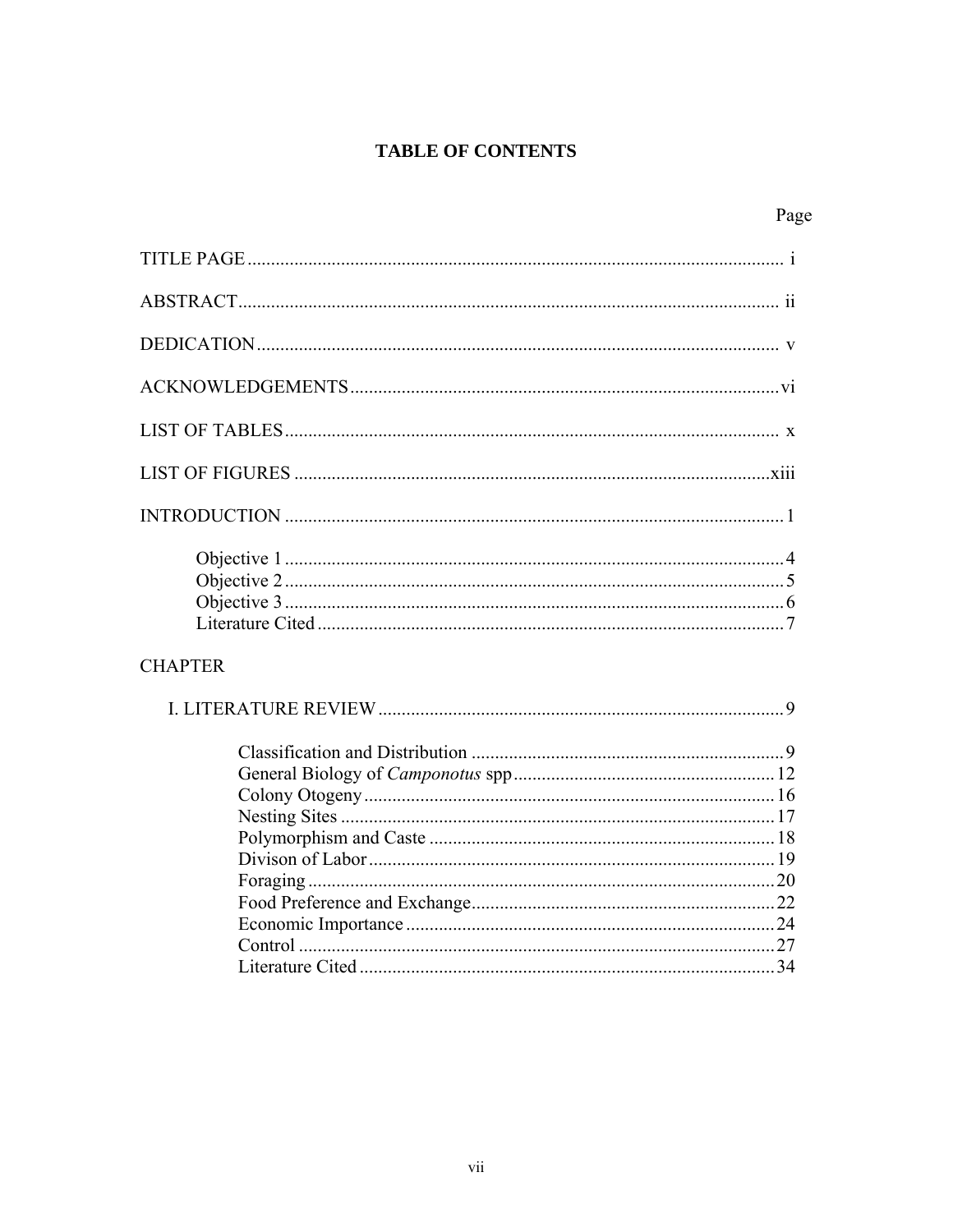Table Of Contents (Continued)

| $\Pi$ . | NESTING SITE CHARACTERIZATION OF THE        |  |
|---------|---------------------------------------------|--|
|         | BLACK CARPENTER ANT, CAMPONOTUS             |  |
|         | PENNSYLVANICUS (DEGEER) (HYMENOPTERA:       |  |
|         |                                             |  |
|         |                                             |  |
|         |                                             |  |
|         |                                             |  |
|         |                                             |  |
|         |                                             |  |
|         |                                             |  |
|         |                                             |  |
|         |                                             |  |
|         |                                             |  |
|         |                                             |  |
|         |                                             |  |
|         |                                             |  |
|         |                                             |  |
|         |                                             |  |
|         |                                             |  |
|         |                                             |  |
| III.    | THERMAL REGULATION AND VARIATION IN         |  |
|         | NESTS OF CAMPONOTUS PENNSYLVANICUS,         |  |
|         |                                             |  |
|         |                                             |  |
|         |                                             |  |
|         |                                             |  |
|         |                                             |  |
|         |                                             |  |
|         |                                             |  |
|         | Comparison of Ambient and Internal          |  |
|         |                                             |  |
|         |                                             |  |
|         | Seasonal Comparison of Internal             |  |
|         |                                             |  |
|         |                                             |  |
|         |                                             |  |
|         | IV. IMPACT OF FORAGING DISTANCE ON NUTRIENT |  |
|         | SELECTION BY THE BLACK CARPENTER ANT,       |  |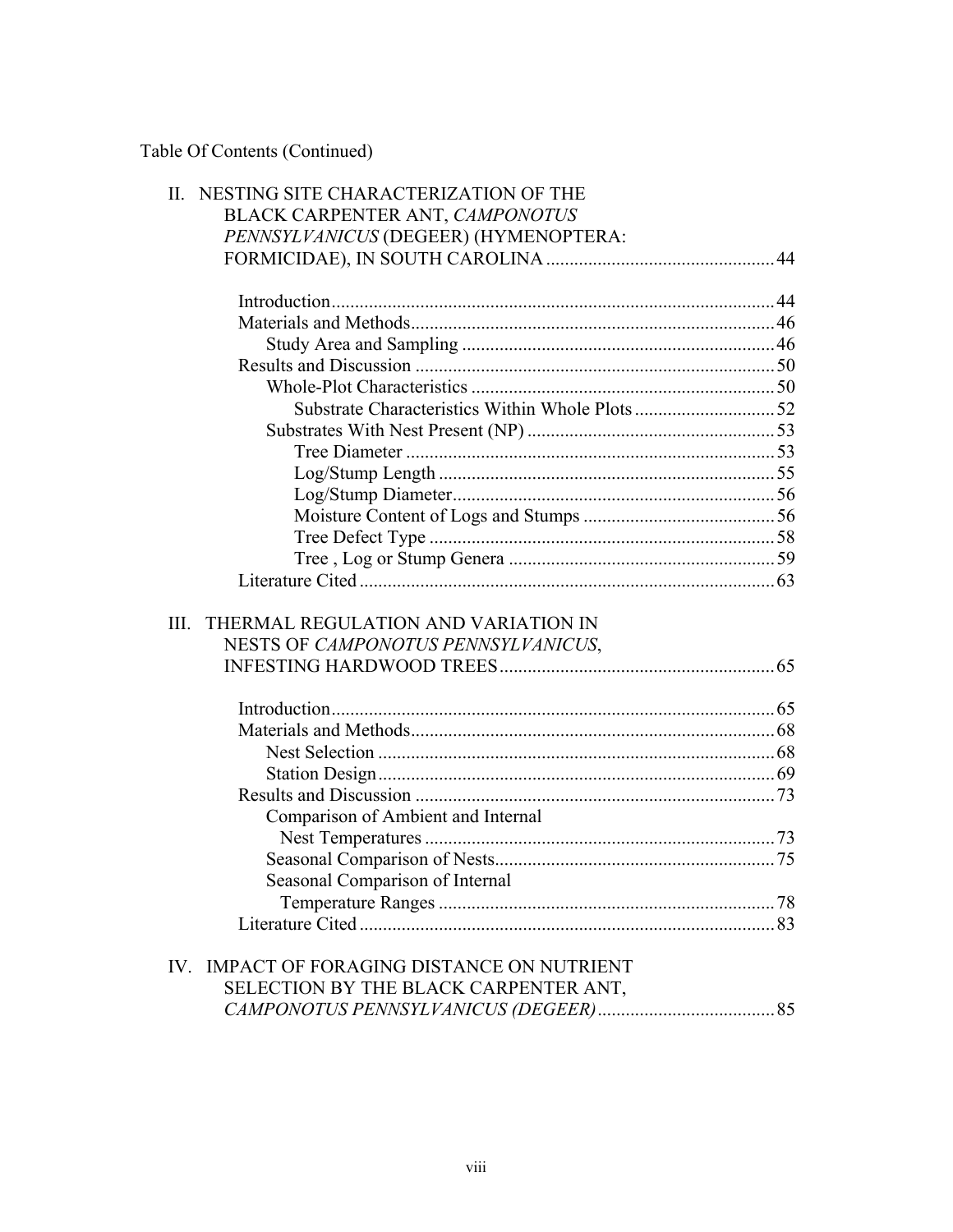# Table Of Contents (Continued)

| V.                                                       |  |
|----------------------------------------------------------|--|
| Nest Site Preference Of Black Carpenter Ants             |  |
|                                                          |  |
| Temperature Regulation of Black Carpenter Ant Nests  106 |  |
| Distance Effects on Nutrient Selection of Black          |  |
|                                                          |  |
|                                                          |  |
|                                                          |  |
|                                                          |  |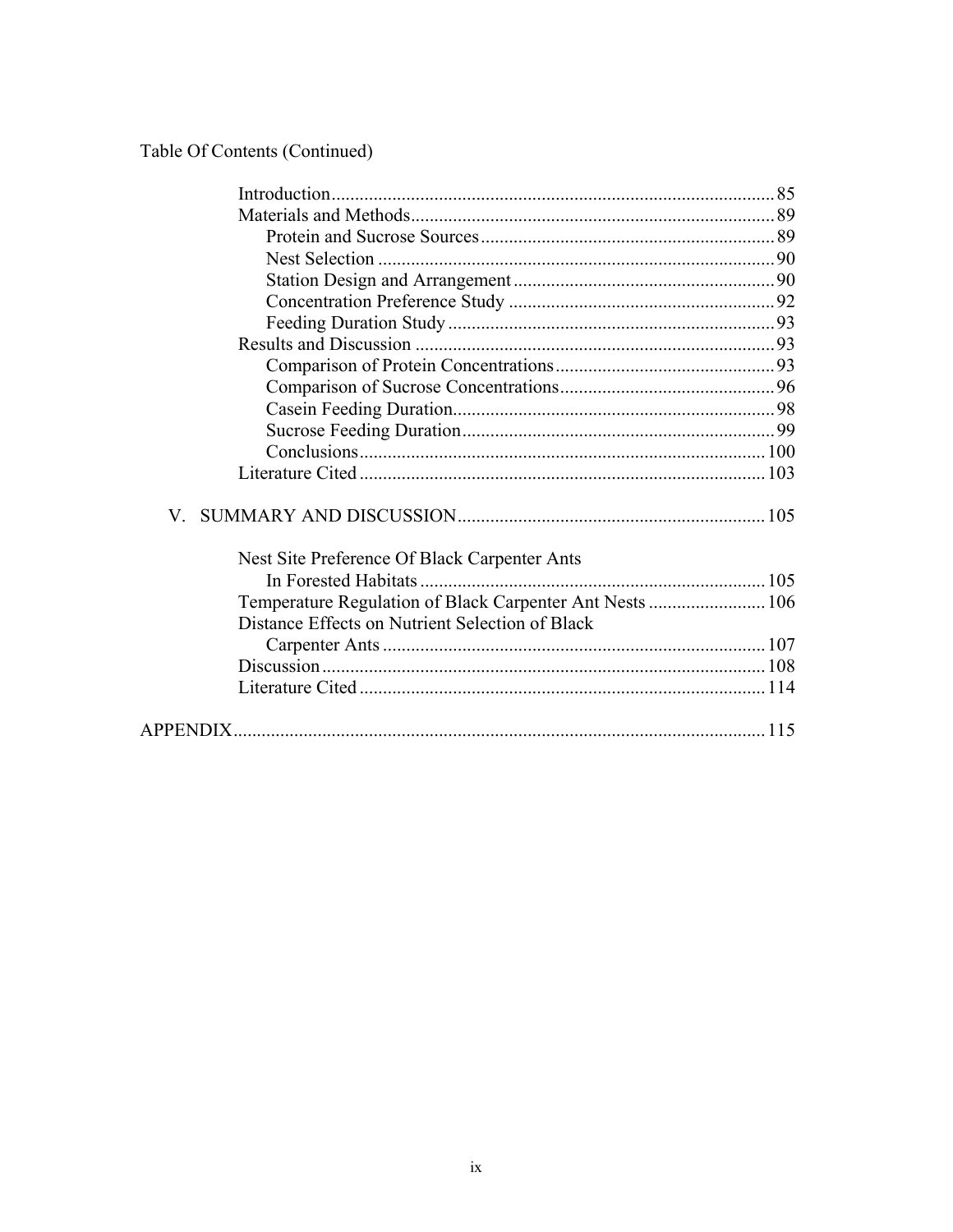## **LIST OF TABLES**

| Table |          |                                                                                                                                                    | Page |
|-------|----------|----------------------------------------------------------------------------------------------------------------------------------------------------|------|
| I.    |          | <b>LITERATURE REVIEW</b>                                                                                                                           |      |
|       | Table 1. | Regional distribution and pest status of<br>economically important species within<br>the genus Camponotus. Compiled from                           |      |
| Π.    |          | NESTING SITE CHARACTERIZATION OF THE<br>BLACK CARPENTER ANT, CAMPONOTUS<br>PENNSYLVANICUS (DEGEER) (HYMENOPTERA:<br>FORMICIDAE), IN SOUTH CAROLINA |      |
|       | Table 1. | Numerical rating system used to classify the                                                                                                       |      |
|       | Table 2. | Numerical rating system used to classify                                                                                                           |      |
|       | Table 3. | American Society for Testing and Materials<br>rating of damage to logs or stumps by a<br>wood destroying fungus. (Abbreviated                      |      |
|       | Table 4. | Table 4. Mean $(\pm \text{ SE})$ of whole-plot habitat<br>characteristics for Camponotus pennsylvanicus<br>(DeGeer) nest-present and nest-absent   |      |
|       | Table 5. | Table 5. Mean $(\pm \text{ SE})$ of habitat characteristics<br>For Camponotus pennsylvanicus (DeGeer)<br>nest-present and nest-absent plots        |      |
|       | Table 6. | Nest-present and nest-absent substrate characteristics                                                                                             |      |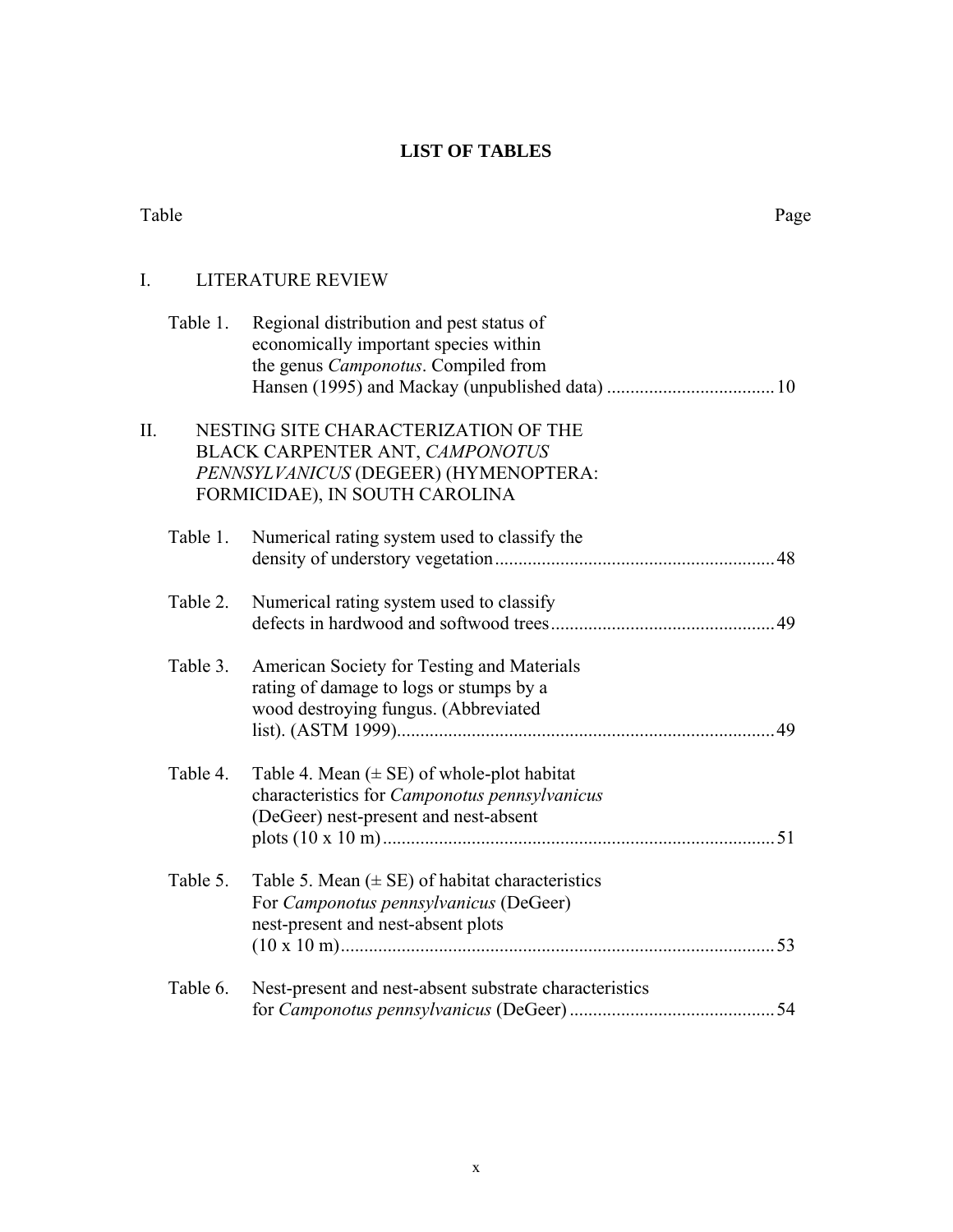## List Of Tables (Continued)

| III. |          | THERMAL REGULATION AND VARIATION IN<br>NESTS OF CAMPONOTUS PENNSYLVANICUS,<br><b>INFESTING HARDWOOD TREES</b>                                                                                                               |    |
|------|----------|-----------------------------------------------------------------------------------------------------------------------------------------------------------------------------------------------------------------------------|----|
|      | Table 1. | Comparison of ambient and internal nest temperature<br>ranges $(^{\circ}C)$ in occupied and unoccupied nests of                                                                                                             |    |
|      | Table 2. | Differences in internal and ambient temperature ranges<br>(condition) of occupied Camponotus pennsylvanicus                                                                                                                 |    |
|      | Table 3. | Differences in internal and ambient temperature ranges<br>(condition) of unoccupied Camponotus pennsylvanicus                                                                                                               |    |
|      | Table 4. | Internal temperature range differences as calculated<br>by Range <sub>diff</sub> = $(A_{max} - A_{min}) - (I_{max} - I_{min})$ in occupied<br>vs. unoccupied Camponotus pennsylvanicus (DeGeer)                             | 79 |
| IV.  |          | <b>IMPACT OF FORAGING DISTANCE ON NUTRIENT</b><br>SELECTION BY THE BLACK CARPENTER ANT,<br>CAMPONOTUS PENNSYLVANICUS (DEGEER)                                                                                               |    |
|      | Table 1. | Selection of three concentrations of casein<br>hydrolysate $(0, 5 \text{ and } 30\%)$ in water by<br>Camponotus pennsylvanicus (DeGeer)<br>foragers (mean number $\pm$ SE; n = 3)*<br>over two distances (1, 15 m) during a | 94 |
|      | Table 2. | Selection of three concentrations of sucrose<br>$(0, 5 \text{ and } 30\%)$ in water by <i>Camponotus</i><br>pennsylvanicus (DeGeer) foragers (mean<br>number $\pm$ SE; n = 3)* over two distances                           |    |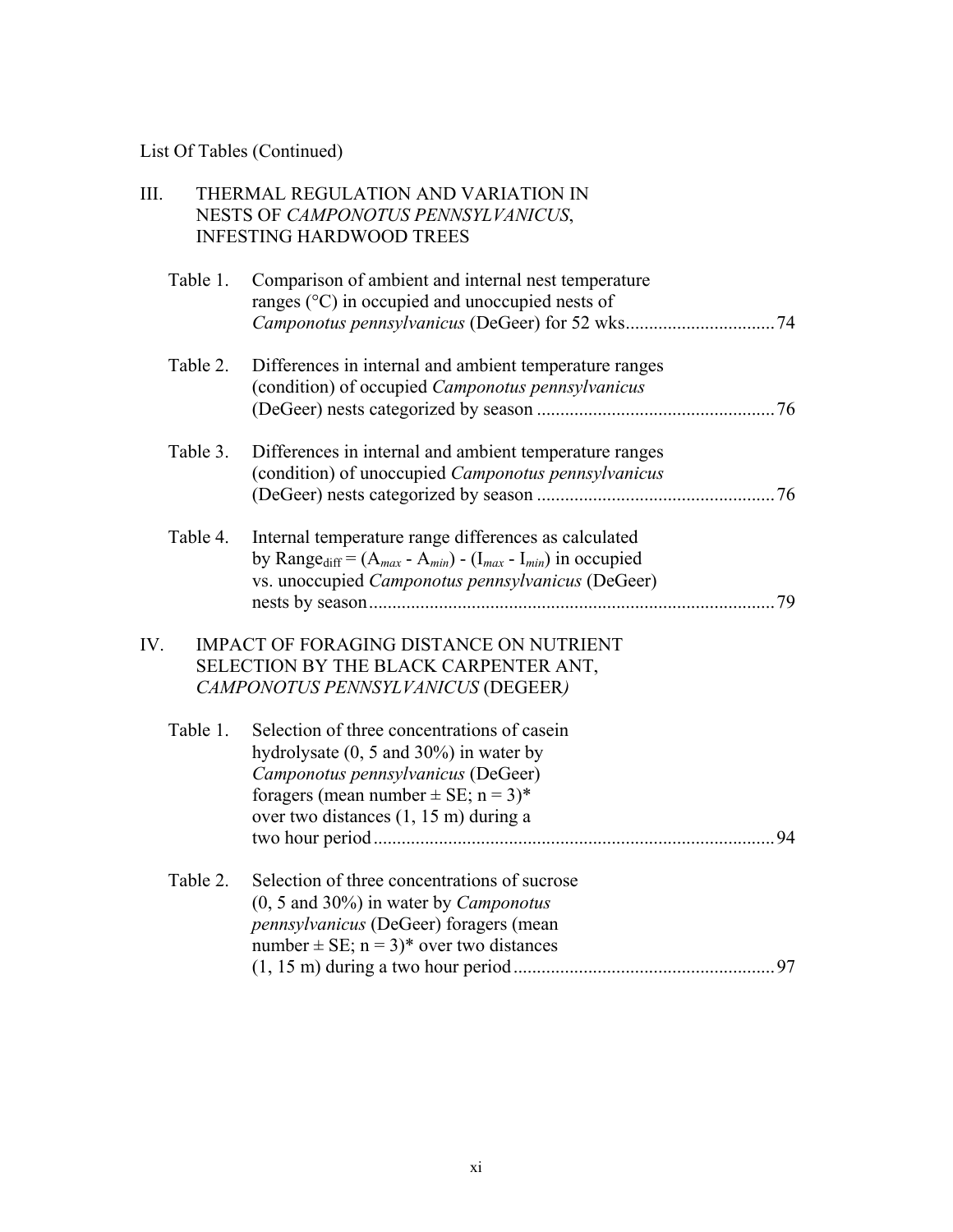# List Of Tables (Continued)

| Table 3. | Feeding times (sec.) of three concentrations      |    |
|----------|---------------------------------------------------|----|
|          | of case in $(0, 5 \text{ and } 30\%)$ in water by |    |
|          | Camponotus pennsylvanicus (DeGeer)                |    |
|          | foragers (mean seconds $\pm$ SE; n = 3)*          |    |
|          | over two distances $(1, 15 \text{ m})$ during     |    |
|          |                                                   | 98 |
| Table 4. | Feeding times (s) of three concentrations         |    |
|          | of sucrose $(0, 5 \text{ and } 30\%)$ in water by |    |
|          | Camponotus pennsylvanicus (DeGeer)                |    |
|          | foragers (mean seconds $\pm$ SE; n = 3)*          |    |
|          | over two distances $(1, 15 \text{ m})$ during     |    |
|          | a two hour period.                                |    |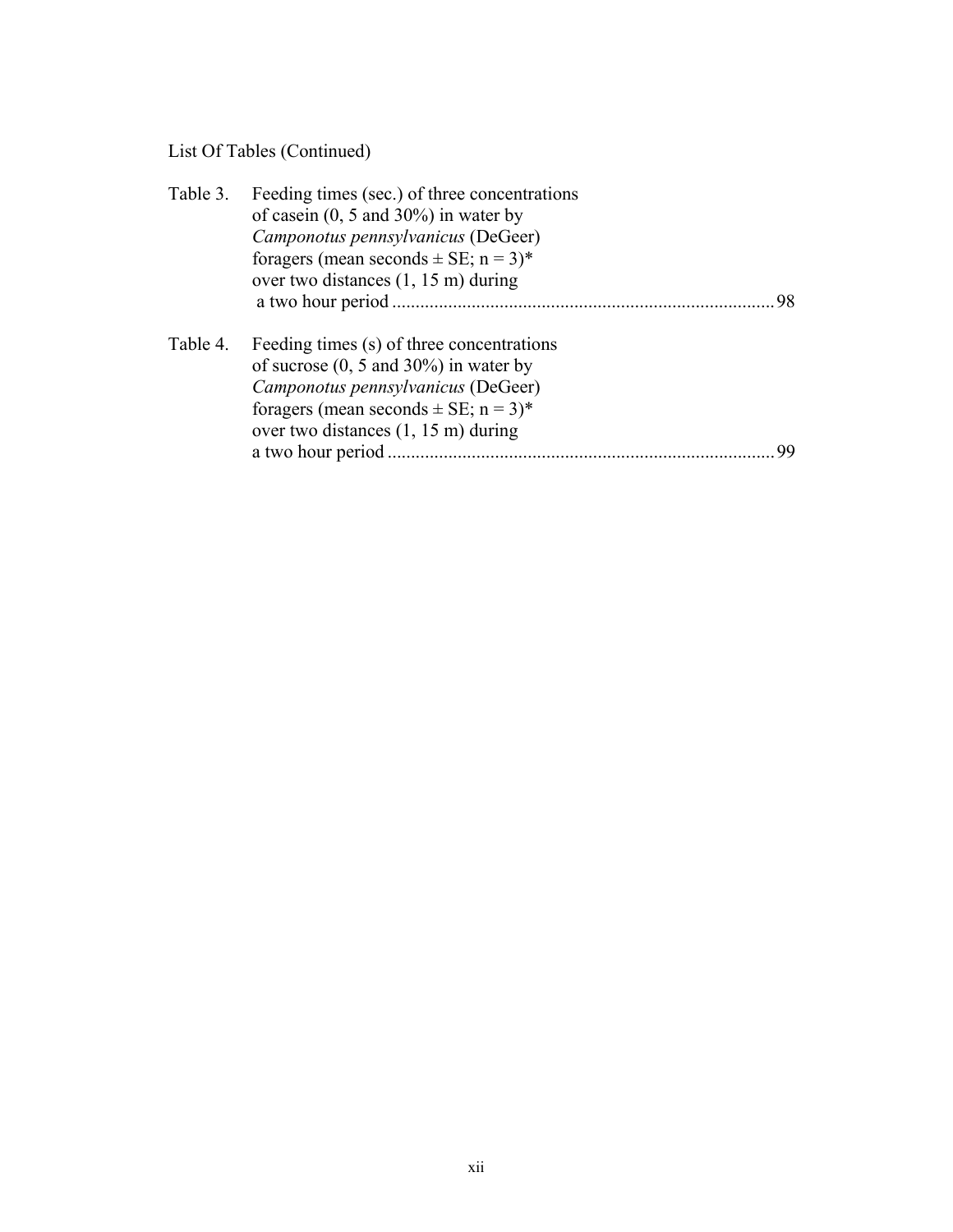## **LIST OF FIGURES**

| Figure     |                                                                                                                                                                                                                                                           | Page |
|------------|-----------------------------------------------------------------------------------------------------------------------------------------------------------------------------------------------------------------------------------------------------------|------|
| II.        | NESTING SITE CHARACTERIZATION OF THE<br>BLACK CARPENTER ANT, CAMPONOTUS<br>PENNSYLVANICUS (DEGEER) (HYMENOPTERA:<br>FORMICIDAE), IN SOUTH CAROLINA                                                                                                        |      |
| Fig. 1.    | Distribution of diameter at breast height measurements<br>of Camponotus pennsylvanicus (DeGeer) nest-present                                                                                                                                              |      |
| Fig. 2.    | Percentage of nest-present and nest-absent logs and                                                                                                                                                                                                       |      |
| Fig. 3.    | Distribution of defects in <i>Camponotus pennsylvanicus</i>                                                                                                                                                                                               |      |
| Fig. $4$ . | Distribution of <i>Camponotus pennsylvanicus</i> (DeGeer)<br>nest-present and nest-absent trees, logs, and stumps                                                                                                                                         |      |
| III.       | THERMAL REGULATION AND VARIATION IN<br>NESTS OF CAMPONOTUS PENNSYLVANICUS,<br><b>INFESTING HARDWOOD TREES</b>                                                                                                                                             |      |
| Fig. 1.    | Colorized image of a <i>Camponotus pennsylvanicus</i><br>(DeGeer) nest using a digital infrared camera.<br>Yellow - whiteareas indicate heat produced<br>by the ant nest versus the light blue - green<br>areas of the cooler tree trunk. (IR 100, Protec |      |
| Fig. 2.    | Weatherproof station (A) on a tree with thermocouples<br>(B) inserted in <i>Camponotus pennsylvanicus</i> (DeGeer)<br>nest galleries. Wooden dowel inserted (C) into tree<br>hole was used for accessing galleries to verify nest                         |      |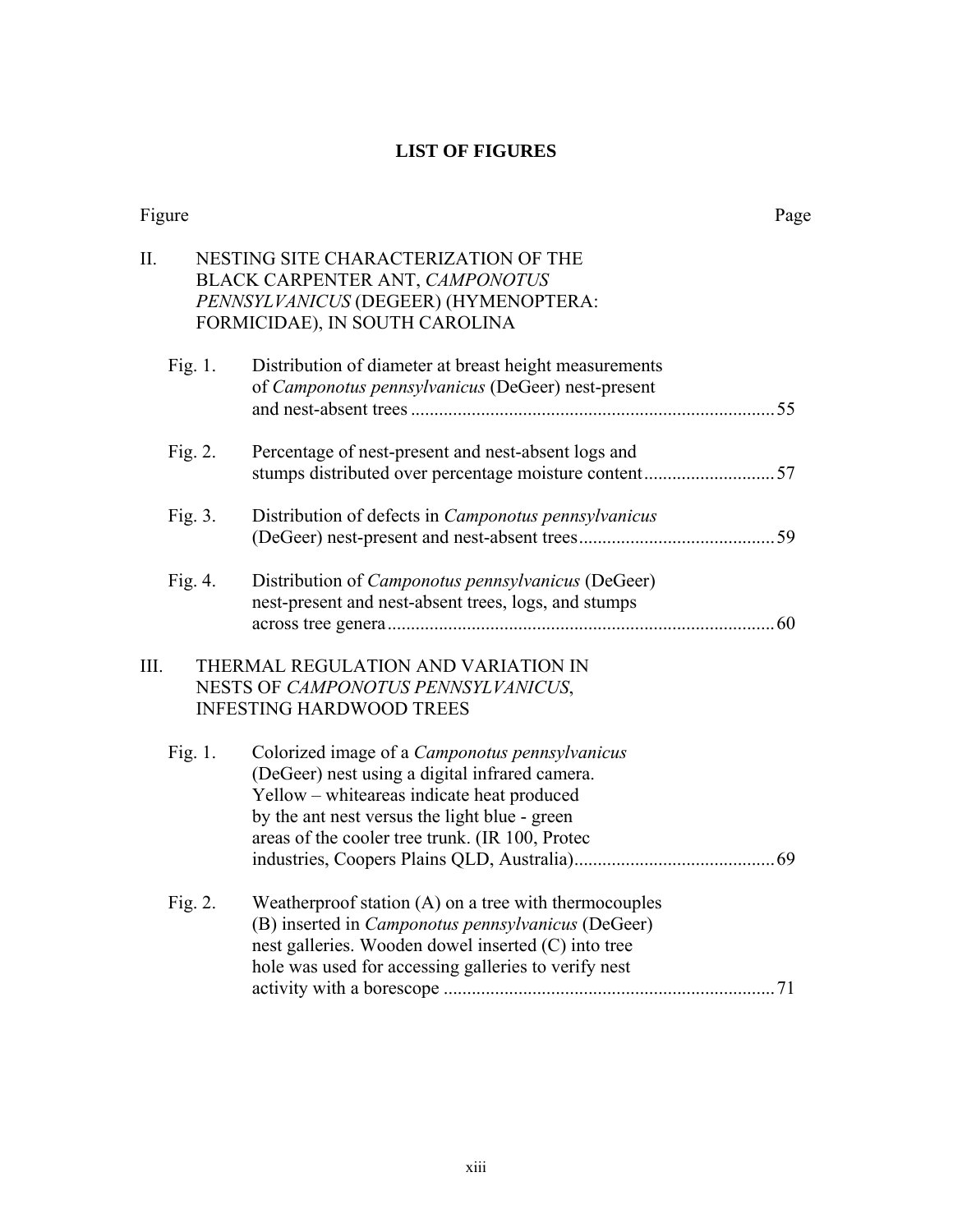List Of Figures (Continued)

| Fig. 3.    | Example of ambient and internal nest temperatures<br>of a Camponotus pennsylvanicus (DeGeer)nest<br>during a 24 hr period. Dashed lines represent<br>areas of the temperature curve used to calculate                                                                  |    |
|------------|------------------------------------------------------------------------------------------------------------------------------------------------------------------------------------------------------------------------------------------------------------------------|----|
| Fig. 4.    | Scatter plot of daily ambient and internal temperature<br>ranges in an occupied nest over 52 wks. Each dot<br>represents the range ascalculated by<br>Range <sub>diff</sub> = $(A_{max} - A_{min}) - (I_{max} - I_{min}).$<br>Regression curves illustrate trends in   |    |
| Fig. 5.    | Scatter plot of daily ambient and internal temperature<br>ranges in an unoccupied nest over a 52 wks. Each<br>dot represents the range as calculated by<br>Range <sub>diff</sub> = $(A_{max} - A_{min}) - (I_{max} - I_{min}).$<br>Regression curves illustrate trends | 78 |
| Fig. 6.    | Scatter plot of mean differences in internal temperature<br>ranges for occupied and unoccupied Camponotus<br>pennsylvanicus (DeGeer)nests over 52 wks.<br>Regression curves illustrate overall trends                                                                  | 80 |
| IV.        | <b>IMPACT OF FORAGING DISTANCE ON NUTRIENT</b><br>SELECTION BY THE BLACK CARPENTER ANT,<br>CAMPONOTUS PENNSYLVANICUS (DEGEER)                                                                                                                                          |    |
| Fig. 1.    | Bait station constructed to hold liquid protein and<br>carbohydrate solutions. Stations were designed                                                                                                                                                                  | 91 |
| Fig. $2$ . | Arrangement of liquid bait stations flanking a foraging<br>Trail of <i>Camponotus pennsylvanicus</i> (DeGeer). Stations<br>were partially embedded into the soil to allow foragers                                                                                     |    |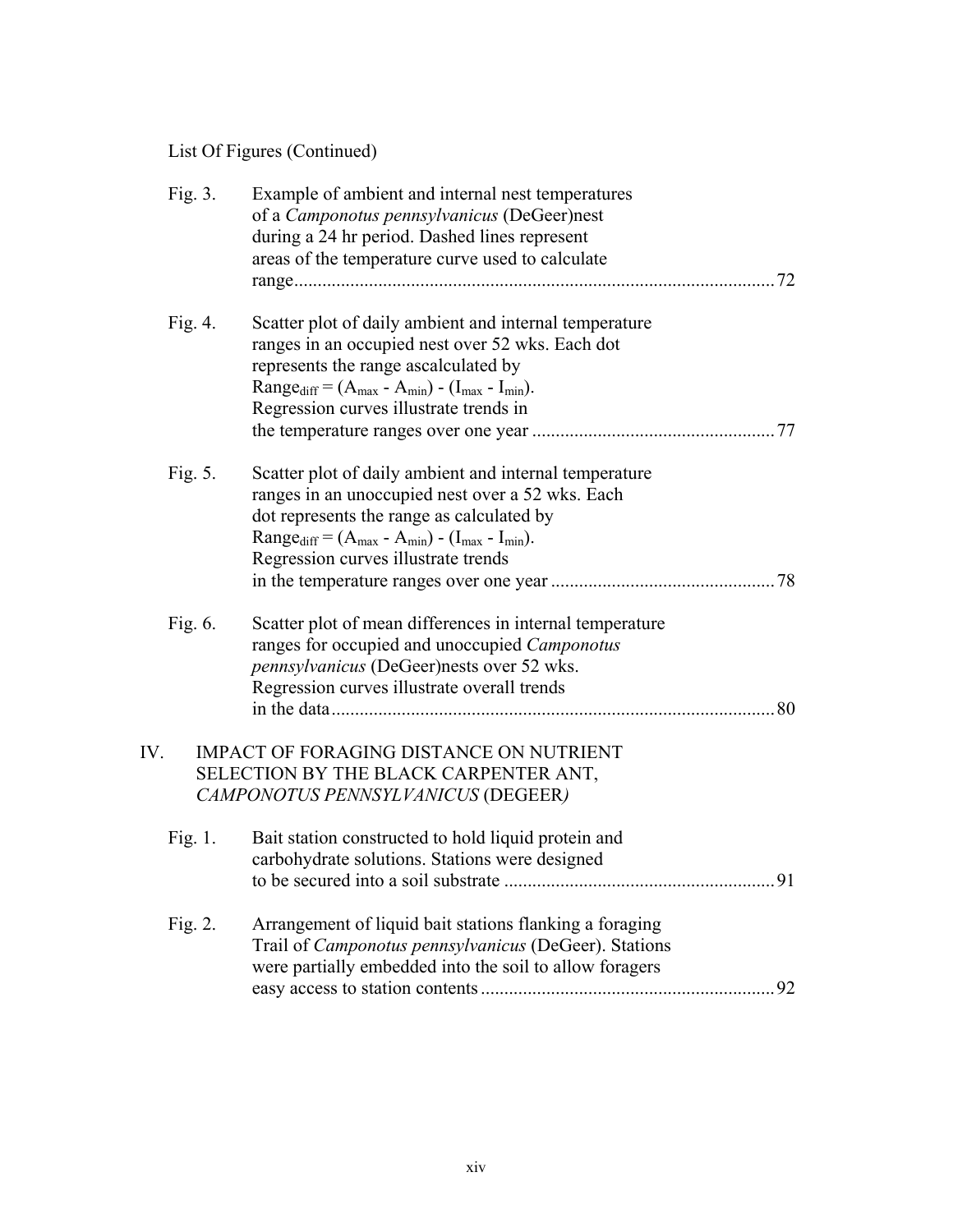# List Of Figures (Continued)

## APPENDIX

| Fig. $1$ . | Fall season (22 September - 31 December) ambient<br>and internal temperatures ( $^{\circ}$ C) during a 24 h period<br>in an occupied Camponotus pennsylvanicus   | 115  |
|------------|------------------------------------------------------------------------------------------------------------------------------------------------------------------|------|
| Fig. $2$ . | Fall season (22 September - 31 December) ambient<br>and internal temperatures ( $^{\circ}$ C) during a 24 h period<br>in an unoccupied Camponotus pennsylvanicus | 115  |
| Fig. 3.    | Winter season (31 December - 20 March) ambient<br>and internal temperatures (°C) during a 24 h period<br>in an occupied Camponotus pennsylvanicus                |      |
| Fig. 4.    | Winter season (31 December- 20 March) ambient<br>and internal temperatures $({}^{\circ}C)$ during a 24 h period<br>in an unoccupied Camponotus pennsylvanicus    |      |
| Fig. 5.    | Spring season (20 March - 21 June) ambient and<br>internal temperatures ( $^{\circ}$ C) during a 24h period<br>in an occupied Camponotus pennsylvanicus          | 119  |
| Fig. 6.    | Spring season (20 March - 21 June) ambient and<br>internal temperatures (°C) during a 24 h period<br>in an unoccupied Camponotus pennsylvanicus                  | 120  |
| Fig. 7.    | Summer season (21 Jun - 22 September) ambient<br>and internal temperatures $({}^{\circ}C)$ during a 24h period<br>in an occupied Camponotus pennsylvanicus       | .121 |
| Fig. 8.    | Summer season (21 Jun - 22 September) ambient<br>and internal temperatures ( $^{\circ}$ C) during a 24 h period<br>in an unoccupied Camponotus pennsylvanicus    |      |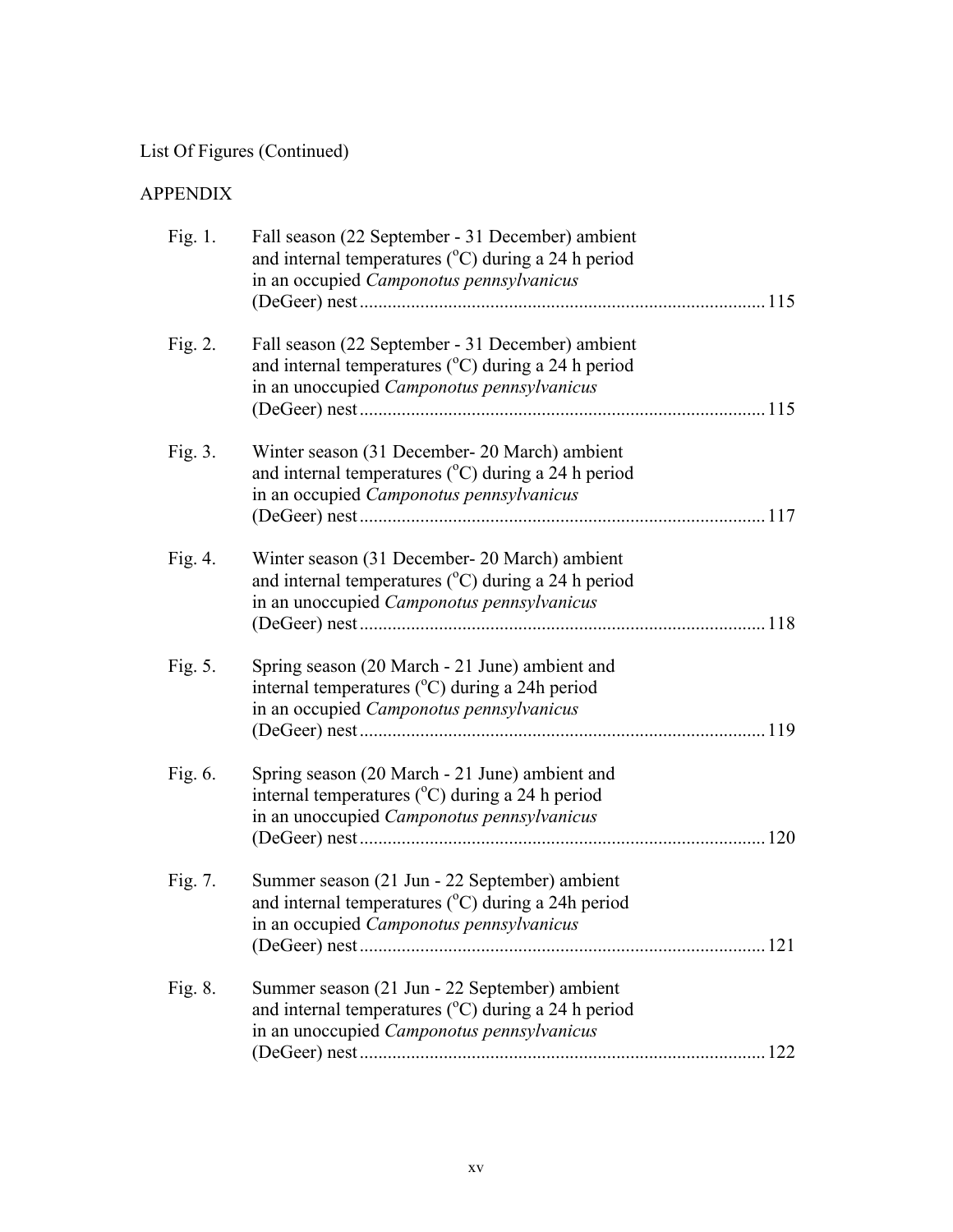# List Of Figures (Continued)

| Fig. 9.     | Mean differences in internal temperature ranges<br>for occupied and unoccupied <i>Camponotus</i><br>pennsylvanicus (DeGeer) nests during        | 123 |
|-------------|-------------------------------------------------------------------------------------------------------------------------------------------------|-----|
| Fig. $10$ . | Mean differences in internal temperature ranges<br>for occupied and unoccupied <i>Camponotus</i><br><i>pennsylvanicus</i> (DeGeer) nests during | 124 |
| Fig. $11$ . | Mean differences in internal temperature ranges<br>for occupied and unoccupied <i>Camponotus</i><br><i>pennsylvanicus</i> (DeGeer) nests during | 125 |
| Fig. 12.    | Mean differences in internal temperature ranges<br>for occupied and unoccupied <i>Camponotus</i><br><i>pennsylvanicus</i> (DeGeer) nests during | 26  |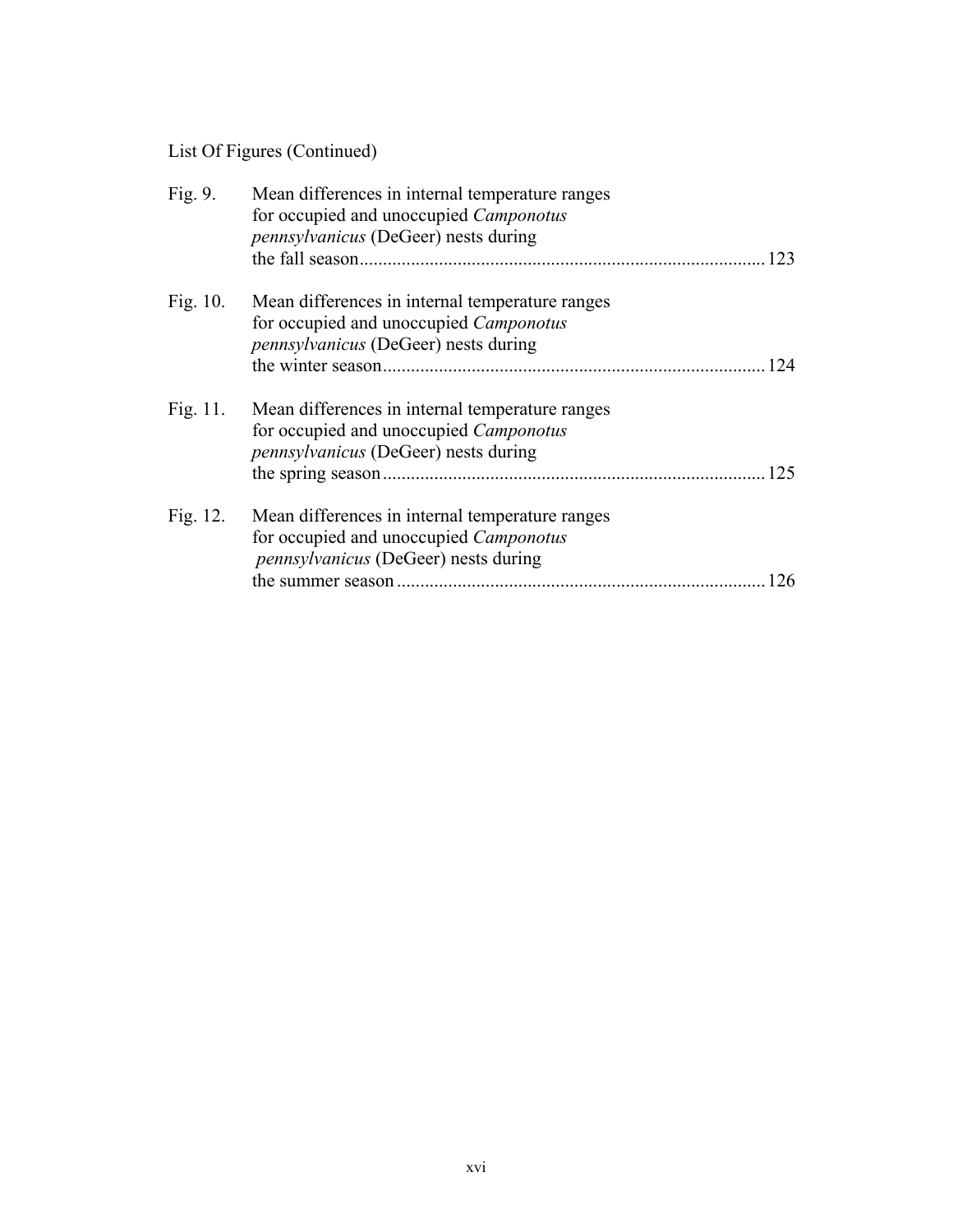### **INTRODUCTION**

 Within the eastern U.S., the black carpenter ant *Camponotus pennsylvanicus* (DeGeer) is the most common and widely distributed *Camponotus* species (Fowler and Roberts 1982, Hedges 1997). Colony formation usually takes place within a primary nest. Carpenter ants excavate galleries in decayed and sound wood to accommodate increasing numbers within the colony. Primary nests usually contain the foundress, eggs, early instar larvae, and adult workers. In the natural environment, carpenter ants may build their nests in decaying logs and stumps. Live trees also are suitable for nesting, where ants excavate decayed areas through cracks, scars, and knot holes (Hansen and Akre 1990). In urban settings, infestations of carpenter ants are seen as a nuisance and structural pest. Gallery formation in wall voids often can lead to structural damage, necessitating repair.

Most of the previous biological and ecological work on *C. pennsylvanicus* has taken place in Canada, and the northeastern and northwestern sections of the U.S. Aside from the original work on *C. pennsylvanicus* by Pricer (1908), little research has been conducted on this species in the Southeast. No work on this ant species relative to its nesting preferences in the southeastern U.S has been conducted. My initial observations author have echoed previous work by Sanders (1964), Fowler and Parrish (1982), and Klotz et al. (1998) in which *C. pennsylvanicus* nests were found in logs, stumps, and standing trees. Differences may exist in species of trees with respect to South Carolina and the southeastern region. Klotz et al. (1998) listed several *Quercus* spp., *Acer saccharinum* and *Fraxinus americana* containing *C. pennsylvanicus* nests. Tree species diversity was limited to a 0.4-hectare study plot within a managed hardwood forest.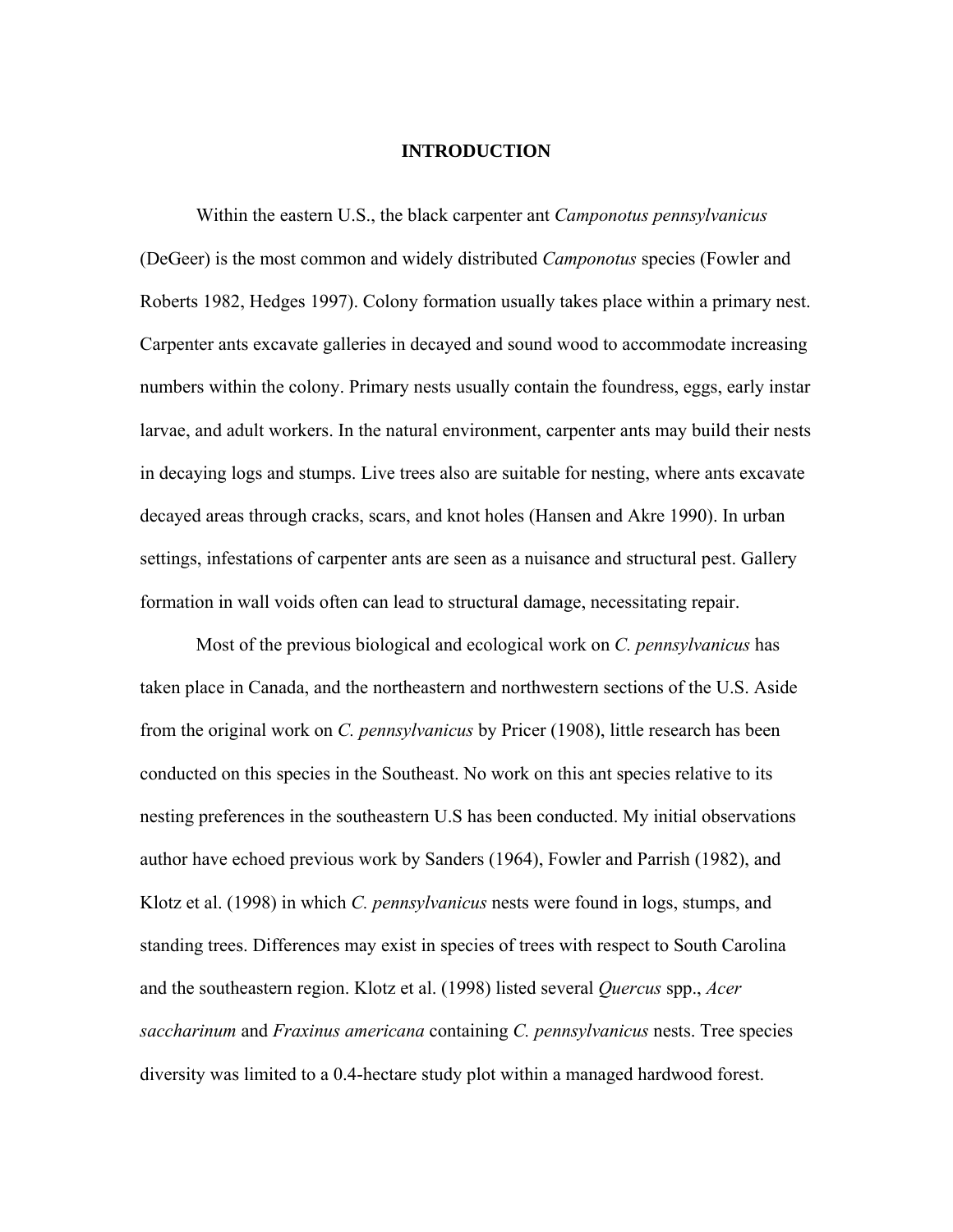Fowler and Parrish (1982) reported tree species attacked by *C. pennsylvanicus*, but these were tree species in an urban setting that had been selected for their shading ability or aesthetic value. Fowler and Parrish (1982) also reported the association of nests in trees with "mechanical damage". Their results showed a positive correlation between damage and incidence of infestation of the tree. These results are, however, limited in their scope to urban areas, species diversity in trees, and subjection to artificial pruning. Studies characterizing the habitat associated with nests of *C. pennsylvanicus* would assist in delineating the biology and ecology of this important species from other *Camponotus* species.

Several control strategies are available for carpenter ant management by pest management professionals (PMPs) including the use of baits and residual sprays. However, indiscriminant bait placement or broadcast applications of liquid insecticides are often unsuccessful because sufficient amounts of toxicant fail to reach the reproductive members of the colony to cause colony mortality. An integrated approach including a thorough inspection of the structure and adjacent landscape often provide more complete control. Inspections, often a critical part of integrated pest management, are the most labor intensive and difficult facet of a management program to perform in a time-conscious industry. Characterizing habitats could aid PMPs by focusing their inspections on specific areas, allowing for greater success in nest detection.

 Nest-temperature regulation in ant nests is not well known. However, "frost-free" regions were observed in ground-nesting *Formica* spp. and *Lasius* spp. (Steiner 1926, 1929). Temperatures within the nest remained above the metabolic threshold of the ants.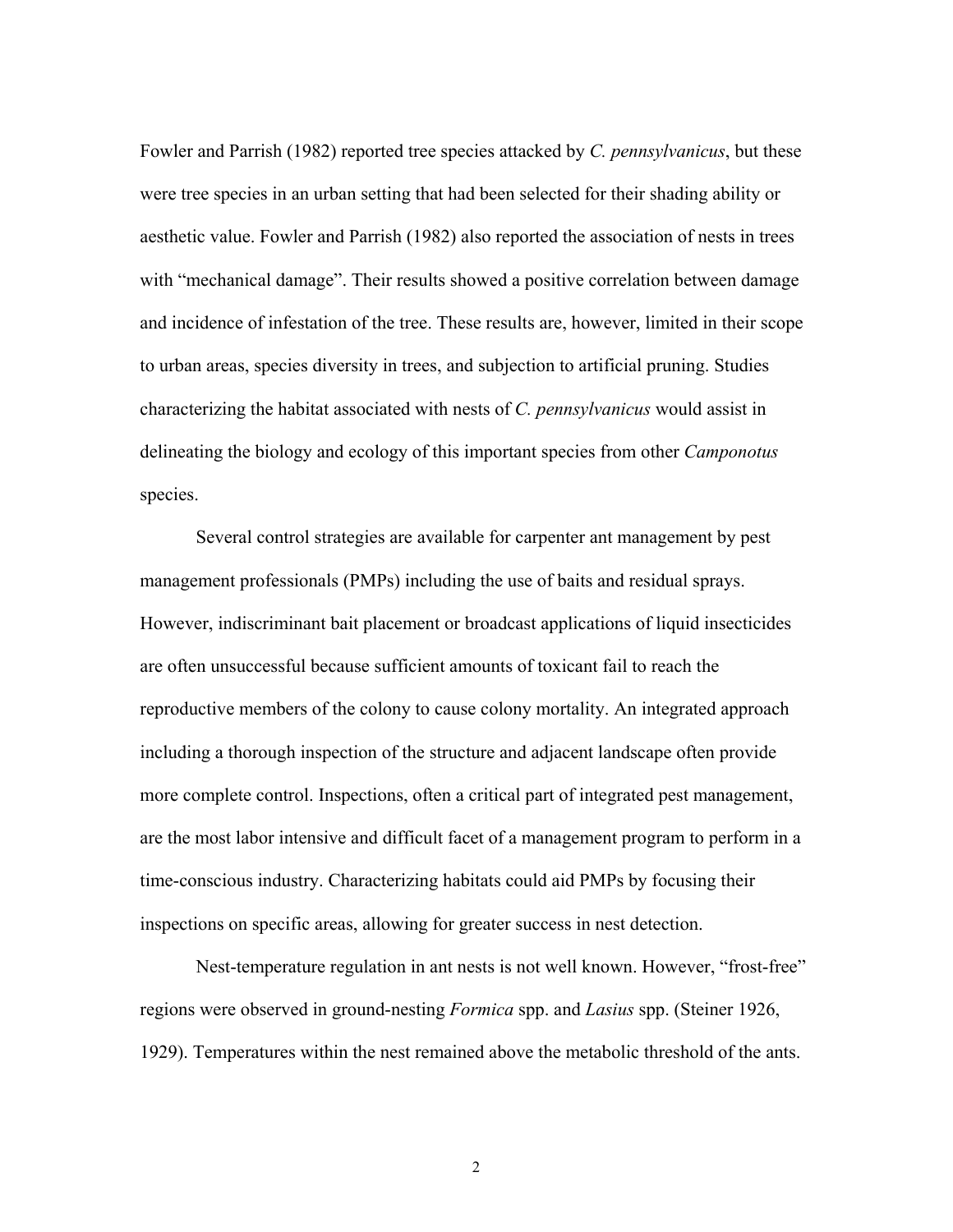Nest temperatures are thought to passively reflect ambient temperatures (Cannon 1990). Species of ants inhabiting wood should benefit from the thermal insulating and buffering properties offered by this unique microhabitat (Baust and Morrissey 1977). Nest temperatures in overwintering colonies of *C. pennsylvanicus* were recorded by Cannon (1990). Cannon (1990) found that while nest temperatures approached, and in some cases paralleled ambient temperatures, they did not fluctuate in an erratic pattern. Wild fluctuations in ambient temperature were not seen in the nest, possibly due to the buffering properties of the wood (Cannon 1990). Cannon's study covered a nine-week period, January to March, and recorded observations on nests found in logs.

Nutritional selectiveness maximizing net energy yield over increasing distance traveled has been reported for *Pogonomyrmex rugosus* and *Messor pergandei* seed selectivity as a function of distance traveled by the foraging worker (Davidson 1978, Rissing and Pollock 1984). Maximizing net energy yield is one aspect of central-place foraging (CPF) theory. The model contends that the greater the distance traveled to a food source, the more selective the forager should be, opting for a higher nutritional return for a corresponding increase in distance traveled. Generally, the nutritional value of the food item selected should increase with distance traveled to the food item. *Camponotus pennsylvanicus,* being an omnivorous feeder, should exhibit this behavior for both carbohydrate and protein foraging, but this theory has yet to be tested with this species. For *C. pennsylvanicus* to adhere to the theory of CPF, a forager must gather higher nutritionally rewarding food with an increase in distance traveled. This selection for higher energy return should be based on colony requirements and apparent in both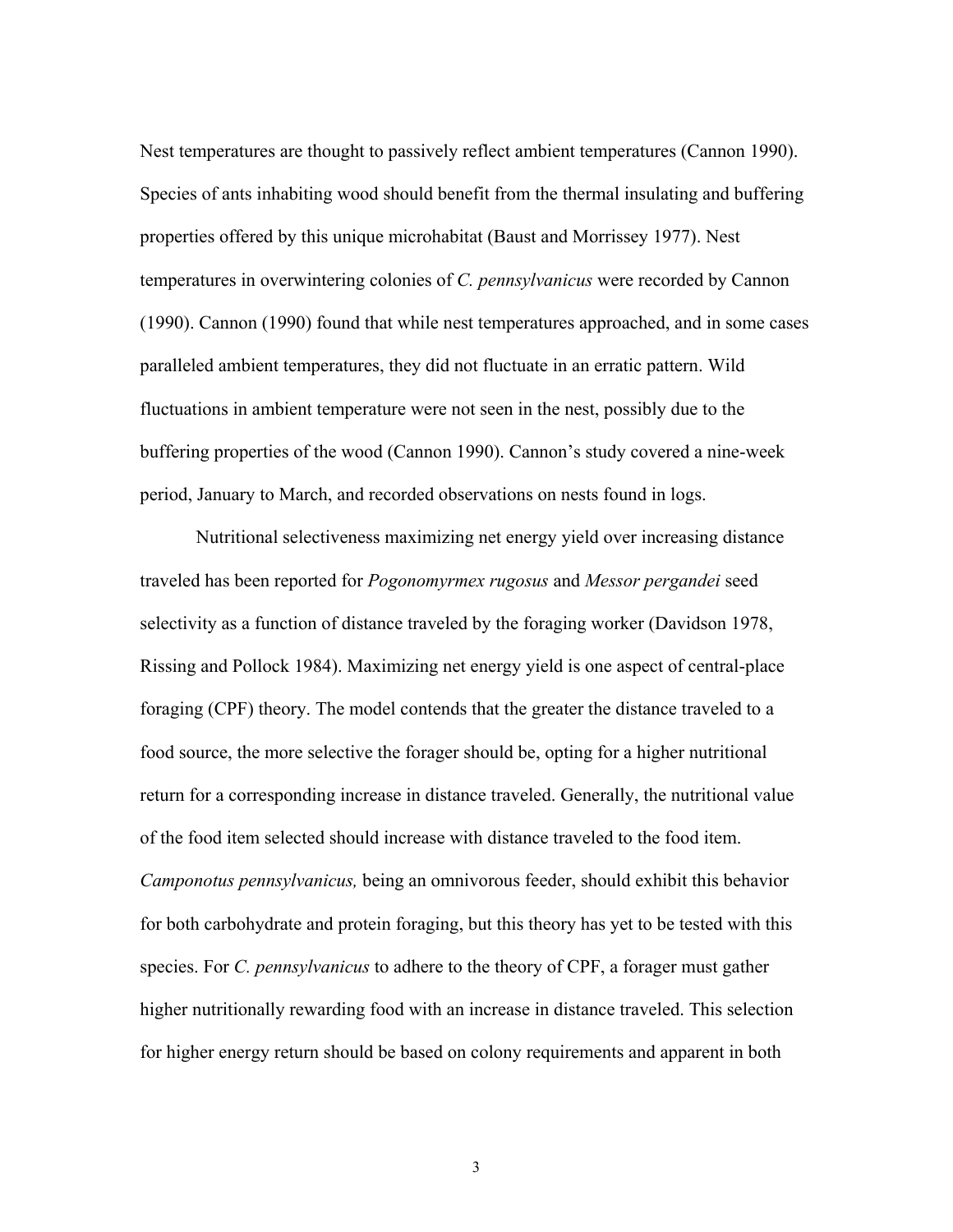carbohydrate and protein foraging. Studies to understand the foraging dynamics of *C. pennsylvanicus* and its nutritional requirements could aid in the development of baits that would be more competitive with natural food sources, thereby increasing the bait's ability to control a pest ant population.

The overall goal of my research was to better understand the interplay of the environment on black carpenter ant distribution in natural settings and internal nest milieu. Secondarily, the goal was to determine differences in food selection with regard to concentration and distance traveled. Specifically, the objectives and subsequent hypotheses were:

**Objective 1:** Characterize nests and associated habitat features for the black carpenter ant, *Camponotus pennsylvanicus* (DeGeer) in western South Carolina.

**Hypothesis:** Black carpenter ant nests are located in predictable habitats that can be characterized by using environmental features as predictors.

**Discussion:** Because black carpenter ants are an important economic pest, relevant information concerning their ecology becomes an invaluable tool in contributing to pest management programs designed to eradicate them. Studies have shown correlations with both biotic and abiotic elements, but these are derived in urban habitats. Additional studies have looked at natural settings and associated habitat features in a different species and geographical area. Comparing artificial urban habitats and natural forested areas can highlight similar likely nesting areas of black carpenter ants. This information can assist pest management professionals in finding black carpenter ant nests so that effective treatments can be applied.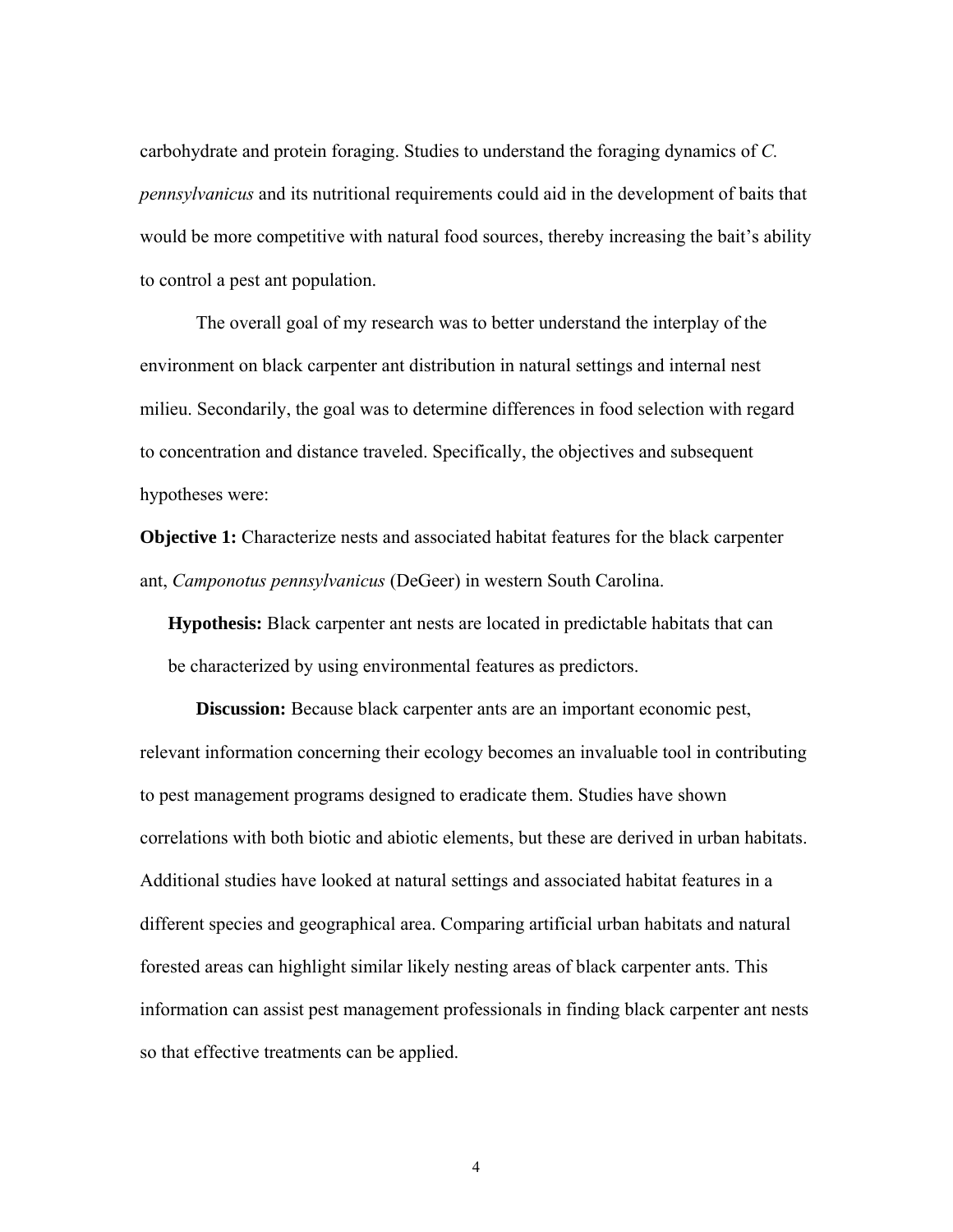**Objective 2:** Determine if black carpenter ants actively regulate internal nest temperatures year round.

**Hypothesis:** Black carpenter ant internal nest temperatures in live trees are not significantly different from ambient.

 **Discussion:** Little is known about the internal nest microhabitat of ants with regard to temperature. Other species of Hymenoptera take an active role in controlling nest temperatures by fanning, evaporative cooling, or shivering to either dissipate heat or increase nest temperatures using radiant body heat. Ants, though, are relatively smaller and lack the necessary morphological structures to create excess radiant heat to warm a nest, and no known studies have looked at behavioral adaptations that would suggest that ants either cool or warm their nests. The ability to cope with temperature extremes possibly lies with physiological and behavioral modifications that allow ants to avoid critical thermal maximums and minimums. Other studies reported physiological changes in black carpenter ants in response to overwintering stimuli in addition to the blanketing effect of the nest substrate. Because black carpenter ants lack the morphological structures necessary to actively produce heat to warm their nest, an alternative hypothesis needs to be proposed that centers on the buffering capacity of the selected nest substrate. A long-term study on seasonal temperature changes and fluctuations within black carpenter ant nests should elucidate the role of nest substrate on internal microhabitat.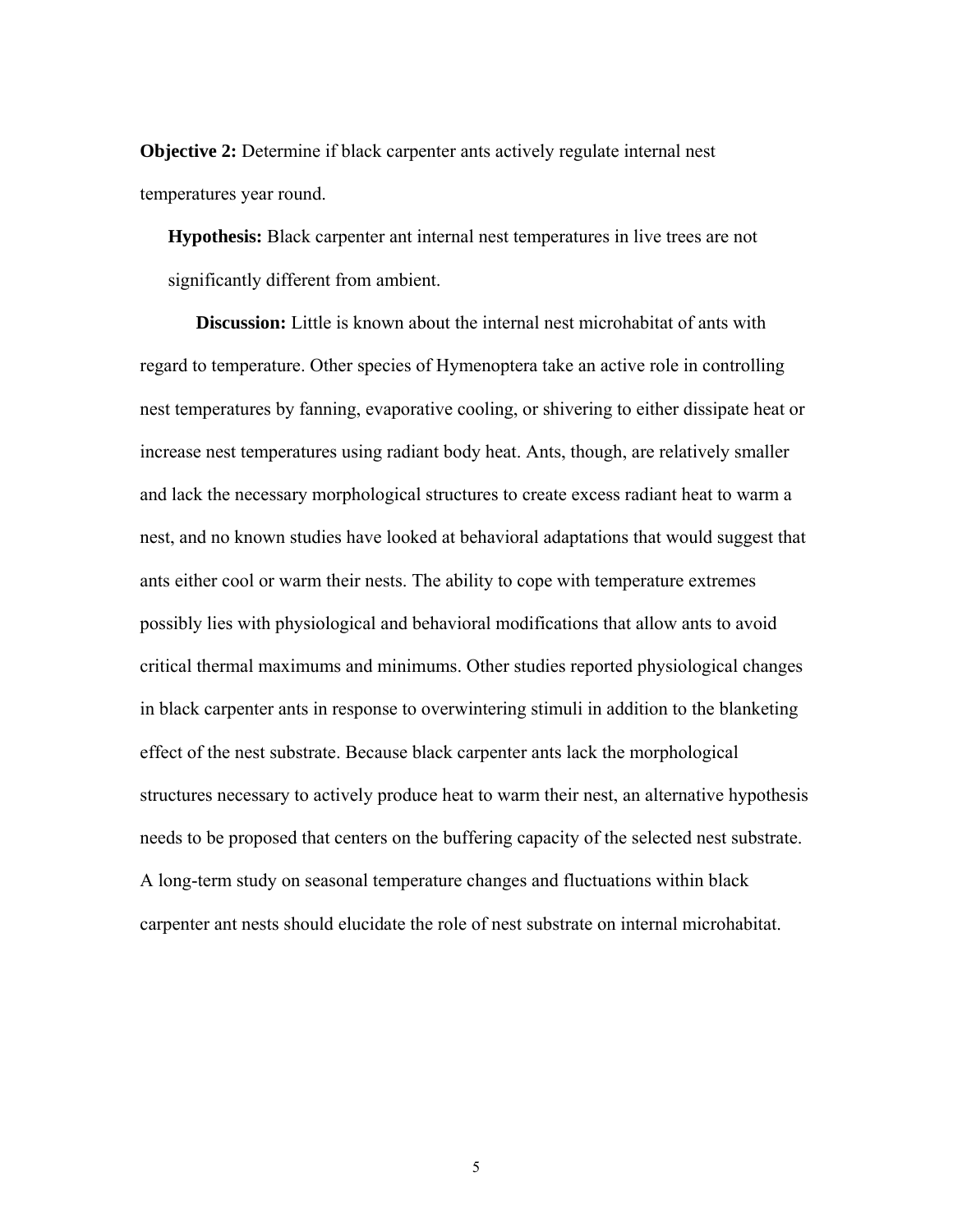**Objective 3:** Determine if foragers are more selective toward higher nutritional-valued food items with increasing distances to a food source.

**Hypothesis:** Foragers of the black carpenter ant select higher concentrations of carbohydrates with increasing distance traveled to a food source.

**Hypothesis:** Foragers of the black carpenter ant select higher concentrations of proteins with increasing distance traveled to a food source.

**Discussion:** Several studies have reported foraging strategies of ants and more specifically black carpenter ants. Ants often select higher quality food items to maximize their energy gain. Maximizing net energy gain plays out more when distance and handling time are considered. Because nutritional requirements for an ant colony differ based on the presence of brood and adults, the question is whether or not quality or availability is more important with regard to food type. In addition to the basic biological questions, is the practical aspect of 'designing' acceptable baits for the pest management industry. Baits that offer food sources required by the colony would have a distinct advantage over others to permeate the entire colony.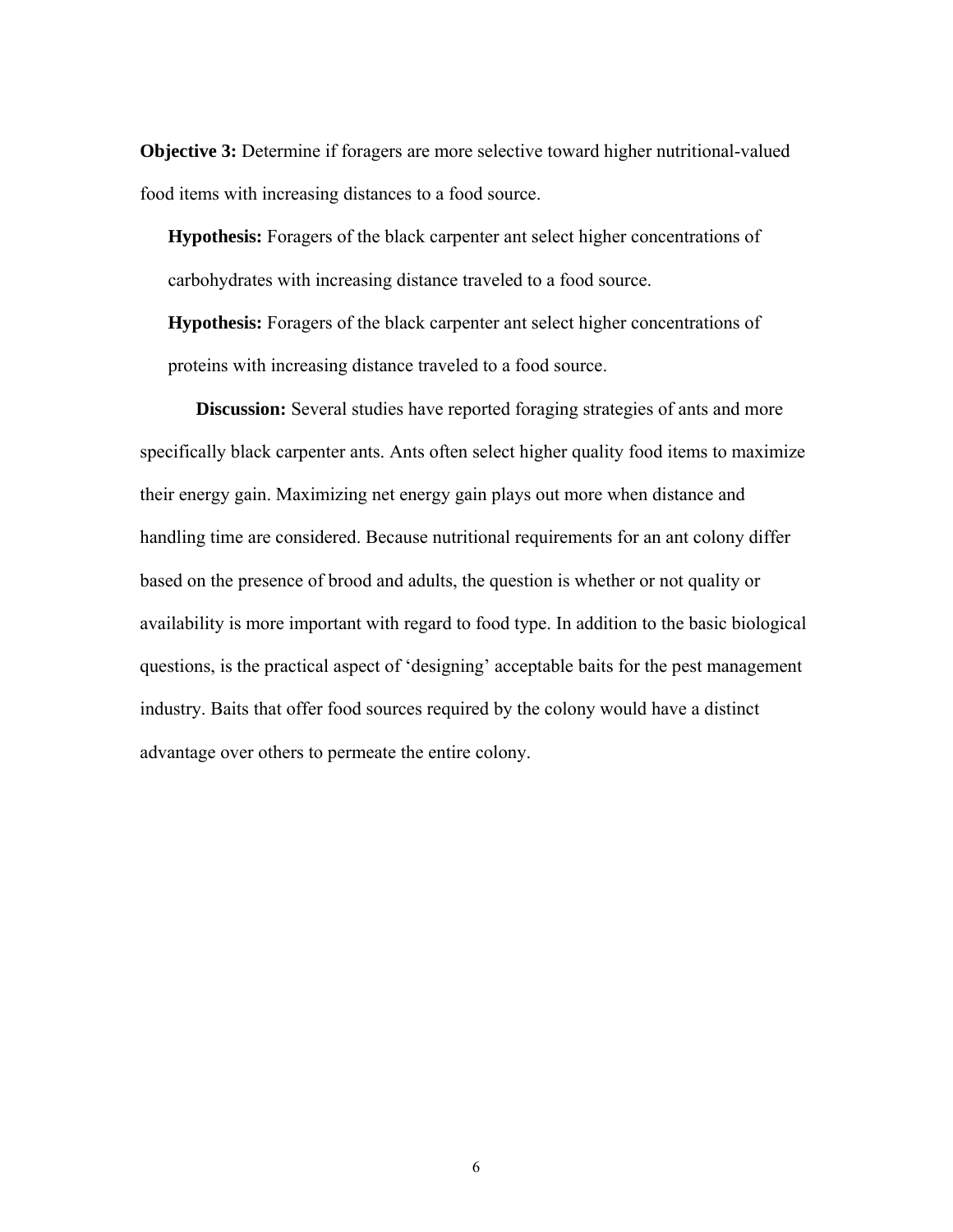#### **LITERATURE CITED**

- Baust, J. G., and R.E. Morrisey. 1977. Strategies of low temperature adaptation. Proc. Int. Cong. Ent. 15: 173-184.
- Cannon, C.A. 1990. Demography, cold hardiness, and nutrient reserves of overwintering nests of the carpenter ant *Camponotus pennsylvanicus* (DeGeer) (Hymenoptera: Formicidae). Masters Thesis, Virginia Polytechnic Institute and State University, Blacksburg.
- Davidson, D. W. 1978. Experimental tests of the optimal diet in two social insects. Behav. Ecol. Sociobiol. 4(1):35-41.
- Fowler, H. G., and M. D. Parrish. 1982. Urban shade trees and carpenter ants. J. Arboriculture 8(11): 281-284.
- Fowler, H. G., and R. B. Roberts. 1982. Seasonal occurrence of founding queens and the sex ratio of *Camponotus pennsylvanicus* (Hymenoptera: Formicidae) in New Jersey. J. N. Y. Ent. Soc. 90(4): 247-251.
- Hansen, L. D., and R. D. Akre. 1990. Biology of carpenter ants, pp. 274-280. *In* R. K. Vander Meer, K. Jaffe, and A. Cedeno (eds.), *Applied Myrmecology* Westview, Boulder, CO.
- Hedges, S. A. 1997. Ants. pp 502-590. *In* S. A. Hedges (ed.), *Handbook of Pest Control*. Mallis Handbook and Technical Training Company.
- Klotz, J. H., L. Greenberg, B. L. Reid, and L. Davis Jr. 1998. Spatial distribution of colonies of three carpenter ants, *Camponotus pennsylvanicus, Camponotus floridanus, Camponotus laevigatus* (Hymenoptera: Formicidae).
- Pricer, J.L. 1908. The life history of the carpenter ant. Biol. Bull. 14:177-218.
- Rissing, S. W., and G. B. Pollock. 1984. Worker size and foraging efficiency in *Veromessor pergandei* (Hymenoptera: Formicidae). Behav. Ecol. Sociobiol. 15: 121-126.
- Sanders, C.J. 1964. The biology of carpenter ants in New Brunswick. Can. Entomol. 96: 894-909.
- Steiner, A. 1926. Temperaturmessung in den nestern der Waldameise (*Formica rufa* var. *rufo-pratensis* For.) und der Wegameise (*Lasius niger* L.) während des winters. Mitteilungen der Naturforschenden Gesellschaft in Bern. 1-12.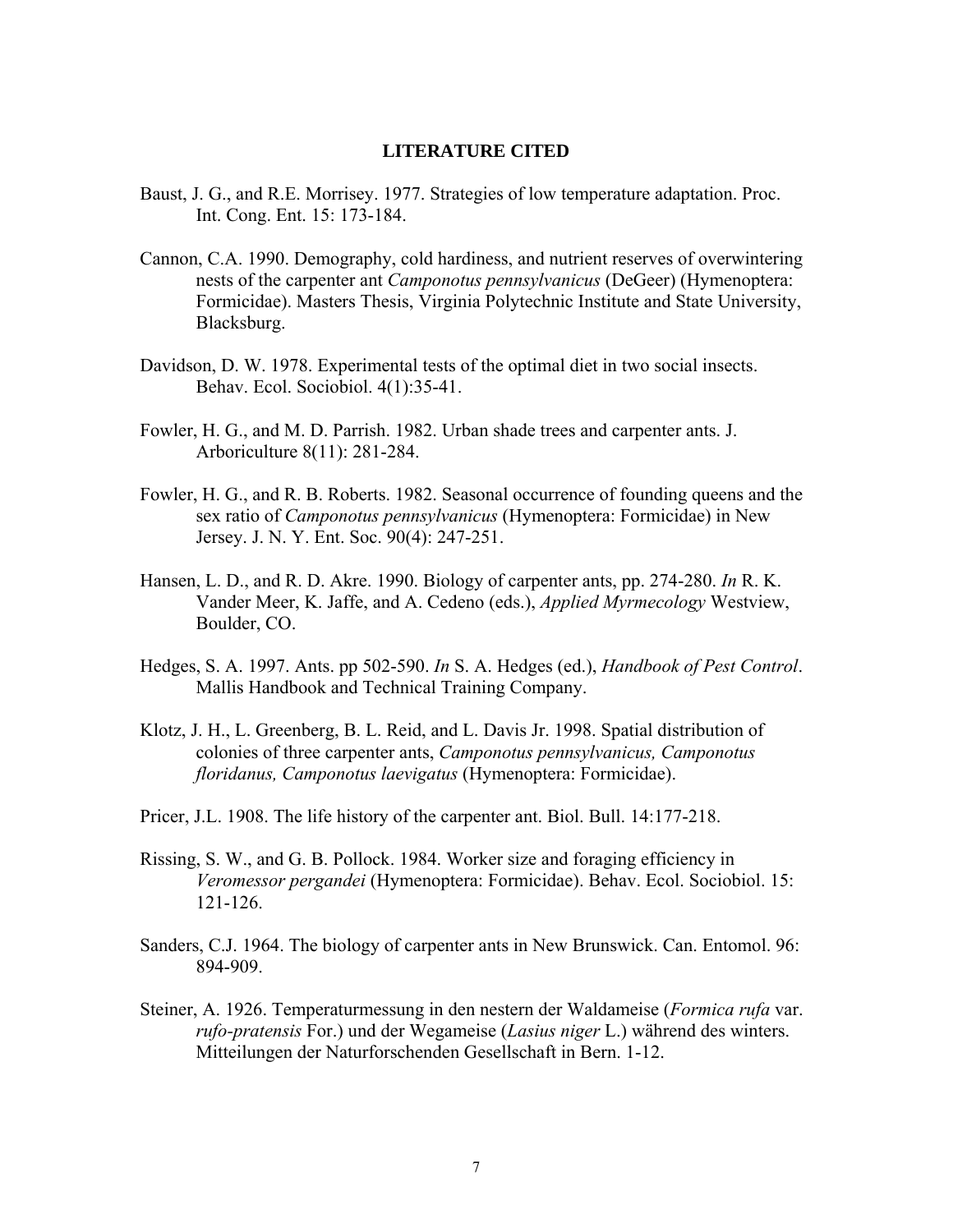Steiner, A. 1929. Temperaturuntersuchung un Ameisnnestern mit Erdkuppeln, im nest von *Formica exsecta* Nyl. Und in nestern unter Steinen. Z. Verleich. Physiol. 9: 1-66.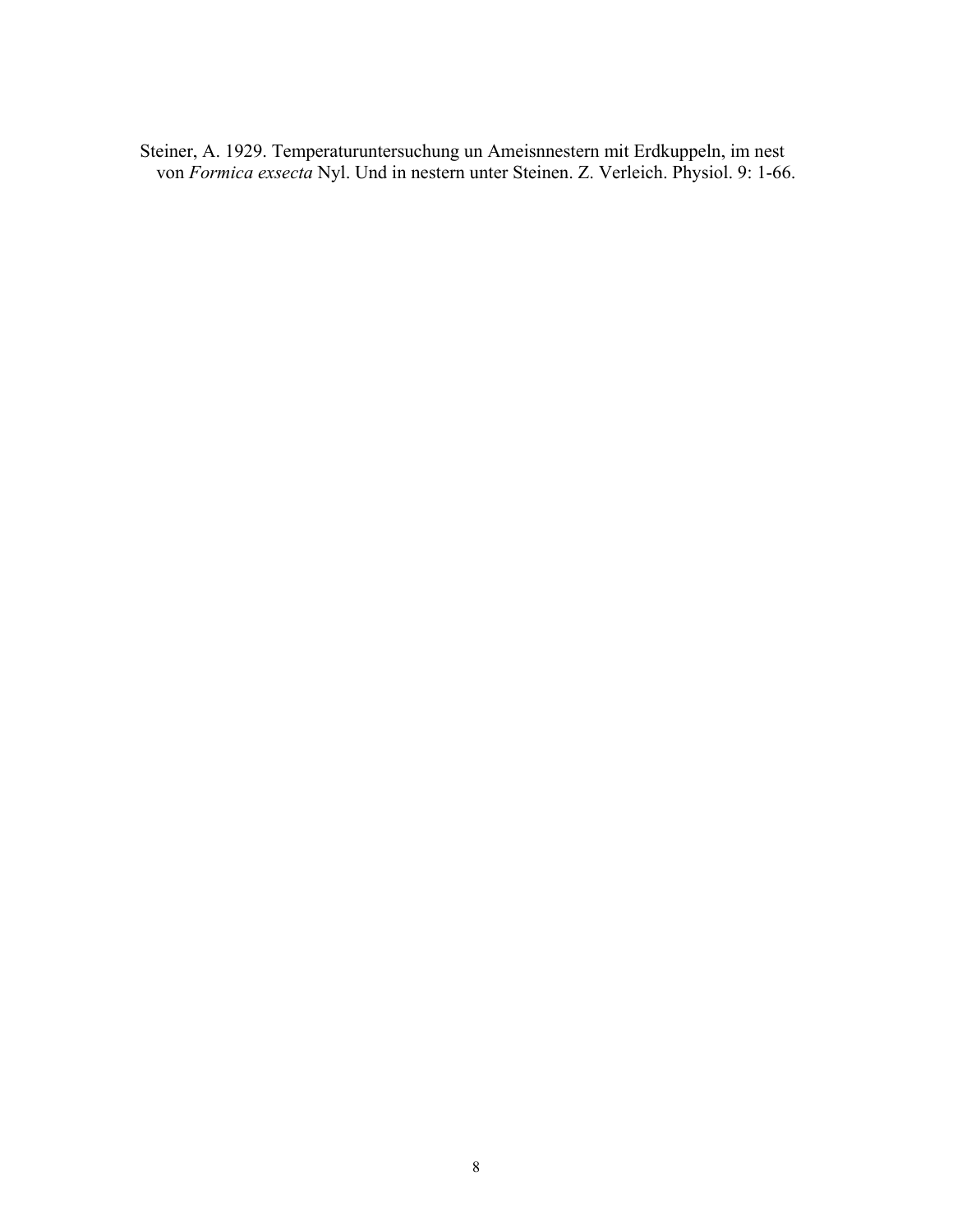#### **CHAPTER I**

## **LITERATURE REVIEW**

#### **Classification and Distribution**

Ants are among the most numerous organisms on earth and represent approximately half the world's biomass (Hölldobler and Wilson 1994). However, the Formicidae account for only two percent of all described insect species (Hölldobler and Wilson 1994). Currently there are over 12,000 known species of ants encompassing 297 genera (Agosti and Johnson 2005). There could be approximately 20,000 species in 350 genera (Hölldobler and Wilson 1990).

*Camponotus* contains the most species of any genus in the Formicidae*.* This ubiquitous genus consists of 54 subgenera, seven of which occur in North America, and approximately 1,000 species worldwide (Brown 1973, Klotz et al. 1996, Hedges 1997). The subgenera *Camponotus*, *Myrmentoma*, *Tanaemyrmex*, *Myrmobrachys*, and *Myrmothrix* contain the structure-infesting species (Hansen 1995). The most economically important species are within the subgenus *Camponotus* (Hansen 1995).

 The *Camponotus* genus is widely distributed in the United States, with a mix of structural and nuisance species (Table 1). Ten species of *Camponotus* are found in South Carolina (Sargent et al. 2001). Eight of the ten are considered economically important. These include *C. americanus* Mayr, *C. caryae* (Fitch), *C. castaneus* (Latrielle), *C. decipiens* Emery, *C. discolor* (Buckley), *C. floridanus* (Buckley), *C. nearcticus* Emery and *C. pennsylvanicus* (DeGeer) (Sargent 2001).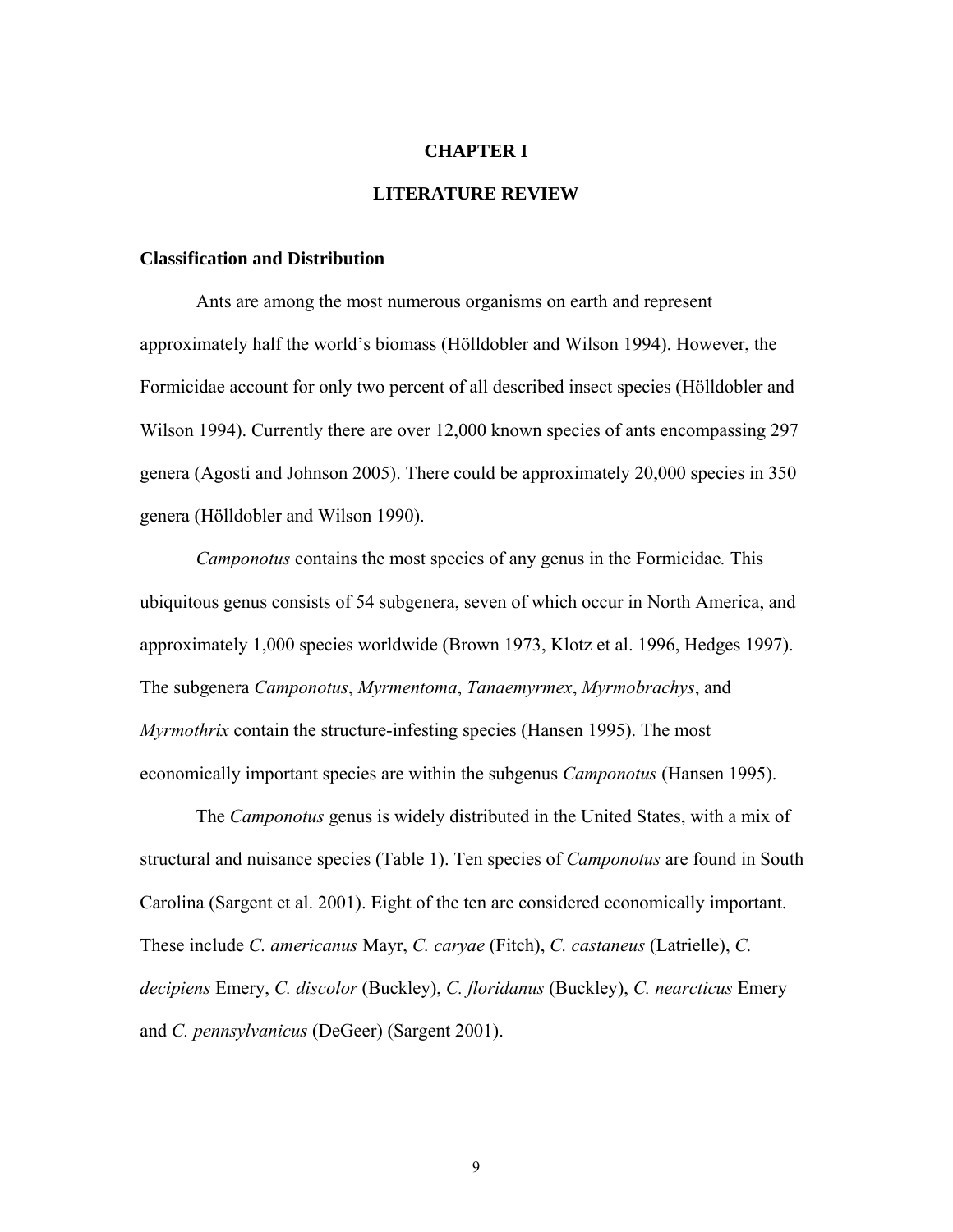| Table 1. Regional distribution and pest status of economically important species |
|----------------------------------------------------------------------------------|
| within the genus <i>Camponotus</i> . Compiled from Hansen (1995) and Mackay      |
| (unpublished data).                                                              |

| <b>Genus species</b>       | Distribution <sup>2</sup>        | Pest status <sup>1</sup> |  |
|----------------------------|----------------------------------|--------------------------|--|
| <b>Subgenus Camponotus</b> |                                  |                          |  |
| C. americanus Mayr         | NE, SC, SE, NC, SW               | Nuisance                 |  |
| $C.$ ferrugineus $(F).$    | NE, SC, SE                       | Nuisance                 |  |
| $C.$ herculeanus $(L.)$    | NC, NE, NW, SC, SE,<br><b>SW</b> | Structural               |  |
| C. laevigatus (Smith)      | NW, SW                           | Nuisance                 |  |
| C. modoc Wheeler           | NW                               | Structural               |  |
| C. noveboracensis (Fitch)  | NE, SC, SW                       | Nuisance                 |  |
| C. pennsylvanicus (DeGeer) | NE, NC, SC, SE, SW               | Structural               |  |
|                            | <b>Subgenus Myrmentoma</b>       |                          |  |
| C. caryae (Fitch)          | NE, NC, SC, SE, SW               | Nuisance                 |  |
| C. clarithorax Emery       | <b>SW</b>                        | Nuisance                 |  |
| C. decipiens Emery         | SE, SW                           | Nuisance                 |  |
| C. discolor (Buckley)      | <b>SE</b>                        | Nuisance                 |  |
| C. essigi (M.R. Smith)     | NW, SW                           | Nuisance                 |  |
| C. hyatti Emery            | NW, SW                           | Nuisance                 |  |
| C. nearticus Emery         | NE, NC, NW, SC, SE,<br><b>SW</b> | Nuisance                 |  |
| C. sayi Emery              | NW, SW                           | Nuisance                 |  |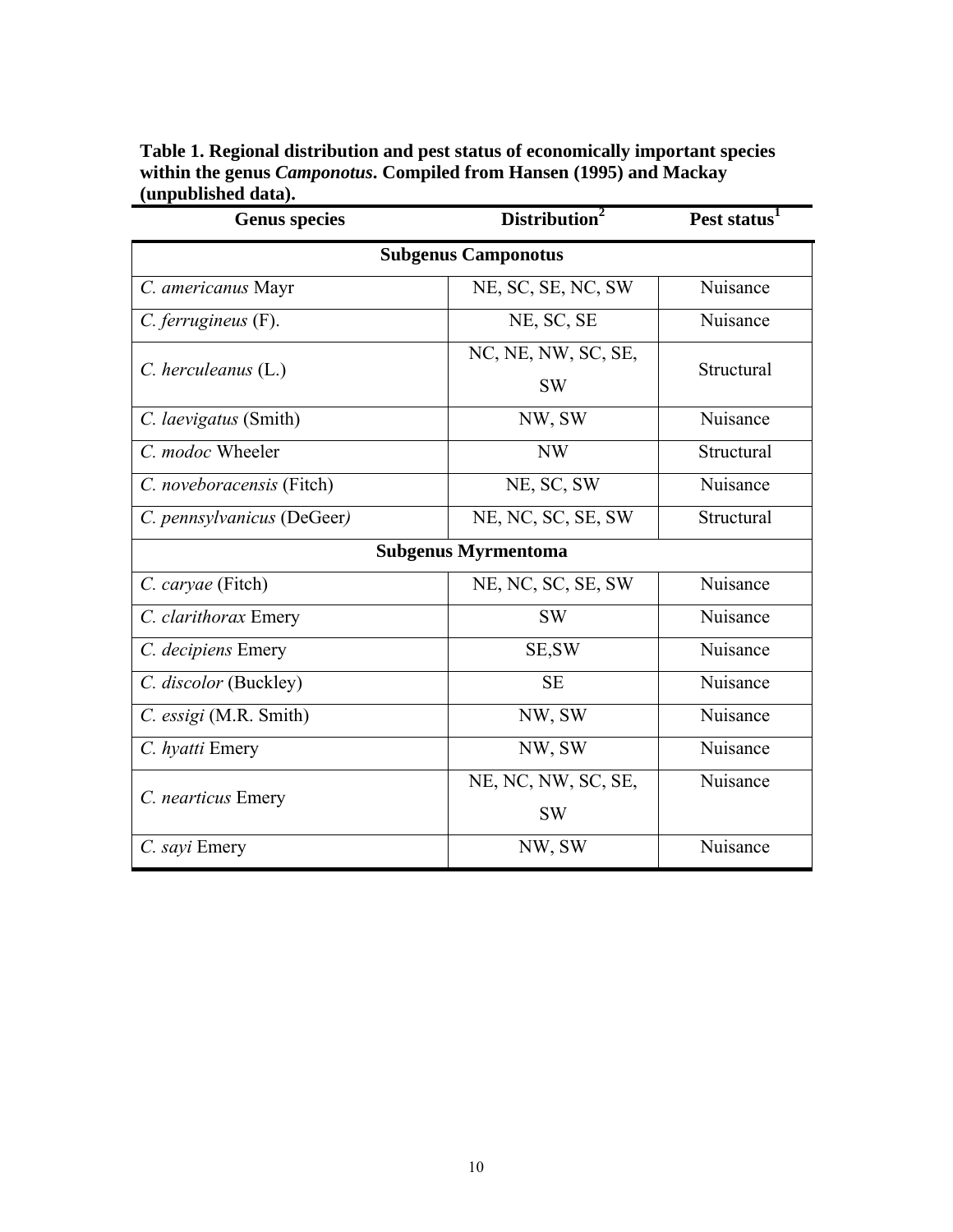**Table 1 (continued). Regional distribution and pest status of economically important species within the genus** *Camponotus***. Compiled from Hansen (1995) and Mackay (unpublished data).** 

| <b>Genus species</b>           | Distribution <sup>2</sup> | Pest status <sup>1</sup> |  |
|--------------------------------|---------------------------|--------------------------|--|
| <b>Subgenus Myrmobrachys</b>   |                           |                          |  |
| C. floridanus (Buckley)        | <b>SE</b>                 | Nuisance                 |  |
| <b>Subgenus Myrmothrix</b>     |                           |                          |  |
| C. planatus Roger              | SC, SE                    | Nuisance                 |  |
| <b>Subgenus Tanaemyrmex</b>    |                           |                          |  |
| C. <i>acutirostris</i> Wheeler | <b>SW</b>                 | Structural               |  |
| C. castaneus (Latreille)       | NC, NE, M, SC, SE, SW     | Nuisance                 |  |
| C. semitestaceus Emery         | NW, SW                    | Nuisance                 |  |
| C. tortuganus Emery            | <b>SE</b>                 | Nuisance                 |  |
| C. variegatus (Fr. Smith)      | NW, Hawaii                | Structural               |  |
| C. vicinus Mayr                | NC, NW, SW                | Structural               |  |

1. Economically important species and pest status according to Hansen (1995).

2. Distributions based on regions as outlined by Mackay (unpublished data). Regions include:

NE= Northeast. Includes Connecticut, Delaware, Indiana, Maine,

Maryland, Massachusetts, Michigan, New Hampshire, New Jersey, New York, Ohio, Pennsylvania, Rhode Island, Vermont.

- SE= Southeast. Includes Alabama, Georgia, Kentucky, North Carolina, South Carolina, Tennessee, Virginia, West Virginia.
- NC= Northcentral. Illinois, Iowa, Minnesota, eastern Montana, Nebraska, North Dakota, South Dakota, Wisconsin, Wyoming.
- SC= South central. Includes Arkansas, Colorado, Kansas, Louisiana, Mississippi, Missouri, Oklahoma, eastern Texas.
- NW= Northwest. Includes northern California, Idaho, western Montana, northern Nevada, Oregon, Washington.
- SW= Southwest. Includes Arizona, southern California, western Colorado, Nevada, New Mexico, southern Nevada, western Texas.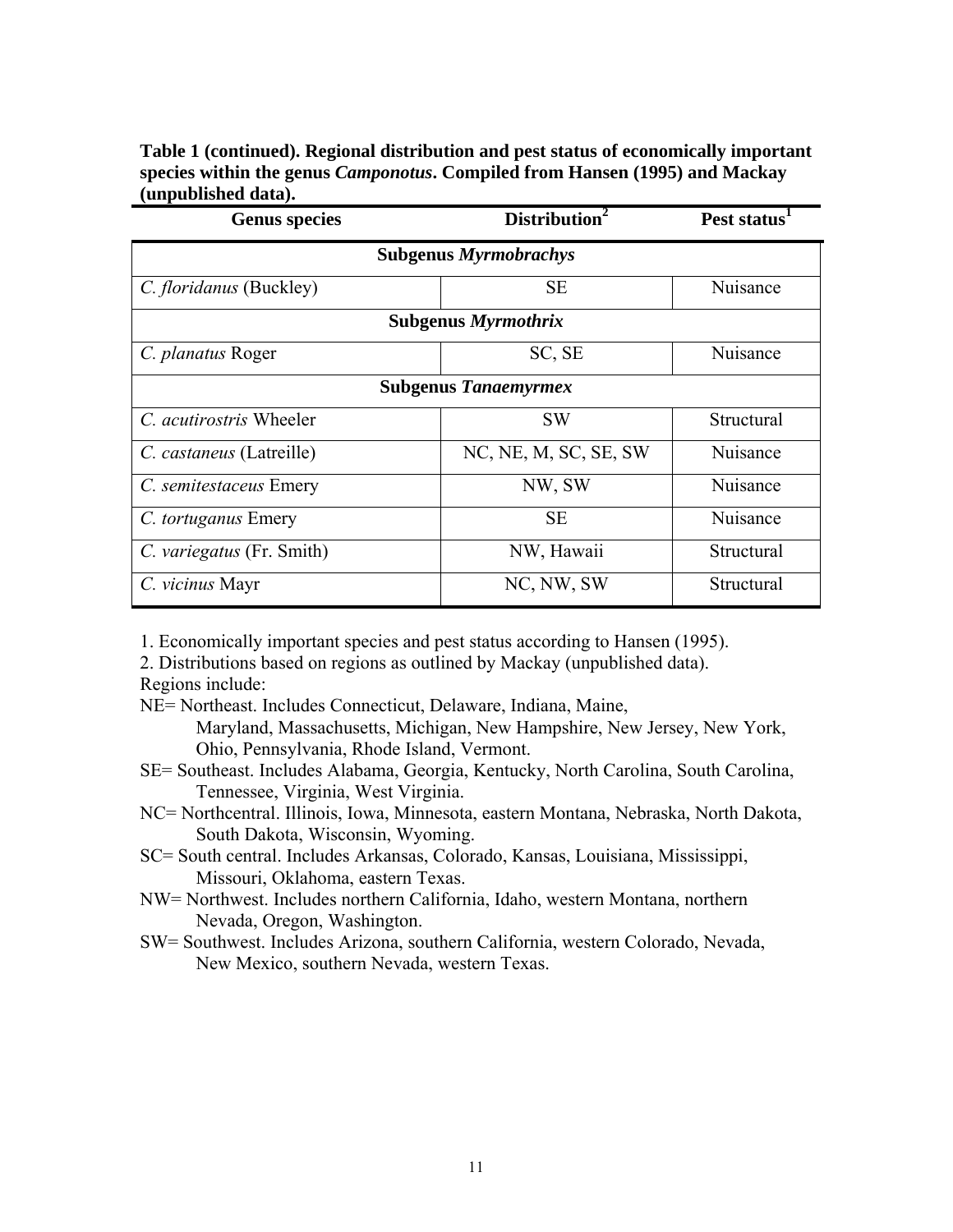Ants within *Camponotus* are known as "carpenter ants." The carpenter ant name is derived from the galleries excavated in decayed and sound wood for nesting sites by the workers. Within the eastern U.S., the black carpenter ant *C. pennsylvanicus* (DeGeer) is the most common and widely distributed *Camponotus* species (Fowler and Roberts 1982, Hedges 1997).

#### **General Biology of** *Camponotus* **spp.**

Colony founding is initiated when reproductive alates emerge from the nest. Female reproductives are stimulated to swarm in response to a mandibular gland secretion produced by the male reproductives (Hölldobler and Maschwitz 1965). The volatile major compounds of the male mandibular glands were identified by Brand et al. (1973a, b) in *C. herculeanus* as 6-methylsalicylate and 3,4-dihydro8hydroxy-3 methylisocoumarin (mellin). These same compounds also are present in secretions of other species, such as *C. pennsylvanicus* and *C. ligniperda*, where they elicit similar behavior (Payne et al. 1975). This suggests the volatile compounds are not species specific (Payne et al. 1975, Hansen and Akre 1990). Female swarms coincide with peak male flight. The ensuing nuptial flight is temperature modulated and occurs on warm days between mid-April and mid-June in late morning or early afternoon (Pricer 1908, Hölldobler and Maschwitz 1965, Hansen and Akre 1993). Sexual reproductives are produced by late summer and overwinter within the nest until the following spring (Pricer 1908, Sanders 1971, Ebeling 1978). Mating is thought to take place while in flight (Pricer 1908), although Goetsch and Kathner (1937) observed mating pairs copulating on the ground. Once mating is completed, the male dies and the inseminated queen selects a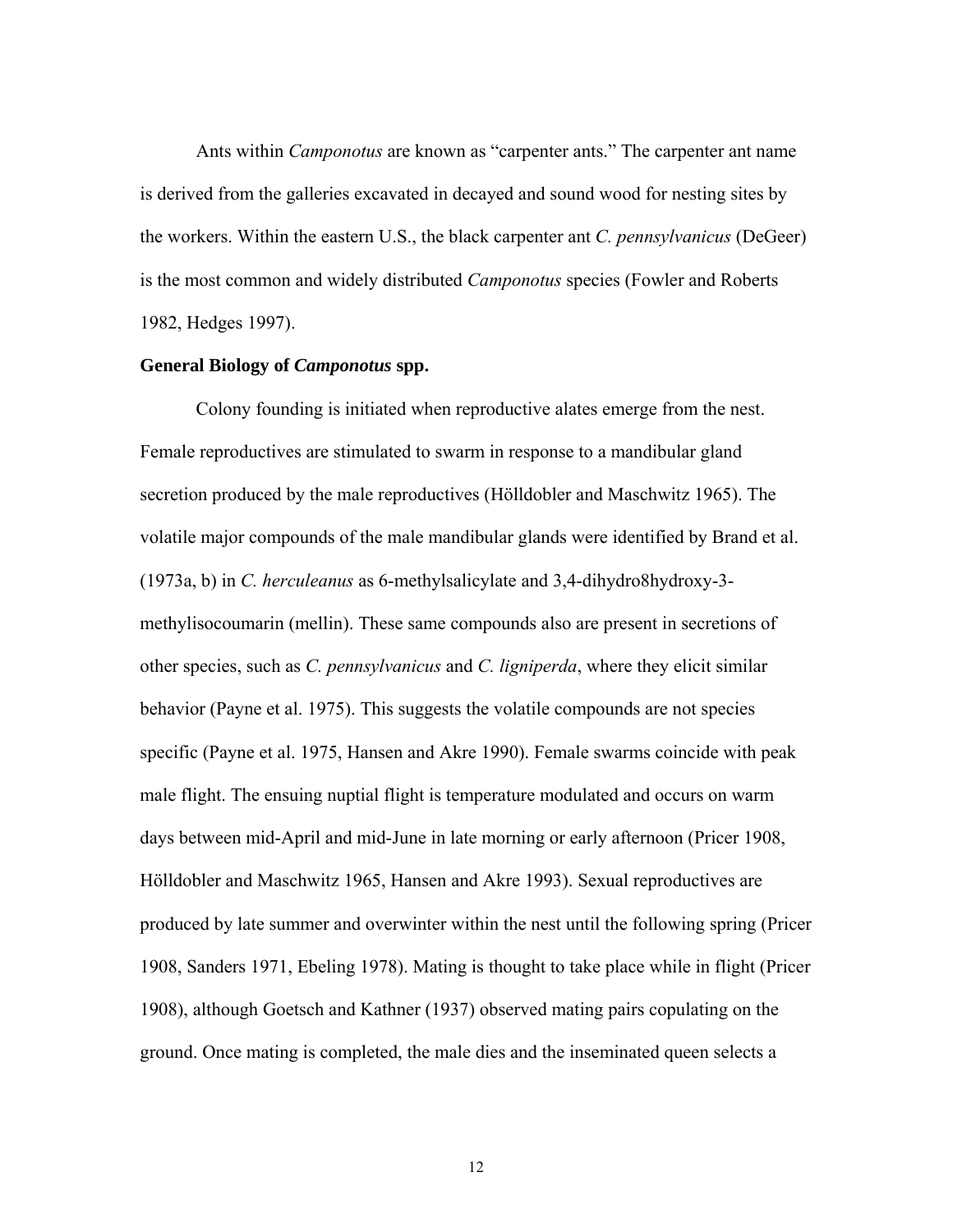suitable nesting site. This can include small cavities in stumps, logs, or under bark (Hansen and Akre 1985). Akre et al. (1995) state that once nest selection is made, the inseminated queen breaks off her wings. This contradicts observations by Pricer (1908) and those of the author (Oswalt pers. obs.) who have collected *C. pennsylvanicus* dealated queens outside an observable nest. This may be due to species differences. Akre et al. (1995) do not list the species used to characterize their generalized *Camponotus* spp. biology however they often worked with western species of carpenter ants and not with *C. pennsylvanicus.* Sanders (1964) and Fowler (1986) reported inseminated queens of *C. pennsylvanicus* remove their wings shortly after mating and before nest selection is complete.

 Newly inseminated *Camponotus* queens produce eggs over several days, which hatch in approximately 2-3 weeks (Mintzer 1979, Hansen and Akre 1985). Nourishment of this first brood is derived from dissolution and metabolism of fat reserves and flight muscles (Hansen and Akre 1990). The larval stage for most *Camponotus* in this first generation lasts 2-3 weeks, as does the pre-pupal and pupal stage. Approximately 4-25 minima workers are produced during the first year (Hansen and Akre 1993). Queen oviposition in the second and subsequent years occurs in two phases when a spring and a summer brood are produced. Eggs laid during the primary phase (spring brood) complete development by late summer or early fall, whereas those laid in the secondary phase (summer brood) enter diapause as first-instar larvae to overwinter (Hölldobler 1961, Dukes 1982, Hansen and Akre 1985). This dual phase oviposition produces a bimodal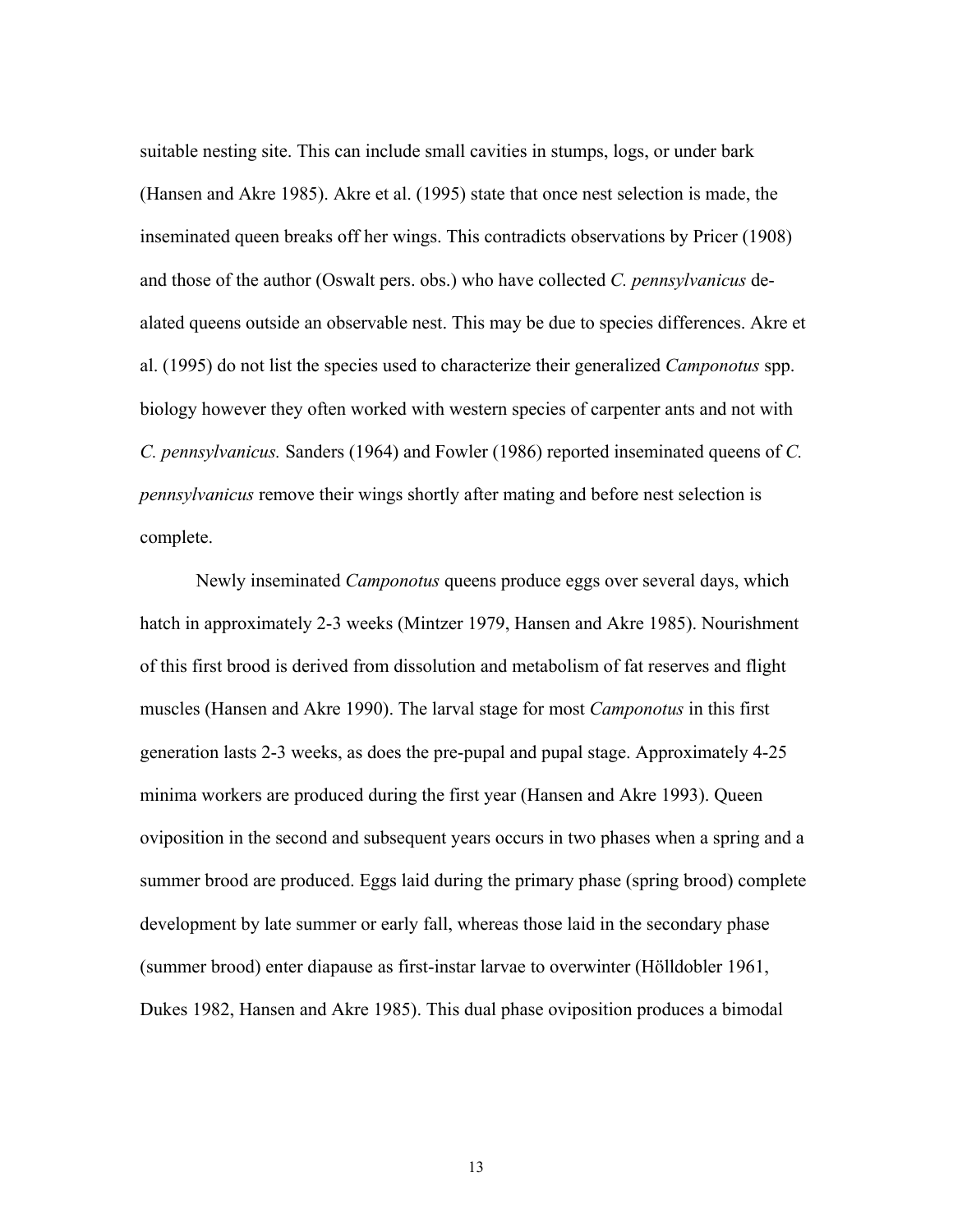emergence pattern, with the primary phase producing workers and alate sexual forms (Fowler 1986).

 After emergence of the first brood, nest maintenance and foraging duties are assumed by minima workers. This first generation of workers is small and shows little variations in size (Mintzer 1979, Hansen and Akre 1985). The occurrence of the minima is assumed to be a condition of undernourishment (Smith 1942). This assumption has been supported by Ezhikov (1934) who suggests that polymorphic ants develop castes as a result of below optimum nutrition. Smith (1942) compared the average head capsule width of adult *C. pennsylvanicus* workers produced from well-fed and under-fed larvae. He found that well-fed workers averaged head capsule widths of 47.3-47.5 micrometers, whereas underfed workers averaged 43.8-43.9 micrometers. As successive broods are produced in the second and following years, additional polymorphic (media and major) workers appear (Hansen and Akre 1990). Greater numbers of workers are able to forage for more nutritionally complete food sources (Pricer 1908). Foundresses do not leave their nest chamber and do not consume food during the incubation period of the first brood in natural settings, but do accept food in artificial conditions (Dukes 1982). By remaining within the nest, the queen reduces the chance of predation and limits potential encounters with other biotic and abiotic hazards including exposure to insecticides. Eggs deposited by foundresses hatch within 14-24 days. Once eggs hatch, larvae pass through five instars lasting approximately 21 days (Pricer 1908, Dartigues and Passera 1979a). The pupal stadium lasts for approximately 21 days (Pricer 1908). The life cycle of the first brood is estimated to be completed in approximately 66 days (Pricer 1908). Spring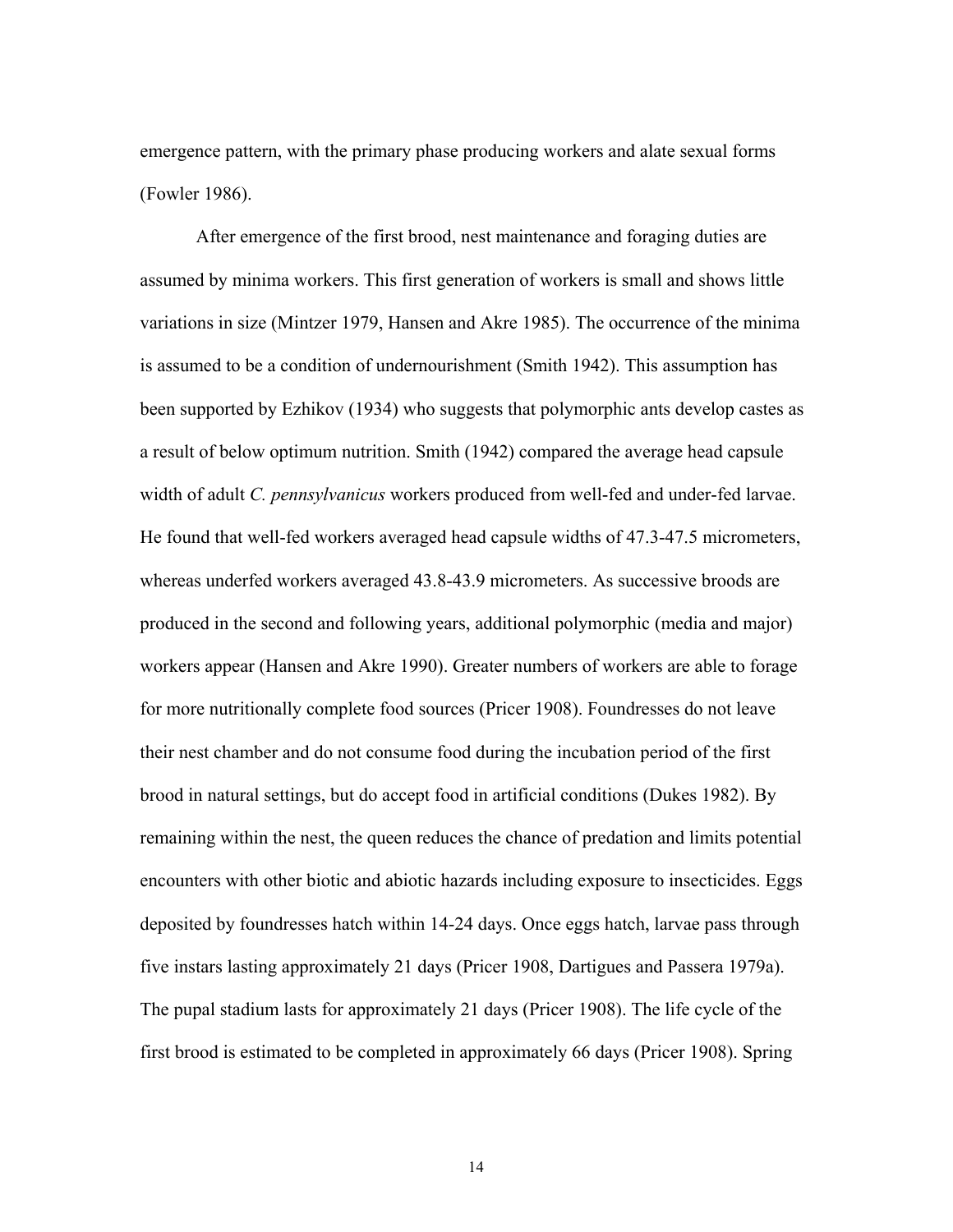brood development in colonies, one year and older, averages between 55 and 70 days from egg to adult worker (Hansen and Akre 1990).

 Sexual reproductives are produced when the colony has sufficiently matured, usually in 3-6 years, with approximately 2,000 workers (Pricer 1908). Alate females are produced from fertile eggs, whereas males are presumably produced from major workers or founding queens that have depleted their spermatozoa (Sanders 1964, Dartigues and Passera 1979b, Hansen 1996). Non-inseminated queens are readily accepted within the colony where they also may serve as a major reservoir for production of reproductive males (Hansen and Akre 1990). Mature *Camponotus* colonies produce both male and female reproductives throughout the life of the colony, which may be as long as twenty years (Pricer 1908, Sanders 1964, Akre et al. 1995). The proportion of male to female reproductives increases as the colony ages, presumably from the incipient queen's depletion of the spermatozoa and continued production of males by major workers and virgin queens, thereby signaling its eventual colony demise (Pricer 1908).

 The colony members, including the queen, workers, alate reproductives and firstinstar larvae enter diapause in September or October (Hansen 1985). Activity has been observed as late as November in South Carolina (Oswalt pers. obs.). Hölldobler (1961) demonstrated that the onset of diapause in overwintering colonies of *C. herculeanus* is independent of temperature. This allows the colony to bypass temperature extremes that may potentially be detrimental. Diapause within *Camponotus* spp. is broken in early February and first-instar larvae from the previous summer brood complete development by early spring (Hansen 1985, Hansen and Akre 1990).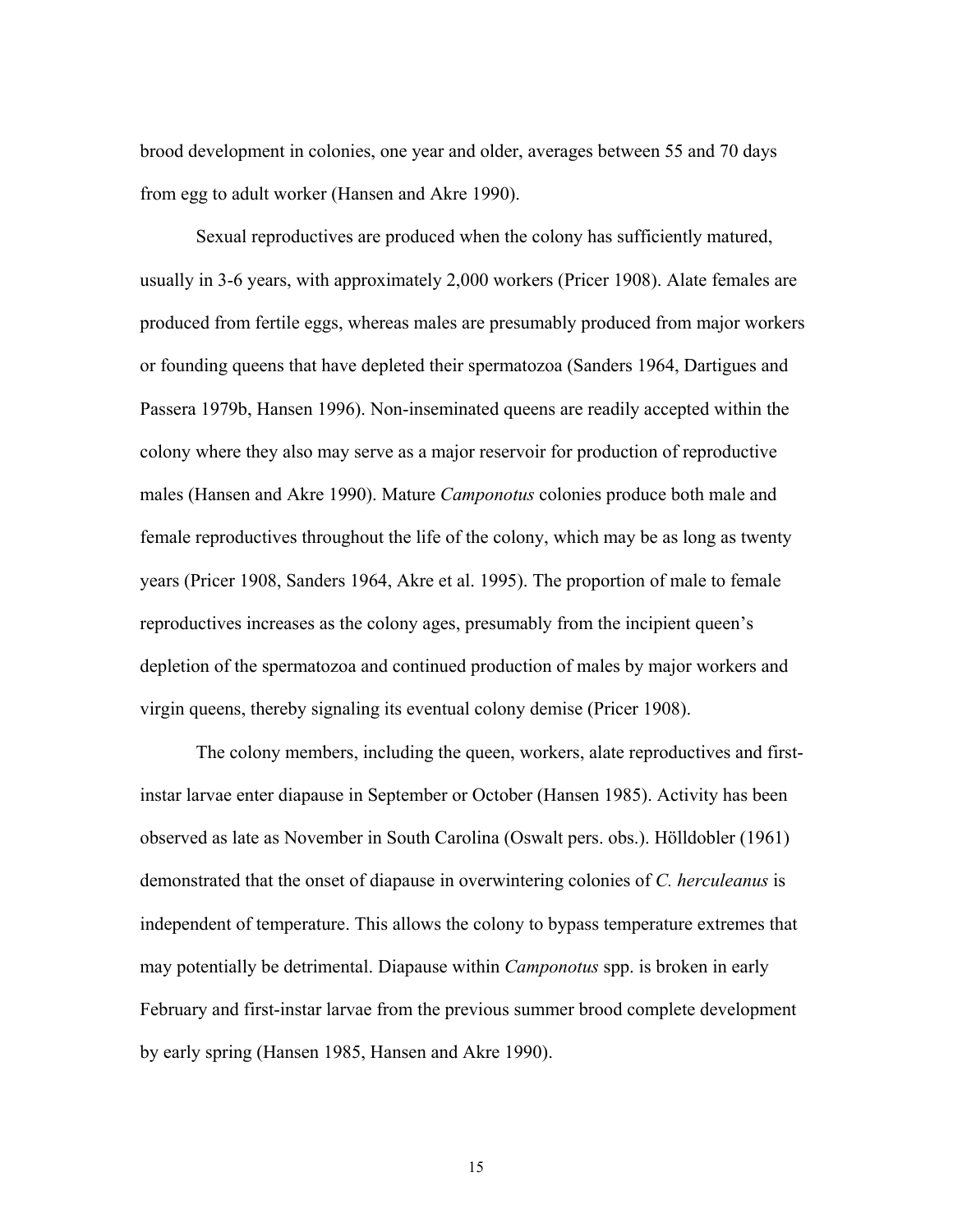Estimates of colony size vary greatly among *Camponotus* species. This variability is attributed to incomplete colony counts. *Camponotus* species are polydomous and exhibit partitioned populations, which may facilitate collection of partial colonies (Hansen and Akre 1993). Population estimates are extremely variable and range from 50,000 and up for *C. modoc*, to 50,000-100,000 individuals for *C. vicinus.* Colony size in *C. pennsylvanicus* is the subject of constant conjecture, but current estimates range from 3,000 - 15,000 (Pricer 1908, Fowler 1982, Gibson 1987, Akre et al. 1994a). However, estimates of 3,000 - 6,000 are typically given for *Camponotus* spp. in general (Fowler 1986).

## **Colony Otogeny**

 Most species of *Camponotu*s are functionally monogynous. Instances of polygyny in nature, albeit rare, have been recorded in *C. herculeanus,* and *C. ligniperdus* (Pricer 1908, Mintzer 1979, Akre et al. 1994a). According to Hölldobler (1962), these colonies would not be polygynous but oligogynous or functionally monogynous because these queens did not have cooperative brood care and exhibited territoriality within their own area. However, Gadau et al. (1999) located a colony of *C. quercicola* that appeared to be polygynous due to a lack of interspecific aggression. This assumption however, is unproven and might only constitute another example of oligogyny, as reported in *C. herculeanus* and *C. ligniperdus* (Hölldobler 1962, Gadau et al. 1998). Oligogyny in *C. ligniperdus* is documented and suggests that most queens within these types of colonies are not closely related (Gadau et al. 1998). Gadau et al. (1998) further surmised that the formation of oligogynous colonies of *C. ligniperdus* are formed by the adoption of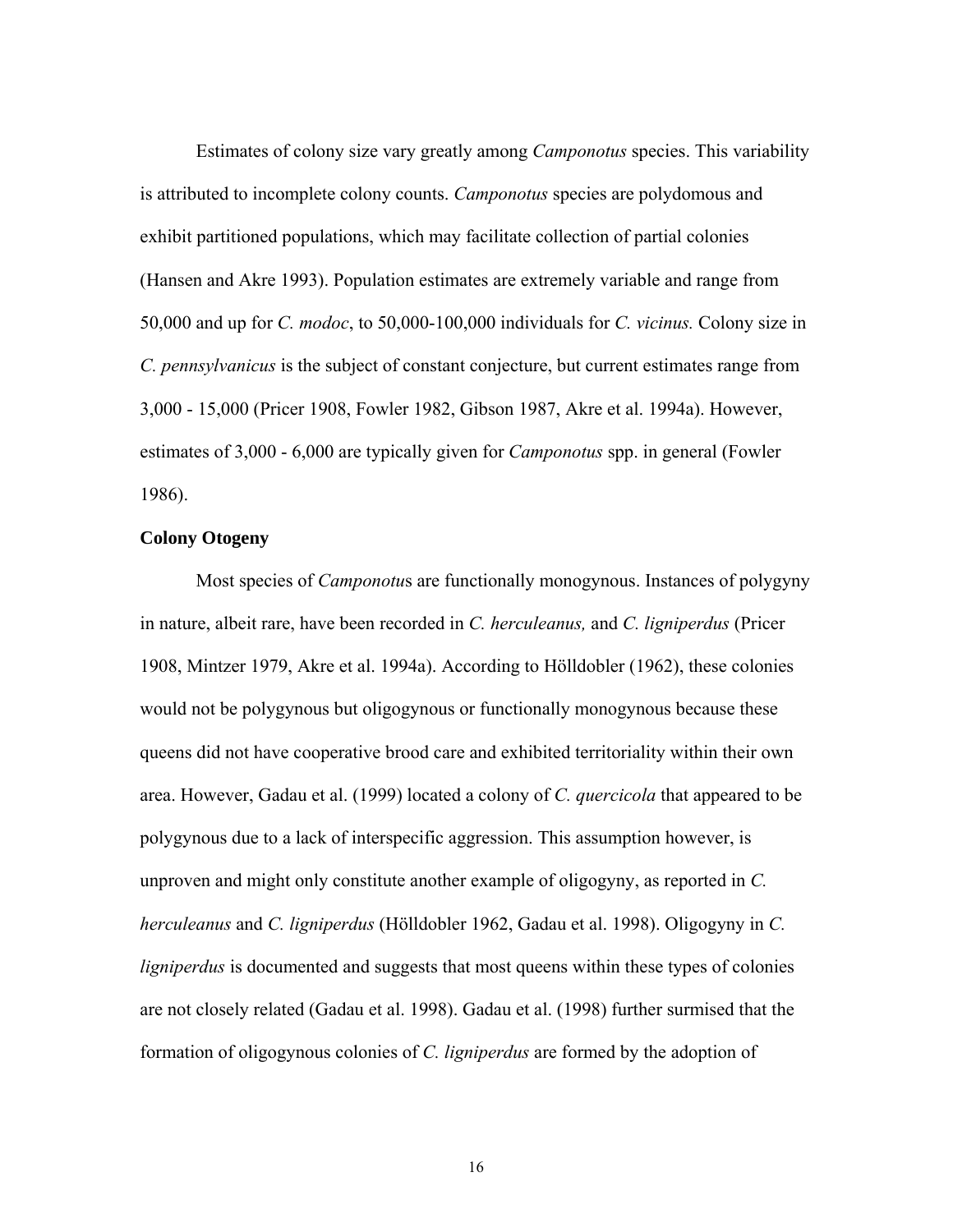unrelated queens by orphaned mature colonies. Joint colony founding by multiple queens (pleometrosis) was documented in colonies of *C. vicinus* and *C. vaga* (Stumper 1962, Mintzer 1972, Fowler and Roberts 1983a). Polygyny and colony foundation by budding occur in *C. nawai* and in *C. japonicus* (Satoh 1989, Changlu et al. 1991, Changlu and Jian 1992). Satoh (1991) states that queens within polygynous colonies of *C. nawai* were equally cared for by workers. There was an absence of a hierarchy within the reproductive caste, and no observable intraspecific aggression by workers and reproductives. There are no records of oligynous or polygynous colonies of *C. pennsylvanicus*.

## **Nesting Sites**

 Colony formation usually takes place in a primary nest. During colony growth, movement of the primary nest may take place. Black carpenter ants excavate galleries in decayed and sound wood to accommodate increasing numbers in the colony. Galleries are irregular in shape and usually follow the grain in the softer portions of the wood (Krombein et al. 1979, Hansen and Akre 1990). Gallery walls are smooth and have a sandpapered appearance. Workers cut small slit-like openings (windows) in the exterior of the nest to allow for foraging and nest maintenance. The galleries may contain all individuals in a primary nest or, in instances of large colonies, may use secondary or "satellite" nests. In the natural environment, *C. pennsylvanicus* may build their nests in decaying logs and stumps. Live trees also are suitable nesting areas where they excavate decayed areas through cracks, scars and knot holes (Hansen and Akre 1990). In circumstances where secondary nests are used, partitioning of castes may occur. The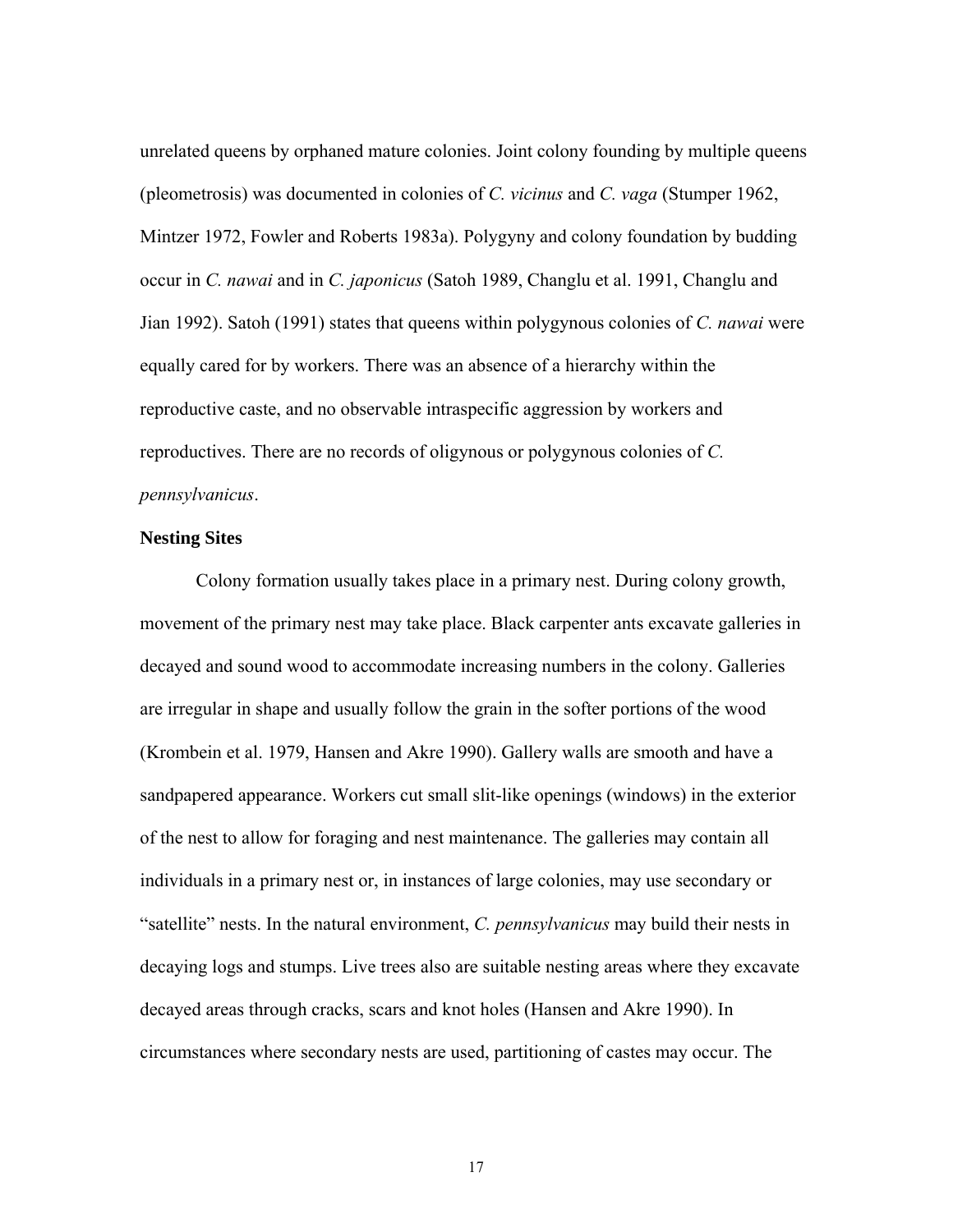main primary nest is usually in a humid area and contains the queen, eggs and early-instar larvae (Hansen and Akre 1990). Satellite nests are usually in a dryer, warmer environment and contain workers, mature larvae, pupae and winged reproductives (Hansen and Akre 1990). Satellite colonies are often perennial and the number of satellite nests varies with species (Hansen and Akre 1990).

 Living trees provide the most permanent nesting site for most species of carpenter ants within a natural setting. However, not all species of trees are used (Hansen and Akre 1990*). Camponotus modoc* frequently attacks live trees of Douglas-fir and western red cedar in the Pacific Northwest (Hansen and Akre 1990). Carpenter ant species, including *C. herculeanus* and *C. noveboracensis* in Europe and New Brunswick, Canada, prefer softwoods of the *Abies* and *Picea* genera (Hölldobler 1962, Sanders 1964). Shade trees in urban areas are often attacked. Fowler and Parrish (1982) found that 75% of shade trees sampled in New Jersey were infested with carpenter ants. Silver maples predominated as the host tree, whereas white pine was the least-selected host (Fowler and Parrish 1982). Structural damage to buildings or processed wood from gallery formation is also a serious and costly problem. Damage to chestnut telephone poles was documented in 1910 and represented a serious problem in the eastern U.S. (Snyder 1910).

## **Polymorphism and Caste**

*Camponotus* polymorphism encompasses four distinct forms of allometry (Hölldobler and Wilson 1990). This ranges from monophasic allometry (bimodal overlapping size frequency distribution) to complete dimorphism, which are two distinct forms (Hölldobler and Wilson 1990). Pricer (1908) found *C. pennsylvanicus* to be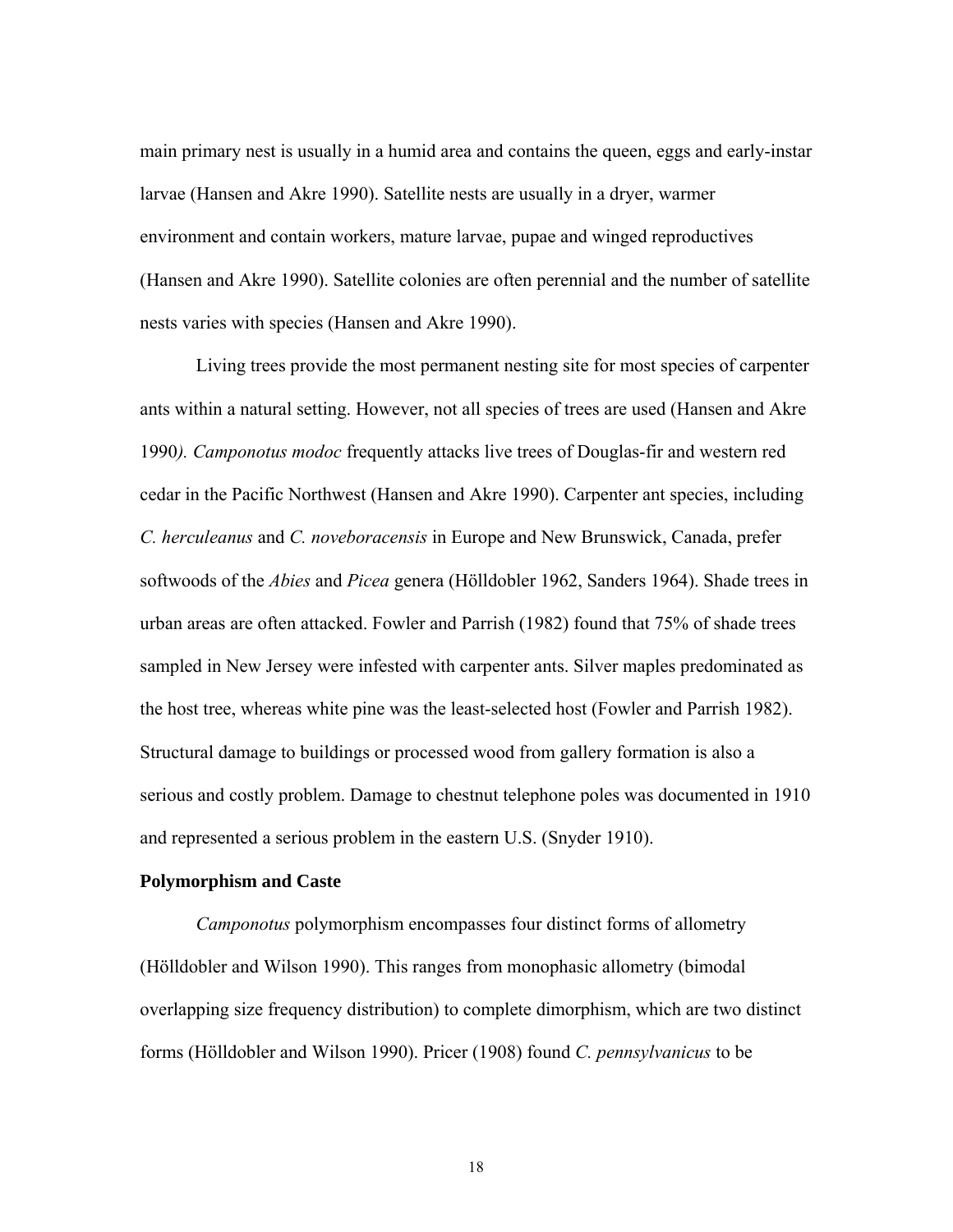continuously (gradually) polymorphic, or triphasic, where there are three distinct breaks in the allometric regression line resulting in a minor and major caste at the terminal segments and a media caste at the medium segment (Hölldobler and Wilson 1990). Smith (1942), however, could only discern a bimodal distribution in *C. pennsylvanicus,* resembling those of *C. herculeanus, C. santosi, C. planatus* and *C. inaequalis,* which show strong bi-modality.

 There are two functional castes in *C. pennsylvanicus,* reproductive caste and worker caste. The reproductive caste can be further defined by sex discrimination. Reproductive gynes are approximately 16-19 mm in length (Hansen and Akre 1985). Reproductive males are smaller, 10-11 mm in length. The worker caste, which is made up of sterile females, are continuously polymorphic and range in size from 6-13 mm in length (Pricer 1908, Smith and Whitman 2000).

## **Division of Labor**

 Division of labor within the worker caste appears to be size based. Smaller minimums or minors and medias serve as foragers, care for brood, and attend to nest maintenance whereas majors serve in colony defense, as protein foragers, and as intermediate transporters or "tankers" of carbohydrates from the smaller foragers or "aphid tenders" to the nest (Pricer 1908, Fowler and Roberts 1980, Tilles and Wood 1986).

 Hölldobler and Wilson (1990) found that labor partitioning may not be solely determined by morphology, but also by age, termed temporal polyethism. Buckingham (1911) and Lee (1938) noted in several species of *Camponotus,* the youngest ants were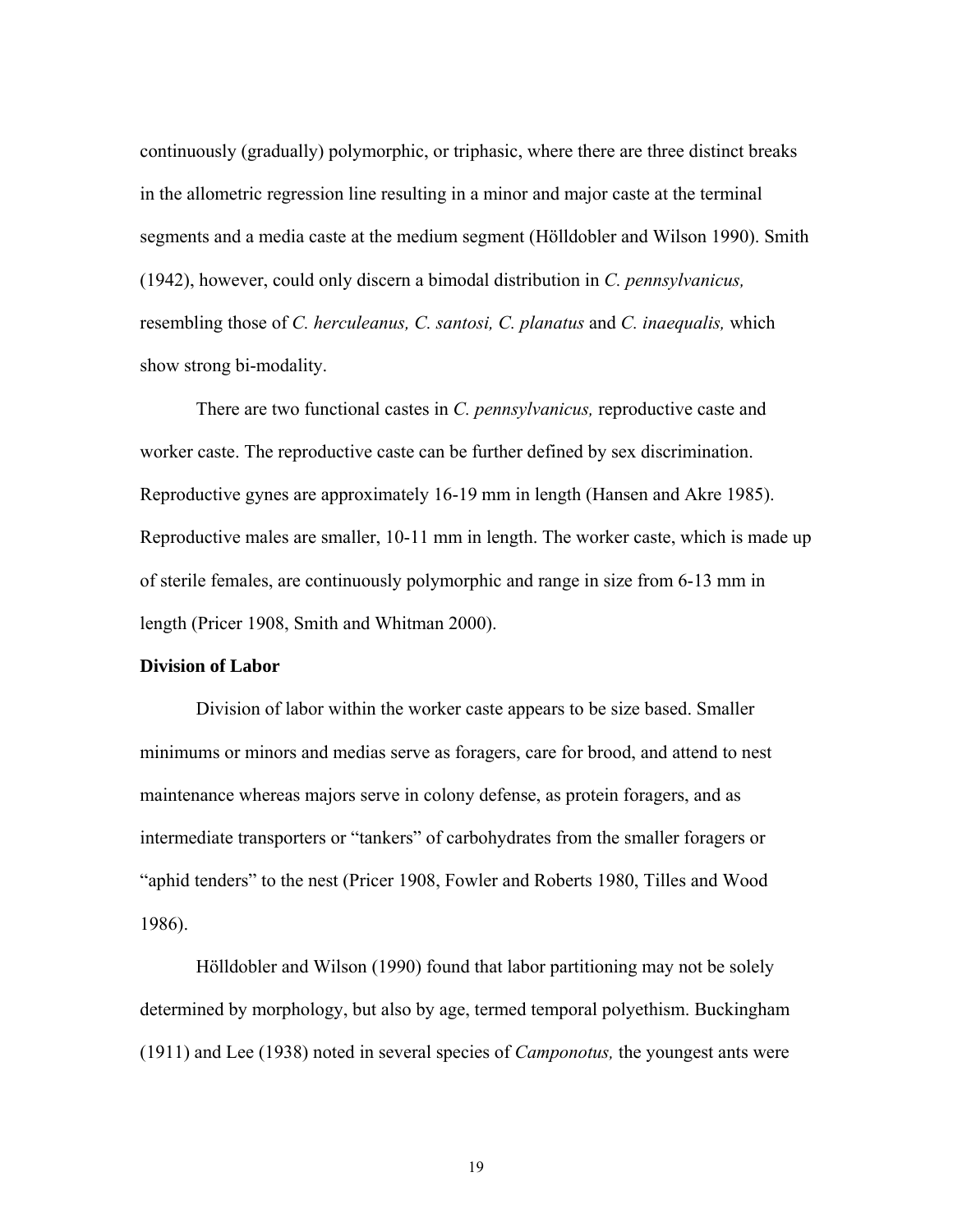nurses, slightly older ants were queen attendants, middle-aged workers were foragers and maintained the nest while the oldest ants served as foragers, nest builders, soldiers and transporters during emigration (Fowler and Roberts 1980). Traniello (1977) observed in *C. pennsylvanicus* colonies that 68% of all foraging was performed by older workers.

## **Foraging**

 Foraging of many species within the *Camponotus* has been the subject of extensive study. Temperature plays a large part in maximizing foraging activity when food is abundant (Bernstein 1979). However, foraging in *C. modoc* is not directly related to temperature or humidity, but initiation may be triggered once a temperature threshold is obtained (Hansen and Akre 1985).

 Within *Camponotus*, foraging periods vary greatly. Sanders (1972) noted in Ontario, activity in *C. herculeanus, C. noveboracensis,* and *C. pennsylvanicus* peaked mid-afternoon through early June and shifted to nocturnal activity during the latter portion of the foraging season in Ontario. David and Wood (1980) noted in *C. modoc* a trimodal strategy within the foraging season that initially was diurnal, shifting to nocturnal, then reverting to diurnal. Fowler and Roberts (1980) reported that *C. pennsylvanicus* exhibited a diel foraging periodicity in New Jersey. In general, most species of carpenter ants forage nocturnally with peak intensity occurring prior to midnight (Fowler and Roberts 1980). Nocturnal foraging may be more advantageous in *C. pennsylvanicus* and *C. noveboracensis* to escape daily thermal maxims, reduce competition with other species, and relieve pressure from predation (Fowler and Roberts 1980, Klotz et al. 1996).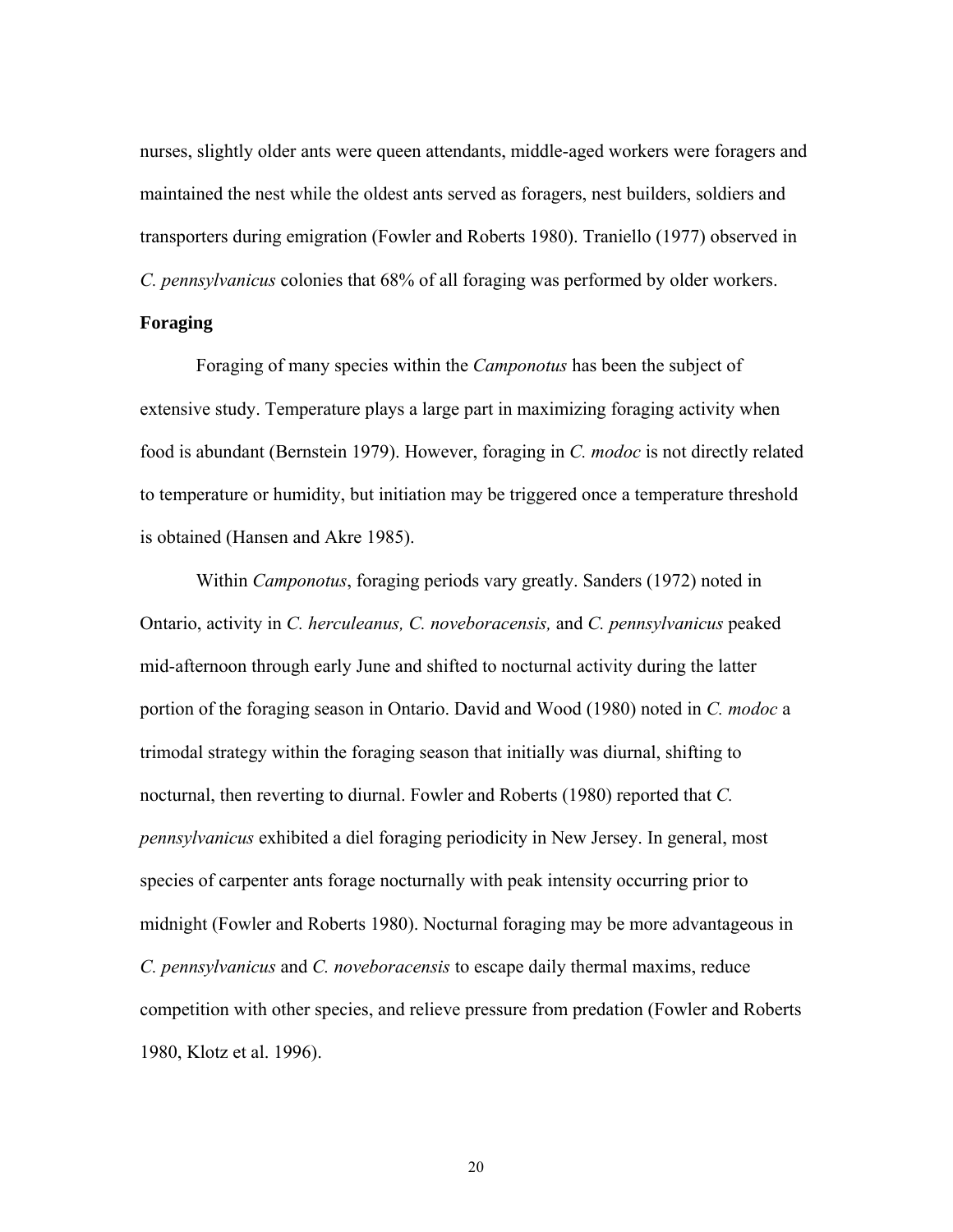Carpenter ants use many sensory and environmental cues to optimize their food gathering and searching abilities. Carpenter ants construct and maintain foraging trails or "trunk lines" to facilitate coordinated food gathering. Foraging trails may be underground in the form of tunnels constructed through soil or duff. Tunnels are usually 1.5-3.0 cm in diameter and 1 cm–1 m deep and may extend 185-200 m from the primary nest (Sanders 1972, David and Wood 1980, Hansen and Akre 1993).

 Trunk lines are perennial and are marked with trail pheromones secreted from the hindgut (Hartwick et al. 1977, Traniello 1977, Hansen and Akre 1985). Pheromones are also important for group and mass recruitment (Traniello 1977). Klotz and Reid (1993a) showed that *Camponotus* use visual and tactile cues as "redundant backups" to maintain foraging and orientation. Vision, trail pheromones, crest lines, structural guidelines, natural and artificial light sources (e.g. sun, moon, streetlights) also play important roles in orientation (Klotz et al. 1985, 1996, Klotz and Reid 1992, 1993a).

Ants bound to a central nest face difficulties in foraging that optimize their ability to obtain energy sources (Hölldobler and Wilson 1990). Maximizing net energy yield is one aspect of central-place foraging theory. Maximizing net energy return is achieved by ranking food items by expected net energy content (*C*) divided by expected handling time  $(t_H)$  (Orians and Pearson 1979). Food items included in the optimum set have a higher  $C/t_H$  than the value of energy intake if the prey were ignored and the forager sought only food items with a higher  $C/t_H$  (Orians and Pearson 1979). It is therefore advantageous to the forager to maximize its net energy gain when distance traveled or handling time is considered. Schoener (1971) suggests that a predator should take a larger prey (>*C*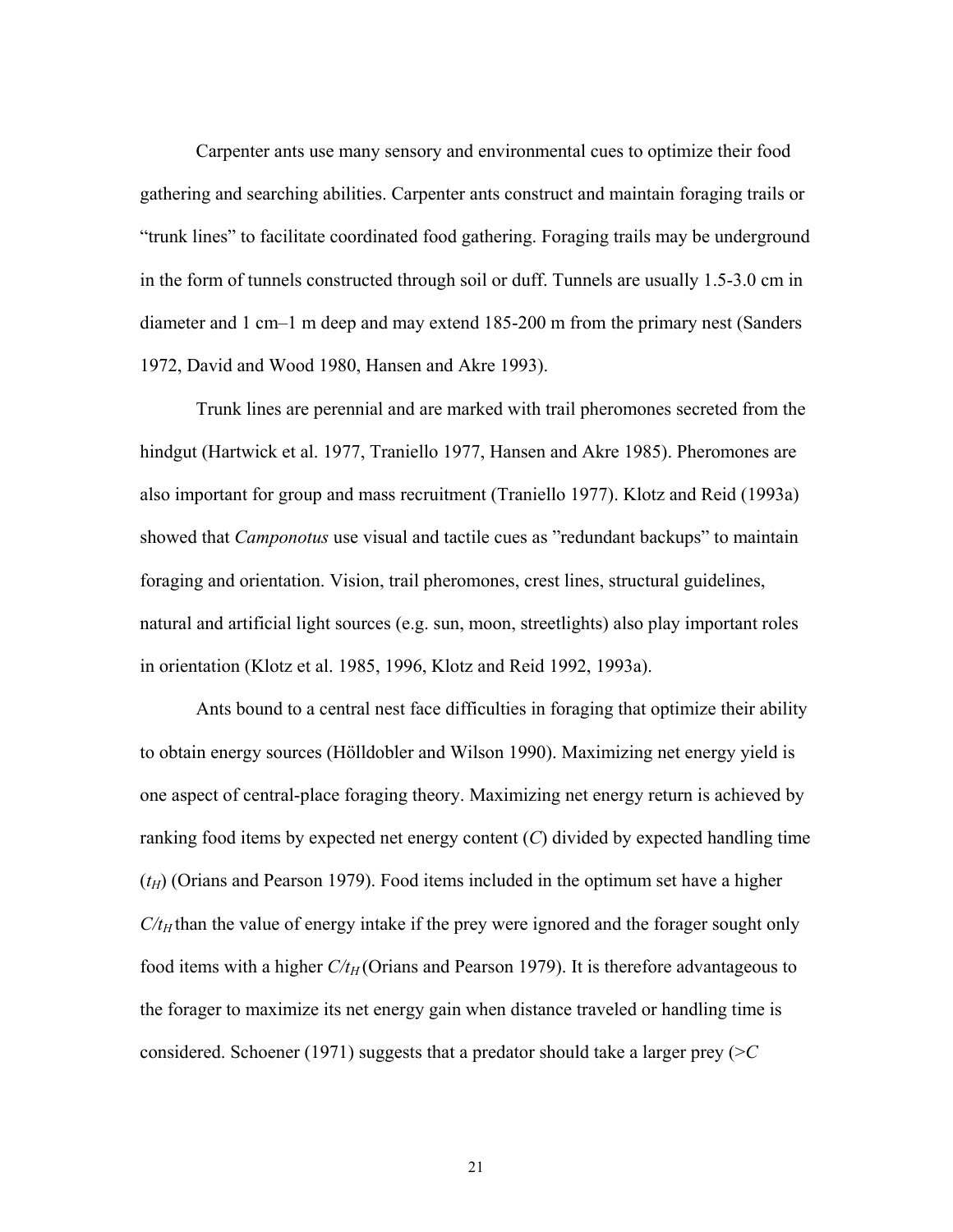value), with greater distances traveled and that size limits of prey should decline less and size limit should increase with distance.

 For *C. pennsylvanicus* to adhere to the theory of central-place foraging, it must alter its food preference and opt for a higher net return to overcompensate for the distance traversed to a food patch. To simplify the concept, a *C. pennsylvanicus* forager must gather higher nutritionally rewarding food (high *C*) with a corresponding increase in travel time. This selection for higher energy return should be based on colony requirements and apparent in both carbohydrate and protein foraging. In a study with *Camponotus gigas*, Pfeiffer and Linsenmair (1998) reported that within the minors, a physical subcaste of transporters behaved according to central-place foraging theory. Additional studies by Franson (1985) reported that *Formica nitidiventris* (Emery) and *Myrmica americana* (Weber) are non-optimal central place foragers because their foraging territory was not centered with the colony entrance.

#### **Food Preference and Exchange**

 Carpenter ants are thought to be omnivorous; however, a detailed listing of their food sources is lacking (Cannon 1998). A large portion of the ant diet is carbohydrates in the form of honeydew secreted by many families of homopterans, extra-floral nectaries and fruit (Pricer 1908, Gotwald 1968, Klotz et al. 1996). Foragers are known to scavenge dead insects, arachnids and carcasses of dead vertebrates (Green and Sullivan 1950, Marikovski 1956, Sakamoto and Yamane 1997). Fowler and Roberts (1980) observed *C. pennsylvanicus* attacking disabled insects and spiders, but recorded less than one percent of returning foragers carried discernable body parts. Sakamoto and Yamane (1997)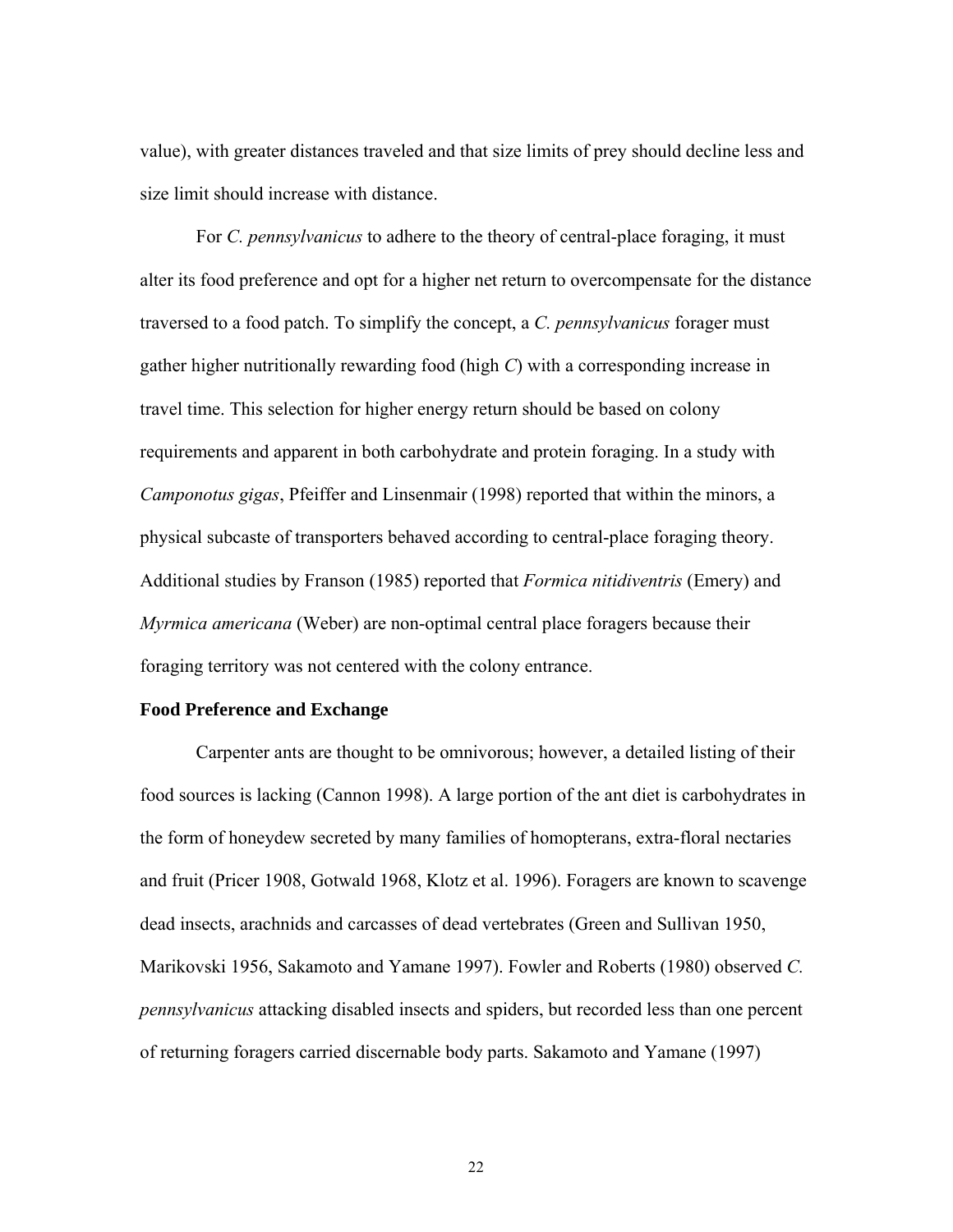suggested that a related species, *C. nawai* Ito, imbibes hemolymph as a protein source. *Camponotus* species are also known predators of the jack pine budworm, western spruce budworm, forest tent caterpillar, and blackheaded budworm (Youngs and Campbell 1984).

 Food preference shifts during the year to coincide with colony demands. During the spring and early summer proteins are strongly preferred, which corresponds with maximum brood production (Klotz et al. 1996). Carbohydrates make up the significant portion of food during the latter portion of the summer into early fall prior to the onset of diapause (Klotz et al. 1996). Carbohydrates are consumed by adults throughout the year, but mass provisioning before diapause may contribute to overwintering survival (Klotz et al. 1996).

 Exchange of food within the nest takes place through stomodeal trophallaxis (Cannon 1998). Replete foragers relieve themselves of their load quickly with a subsequent rapid dissemination to other nestmates. Food dissemination within *Formica* is rapid and can approach complete colony saturation in 30 hours (Wilson and Eisner 1957). Rates of rapid transmission also are recorded in *C. pennsylvanicus* (Traniello 1977). Traniello (1977) reported that a returning forager could transfer up to 98% of her crop contents after returning to the nest, with a subsequent dissemination of the liquid to 62% of the workers within 10 minutes.

 While food distribution within the colony may be rapid, partitioning of certain food types may be an important factor to consider when control measures are employed. Observations on *Formica* spp. and *Myrmica rubra* (L.) showed that workers freely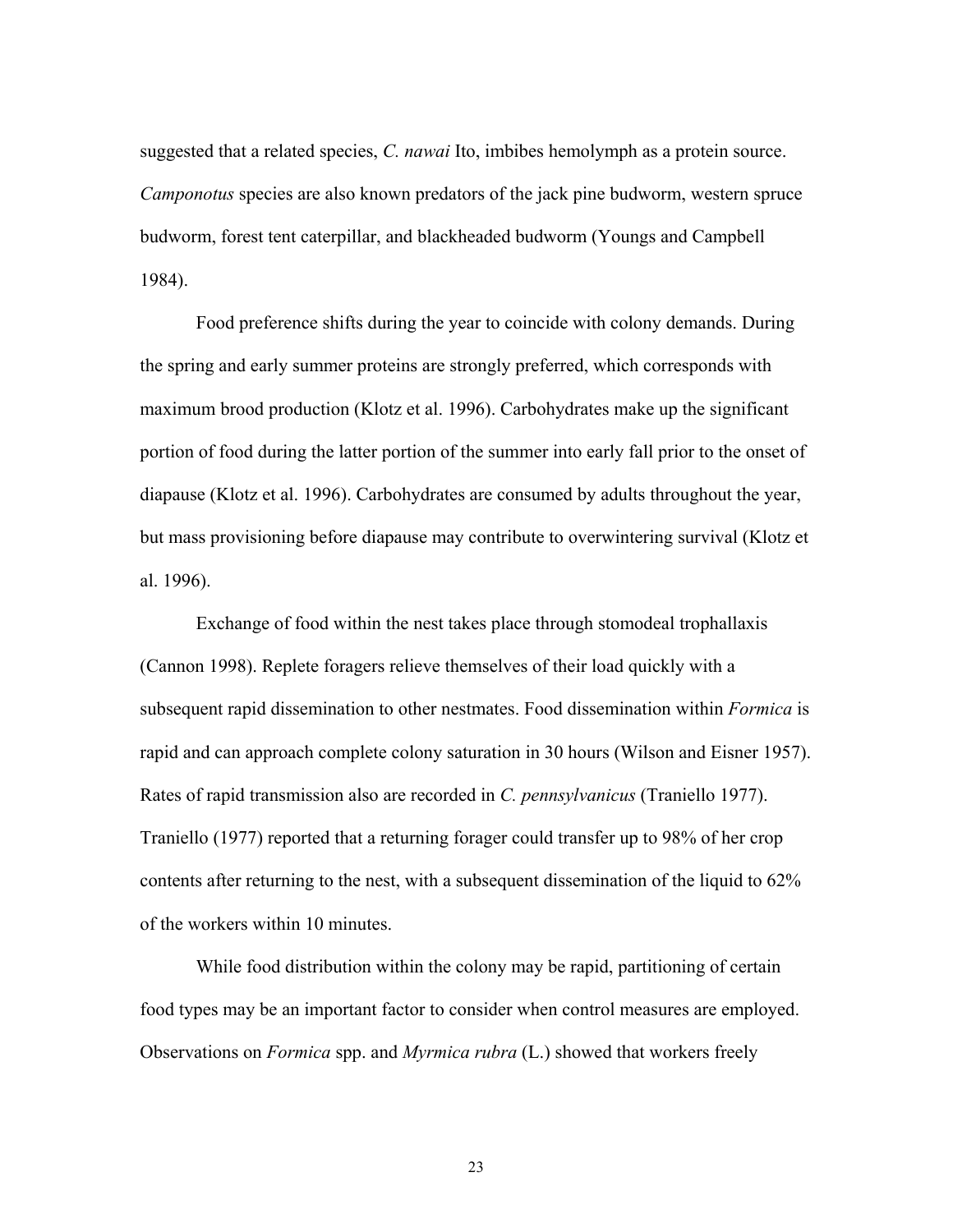exchanged a sugar syrup, but soluble proteins from prey were passed unidirectionally from foragers to nurses (Lange 1967, Brian and Abbot 1977). Additional studies in *Solenopsis*, *Crematogaster* and *Formica* spp. echoed similar results, but with quantities of food, not types. Honey was equally distributed among workers while larvae and reproductives received proportionally less food (Eisner and Wilson 1958). Additional work showed partitioning of food resources in *S. invicta* Buren. Workers monopolized carbohydrates, queens received proteins and larvae amino acids (Vinson 1968, Howard and Tschinkel 1981, Sorensen and Vinson 1981, Sorensen et al. 1983).

#### **Economic Importance**

 Ants foraging within a structure are a physical nuisance and may be psychologically stressful for some individuals. Infested goods are often disposed of resulting in monetary loss to the consumer. Ants often trigger strong negative emotions in homeowners who perceive these infestations of their dwelling as caused by unsanitary conditions. Subterranean termites, *Reticulitermes* spp., and carpenter ants, *Camponotus*  spp., are recognized as among the most serious structural pests in North America (Levi and Moore 1978). Carpenter ants are recognized as a structurally damaging pest in areas where termites have reached their geographical limits especially in the northeastern and northwestern United States, Canada and Northern Europe (Fowler 1983, Hansen and Akre 1990, Wallin and Schroeder 1994 cited in Hansen 1996). In other sections of North America and Europe, carpenter ants are viewed only as nuisance pests, but this is species dependent (Hansen 1995, 1996, Hansen and Akre 1994). In a survey published by the Environmental Protection Agency, ants were considered to be a more serious pest than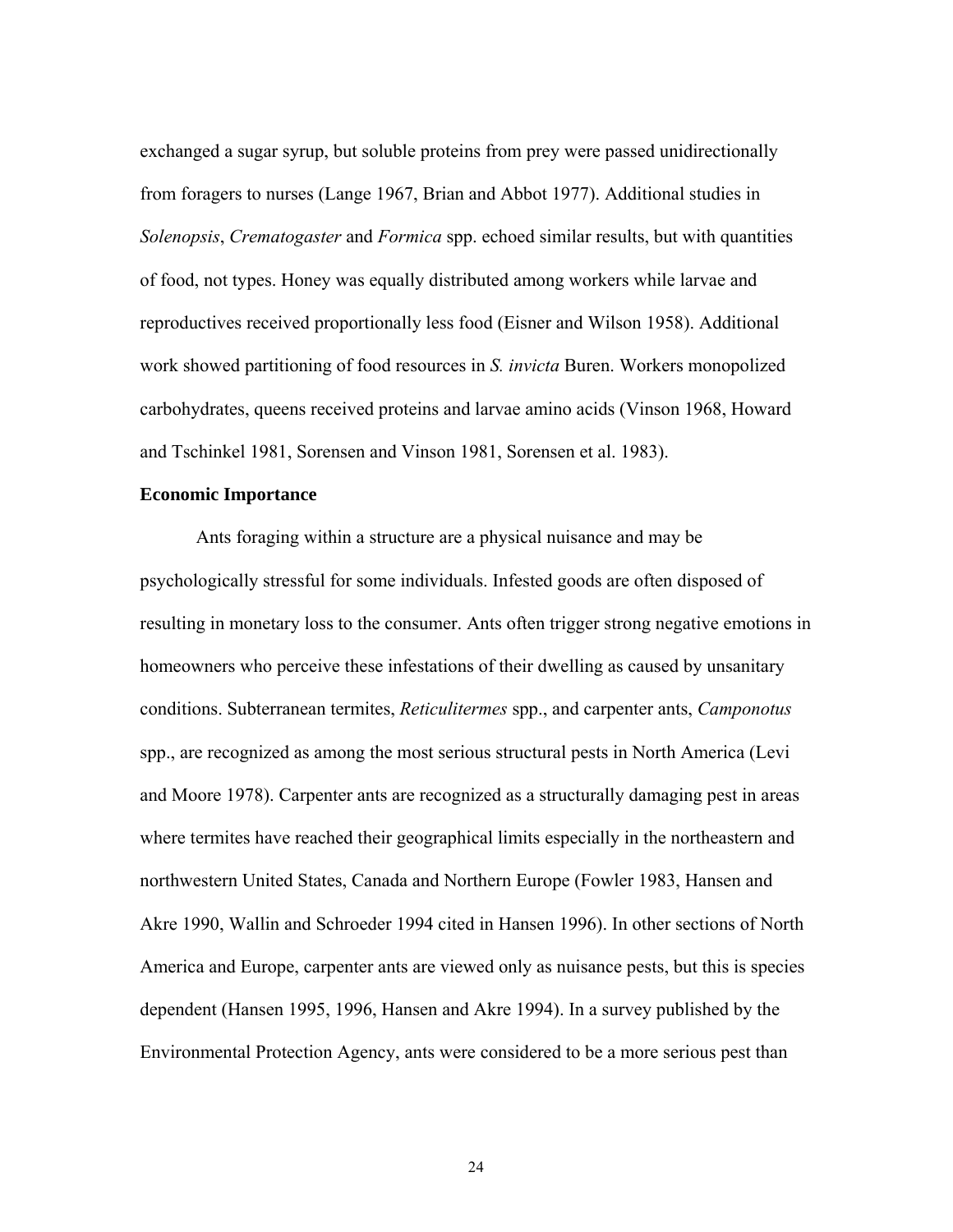cockroaches and have displaced subterranean termites in public concern (Whitmore et al. 1992). In a recent survey of pest management professionals, nuisance ants continued to rank as the number one urban pest in the United States (Curl pers. comm). Carpenter ant control ranked fourth in total revenue generated by pest management professionals in 2006 (Curl pers comm.).

 While ants can mechanically transmit disease-causing pathogens, their capabilities of transmission are not fully understood (Beatson 1972). Carpenter ants are thought to play a role in the transmission of the fungal pathogen *Cryphonectria* (= *Endothia) parasitica* (Murrill), the causal agent of Chestnut blight. The pathogen has been isolated from the digestive tract of carpenter ants, though their ability to mechanically transmit the pathogen is unknown (Anagnostakis 1982 cited in Fowler 1986). This is in striking contrast to actual mechanical disease transmitting capabilities and number of disease related organisms potentially carried by cockroaches (Roth and Willis 1957, 1960, Alcamo and Frishman 1980, Rivault et al. 1993, Kopanic et al. 1994, Hedges 1997).

 Unlike most species of pest ants, carpenter ant infestations represent a dual problem. As a nuisance pest, carpenter ants forage within structures in search of food and moisture. Carpenter ants are also a potential structural pest causing monetary loss to consumers from structural repairs to wooden timbers damaged during gallery formation by adult workers. The ability of carpenter ants to cause structural damage is well understood, however the actual occurrence of serious structural damage may be overstated (Fowler 1986). Wane and Homer (1969) found only 2.6% of the 2,432 known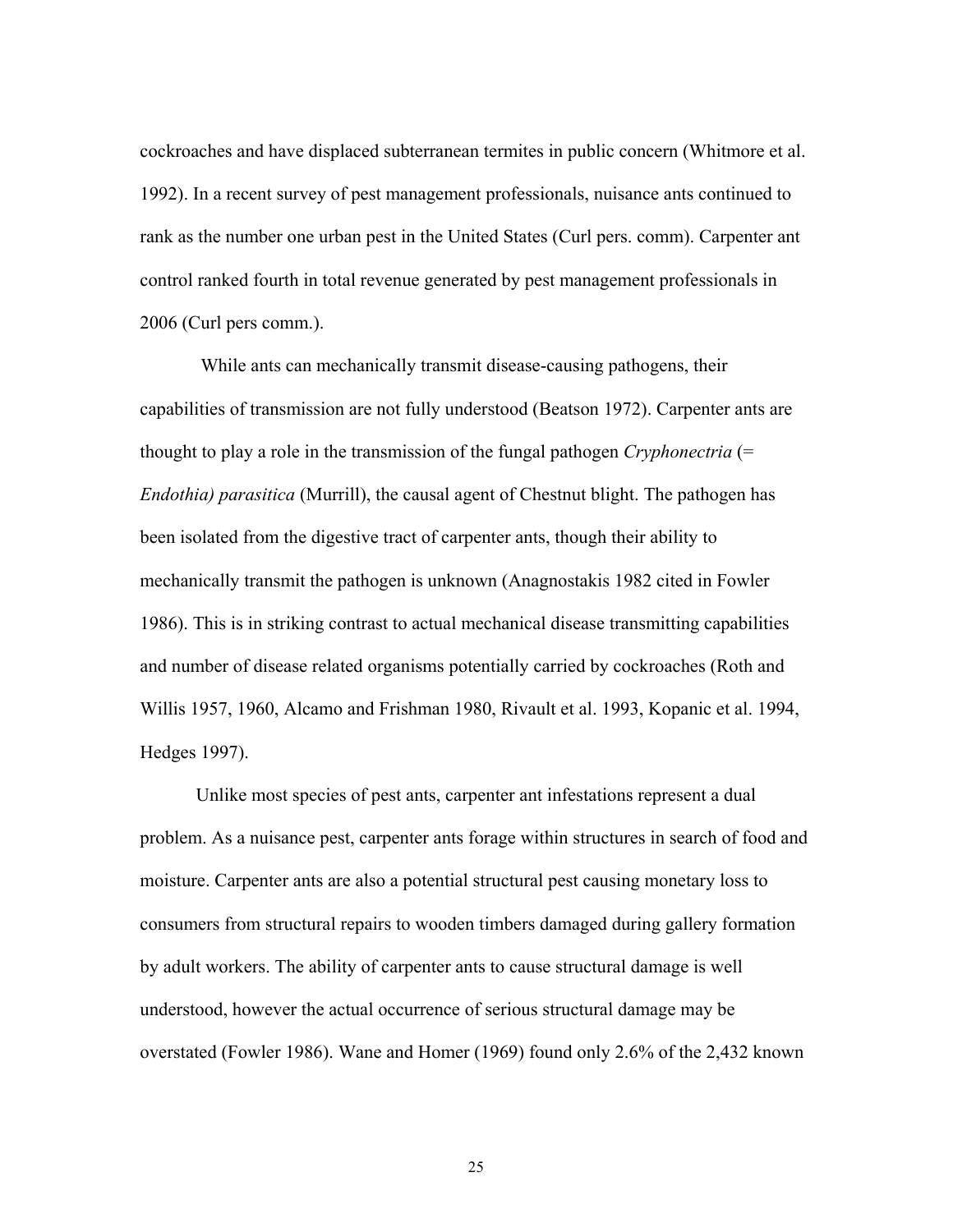carpenter ant infestations treated by pest management professionals in California resulted in wood damage. It is therefore beneficial to educate both pest management professionals and the general public on the biology and actual risks of structural damage posed by carpenter ants (Fowler 1986). No direct monetary losses from repair costs are given or are attributed to carpenter ant structural damage. However, estimates of up to 2.89  $m<sup>3</sup>$  of wood volume per hectare are lost to carpenter ant damage in Ontario (Sanders 1964). This accounts for approximately 10% of the merchantable volume of pulpwood for the area (Sanders 1964). The direct annual costs attributed to carpenter ant control with regard to structural pest management in 1982 were estimated at approximately \$25 million for New England alone (Fowler 1986). This figure was estimated to be the amount spent on carpenter ant control using professional pest control services and does not take into consideration the possible amount spent on over-the-counter products purchased by consumers (Fowler 1986). Current estimates of monetary loss from damage are not available however; ant control in 2006 generated an estimated \$1.8 billion in revenue for pest management professionals (Curl pers. comm.). Of that, carpenter ant control represented an estimated 30 % of the total ant control revenue generated by pest management professionals, which translates to \$556 million dollars in 2006 (Curl pers. comm.). Because of the damage potential to structures and subsequent monetary losses, locating and eliminating the colony or colonies becomes very important. Carpenter ant control, albeit difficult, can be managed by adhering to the principles of an integrated pest management program (IPM).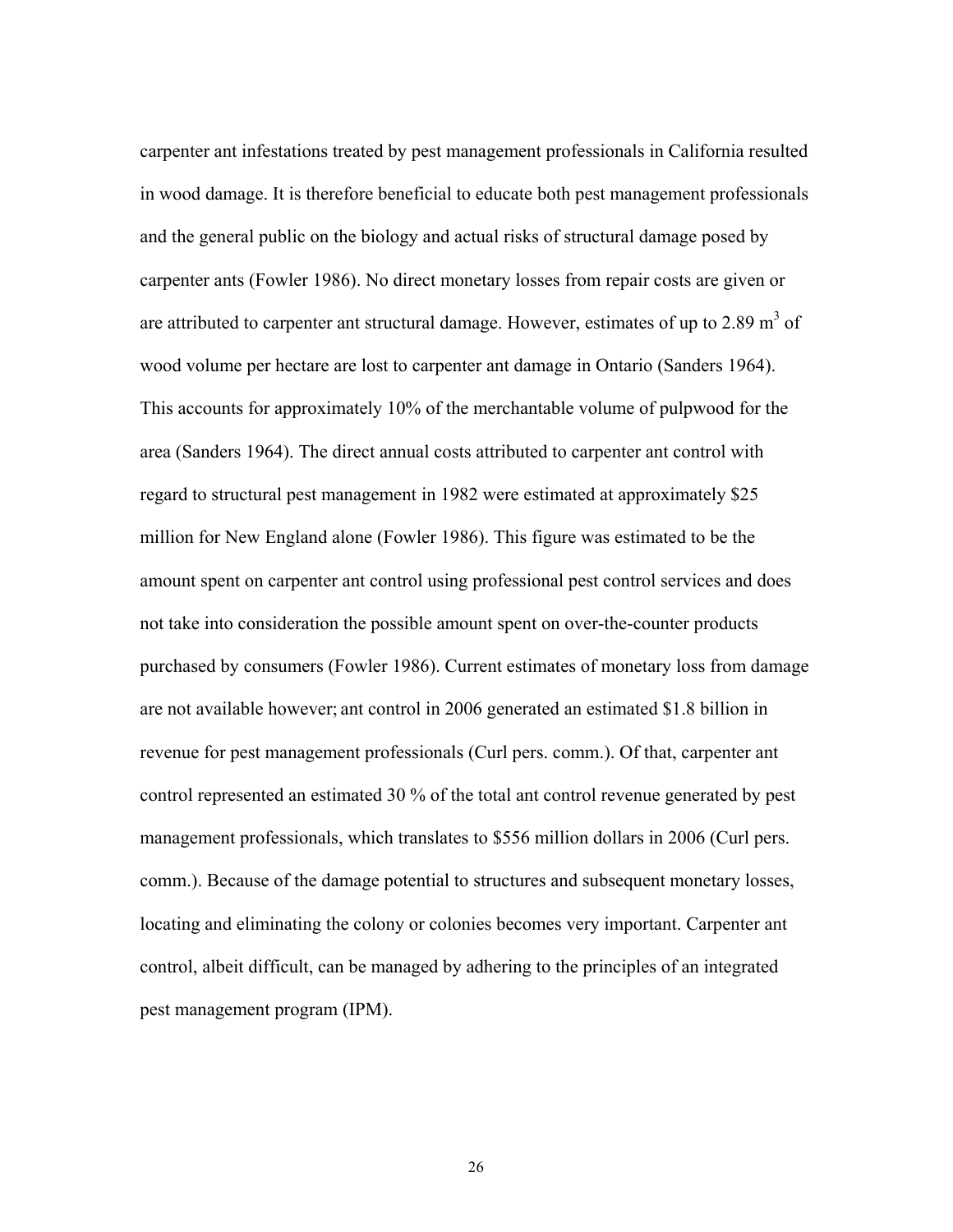### **Control**

 Infestations of carpenter ants are well suited for management practices that include cultural and chemical controls. Black carpenter ants are a nuisance pest and can potentially be a significant structural pest of urban landscapes and suburban areas that adjoin woodlands (Fowler and Parrish 1982, Klotz 1992). The first step in proper carpenter ant management should be correctly identifying the pest species. Correct species identification of carpenter ants allows for greater success in locating nests. Different species inhabit dissimilar niches within the environment; therefore, proper identification is essential to aid the inspection process. *Camponotus pennsylvanicus* is primarily a nocturnal foraging species. Inspections performed during traditional working hours by pest management professionals (PMP's) may not be conducive to locating the source of an infestation. Carpenter ant inspections are extremely laborious and time consuming (Fowler 1986). Performing an inspection during off-peak foraging times can only add to the time and labor involved. Akre et al. (1994b) reported inspection times for locating parent colonies ranged from 15 minutes to two hours. Non-traditional nocturnal inspections during the carpenter ant's peak foraging period could assist the PMP in more easily locating nests, estimating pest density and allowing for precise application of treatment. A thorough inspection of the structure and adjacent property is essential. Inspection is often considered the single most important tool to locate satellite nests. More importantly it is the principal way to find parent colonies, along with determining the location and number of foraging trails to facilitate and gauge control success (Fowler 1986, Hansen and Akre 1993, Hedges 2000, Klotz 2003).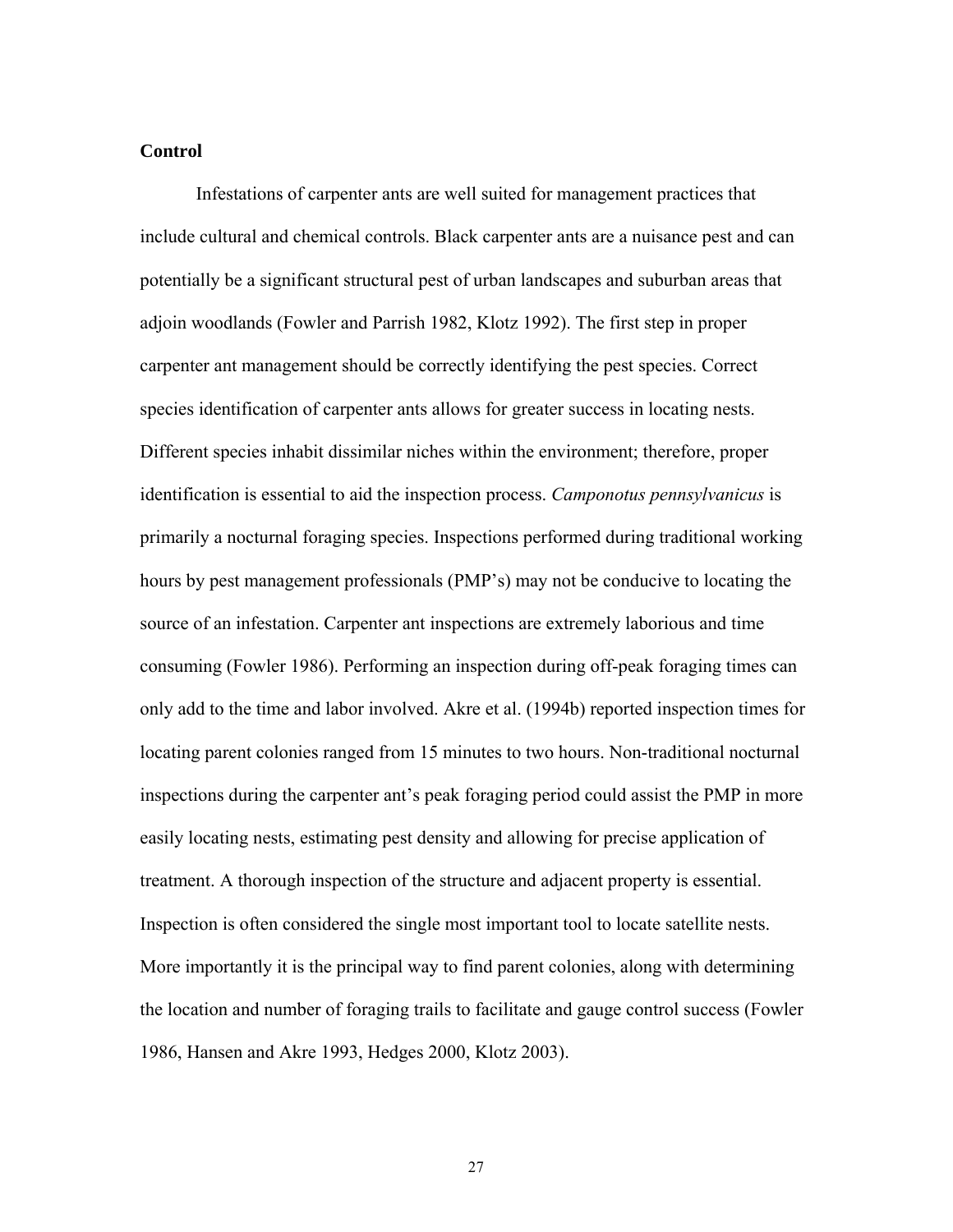Thorough sanitation should be implemented to reduce available food and water sources and eliminate potential nesting sites (Hedges 1997). Removing vegetation directly touching the structure may impede ants from having direct access to the structure, but more importantly allow for better visual examination of potential points of entry (Hedges 1997). Pruning dense vegetation improves air circulation, thereby reducing available moisture and making the surrounding environment less hospitable to infestations (Hedges 1997). Sealing potential entry points and controlling excess moisture in the structure can eliminate or reduce the incidence and severity of the infestation (Hedges 1997, 2000).

 The importance of moisture control is often given as one of the pillars of carpenter ant, as well as general ant, management. Reliance on detecting moisture and its relation to nesting carpenter ants may be overstated. Carpenter ants, especially *C. herculeanus* and *C. pennsylvanicus* cause the most damage in sound wood that has minimal or no fungal decay (Butovitsch 1976). This may relate to the polydomous nature of carpenter ants and the partitioning of castes of certain developmental stages into dryer environments.

 Carpenter ant control can be attained with traditional insecticides applied as a remedial or preventative chemical treatment or by the application of toxic baits (Tripp et al. 2000). The use of contact insecticides formulated as dusts, aerosol sprays or liquids are effective as remedial or preventative measures when placed within wall voids or directly in the nest (Tripp et al. 2000). Currently available active ingredients used in commercial and over-the-counter products can be effective in controlling carpenter ants.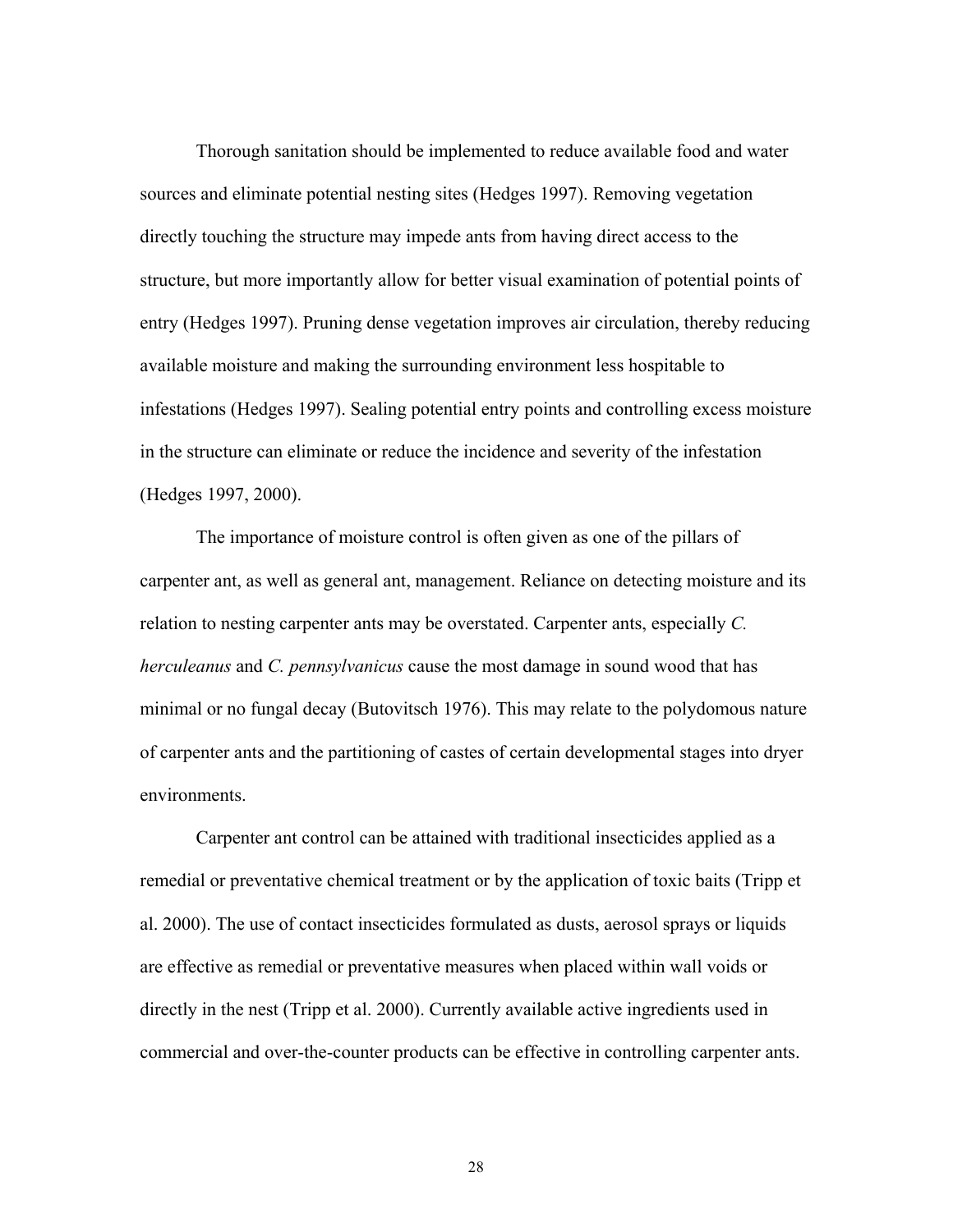Klotz and Reid (1994) reported the susceptibility of *C. pennsylvanicus* to cyfluthrin (as 0.5% Tempo 20WP; Bayer Environmental Science, Kansas City, MO) compared to chlorpyrifos (as 0.5% Dursban LO; Dow Agrosciences, Indianapolis, IN). Cyfluthrin remained 50% effective 28 days after initial treatment, whereas chlorpyrifos was shown to be ineffective even on fresh deposits. Gibson and Scott (1989) performed laboratory bioassays with 13 contact insecticides against *C. noveboracensis* and *C. pennsylvanicus.* Their study showed chlorpyrifos to be highly toxic to both species. This contrasts Tripp et al. (2000) whose data show that chlorpyrifos was significantly less toxic than cyfluthrin in studies using aged panels. The difference between Gibson and Scott (1989) and Tripp et al. (2000) may be experiment design and lethal times based on differing methods of toxicant exposure. The use of repellent liquid insecticidal treatments in conjunction with, or adjacent to, toxic baits is not advisable. Their use can disrupt normal foraging and feeding patterns, thereby inhibiting their performance (Reierson and Rust 1992). The repellent nature and acute toxicity of synthetic pyrethroids used in a broadcast application can appear to reduce the numbers of foraging ants, but may only reduce a small segment of the entire population since only one to ten percent of the colony may be foraging at any given time (Hansen 2000). Recent introduction of non-repellent, slowacting classes of insecticides, particularly the fiproles and pyrroles, are gaining acceptance with pest management professionals as direct trail and perimeter band applications (Klotz 2003). Due to the non-repellent nature of these insecticides and low concentrations of finished solutions, the active ingredient can be transferred readily to other nestmates during trophallaxis or social grooming (Klotz 2003).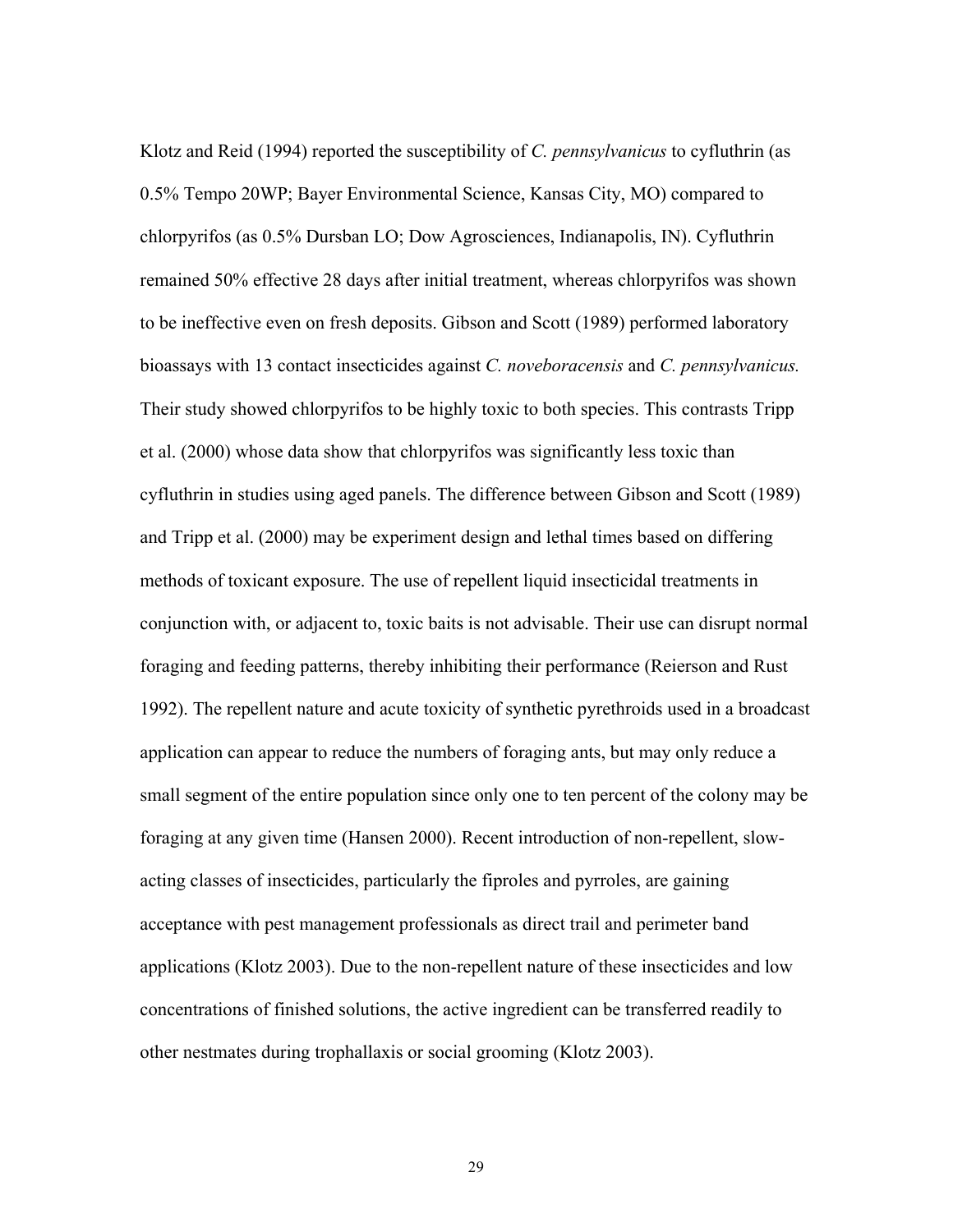In contrast to the use of conventional treatments with insecticides, ant baiting provides an additional alternative in situations where insecticides are inappropriate. The use of insecticidal baits for carpenter ant control is the most environmentally friendly method of control because it has the most direct impact on the entire colony while minimizing adverse affects on non-target organisms and ecosystem. Baits are appropriate because they require small amounts of toxicant and they can be placed into protective containers (Klotz et al. 1997). Using baits also requires less labor from inspecting the property because nest locations are not directly treated; therefore, their locations do not have to be ascertained (Klotz et al. 1997). Lastly, baits exploit the social behavior of ants. The act of passing food from one individual to another via trophallaxis disseminates a toxic bait throughout the colony, thereby exposing the colony to a toxicant without the need of direct contact which is important with some chemical treatments (Forschler and Evans 1994, Klotz et al. 1997). However, bait effectiveness is often dependent on species and time of year. Diet preference is often closely correlated with brood production. Proteins are preferred during peak egg production and larval development, while adults primarily consume carbohydrates. This partitioning of food resources may greatly affect toxicant dissemination and localize mortality to one caste or developmental stage.

 Baits consist of four components: an attractant consisting of a palatable food matrix or pheromone that is readily accepted by the insect; physical structure in the form of a palatable carrier; a non-repellent and delayed action toxicant, effective over a 10-fold range; and materials such as emulsifiers and antimicrobial agents (Stringer et al. 1964, Perregrine 1973, Cherrett and Lewis 1974). Toxic baits frequently are formulated as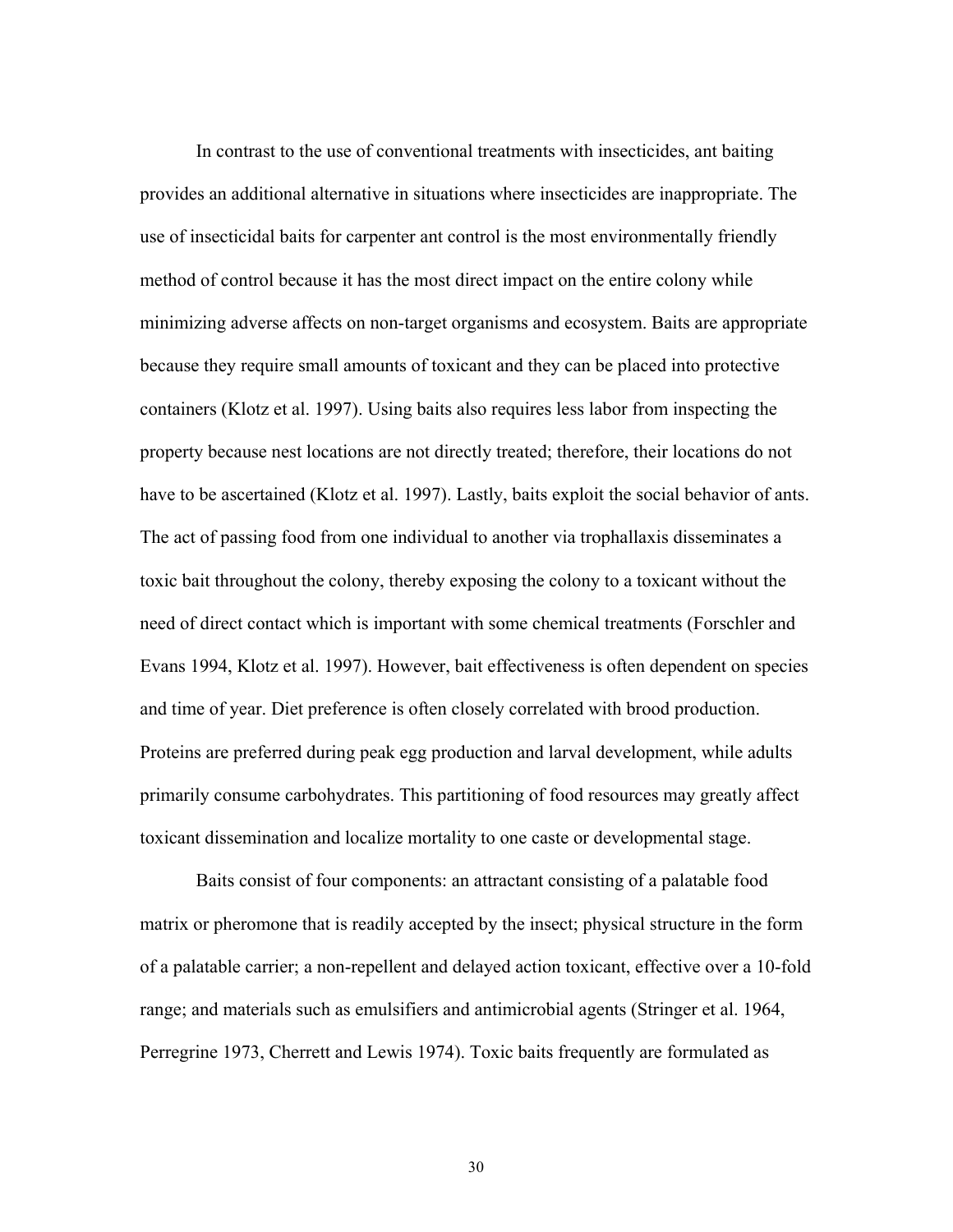carbohydrates or proteins but often are not as competitive with natural food sources and therefore fail (Akre and Hansen 1990).

 Factors affecting the performance of baits include ant species, bait formulation, nutritional requirements of the colony, type of toxicant used and time of year (Rust et al. 2002). One important limitation for the use of baits is the inability to develop one type of bait that will control all pest species of ant. Baits formulated for the control of the red imported fire ant, *Solenopsis invicta* Buren, such as Amdro® (Hydramethylnon; BASF, Research Triangle, NC), which contains a toxicant dissolved in soybean oil and applied to corn grit, are not effective on many honeydew feeding species, including carpenter ants (Wagner 1983, Rust et al. 2002). Food preference within the colony may vary with the form of food taken even if the components are essentially the same. Baker et al. (1985) reported with Argentine ants, a liquid sugar solution was preferred over granulated sugar and a protein food source. An additional factor in acceptance of baits by foraging ant species includes formulation type. Currently, ant baits are formulated as liquids, gels and granules. These formulations differ in their water content, with liquid baits containing the highest concentrations of water and granules containing the least. Liquid baits are preferred because they can be disseminated quickly within the adult worker caste of the colony, without the need of larvae to process solid foods. Adult ant morphology limits food intake to primarily liquids. Food particles ≥100 microns are filtered by the hypopharynx, together with the epipharnyx, and prevented from entering the alimentary canal (Cannon 1998, Hansen 2002). Particle size may play an important role in acceptability and effectiveness of granular ant baits (Hooper-Bùi et al. 2002).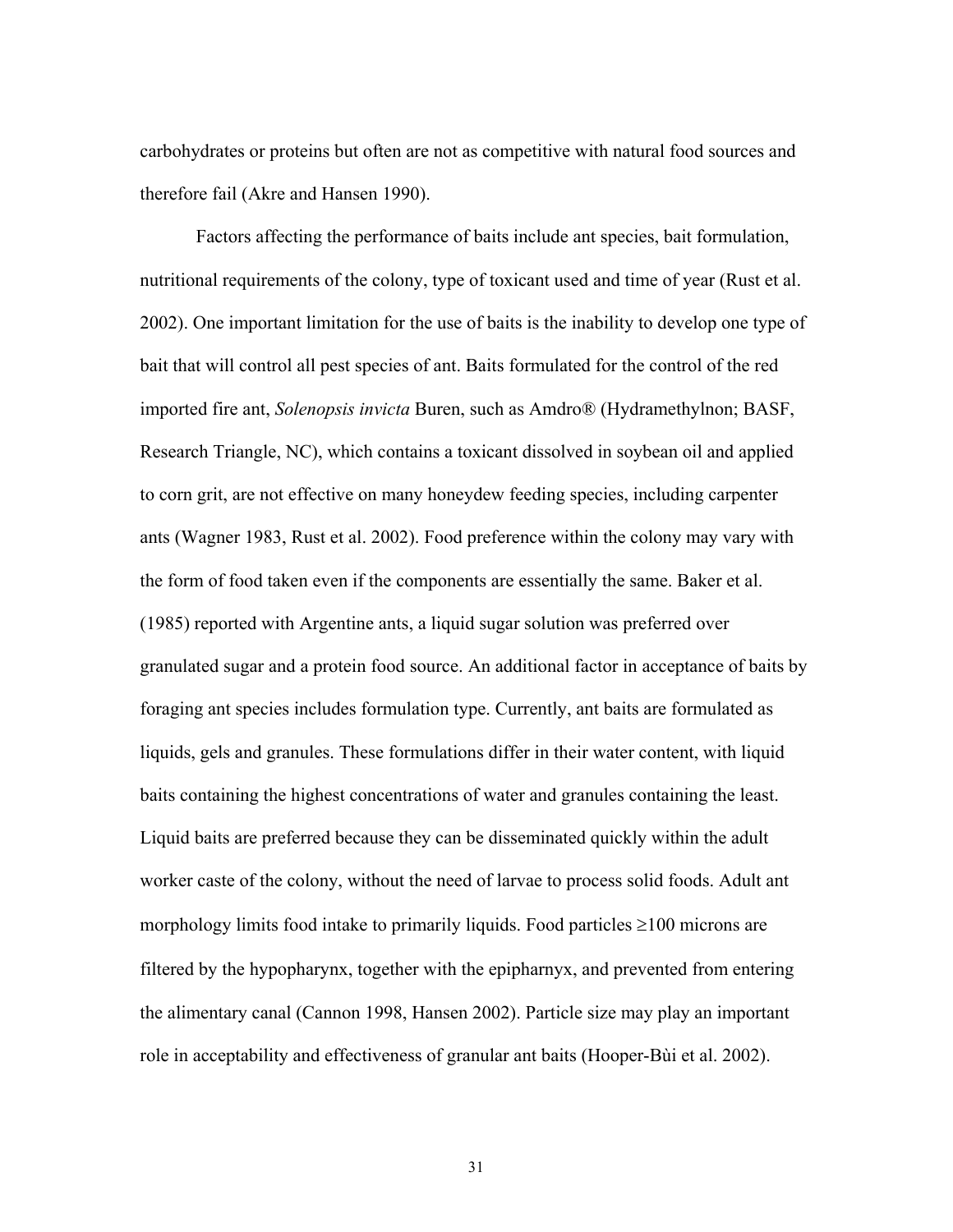Another factor influencing bait acceptability and effectiveness is contamination of the bait matrix. Benson et al. (2003) reported the adverse effects of several contaminants on commercially available baits used in controlling the red imported fire ant. Baits contaminated by some insecticides, gasoline, and cigarette smoke were significantly less preferred than uncontaminated controls. Hansen (2002) reported the efficacy of several currently available carpenter ant baits over a five-year period on *C. modoc* and *C. vicinus*. Baits showed control rates from 77% to 90%. Liquid baits containing boric acid (variable concentrations) provided 100% control over an average of 11.1 weeks, while hydramethylnon granules (1%, Maxforce; Bayer Environmental Science, Kansas City, MO) achieved the same level of control in approximately 10 weeks (Hansen 2002). Gel and granular bait formulations containing fipronil (0.001%, Maxforce; Bayer Environmental Science, Kansas City, MO) ranged from 76% to 92% control over an average of 5.9 to 6.1 weeks. Hansen (2002) stated that test results were highly variable, depending on site and competition with natural food sources.

 Toxicant type is an important aspect considered when developing baits. Metabolic inhibitors, insect growth regulators, and synaptic poisons are efficacious against carpenter ants, as well as other species of pest ants (Hansen 2002, Fowler and Roberts 1983b, Forschler and Evans 1994, Klotz and Moss 1996, Klotz and Reid 1993b, Reid and Klotz 1992, Rust et al. 2002, Vail and Williams 1995, Vail et al. 1996,). Baits containing insect growth regulators are inherently slow-acting and those with metabolic inhibitors may not be sufficiently disseminated within the colony before their lethal effects are realized.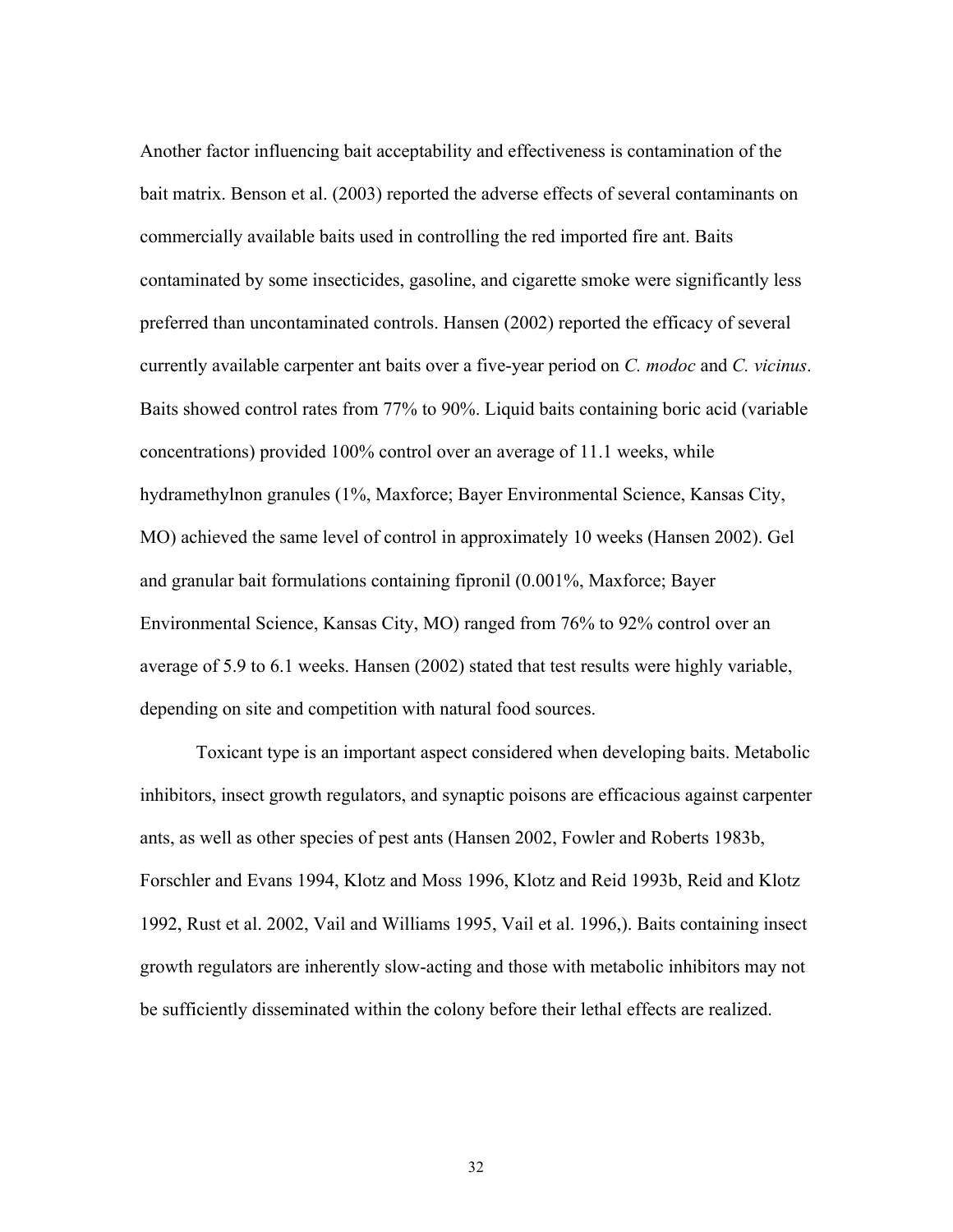Nutritional requirements of the colony often coincide with brood production, which may peak at differing times of year (Hedges 1997). Bimodal brood production necessitates protein foraging for the developing larvae during late spring and early summer. Late-season brood remain as first-instar larvae and diapause until the following spring when they will complete development. Foraging during the latter half of the summer and fall primarily consists of carbohydrate gathering for immediate consumption by adult workers and storing for use by the colony during the winter. Baits are not always effective.because of the shifting nutritional requirements and the competition with natural food sources that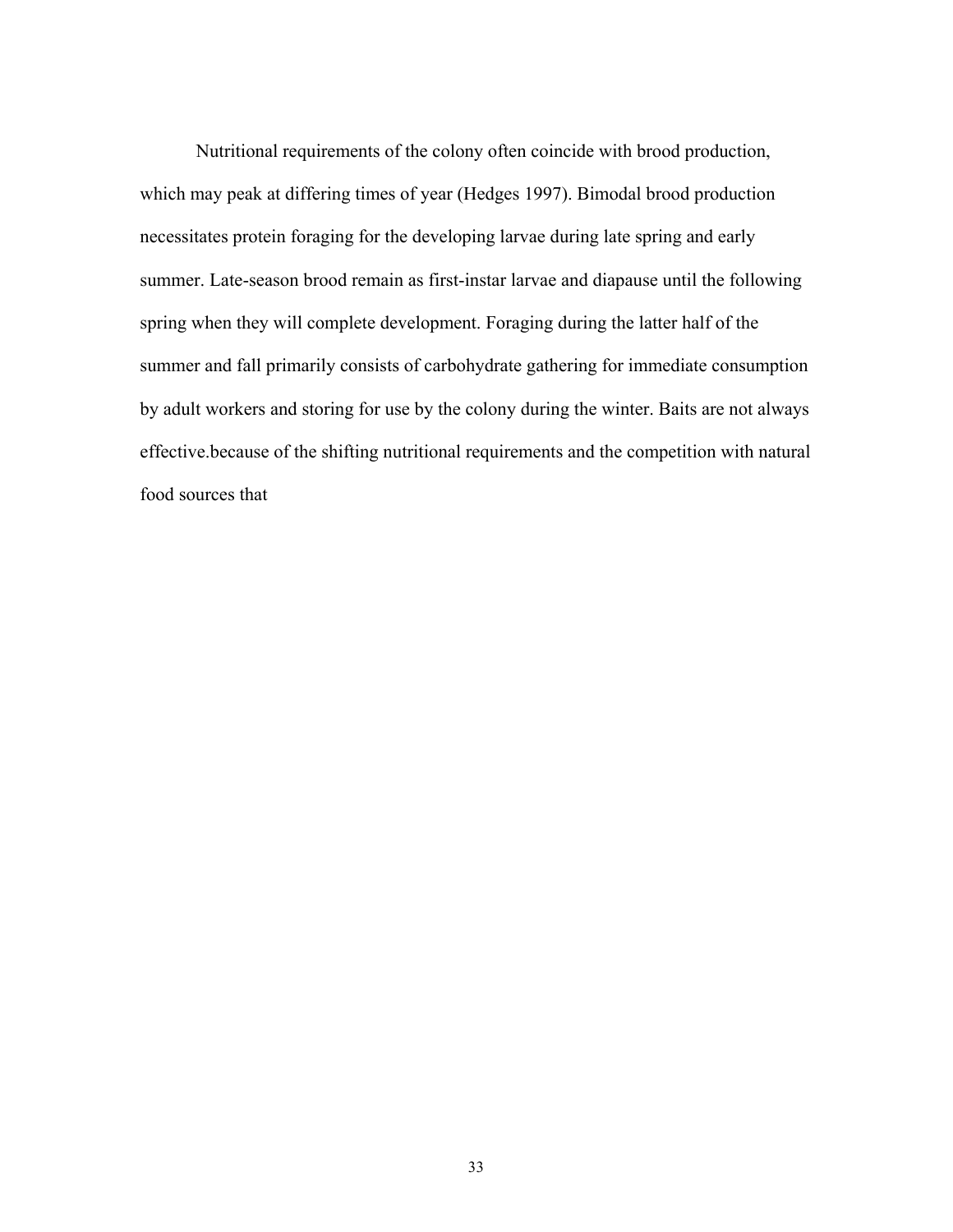### **LITERATURE CITED**

- Agosti, D., and N. F. Johnson. Editors. 2005. Antbase. World Wide Web electronic publication. antbase.org, version (05/2005).
- Akre, R. D. and L. D. Hansen. 1990. Management of carpenter ants, pp. 693-700. *In* R. K.Vander Meer, K. Jaffe and A.Cedeno (eds.), *Applied Myrmecology: A World Perspective.* Westview, Boulder, Colorado, USA.
- Akre, R. D., L. D. Hansen, and E. A. Myhre. 1994a. Colony size and polygyny in carpenter ants. J. Kansas Entomol. Soc. 67(1): 1-9.
- Akre, R. D., L. D. Hansen, and E. A. Myhre. 1994b. Finding the parent colony. *In* W. H Robinson (ed.), *Proceedings of the National Conference on Urban Entomology*, 1994, Atlanta, GA.
- Akre, R. D., L. D. Hansen, and E. A. Myhre. 1995. My house or yours? The biology of carpenter ants. American Entomologist 41(1): 221-226.
- Alcamo, I.E. and A.M. Frishman. 1980. The microbial flora of field-collected cockroaches and other arthropods. J. Environ. Health 42: 263-266.
- Anagnostakis, S. L. 1982. Carpenter ants as carriers of *Endothia parasitica*. Paper presented at the USDA Chestnut Conference. Jan. 1982.
- Baker, T. C., S. E. Van Vorhis Key, and L. K. Gaston. 1985. Bait-preference tests for the Argentine ant (Hymenoptera: Formicidae). J. Econ. Entomol. 78: 1083-1088.
- Beatson, S. H. 1972. Pharoah's ants as pathogen vectors in hospitals. *The Lancet* Feb. 19. 425-427.
- Benson, E. P., P. A. Zungoli, and M. B. Riley. 2003. Effects of contaminants on bait acceptance by *Solenopsis invicta* (Hymenoptera: Formicidae). J. Econ. Entomol. 96(1): 94-97.
- Bernstein, R. A. 1979. Schedules of foraging activity in species of ants. J. Anim. Ecol. 48: 921-930.
- Brand, J. M., R. M. Duffield, J. G. MacConnel, and H. M. Fales. 1973a. Caste-specific compounds in male carpenter ants. Science 179: 388-389.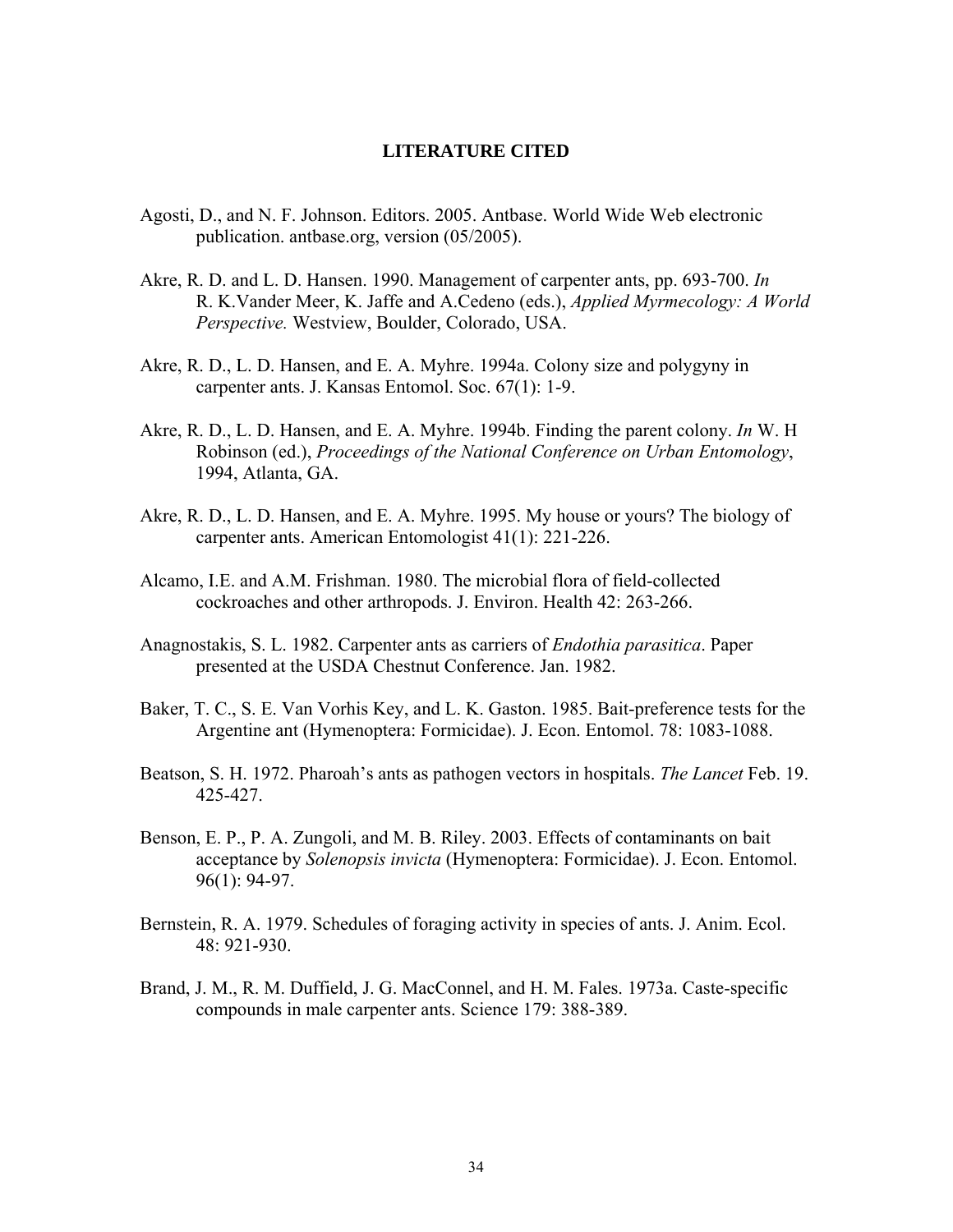- Brand, J. M., H. M. Fales, F. A. Sokoloski, J. G. MacConnel, M. S. Blum, and R. M. Duffield. 1973b. Identification of mellein in the mandibular gland secretions of carpenter ants. Life Sci. 13: 201-211.
- Brian, M. V. and A. Abbott. 1977. The control of food flow in a society of the ant *Myrmica rubra.* L. Anim. Behav. 25: 1047-1055.
- Brown, W. L. Jr. 1973. A comparison of the Hylean and Congo-West African rain forest ant faunas, pp. 157-161. *In* B. J. Meggars, E. S. Ayensu, and W. D Duckworth(eds.),*Tropical forest Ecosystems in Africa and South America*. Smithsonian Institution Press, Washington, DC.
- Buckingham, E. N. 1911. Division of labor among ants. Proc. Amer. Acad. Arts Sci. 46:425-507.
- Butovitsch, V. 1976. Uber Vorkommen und Schadwirkung der Rossameisen *Camponotus herculeanus* und *C. ligniperda* in Gebauden is Schweded. Mater. Organ. 11: 162- 170.
- Cannon, C.A. 1998. Nutritional ecology of the carpenter ant *Camponotus pennsylvanicus*  (DeGeer): Macronutrient preference and particle consumption. Ph.D.dissertation, Virginia Polytechnic Institute and State University, Blacksburg.
- Changlu, W., and W. Jian. 1992. A study on the population dynamics and reproduction of *Camponotus japonicus* Mayr (Hymenoptera: Formicidae). J. Beijing For. Univ. 14: 69-74.
- Changlu, W., W. Jian, and X. Gangrou. 1991. A study on the bionomics and predatory effect of *Camponotus japonicus* to *Dendrolinus punctatus*. For. Res. 4: 405-409.
- Cherrett, J. M. and T. Lewis. 1974. Control of insects by exploiting their behavior, pp. 130-146. *In* D. P. Jones and M. E. Solomon (eds.), Biology in pest and disease control. Blackwell Scientific, Oxford, England.
- Dartigues, D. and L. Passera. 1979a. Polymorphisme larvaire et chronologie de l'appartion des castes femelles chez *Camponotus aethiops* Latreille (Hymenoptera:Formicidae). Bull. Soc. Zool. Fr. 104: 197-207.
- Dartigues, D. and L. Passera. 1979b. La ponte des ouvrières chez la fourmi *Camponotus aethiops* Latrielle (Hymenoptera: Formicidae). Ann. Soc. Ent. Fr. 15: 109-116.
- David, C.T., and D.L. Wood. 1980. Orientation to trails by a carpenter ant, *Camponotus modoc* (Hymenoptera: Formicidae), in a giant sequoia forest. Can. Entomol. 112: 993-1000.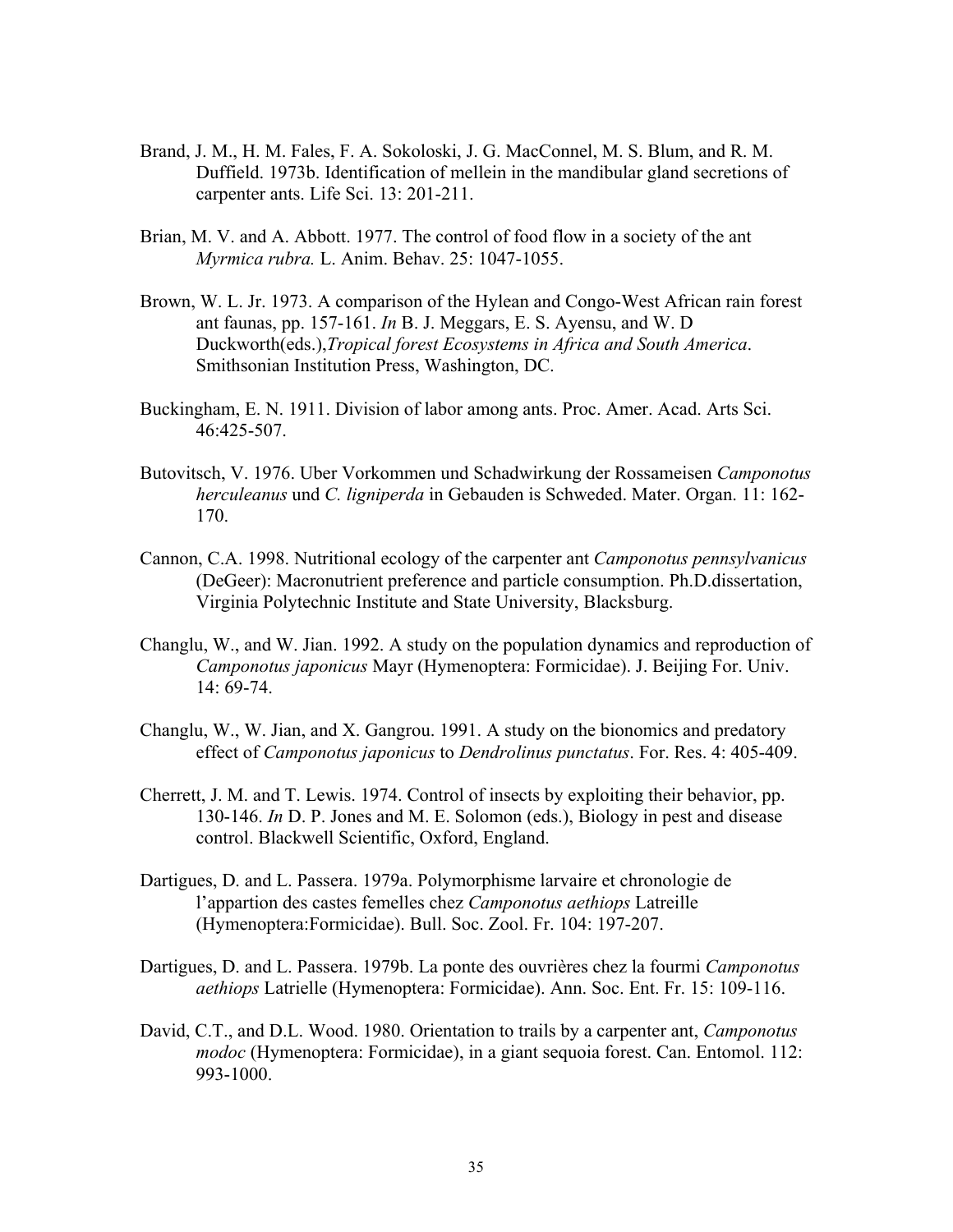- Dukes, J. III, 1982. Aspects of the biology, behavior, and economic importance *Camponotus pennsylvanicus* (DeGeer) and *Camponotus ferrugineus* (F.)(Hymenoptera: Formicidae). M.S. thesis, Virginia Polytechnic Institute and State University, Blacksburg.
- Eisner, T., and E. O. Wilson. 1958. Radioactive tracer studies of food transmission in ants. Proc. X Intl. Cong. Ent. 2: 509-513.
- Ebeling, W. 1978. Urban Entomology. Univ. Calif. Div. Agric. Sci. Berkley, California.695 pp.
- Ezhikov, T. 1934. Individual variability and dimorphism in social insects. Amer. Nat. 68: 333-334.
- Forschler, B. T., and G. M. Evans. 1994. Perimeter treatment strategy using containerized baits to manage Argentine ants, *Linepithema humile* (Mayr) (Hymenoptera: Formicidae). J. Entomol. Sci. 29(2): 264-267.
- Fowler, H.G. 1982. Caste and behavior in the carpenter ant *Camponotus pennsylvanicus*  (DeGeer) (Hymenoptera: Formicidae). Ph.D. dissertation, Rutgers University, East Brunswick. 271 p.
- Fowler, H.G. 1983. Urban structural pests: Carpenter ants (Hymenoptera:Formicidae) displacing subterranean termites (Isoptera:Rhinotermitidae) in public concern. Environ. Entomol. 12: 997-1002.
- Fowler, H. G. 1986. Biology, economics, and control of carpenter ants. pp. 273-289. *In* S. B. Vinson (ed.), *Economic Impact and Control of Social Insects*. Praeger, New York.
- Fowler, H. G., and M. D. Parrish. 1982. Urban shade trees and carpenter ants. J. Arboriculture 8(11): 281-284.
- Fowler, H. G., and R. B. Roberts. 1980. Foraging behavior of the carpenter ant *Camponotus pennsylvanicus* (DeGeer) (Hymenoptera:Formicidae) in New Jersey. J. Kansas Entomol. Soc. 53: 295-304.
- Fowler, H. G., and R. B. Roberts. 1982. Seasonal occurrence of founding queens and the sex ratio of *Camponotus pennsylvanicus* (Hymenoptera: Formicidae) in New Jersey. J. N. Y. Ent. Soc. 90(4): 247-251.
- Fowler, H. G., and R. B. Roberts. 1983a. Anomalous social dominance among queens of *Camponotus ferrugineus* (Hymenoptera: Formicidae). J. Nat. Hist. 17:185-187.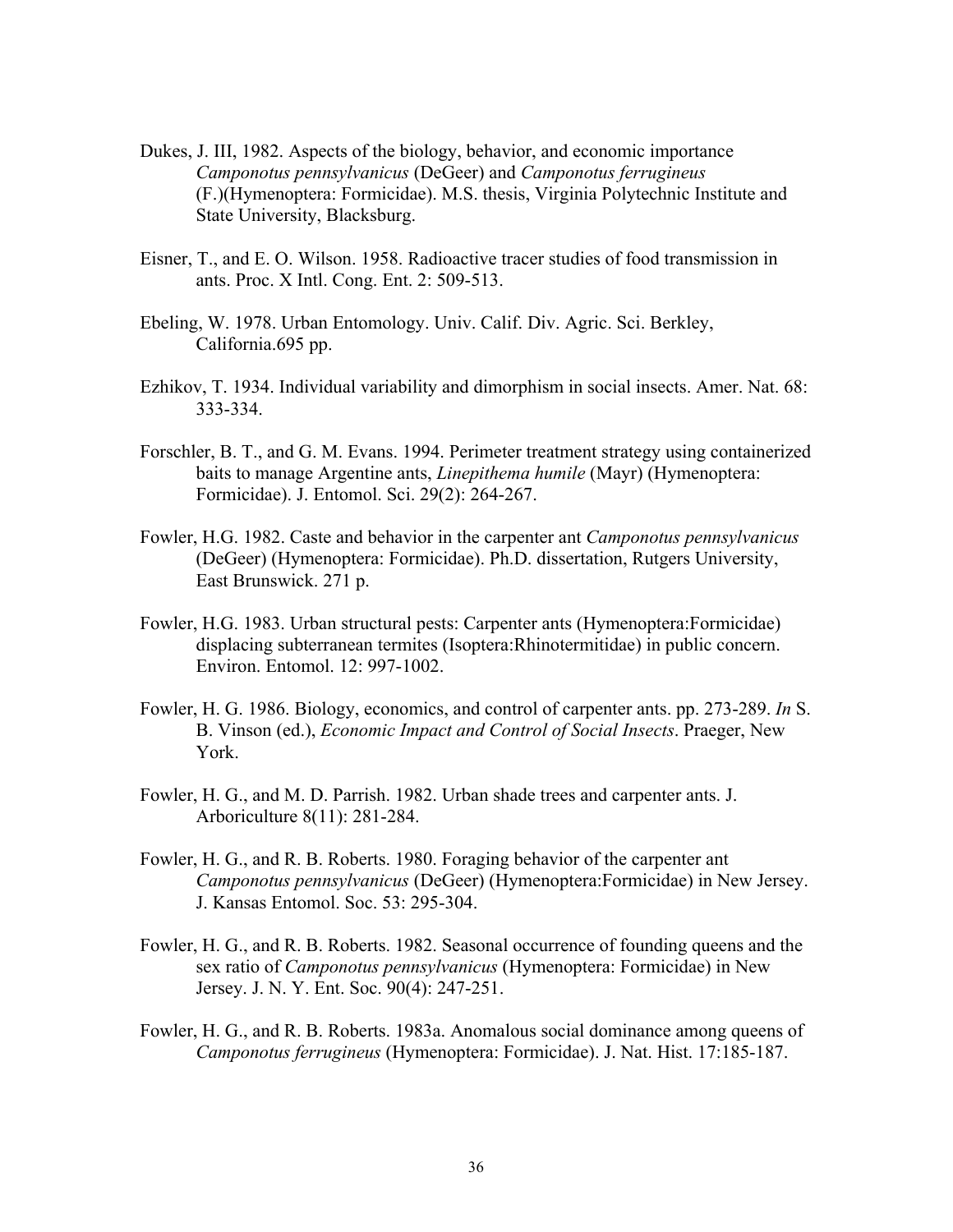- Fowler, H. G., and R. B. Roberts. 1983b. Behavioral and developmental effects of some insect growth regulators on carpenter ants, *Camponotus pennsylvanicus* (Deg.) (Hym., Formicidae). Z. ang. Ent. 95: 507-512.
- Franson, S. E. 1985. Foraging behavior of neighboring ant colonies: an assessment of optimal central place foraging theory. Ph.D. dissertation, University of Illinois, Urbana-Champaign. 113 p.
- Gadau, J., P. J. Gertsch, J. Heinze, P. Pamilo and B. Hölldobler. 1998. Oligogyny by unrelated queens in the carpenter ant, *Camponotus ligniperdus*. Behav. Ecol. Sociobiol. 44: 23-33.
- Gadau, J., S. G. Brady, and P. S. Ward. 1999. Systematics, distribution, and ecology of an endemic California *Camponotus quercicola* (Hymenoptera: Formicidae). Ann. Entomol. Soc. Am. 92(4): 514-522.
- Gibson, R. L. 1987. Colony otogyny in two species of carpenter ants, *Camponotus noveboracensis* and *Camponotus pennsylvanicus* (Hymenoptera: Formicidae). M.S. thesis, Cornell University, Ithaca.
- Gibson, R. L. and J. G. Scott. 1989. Comparative toxicity of fourteen insecticides to two species of carpenter ants (Hymenoptera: Formicidae). J. Econ. Entomol. 82: 1121- 1124.
- Goetsch, W., and B. Kathner. 1937. Die Koloniegrundung der Formicen und ihre experimentelle Beinflussung. Z. Morphol. Okol. Tierre. 33: 201-260.
- Gotwald, W. H., Jr. 1968. Food-gathering behavior of the ant *Camponotus noveboracensis* (Fitch) (Hymenoptera: Formicidae). Ann. N. Y. Ent. Soc. 76: 278-296.
- Green, G. W. and C. R. Sullivan. 1950. Ants attacking the larvae of the forest tent caterpillar, *Malacosoma disstria*. Canad. Ent. 82: 194-195.
- Hansen, L. D. 1985. Biology of carpenter ants in Washington State (Hymenoptera: Formicidae: *Camponotus*), Ph.D. dissertation, Washington State University, Pullman.
- Hansen, L. D. 1995. Distribution and categorization of *Camponotus* spp. north of Mexico as nuisance or structurally damaging pests, pp. 18-26. *In* S. B. Vinson and B. M. Drees (eds.), Proceedings of the Fifth International Pest Ant Symposia and the 1995 Annual Imported Fire Ant Conference.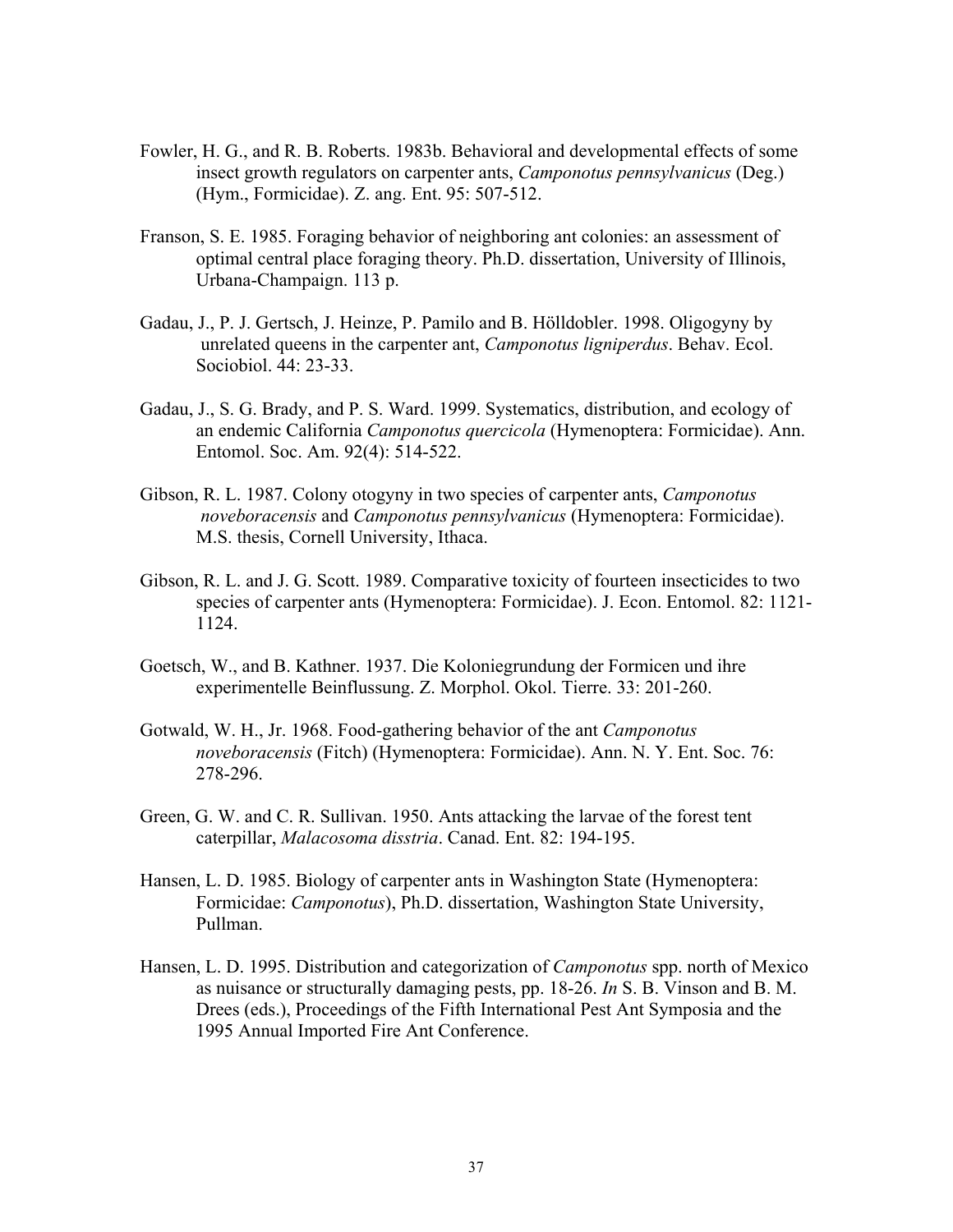- Hansen, L. D. 1996. Managing carpenter ant populations in urban environments. *In* K. B. Wildey and W. H Robinson (eds.), Proceedings of the  $1<sup>st</sup>$  International Conference on Insect Pests in the Urban Environment, 1996, Edinburgh, Scotland. BPC Wheatons Ltd., Great Britain.
- Hansen, L. D. 2000. Successful bait development is more than a matter of taste. Pest Control. 68(4): 52, 54, 58.
- Hansen, L. D. 2002. Efficacy of different baiting matrices as tools in the management of carpenter ants (Hymenoptera: Formicidae), pp. 283-287. *In* S. C. Jones, Jing Zhai, and W. H Robinson (eds.), Proceedings of the 4<sup>th</sup> International Conference on Urban Pests, 2002, Charleston, SC. Pocahontas press, Blacksburg, VA.
- Hansen, L. D., and R. D. Akre. 1985. Biology of carpenter ants in Washington State (Hymenoptera: Formicidae:*Camponotus*). Melanderia 43: 1-62.
- Hansen, L. D., and R. D. Akre. 1990. Biology of carpenter ants, pp. 274-280. *In* R. K. Vander Meer, K. Jaffe, and A. Cedeno (eds.), *Applied Myrmecology* Westview, Boulder, CO.
- Hansen, L. D., and R. D. Akre. 1993. Urban pest management of carpenter ants, pp. 271- 279. *In* K. B. Wildey and W. H Robinson (eds.), Proceedings of the 1st International Conference on Insect Pests in the Urban Environment, 1993,Cambridge, England. BPC Wheatons Ltd., Great Britain.
- Hansen, L. D., and R. D. Akre. 1994. Pest species of carpenter ants in North America. *In*  W. H Robinson (ed.), *Proceedings of the National Conference on Urban Entomology*, 1994, Atlanta, GA.
- Hartwick, E. B., W. G. Friend and C. E. Atwood. 1977. Trail-laying behaviour of the carpenter ant, *Camponotus pennsylvanicus* (Hymenoptera: Formicidae). Can. Ent. 109: 129-136.
- Hedges, S. A. 1997. Ants. pp 502-590. *In* S. A. Hedges (ed.), *Handbook of Pest Control*. Mallis Handbook and Technical Training Company.
- Hedges, S. A. 2000. Carpenter ant "how to" guide. Pest Control Technology 28(3): 60, 62, 64, 66.
- Hölldobler, B. 1961. Temperaturunabhängige rhythmische Erscheinungen bei Rossameisenkolonein (*Camponotus ligniperda* Latr. und *Camponotus herculeanus* (L.) (Hymenoptera: Formicidae). Ins. Soc. 8(1): 13-22.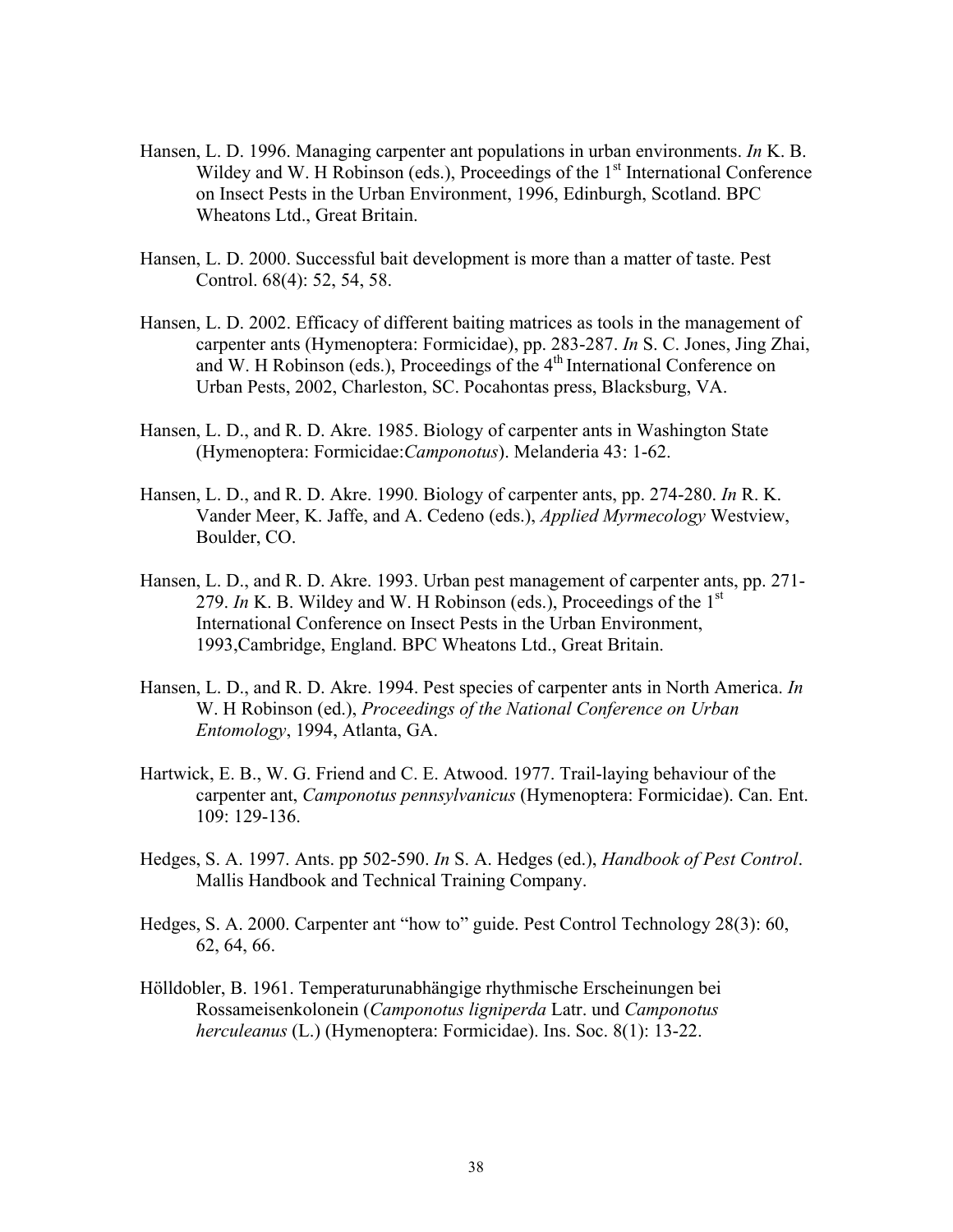- Hölldobler, B. 1962. Zur Frage de Oligogyne bei *Camponotus ligniperda* und *Camponotus herculeanus* (Hymenoptera: Formicidae). Z. Angew. Ent. 49(4): 337-352.
- Hölldobler, B., and U. Maschwitz. 1965. Der Hoch zeitsschwarm der Rossameise *Camponotus herculeanus* L. (Hymenoptera: Formicidae). Z. Vergl. Physiol. 50: 551-568.
- Hölldobler, B., and E. O. Wilson. 1990. *The Ants*. Belknap Press, Cambridge. 732 pp.
- Hölldobler, B., and E. O. Wilson. 1994. *Ameisen die Entdeckung einer faszinierenden Welt*. Birkhauser Verlag, Basel.
- Hooper-Bùi, L. M., A. G. Appel, and M. K. Rust. 2002. Preference of food particle size among several urban ant species. J. Econ. Entomol. 95(6): 1222-1228.
- Howard, D. F., and W. R. Tschinkel. 1981. The flow of food in colonies of the fire ant, *Solenopsis invicta*: A multifactorial study. Physiol. Ent. 6: 297-306.
- Klotz, J. H. 1992. Carpenter ant behavior implications for pest management. *In* W. H Robinson (ed.), Proceedings of the National Conference on Urban Entomology, 1992, College Park, PA.
- Klotz, J. H. 2003. Hot on the trail. Pest Control Technology 31(4): 26, 44-49.
- Klotz, J. H., and J. I. Moss. 1996. Oral toxicity of a boric acid–sucrose water bait to Florida carpenter ants (Hymenoptera: Formicidae). J. Entomol. Sci. 31(1): 9-12.
- Klotz, J. H., and B. L. Reid. 1992. The use of spatial cues for structural guideline orientation in *Tapinoma sessile* and *Camponotus pennsylvanicus* (Hymenoptera: Formicidae). Ins. Soc. 40: 95-106.
- Klotz, J. H., and B. L. Reid. 1993a. Nocturnal orientation in the black carpenter ant *Camponotus pennsylvanicus* (DeGeer) (Hymenoptera: Formicidae). Ins. Soc. 40: 95-106.
- Klotz, J. H., and B. L. Reid. 1993b. Oral toxicity of chlordane, hydramethylnon, and imidacloprid to free-foraging workers of *Camponotus pennsylvanicus*  (Hymenoptera: Formicidae). J. Econ Entomol. 86(6): 1730-1737.
- Klotz, J. H., and B. L. Reid. 1994. Contact activity of residual insecticides. Arthropod Manage. Tests 19: 356.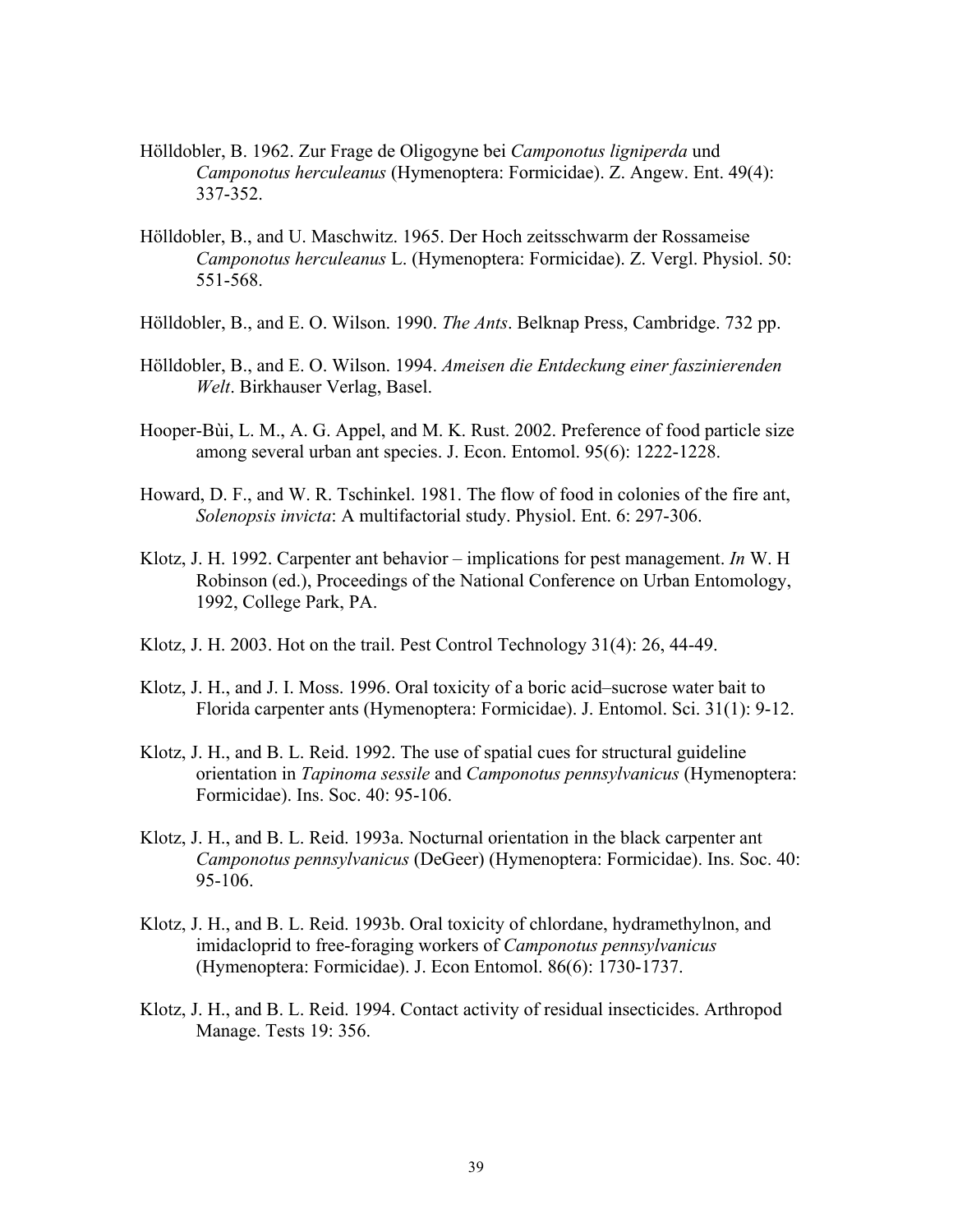- Klotz, J. H., S. L. Cole, and H.R. Kuhns. 1985. Crestline orientation in *Camponotus pennsylvanicus* (DeGeer). Ins. Soc. 32: 305-312.
- Klotz, J. H., B. L. Reid and S. A. Klotz. 1996. Trailing the elusive carpenter ant: A key to its control. American Entomologist 42: 33-39.
- Klotz, J. H., L. Greenberg, H.S. Shorey, and D. F. Williams. 1997. Alternative strategies for ants around homes. J. Agric. Entomol. 14(3): 249-257.
- Kopanic, R. J. Jr., B. W. Sheldon, and C. G. Wright. 1994. Cockroaches as vectors of *Salmonella*: laboratory and field trials. J. Food Protection 57: 125-133.
- Krombein, K.V., P. D. Hurd, Jr., D. R. Smith, and B.D. Burks. 1979. Catalogue of the Hymenoptera in America north of Mexico, v. 2. Smithsonian Institution Press, Washington, D. C.
- Lange, R. 1967. Die nahrangsverteilung uter den Arbeiterinnen des Waldameisenstaates. Z. Tierpsychol. 24(5): 513-545.
- Lee, J. 1938. Division of labor among the workers of the Asiatic carpenter ants (*Camponotus japonicus* var. *atterimus*). Peking Nat. Hist. Bull. 13: 137-145.
- [Levi, M. P., and H](http://webluis.fcla.edu/cgi-bin/cgiwrap/fclwlv3/wlv3/DBFO/DI507303182/DGref/SSKIP%28a%3dLevi%29+and+%28a%3dMoore%29+%26%26+date%3d1978/RO1/RP34/CM30/P2WWP/P1A++=LEVI+M+P). B. [Moore](http://webluis.fcla.edu/cgi-bin/cgiwrap/fclwlv3/wlv3/DBFO/DI507303182/DGref/SSKIP%28a%3dLevi%29+and+%28a%3dMoore%29+%26%26+date%3d1978/RO1/RP34/CM30/P2WWP/P1A++=MOORE+H+B). 1978. The occurrence of wood-inhabiting organisms in the United States. Pest Control 46(2): 14-16, 18, 20, 45, 49.
- Marikovski, P. I. 1956. Observations on the biology of the carpenter ant, *Camponotus herculeanus* (L.) and of the red wood ant *Formica rufa* (L.) inhabiting the mountain forests of Kirghiea. [In Russian]. Trans. Inst. Zool. Parasit. Acad. Sci. Kirgbiz S. S. R.
- Mintzer, A. 1979. Colony foundation and pleometrosis in *Camponotus* (Hymenoptera: Formicidae). Pan-Pac. Ent. 55(2): 81-89.
- Orians, G. H., and N. E. Pearson. 1979. On the theory of central place foraging, 155-177. *In* D. J. Horn, G. R. Stairs, and R. D. Mitchell (eds.), Analysis of ecological systems. Ohio State University Press, Columbus.
- Payne, T. L., M.S. Blum, and R. M. Duffield. 1975. Chemoreceptor responses of all castes of a carpenter ant to male–derived pheromones. Ann. Entomol. Soc. Am. 68(2): 385-386.
- Peregrine, D.J. 1973. Toxic baits for the control of animal pests. Pest Articles and News Summaries 19: 523-533.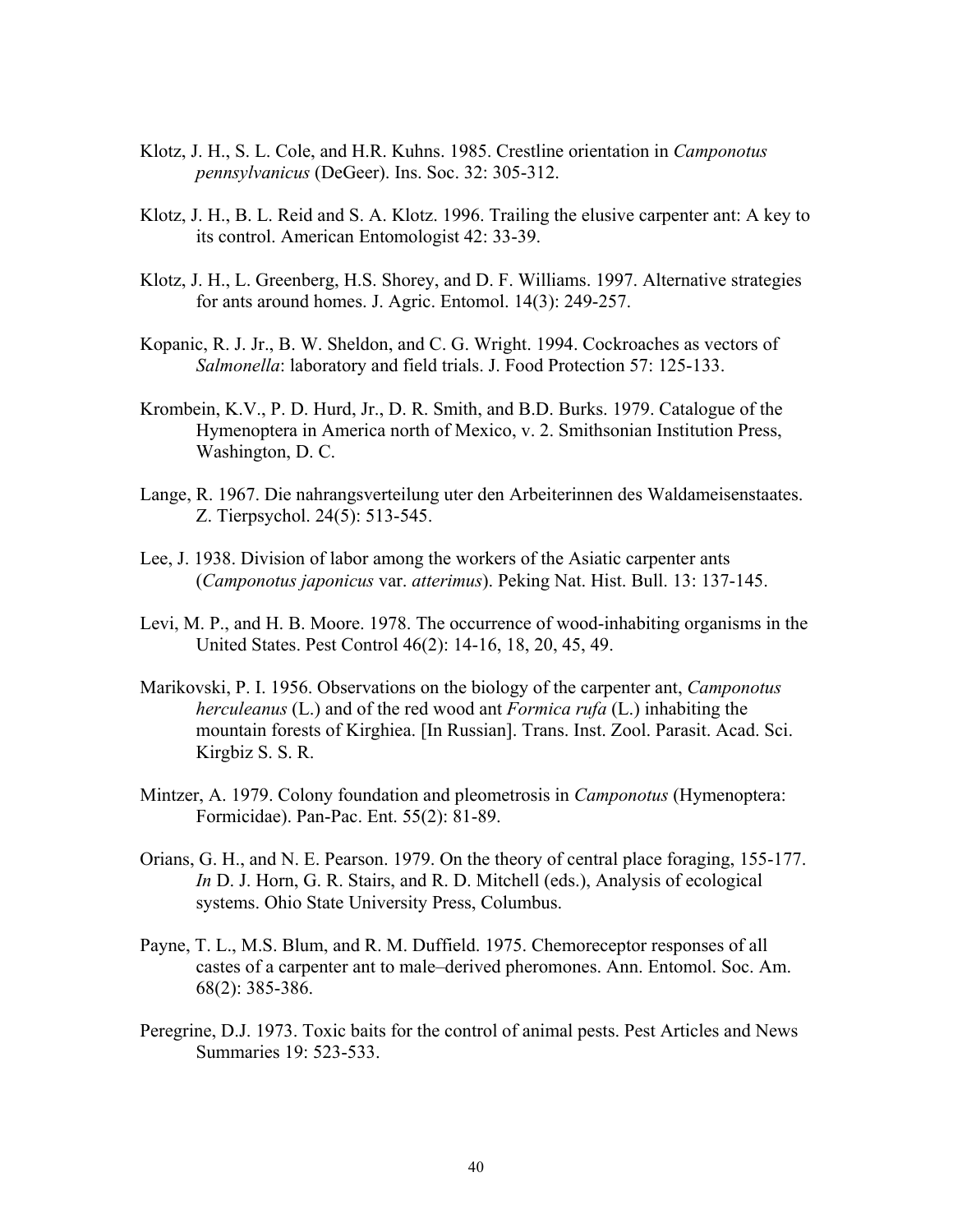- Pfeiffer, M., and K. E. Linsenmair. 1998. Polydomy and the organization of foraging in a colony of the Malaysian giant ant *Camponotus gigas* (Hymenoptera: Formicidae). Oecologia 117: 579-590.
- Pricer, J.L. 1908. The life history of the carpenter ant. Biol. Bull. 14:177-218.
- Reid, B. L., and J. H. Klotz. 1992. Oral toxicity of abamectin, dechlorane, and sulfluramid to free-foraging workers of *Camponotus pennsylvanicus* (Hymenoptera: Formicidae). J. Econ. Entomol. 85(5): 1822-1829.
- Reierson, D. A., and M. K. Rust. 1992. Baits and bait technology. *In* W. H Robinson (ed.), Proceedings of the National Conference on Urban Entomology, 1992, College Park, PA.
- Rivault, C., A. Cloarec and A Le Guzader. 1993. Bacterial contamination of food by cockroaches. J. Environ. Health 55: 21-22.
- Roth, L. M. and E. R. Willis. 1957. The medical and veterinary importance of cockroaches. Smithsonian Misc. Coll. vol 122.
- Roth, L. M., and E. R. Willis. 1960. The biotic associations of cockroaches. Smithsonian Misc. Coll. vol 141.
- Rust, M. K., D. A. Reirson, and J. H. Klotz. 2002. Factors affecting the performance of bait toxicants for Argentine ants (Hymenoptera: Formicidae), pp. 115-120. *In* S. C. Jones, Jing Zhai, and W. H Robinson (eds.), Proceedings of the 4<sup>th</sup> International Conference on UrbanPests, 2002, Charleston, SC. Pocahontas Press, Blacksburg, VA.
- Sakamoto, N., and S. Yamane. 1997. Food habits of a Japanese carpenter ant, *Camponotus (Myrmamblys) nawai* Ito (Hymenoptera: Formicidae). Jpn. J. Ent. 65(1): 37-46.
- Sanders, C.J. 1964. The biology of carpenter ants in New Brunswick. Can. Entomol. 96: 894-909.
- Sanders, C.J. 1971. Aggregation of alate carpenter ants in Ontario. Proc. Ent. Soc. Ont. 102: 13-16.
- Sanders, C.J. 1972. Seasonal and daily activity patterns of carpenter ants (*Camponotus*  spp.) in northwestern Ontario (Hymenoptera: Formicidae). Can. Ent. 104: 1681- 1687.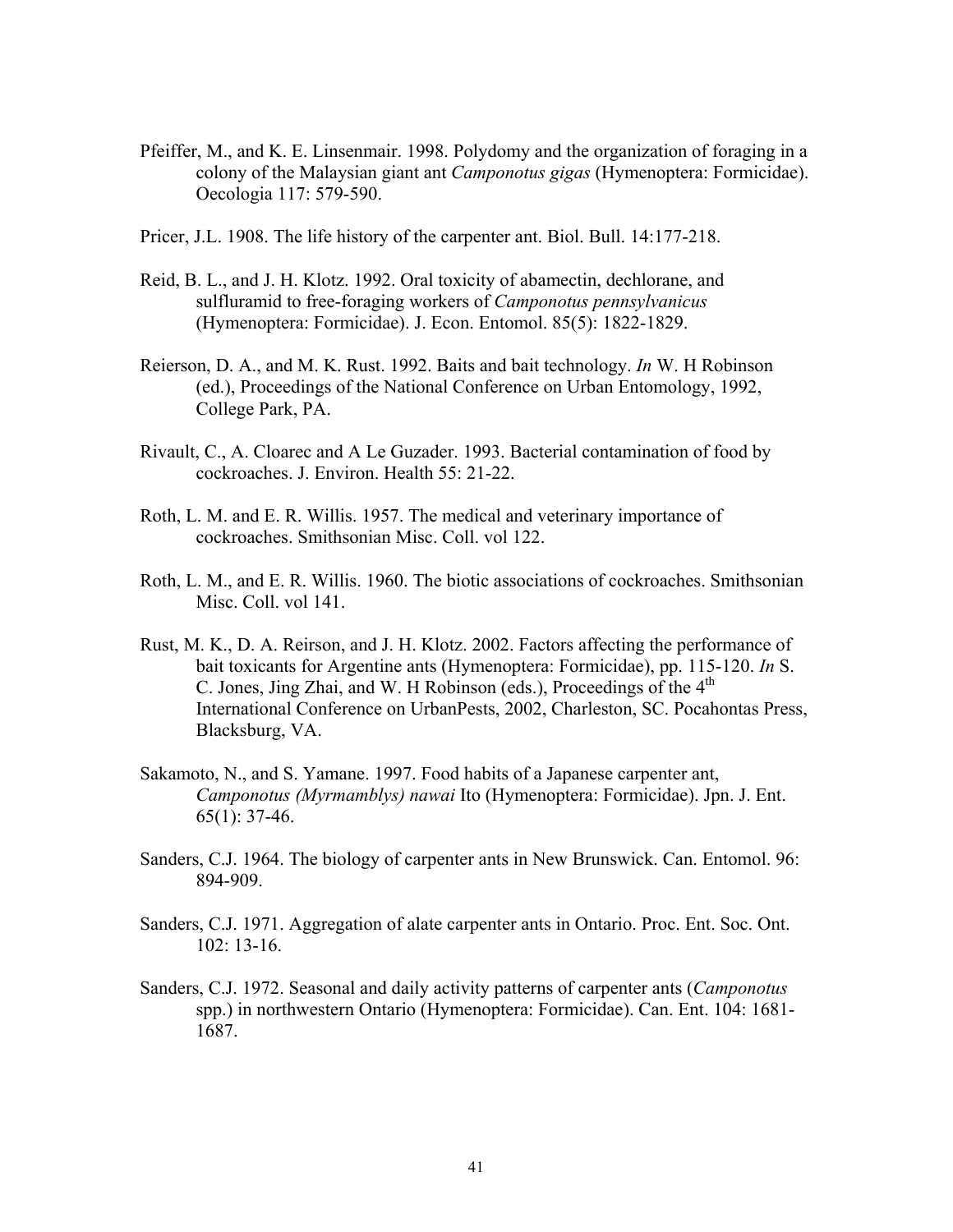- Sargent, J. M., E. P. Benson, P. A. Zungoli, and W. C. Bridges. 2001. Carpenter ant (Hymenoptera: Formicidae) fauna of South Carolina. J. Agric. Urban Entomol. 18(4): 227-236.
- Satoh, T. 1989. Comparisons between two apparently distinct forms of *Camponotus nawai* Ito (Hymenoptera: Formicidae). Ins. Soc. 36: 277-292.
- Satoh, T. 1991. Behavioral differences of queens in monogynous and polygynous nests of *the Camponotus nawai* complex (Hymenoptera: Formicidae). Ins. Soc. 38: 37-44.
- Schoener, T. W. 1971. Theory of feeding strategies, pp. 369-404. *In* R. F. Johnson, P. W. Frank and C. D. Michener (eds.), Annual Review of Ecology, vol. 12. Annual Reviews, Inc. Palo Alto, CA.
- Smith, F. 1942. Effect of reduced food supply upon the stature of *Camponotus* ants(Hymenoptera: Formicidae). Ent. News. 53: 133-135.
- Smith, E. H., and R. C. Whitman. 2000. National Pest Control Association Field Guide to Structural Pest*s*. NPCA, Washington, D. C. 1.5.1-1.5.2.
- Snyder, T.E., 1910. Insects injurious to forests and forest products: Damage to chestnut telephone and telegraph poles by wood boring insects. USDA, Agric. Bur. Ent. Bul. 94, Part 1, pp. 1-12.
- Sorensen, A. A., and S. B. Vinson. 1981. Quantitative food distribution studies within laboratory colonies of the imported fire ant, *Solenopsis invicta* Buren. Ins. Soc. 28(2): 129-160.
- Sorensen, A. A., J. T. Mirenda, and S. B. Vinson. 1983. Food exchange and distribution by three functional worker groups of the imported fire ant, *Solenopsis invicta*  Buren. Ins. Soc. 28(4): 383-394.
- Stringer, C. E., C. S. Lofgren, and F. J. Bartlett. 1964. Imported fire ant toxic bait studies: evaluation of toxicants. J. Econ. Entomol. 57: 941-945.
- [Stumper, R.](http://webluis.fcla.edu/cgi-bin/cgiwrap/fclwlv3/wlv3/DBFO/DI777602288/DGref/SSFIP0000010000010008E2E4C2E5C5D9E2C9D6D540C1D4D6D5C740E3C8C540C1D5E3E240D7C100004040%28a%3dStumper%29+%26%26+date%3d1962/RO1/RP34/CM30/P2WWP/P1A++=STUMPER+R) 1962. Sur un effet de groupe chez les femelles de *Camponotus vagus* (Scopoli). Ins. Soc. 9: 329-333.
- Tilles, D. A., and D. L. Wood. 1986. Foraging behavior of the carpenter ant, *Camponotus modoc* (Hymenoptera: Formicidae), in a giant sequoia forest. Can. Ent. 118: 861-867.
- Traniello, J. F. A. 1977. Recruitment behavior, orientation, and the organization of foraging in the carpenter ant *Camponotus pennsylvanicus* (DeGeer) (Hymenoptera: Formicidae). Behav. Ecol. Sociobiol. 2:61-79.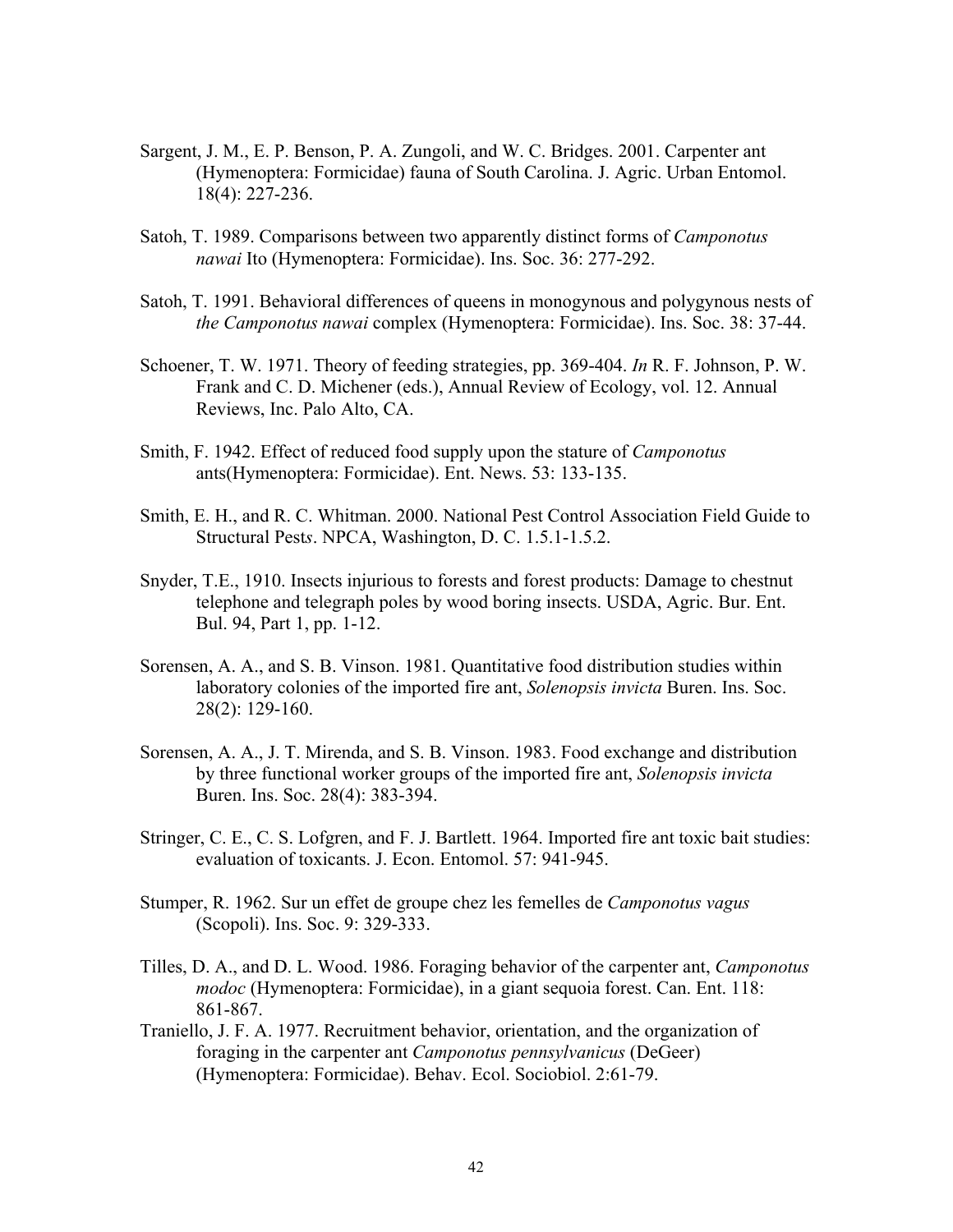- Tripp, J. M., D. A. Suiter, G. W. Bennett, J. H. Klotz, and B. L. Reid. 2000. Evaluation of control measures for black carpenter ant (Hymenoptera: Formicidae). J. Econ. Entomol. 93(5): 1493-1497.
- Vail, K. M., and D. F. Williams. 1995. Pharoah ant (Hymenoptera: Formicidae) colony development after consumption of pyriproxyfen baits. J. Econ. Entomol. 88(6): 1695-1702.
- Vail, K. M., D. F. Williams, and D. H. Oi. 1996. Perimeter treatments with two bait formulations of pyriproxyfen for control of pharaoh ants. J. Econ. Entomol. 89(6): 1501-1507.
- Vinson, S. B. 1968. The distribution of an oil, carbohydrate, and protein food source to members of the imported fire ant colony. J. Econ. Entomol. 61: 712-714.
- Wagner, R. E. 1983. Effects of Amdro fire ant insecticide mound treatments on Southern California ants. 1982. Insect. and Acar. Tests. 8: 257.
- Wallin, H. and M. Schroeder. 1994. Hästmyor, deras biologi, skadegörelse I hus och möjligheter till bekämpning av hästmoyr i byggnader. Anticimex. 90-96-008-9. 6p.
- Wane, E., and C. Homer. 1969. Survey on carpenter ants. Pest Control 37:19-21.
- Whitmore, R.W., J.E. Kelley and P. L. Reading. 1992. National home and garden pesticide use survey, final report, Vol 1; executive summary, results, and recommendations. United States Environmental Protection Agency.
- Wilson, E. O., and T. Eisner. 1957. Quantitative studies of liquid food transmission in ants. Ins. Soc. 4(2): 157-166.
- Youngs, L.C. and R.W. Campbell. 1984. Ants preying on pupae of the western spruce budworm, *Choristoneura occidentalis* (Lepidoptera: Tortricidae), in eastern Oregon and western Montana. Can. Ent. 116: 1665-1669.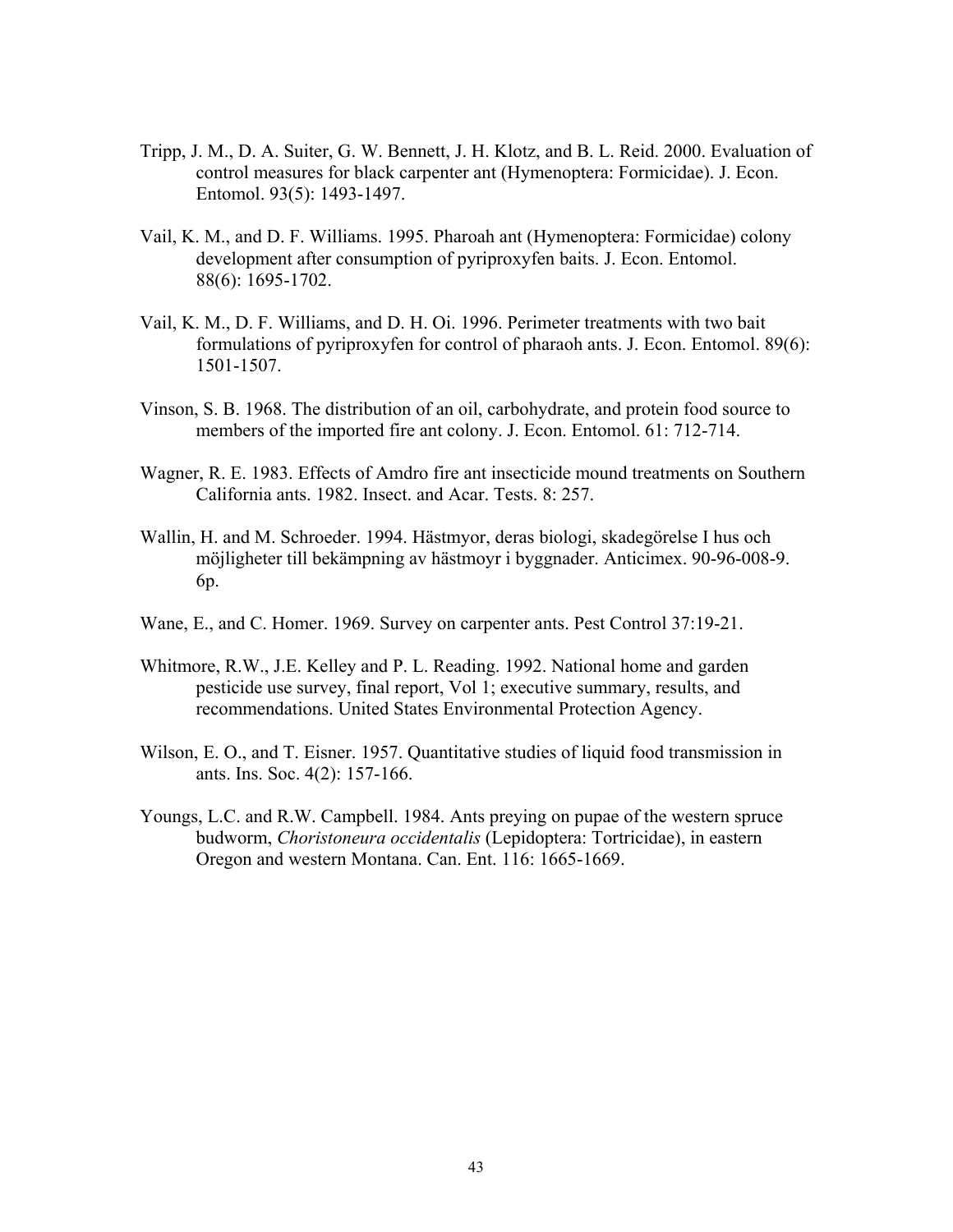#### **CHAPTER II**

## **NESTING SITE CHARACTERIZATION OF THE BLACK CARPENTER ANT,**  *CAMPONOTUS PENNSYLVANICUS* **(DEGEER) (HYMENOPTERA: FORMICIDAE), IN SOUTH CAROLINA**

#### **Introduction**

The black carpenter ant, *Camponotus pennsylvanicus* (DeGeer)*,* is one of the most serious structural pests in North America, especially in the northeastern and northwestern United States (Levi and Moore 1978, Fowler 1983, Hansen and Akre 1990). In a recent survey of pest management professionals, nuisance ants were ranked as the number one urban pest in the United States (G. Curl, pers. comm.). Carpenter ant control ranked fourth in total overall revenue generated by pest management professionals, representing 30% of the total ant control revenue (\$556 million dollars) in 2006 (G. Curl, pers. comm.). Because of their potential to damage structures and the associated monetary losses, locating and eliminating colonies becomes important. An understanding of habitat features that can be associated with *C. pennsylvanicus* nests could be a critical tool in pest management programs.

 Animals of a given species do not nest in arbitrarily selected areas within their environment (Brockman 1979). Typically, a narrow spectrum of biological parameters limits nesting to specific locations that maximize reproductive potential (Brockman 1979). This is species dependent, but acceptable ranges can be expected. Within the social Hymenoptera, nest-site selection seems to follow decision making patterns with respect to multiple biotic and abiotic factors. Seeley and Buhrman (2001) reported that swarms of *Apis mellifera* L. collectively chose between acceptable and desirable nest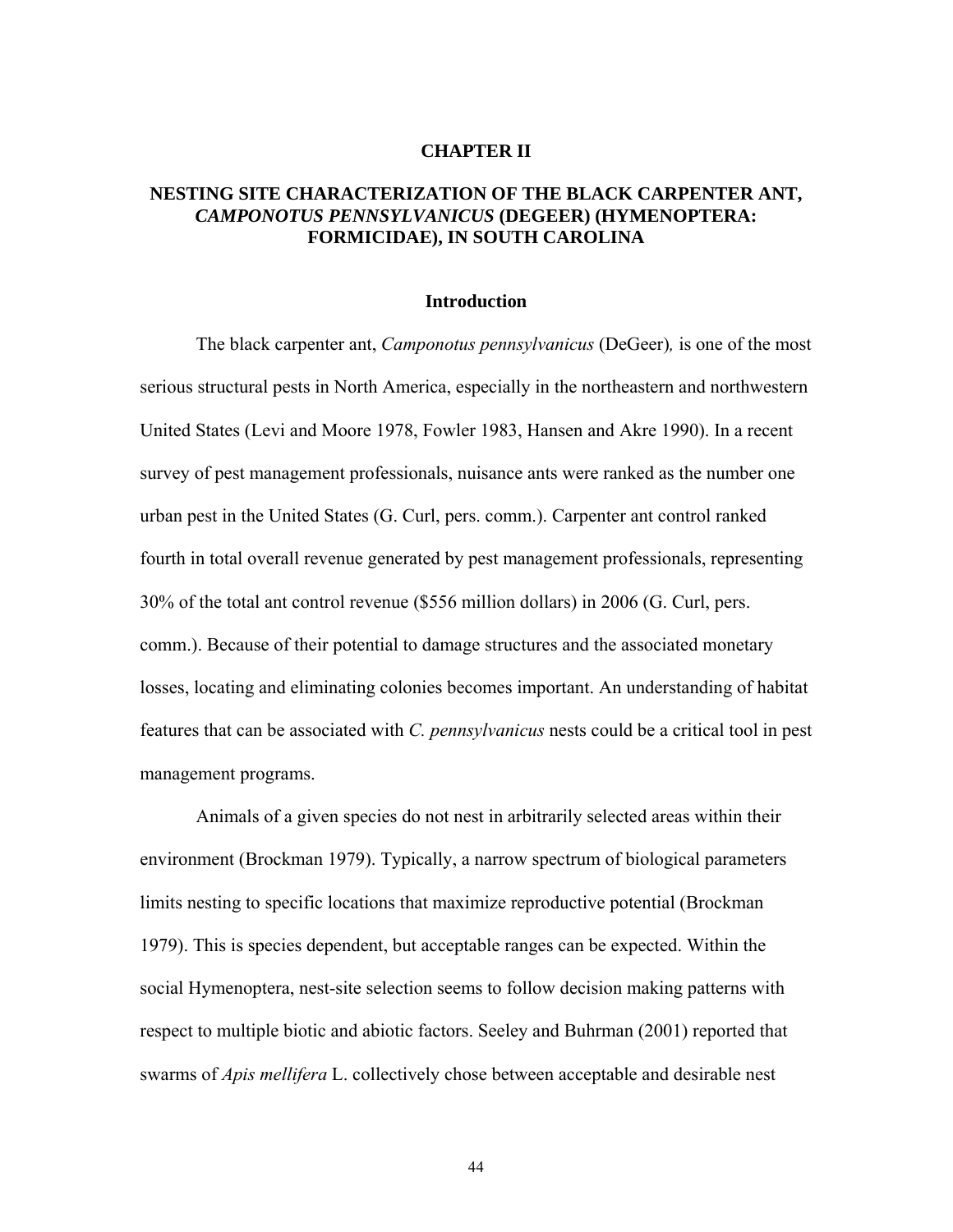sites, opting for the desirable site that satisfied colony needs. Common factors in nest-site selection shared by *Sphex ichneumoneus* (L.) and *Halictus rubicundus* (Christ), both ground nesting Hymenoptera, were soil density, conspecific density and resource availability (Brockman 1979, Potts and Willmer 1997). In addition, *H. rubicundus* used thermal gradients generated from solar radiation by selecting southern-facing exposures (Potts and Willmer 1997).

 Ants share similar processes in nest-site selection with those of higher social hymenoptera. Mallon et al. (2001) reported that colonies of *Leptothorax albipennis* (Curtis) used both individual and group decision-making processes in nest-site selection. Colony members were able to evaluate two potential artificial nest sites and selected the one more suitable. The optimal site had higher intrinsic qualities (i.e., large cavity area, small nest entrance) based on the value of options available at each site (Mallon et al. 2001). Folgarait et al. (2007) reported that land-use type had a greater impact on colony longevity and spatio-temporal levels in colonies of *Camponotus punctulatus* Emery. Areas of greatest disturbance (abandoned rice fields) were colonized earlier and contained more robust colonies than those in intermediate fields (sown pastures) and fallow grasslands (Folgarait et al. 2007).

Nests of *Camponotus vicinus* Mayr are most often associated with fallen logs with a wide range of diameters. Additionally, Chen et al. (2002) reported a positive correlation between temperature and moisture, as associated with nest presence in *C. vicinus*. Additional important nest-site habitat features included trees, bark duff and a dry soil substrate associated with an open canopy area (Chen et al. 2002). Previous ecological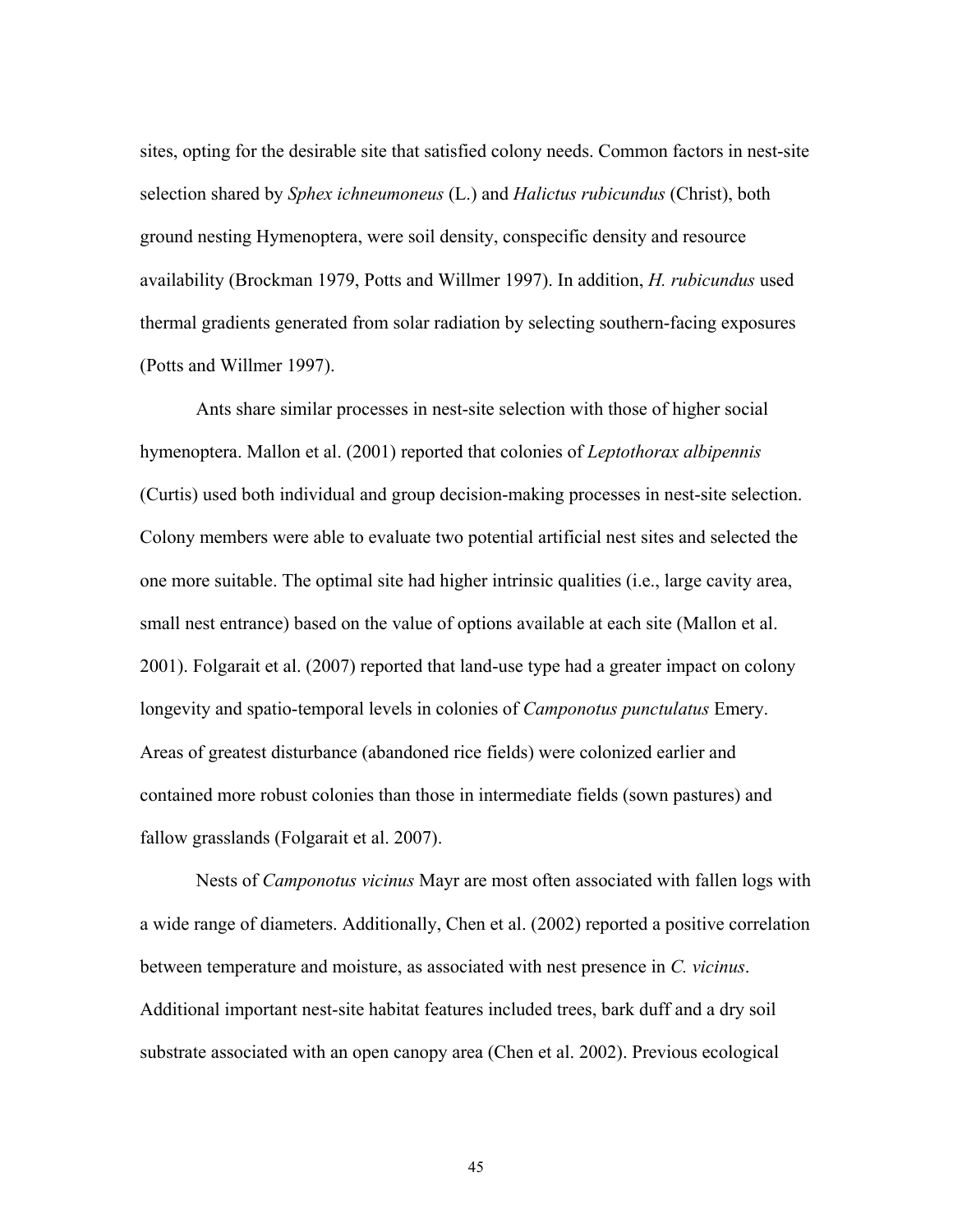research on nest-site preference in *C. pennsylvanicus* was undertaken in the northeastern U.S., and southeastern Canada (Sanders 1964). No research has been conducted on this ant species relative to its nesting preferences within the southeastern U.S. My initial observations echoed previous work by Sanders (1964), Fowler and Parrish (1982) and Klotz et al. (1998) in which *C. pennsylvanicus* nests were found in logs, stumps and standing trees. Differences may exist in species and abundance of trees with respect to South Carolina and the southeastern region versus the northeastern U.S. and southern Canada . Klotz et al. (1998) reported that several *Quercus* spp., *Acer saccharinum* and *Fraxinus americana* contain *C. pennsylvanicus* nests. Fowler and Parrish (1982) reported tree species attacked by *C. pennsylvanicus*, but these were in landscaped urban settings and trees were selected for their shading ability or aesthetic value. Fowler and Parrish (1982) reported a positive correlation between "mechanical damage" and infestation of the tree. *Camponotus pennsylvanicus* is often a structural or nuisance pest in residential areas adjacent to forested lands. My study was designed to document habitat features associated with nests of *C. pennsylvanicus* in forested areas in the Piedmont Region of South Carolina. My hypothesis for this project was that *C. pennsylvanicus* ant nests are located in predictable habitats that can be characterized by using environmental features.

#### **Materials and Methods**

# **Study Area and Sampling**

The Clemson Experimental Forest was selected as the study site to examine nestsite preference in *C. pennsylvanicus*. The Clemson Experimental Forest is approximately 7,138 hectares located in Anderson, Pickens and Oconee counties within the Piedmont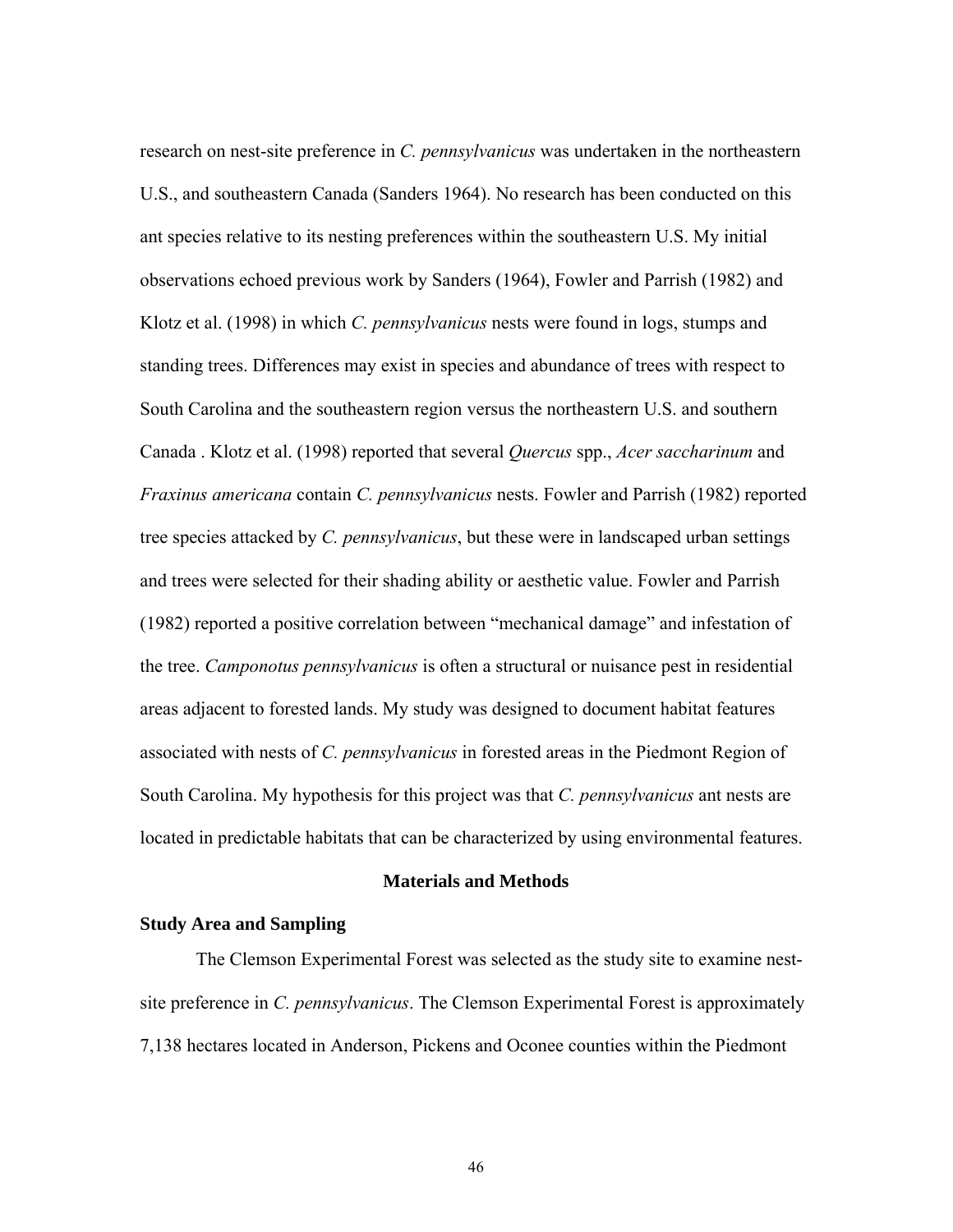physiographic region of South Carolina. Elevation ranges from 200 to 300 meters above sea level. Dominant tree species include loblolly pine (*Pinus taeda* L.) and shortleaf pine (*P. echinata* Mill.), with a mixture of oak (*Quercus* spp.) and other hardwoods in both the canopy and understory.

From May to September 2003, areas located at 34" 37.5292 N; 82" 49.8167 W within the forest were sampled for the presence of *C. pennsylvanicus* nests. Elevation of the study area is approximately 228 meters above sea level. Ants were identified using the key by Snelling (1988). Voucher specimens were deposited in the Clemson University Arthropod Collection.

Once a nest was located, a  $10 \times 10$  m plot was established around the nest and habitat data were recorded. Plots of the same dimension in randomly selected adjacent locations without nests were established as a control. A total of 10 sets of nest and control plots were studied. Sampling within each plot included, but was not limited to, examination of live trees, fallen logs and tree stumps for presence/absence of nests. Environmental data were placed in two categories, whole-plot and nest-site specific, to delineate broad areas versus specific potential nest-site characteristics. Whole-plot data included Crown Cover Index (CCI) and Underbrush Density Index (UDI). CCI was estimated using a convex spherical densiometer (Forestry Suppliers, Jackson, MS) at each plot to estimate percent of canopy. UDI was used to numerically classify the density of understory vegetation (Table 1). Additional whole-plot data included the percentage of substrate area covered by cellulose debris, bare ground, leaf litter, herbaceous growth, and grass. Substrate area coverage was visually estimated for each plot.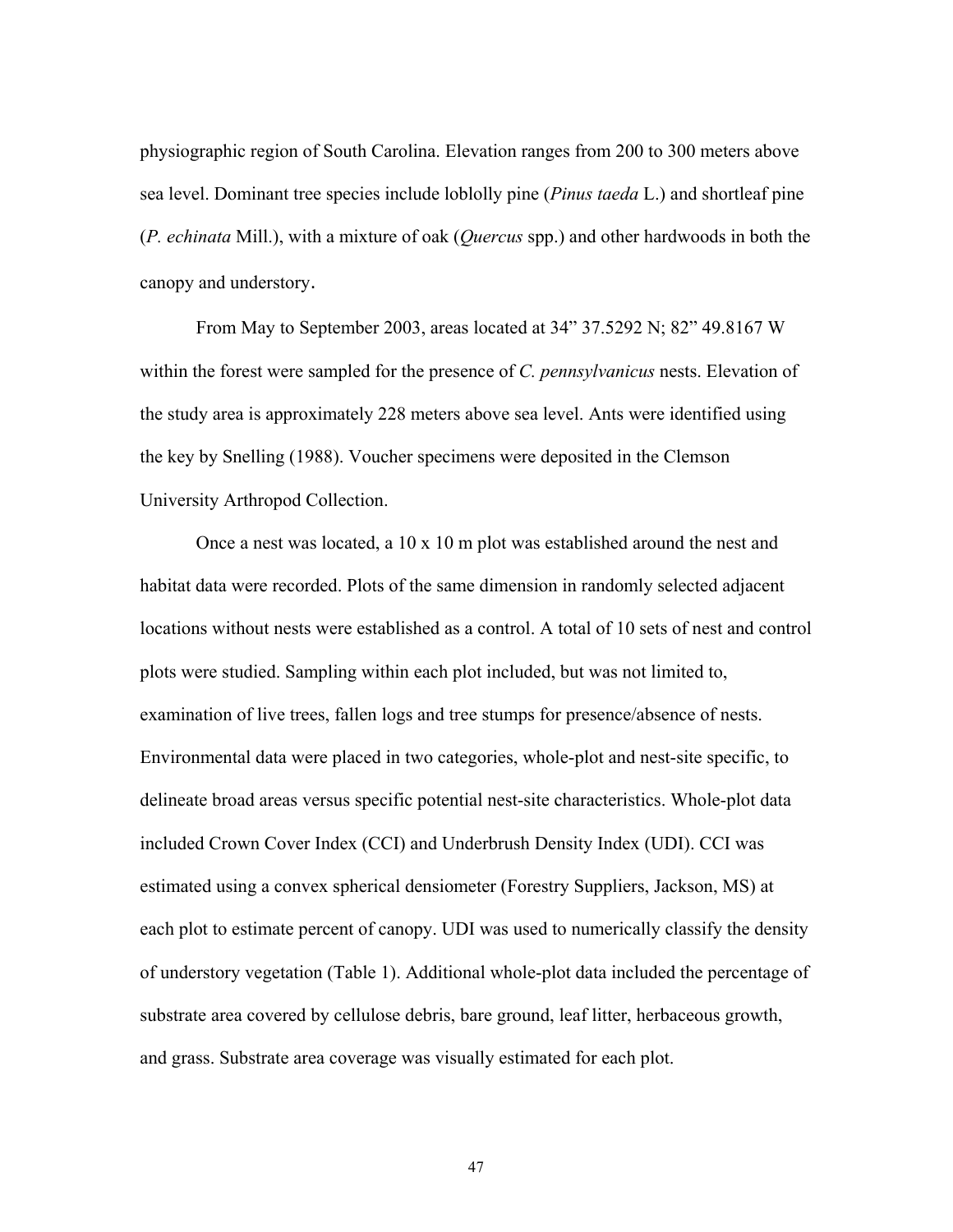| <b>Number</b> | <b>Description</b>                                                                                                                                               |
|---------------|------------------------------------------------------------------------------------------------------------------------------------------------------------------|
| 1             | Sparse. Light undergrowth primarily consisting of herbaceous plants<br>and woody ornamentals approximately $< 0.5$ m in height and $> 2m$                        |
|               | between the bases.                                                                                                                                               |
|               | Moderate. Undergrowth primarily consisting of herbaceous plants and<br>woody ornamentals approximately $\leq 1$ m in height and $\geq 1$ m between<br>the bases. |
| 3             | Dense. Undergrowth primarily consisting of herbaceous plants and<br>woody ornamentals approximately $> 1$ m in height and $< 1$ in between<br>the bases.         |

**Table 1. Numerical rating system used to classify the density of understory vegetation.** 

Nest-site data within-plots included the presence or absence of occupied nests, type of substrate occupied by the nest (tree, log or stump), type of "defect(s)" on live trees (Table 2), and Diameter at breast height (dbh) of live trees. Additional data included tree species, log or stump, log or stump length and diameter. Logs were identified as any cellulose debris with > 8 cm dm to separate logs from limbs. Fungal decay of logs or stumps was estimated using American Society for Testing and Materials (ASTM 1999) rating of damage by wood-destroying heart rot fungi (genera were not determined) for all samples within the plot (Table 3). Diameter at breast height was taken for each tree, using a metric dbh tape measure (Forestry Suppliers, Jackson, MS). Additionally, log and stump moisture content was measured using a twin pin meter (Delmhorst J 2000, Towaco, NJ).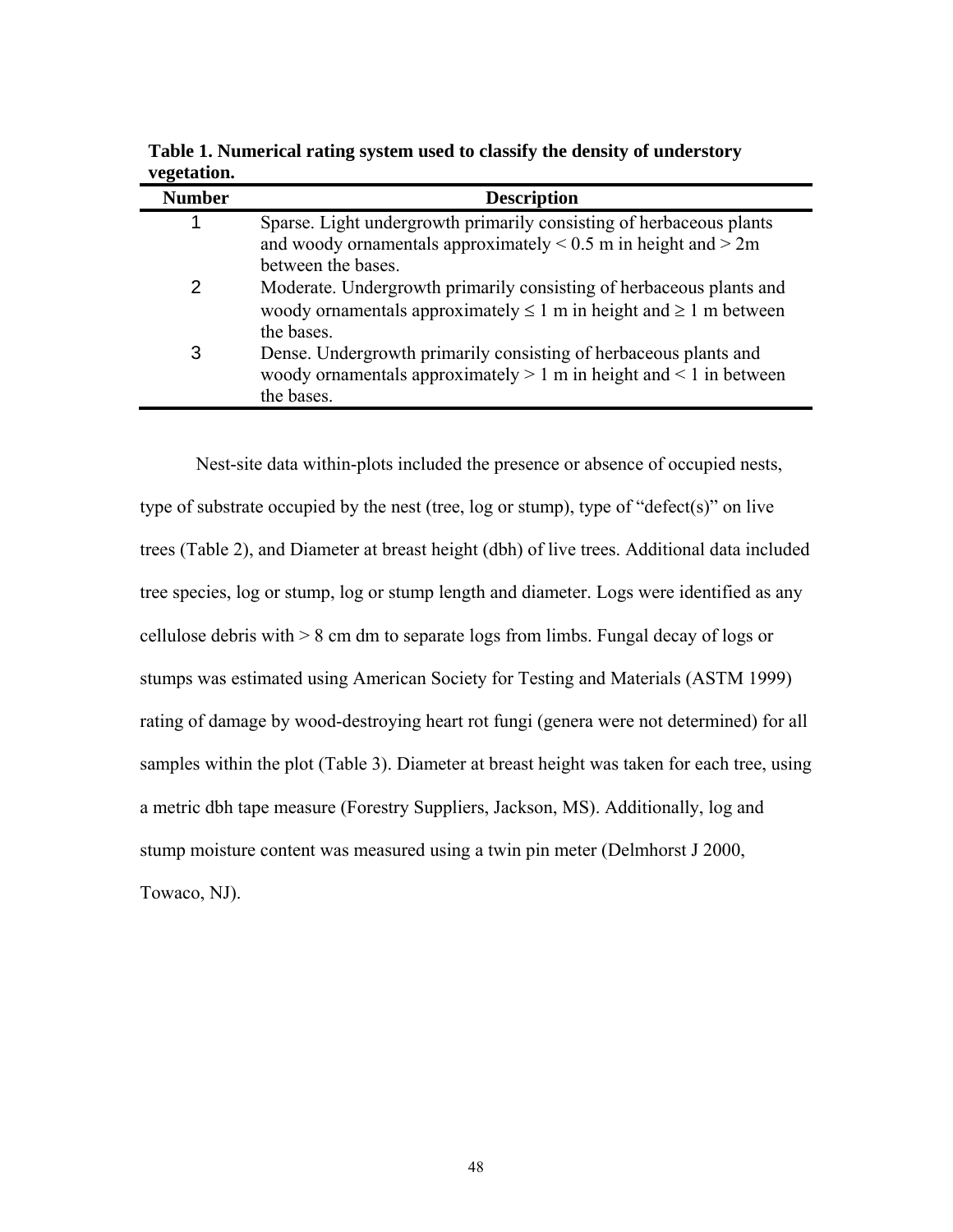| Number                      | Description         |  |
|-----------------------------|---------------------|--|
|                             | No visible defects  |  |
|                             | Tree hole           |  |
| $\mathcal{D}_{\mathcal{L}}$ | Dead limbs          |  |
| 3                           | Dead tree           |  |
| 4                           | Toppled crown       |  |
| 5                           | <b>Broken</b> limbs |  |
| 6                           | Crotch              |  |
|                             | Limb scar           |  |
|                             | Attached snag       |  |

**Table 2. Numerical rating system used to classify defects in hardwood and softwood trees.** 

**Table 3. American Society for Testing and Materials rating of damage to logs or stumps by a wood destroying fungus. (Abbreviated list). (ASTM 1999).** 

| <b>Number</b> | <b>Description</b>                                                 |
|---------------|--------------------------------------------------------------------|
|               | Complete decay. Approximately 100% of the wood consisted of decay. |
|               | Moderate decay. Approximately 50% of the wood consisted of decay.  |
| 10            | Sound wood. No visible signs of decay.                             |

The whole-plot and substrate data were analyzed as a randomized complete block design, with nest and control plots considered the treatments, and the 10 sets considered the blocks. Differences in treatment means for quantitative data were determined using an ANOVA, and differences in treatment percentages for qualitative data were determined using Chi-square analysis. Groups of carpenter ants > 3m apart were counted as separate nests, as outlined in Chen et al. (2002).

 Additional analyses of differences for the nest-site specific data within nest-site plots were conducted. Nest-site plots were further divided into substrates with nests present and areas without nests. This additional analysis was performed because most areas within the nest-site plots did not contain *C. pennsylvanicus* nests, and these areas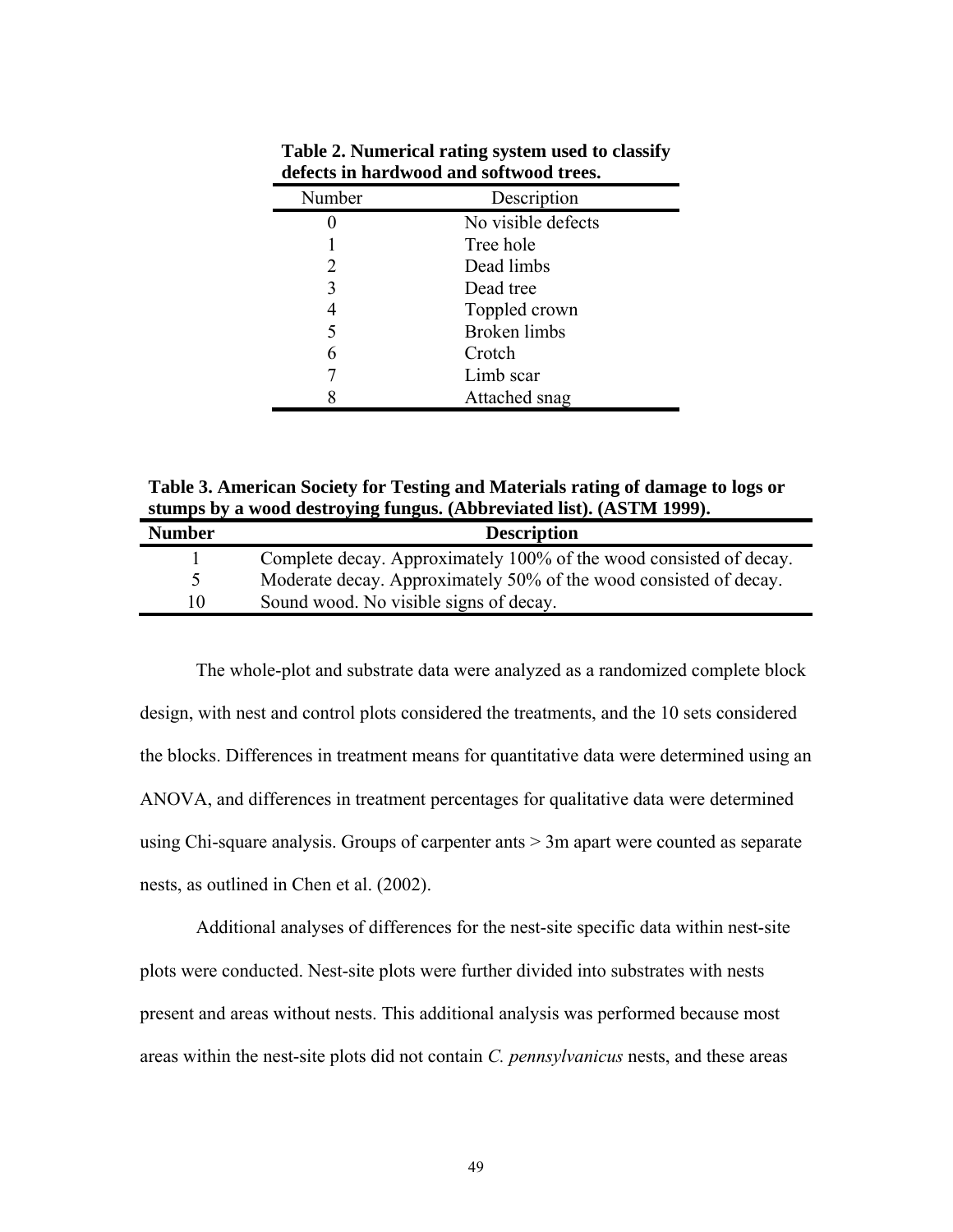without nests revealed patterns in means and percentages of the substrate values. Analyses of the means and percentage differences within nest-site plots followed the same methodology as the original analyses.

 All ANOVA calculations were performed using PROC GLM (SAS Institute 2004) and all Chi-square calculations were performed using PROC FREQ (SAS Institute 2004).

### **Results and Discussion**

#### **Whole-Plot Characteristics**

Several types of habitats were sampled within the Clemson Experimental Forest ranging from areas of dense undergrowth to open land. Mean percentages of whole-plot data were not significantly different among nest-present and nest-absent plots  $(P = 0.1)$ for each of the following types of ground cover data: percent cellulose debris, percent bare ground, percent leaf litter, percent herbaceous plants, percent grass and CCI (Table 4). Significant differences in UDI were observed between nest-present and nest-absent plots (*P* = 0.1) (Table 4), suggesting *C. pennsylvanicus* has a propensity for nesting in habitats with sparse undergrowth.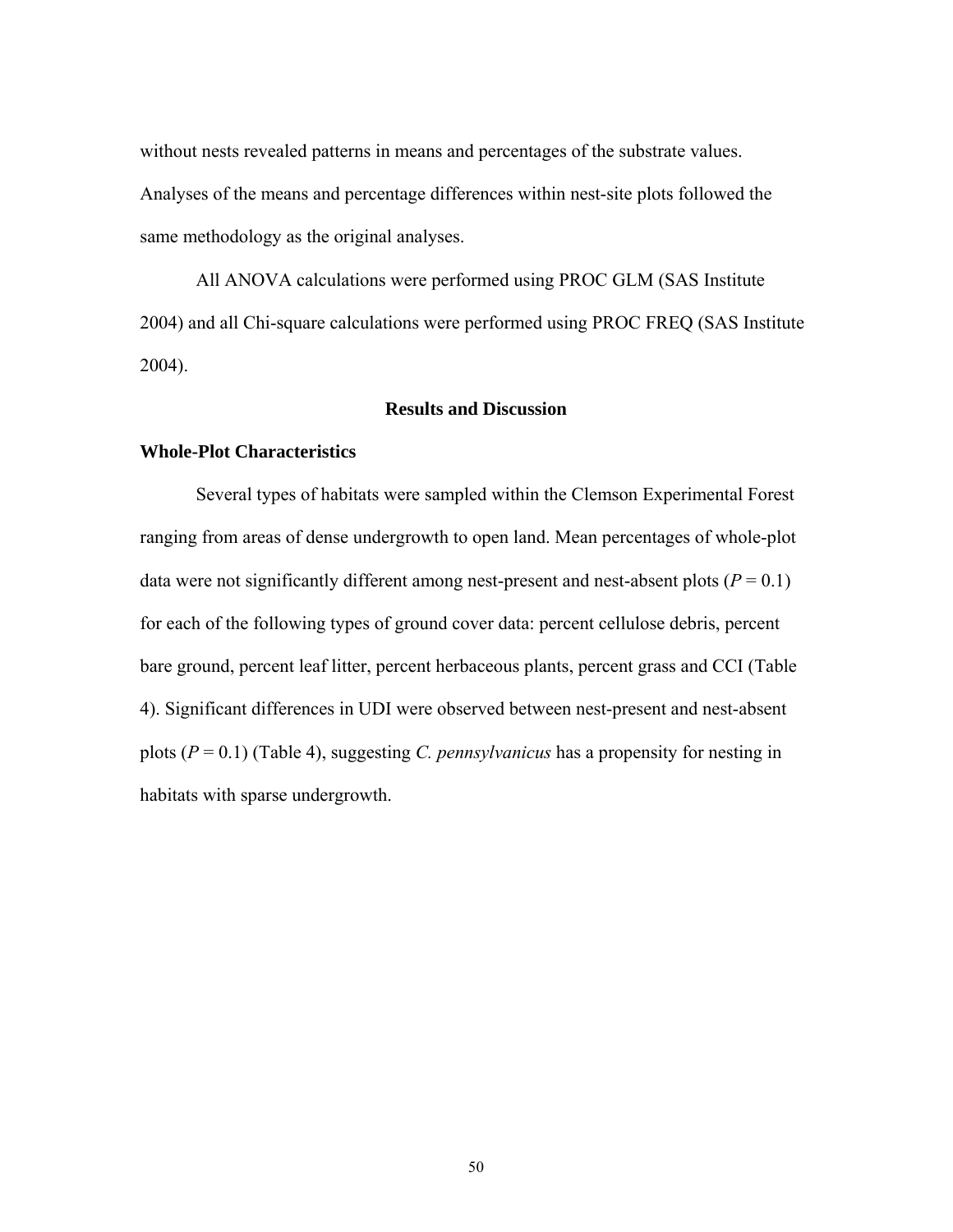|                          | <b>Plot Type</b> |                  |             |                    |
|--------------------------|------------------|------------------|-------------|--------------------|
|                          | Nest-present     |                  |             | <b>Nest-absent</b> |
| Category                 | $\mathbf n$      | <b>Mean</b>      | $\mathbf n$ | <b>Mean</b>        |
| Percent cellulose debris | 10               | $7.7 \pm 0.8$ a  | 10          | $5.2 \pm 2.3$ a    |
| Percent bare ground      | 10               | $0.2 \pm 0.2 a$  | 10          | $0.4 \pm 0.2 a$    |
| Percent leaf litter      | 10               | $85.2 \pm 1.4 a$ | 10          | $83.9 \pm 3.3 a$   |
| Percent herbaceous       | 10               | $6.6 \pm 1.1$ a  | 10          | $9.7 \pm 3.1 a$    |
| Percent grass            | 10               | $0.4 \pm 0.1 a$  | 10          | $0.7 \pm 0.3$ a    |
| Underbrush density index | 10               | $1.0 \pm 0.0 b$  | 10          | $1.3 \pm 0.1 a$    |
| Crown cover index        | 10               | $89.4 \pm 0.7 a$ | 10          | $89.7 \pm 1.3$ a   |

**Table 4. Mean (± SE) of whole-plot habitat characteristics for** *Camponotus pennsylvanicus* **(DeGeer) nest-present and nest-absent plots (10 x 10 m).** 

\* Means followed by the same letter within rows are not significantly different at  $\alpha = 0.1$ , GLM.

*Camponotus punctulatus* preferred disturbed habitats over fallow grassland habitats (Folgarait et al. 2007). The assumption is that ground-nesting Formicidae select these habitats based on thermal requirements needed for brood production. Because *C. pennsylvanicus* is primarily an arboreal nester, thermal requirements from a soil-nesting environment would not be advantageous to colony requirements. The relatively sparse undergrowth associated with black carpenter ant nests is probably an artifact of forest tree species. Mature forests containing hardwood tree species have tighter canopies, resulting in less available sunlight reaching the forest floor to support additional plant life.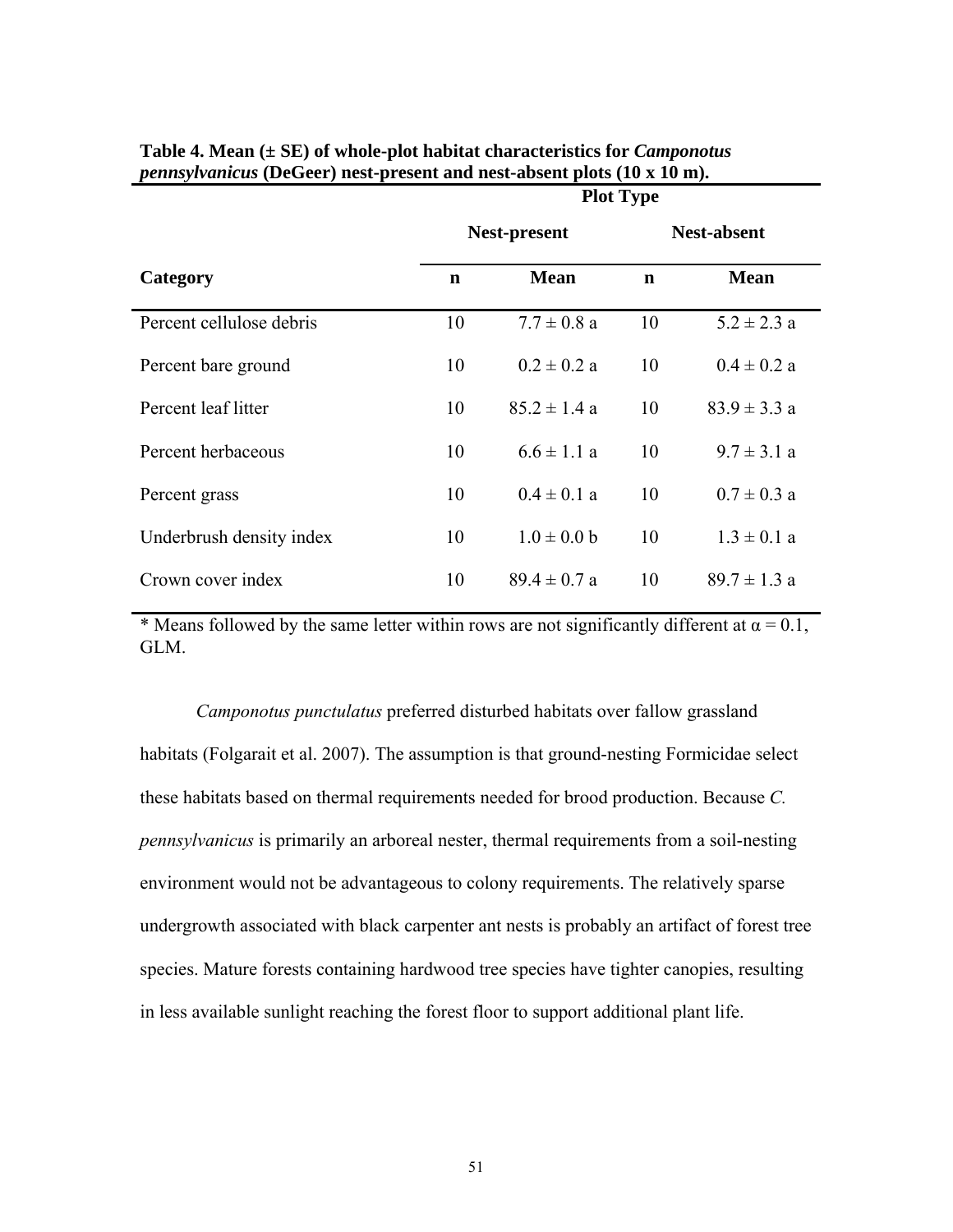#### **Substrate Characteristics Within Whole-Plots**

Using mean separation analyses to evaluate substrate characteristics, mean differences in tree dbh, log/stump length, log/stump diameter and percent moisture were not significantly different among nest-present and nest-absent sites. ASTM ratings of logs and stumps were significantly different  $(P = 0.1)$  (Table 5) among nest-present and nestabsent sites. ASTM rating of logs and stumps containing a nest was 6.16 indicating that < 40% of the cellulose was consumed by wood-destroying organisms. Logs and stumps that did not contain a nest had a lower mean ASTM rating of 5.30. Non-nest logs and stumps with a low ASTM rating appeared to be significantly decayed and were easily torn apart for examination. Severely decayed wood appears to be less suitable as a nest substrate. With excessive cellulose loss, the structural integrity is compromised and the log or stump is no longer a viable nesting site. Severely decayed logs and stumps also had prolific infestations of wood-destroying insects that further decreased the suitability of the nesting medium. Cellulose of nest-absent logs and stumps were often thoroughly consumed by other wood-destroying insects such as long horned borers (Cerambycidae), flat head borers (Buprestidae), and subterranean termites (*Reticulitermes* spp.). These insects indirectly compete with *C. pennsylvanicus* for available cellulose and their presence renders the nest substrate unusable by black carpenter ants as a medium for nesting.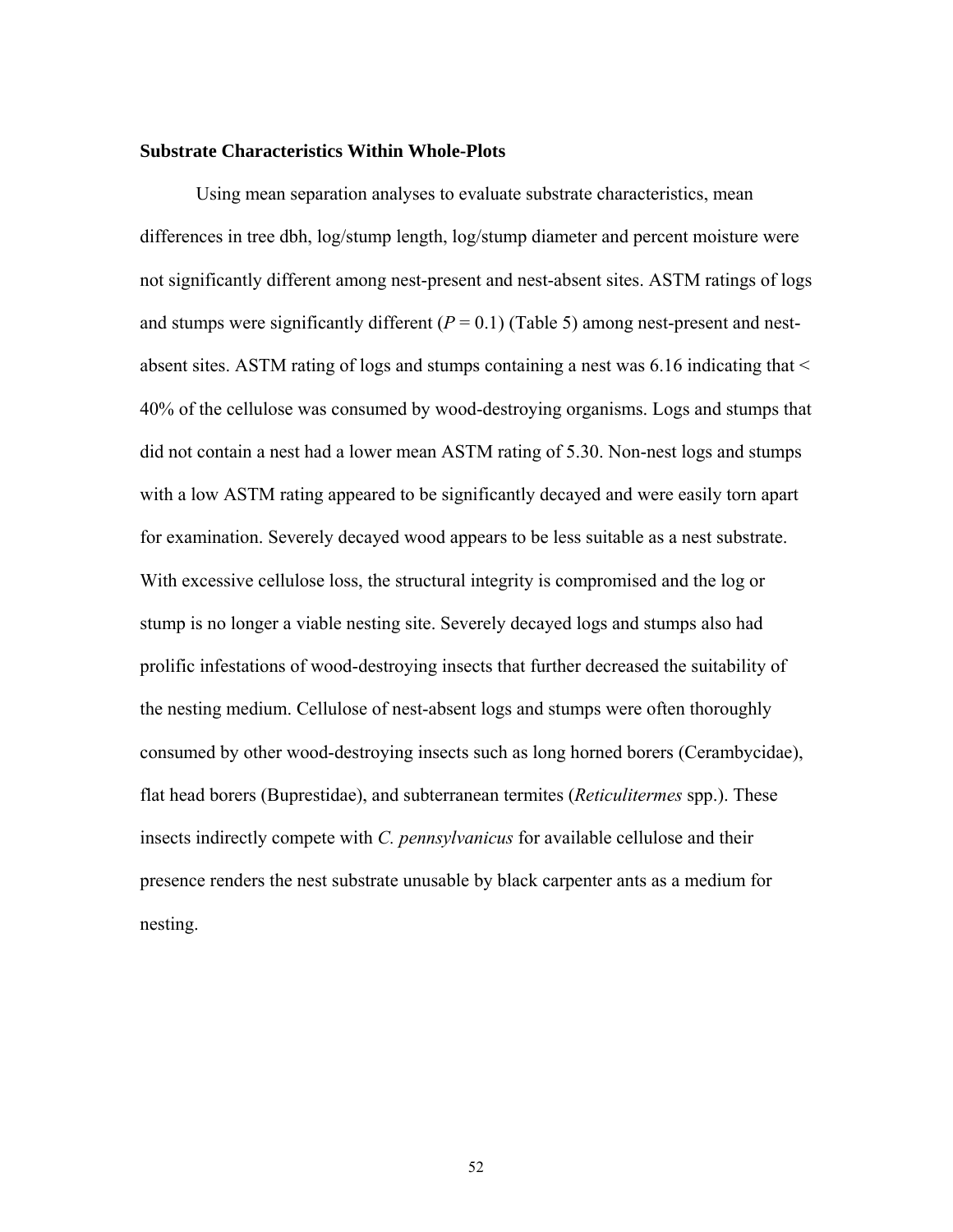|                                     | <b>Plot Type</b>    |                    |                    |                     |
|-------------------------------------|---------------------|--------------------|--------------------|---------------------|
|                                     | <b>Nest-present</b> |                    | <b>Nest-absent</b> |                     |
| Category                            | n                   | <b>Mean</b>        | n                  | <b>Mean</b>         |
| Tree diameter at breast height (cm) | 9                   | $11.61 \pm 0.72$ a | 10                 | $12.25 \pm 1.51$ a  |
| Log/stump length(m)                 | 10                  | $5.66 \pm 0.72$ a  | 8                  | $7.07 \pm 2.29$ a   |
| Log/stump diameter (cm)             | 10                  | $12.55 \pm 1.47$ a | 8                  | $16.05 \pm 3.01$ a  |
| <b>ASTM</b> rating                  | 10                  | $6.16 \pm 0.34$ a  | 8                  | $5.30 \pm 0.60$ b   |
| % Moisture log/stump                | 10                  | $35.33 \pm 5.09$ a | 8                  | $41.25 \pm 10.34$ a |

| Table 5. Mean $(\pm SE)$ of habitat characteristics for <i>Camponotus pennsylvanicus</i> |
|------------------------------------------------------------------------------------------|
| (DeGeer) nest-present and nest-absent plots (10 x 10 m).                                 |

\* Means followed by the same letter within rows are not significantly different at  $\alpha = 0.1$ , GLM.

## **Substrates With Nest Present (NP)**

### **Tree Diameter**

Nest-present and nest-absent substrates were not present in all data categories, e.g. treeless plot. This resulted in each category having a different n value for both nestpresent and nest-absent substrates. Results of NP substrate data analysis revealed that mean tree dbh was significantly higher compared to nest-absent (NA) substrates ( $\alpha$  = 0.1) (Table 6). Mean dbh of trees with NP was  $37.91$  (n = 8) compared with NA trees that averaged 9.90 cm in dbh (n = 130), suggesting *C. pennsylvanicus* typically nest in larger, more mature trees. This observation corroborates the observations of Hansen and Akre (1990) and Chen et al. (2002) who reported the importance of large trees as nesting sites for *Camponotus* spp.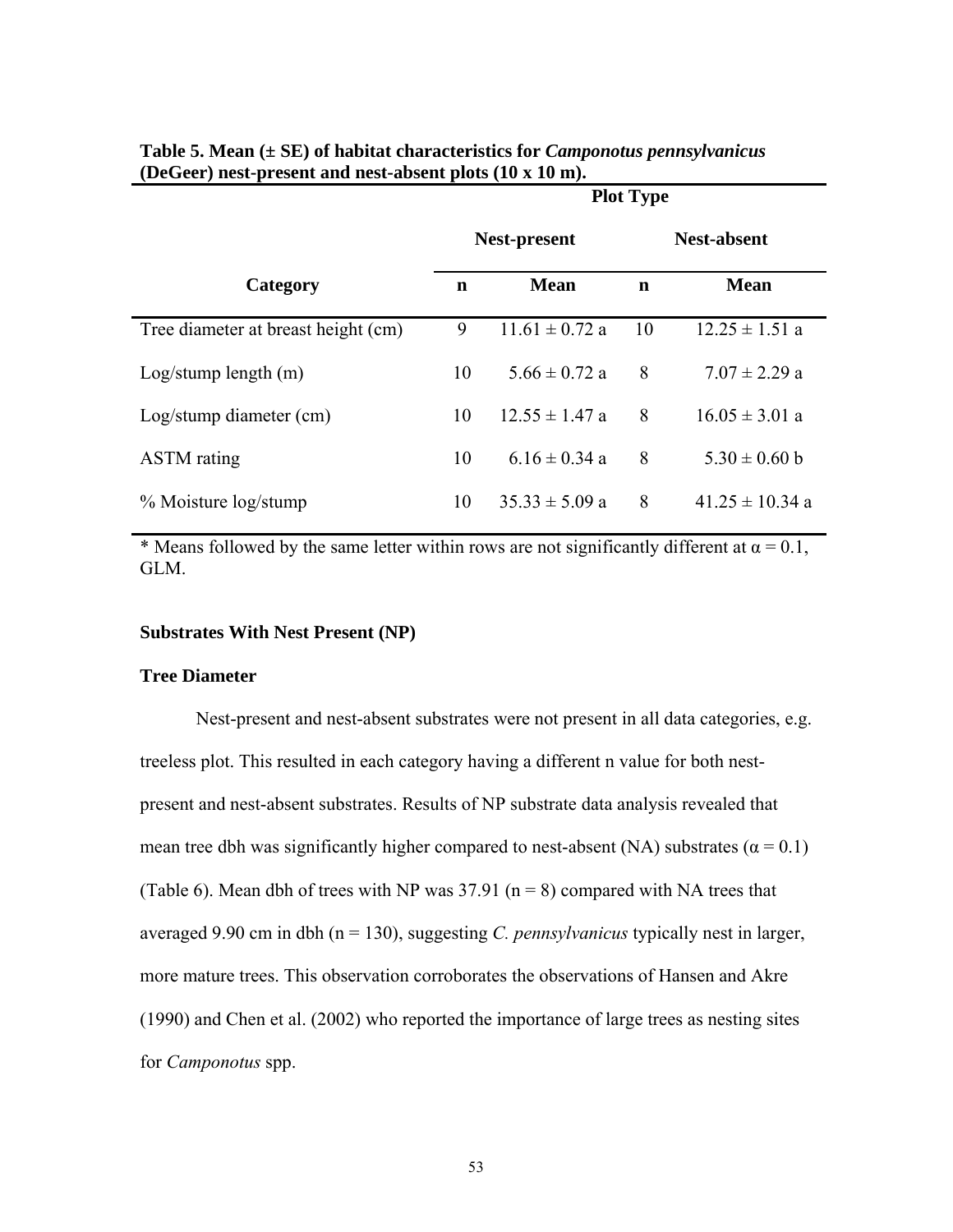|                                     | <b>Substrate</b>    |                    |                    |                    |
|-------------------------------------|---------------------|--------------------|--------------------|--------------------|
| Category                            | <b>Nest-present</b> |                    | <b>Nest-absent</b> |                    |
|                                     | n                   | <b>Mean</b>        | n                  | <b>Mean</b>        |
| Tree diameter at breast height (cm) | 8                   | $37.91 \pm 1.54a$  | 130                | $9.90 \pm 3.32 b$  |
| Log/stump length(m)                 | 7                   | $9.08 \pm 1.77$ a  | 70                 | $4.77 \pm 0.61$ b  |
| Log/stump diameter                  | $\tau$              | $18.87 \pm 3.22$ a | 70                 | $12.74 \pm 1.27$ a |
| <b>ASTM</b> rating                  | 7                   | $5.42 \pm 0.36$ a  | 70                 | $5.75 \pm 0.28$ a  |
| Percent moisture log/stump          | $\tau$              | $29.13 \pm 4.48$ a | 70                 | $40.89 \pm 4.24$ a |

**Table 6. Nest-present and nest-absent substrate characteristics for** *Camponotus pennsylvanicus* **(DeGeer).** 

\* Means followed by the same letter within rows are not significantly different at  $\alpha = 0.1$ , GLM.

Nest-absent tree dbh was clustered to the lower diameter ranges (Fig. 1). Trees with nests were grouped in the 10 and 30-cm dbh category ( $n = 8$ ). Distribution of NA trees decreased curvilinearly (Fig. 1) with a corresponding increase in dbh. The majority of NA trees fell into the 10-cm dbh range. There were significant differences between NP and NA trees at 10 and 30 cm ( $\alpha$  = 0.1). Nest-present trees in the 10-cm range accounted for only 14.29% of the group while NA trees represented 57.14%. Smaller trees sampled (<10 cm) were usually hardwood saplings with few defects of the types associated with black carpenter ants nesting in mature trees (Fowler and Parrish 1982). Nest–present trees dominated the 30-cm diameter range and accounted for 28.57% of the nests. The 20-cm diameter range accounted for 42.86% of NP trees.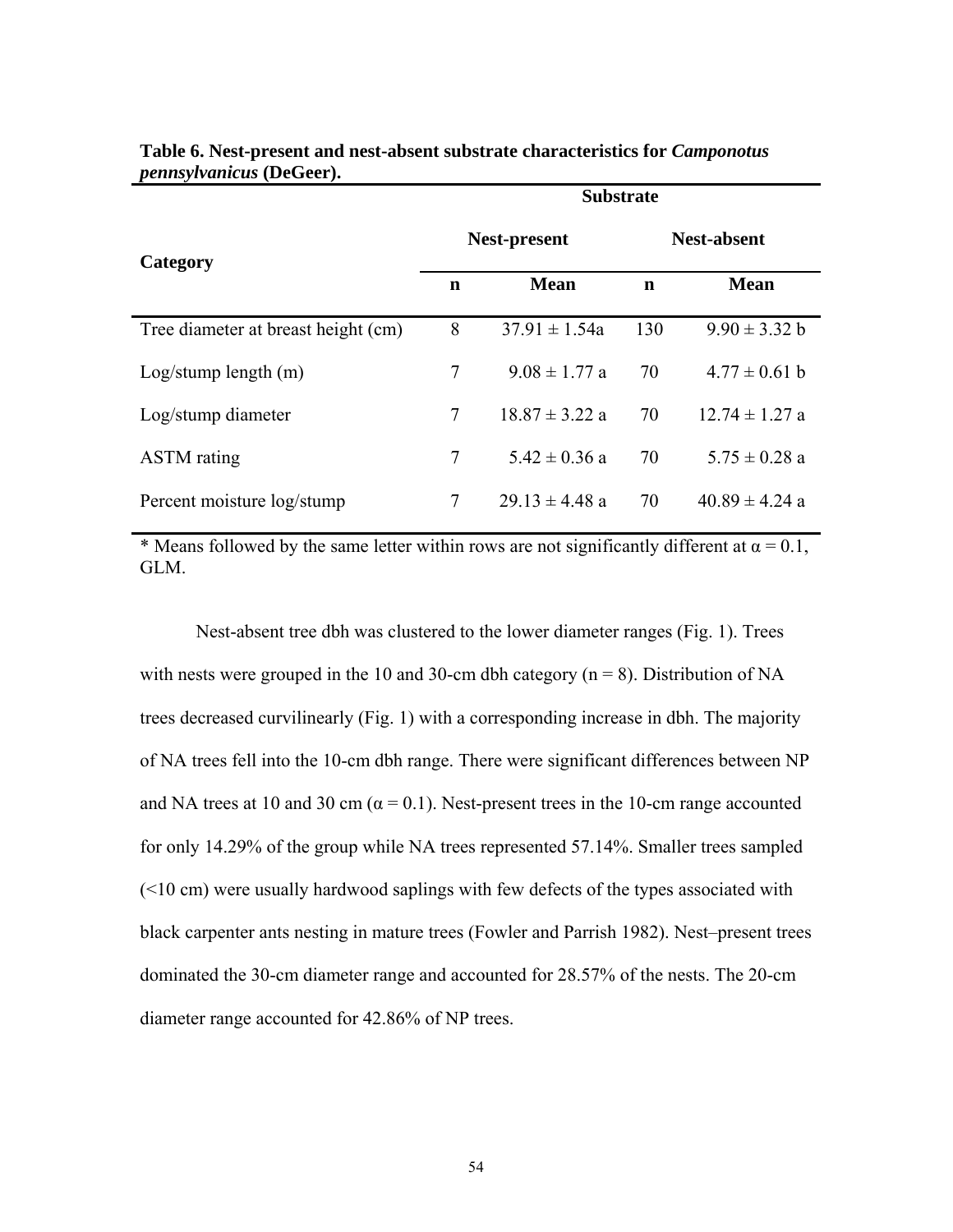



\* Bars followed by a different letter are significantly different within each diameter class at  $P = 0.1$ ,  $X^2$  (SAS institute).

# **Log/Stump Length**

Logs and stumps of NP sites were significantly longer  $(P = 0.1)$  (Table 6) compared to NA sites. Mean length of logs and stumps with nests was  $9.08 \pm 1.77$  m (n = 7) as opposed to NA logs and stumps that averaged  $4.77 \pm 0.64$  m in length (n = 70). Nest-present hardwood logs tended to be trees felled by inclement weather. Infested pine logs usually were felled one to two years previously after succumbing to infestations of southern pine beetles (*Dendroctonus frontalis* Zimmermann). Log age was estimated by visual inspection and sounding. Logs were determined to be one to two years old if they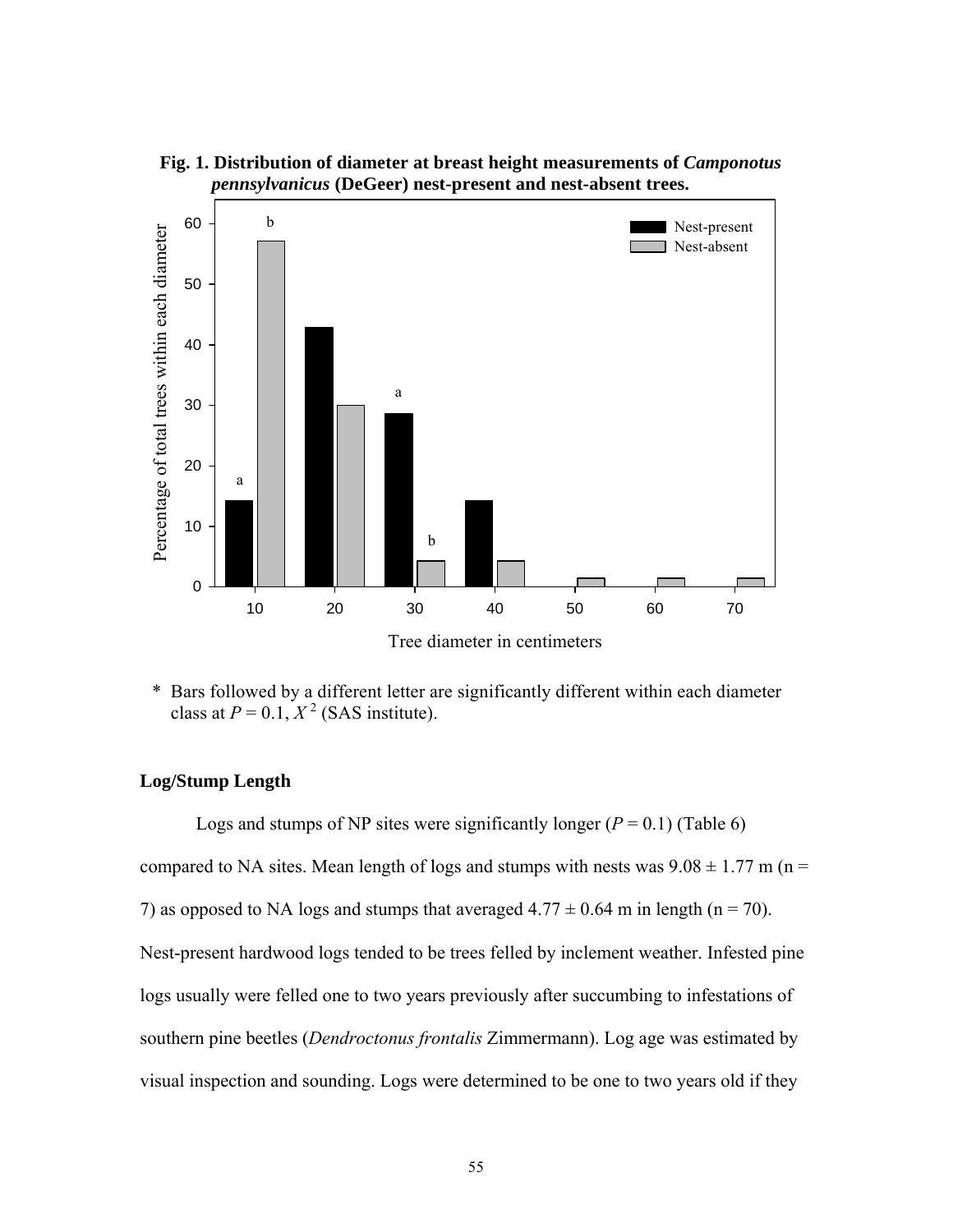lacked fungal decay and wood-destroying insects commonly associated with cellulose in an advanced state of decay.

#### **Log/Stump Diameter**

 Diameter was not significantly different between NP and NA logs and stumps (*P*<sup>=</sup> 0.1) (Table 6), perhaps due to data within this category having a high degree of variability. Diameter ranges of logs were extremely variable due to how logs were classified for the purpose of this study. Chi-square analysis failed to delineate significant diameter categories of NP and NA logs and stumps.

#### **Moisture Content of Logs and Stumps**

 Moisture content was not significantly different between NP and NA logs and stumps ( $\alpha = 0.1$ ) (Table 6). However,  $X^2$  analysis showed that there were significantly more NP logs and stumps than NA logs and stumps in the 10% and 40% moisture content range (Fig. 2). Nest-absent moisture content ranged from  $10\%$  to  $>40\%$  (Fig. 2) (n = 70). The greatest number of NA logs and stumps were within the 15-25% moisture content range and within the 90% range. Samples categorized as in the 90% category had extremely high moisture content that was beyond the mechanical limits of the moisture meter. Logs and stumps in this category were well past the fiber saturation point (approximately 30%) and had significant wood-destroying fungal growth. The lack of active *C. pennsylvanicus* nests in this category is possibly because fungi pathogenic to ants are more likely to be present at higher moisture levels (Clark and Prusso 1986). Nest-present logs and stump moisture content distribution increased curvilinearly, with the 42.86% of NP samples falling within the 40% range (Fig 2) (n = 7). The 35%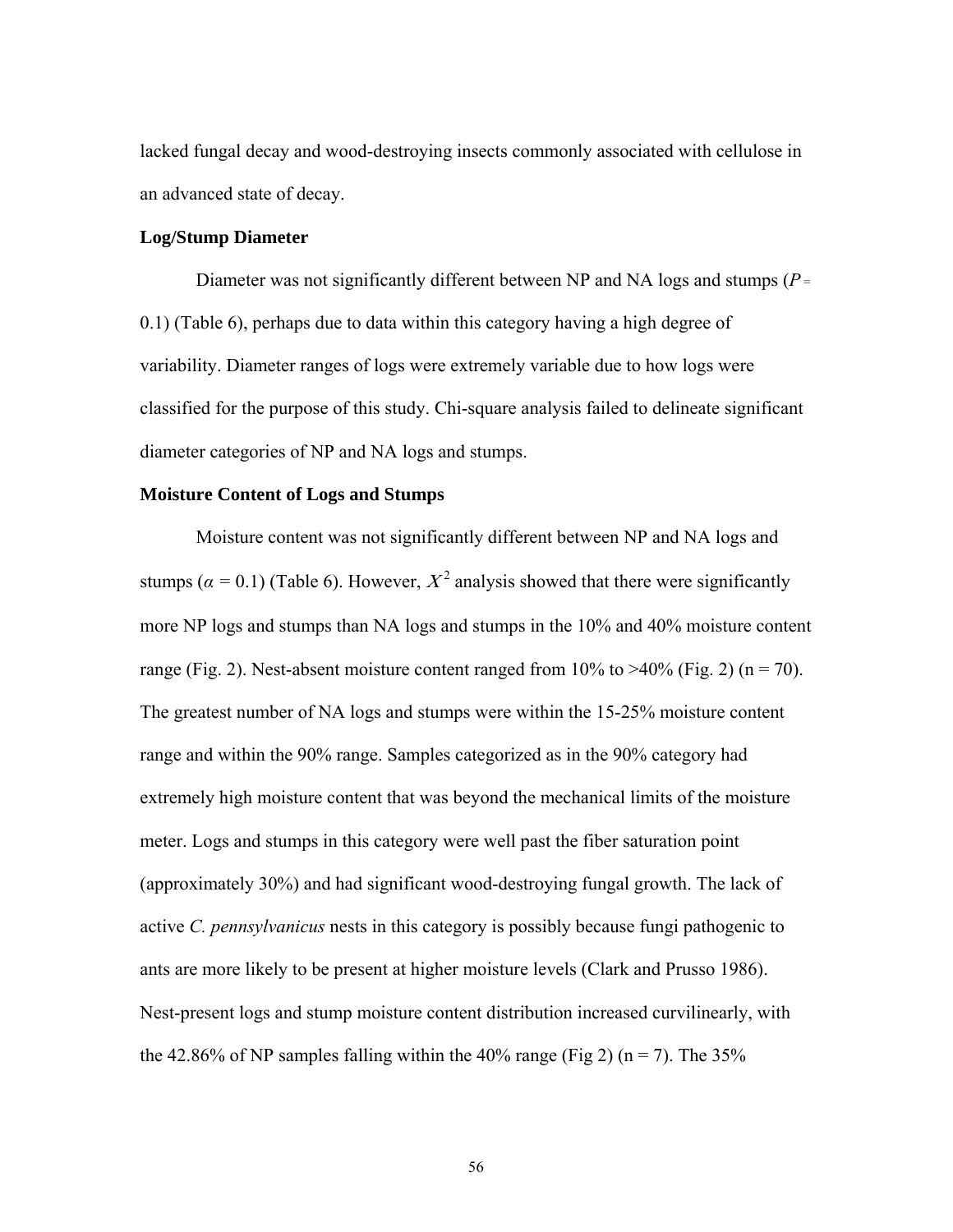moisture content range contained the next largest concentration of NP samples with 28.57%. Moisture plays a significant role in nest selection of other species of *Camponotus*. Chen et. al. (2002) reported that *C. vicinus* nested in shaded areas with soil moisture content of 18 - 39%. The majority of *C. pennsylvanicus* nests in logs and stumps also fell within this moisture content range.



 **Fig. 2. Percentage of nest-present and nest-absent logs and stumps distributed over percentage moisture content.**

\* Bars followed by a different letter are significantly different within each moisture percentage class at  $\alpha = 0.1$ ,  $X^2$  (SAS institute). Moisture contents in the 90% category were beyond the mechanical limits of the moisture meter.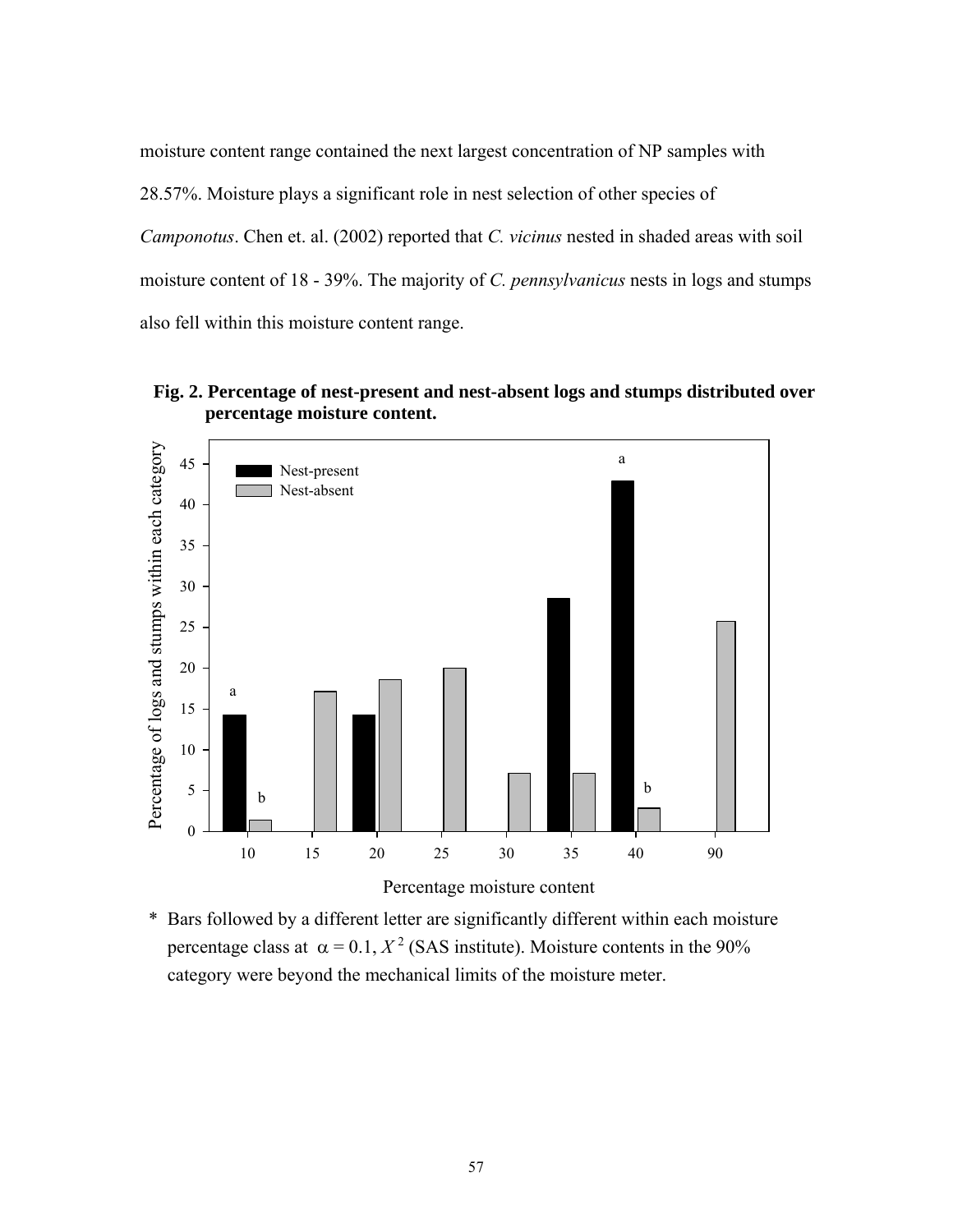## **Tree Defect Type**

Certain types of tree defects and the presence/absence of *C.pennsylvanicus* nests in trees were positively correlated (Fig. 3). A significantly higher percentage of NA trees had no visible defect. Approximately 45.89% of NA trees ( $n = 60$ ) were in the no-defect category, whereas trees containing nests were absent from this category. Intuitively, this is reasonable because trees without defects would be healthier and have no internal areas available for ants to nest. Nest-absent trees were present in all defect categories. A significantly more NP trees had tree holes  $(P < 0.001)$  (n = 4) as opposed to NA (n = 3). Additional tree defects associated with NP trees included limb scars and snags (dead trees that are missing their crown). Fowler and Parrish (1982) reported a positive correlation of *C. pennsylvanicus* nests in trees with 'mechanical damage' from artificial pruning. Tree holes in hardwoods with damage caused by heart rot fungi (species undetermined) allow black carpenter ants to use the tree as a nesting site.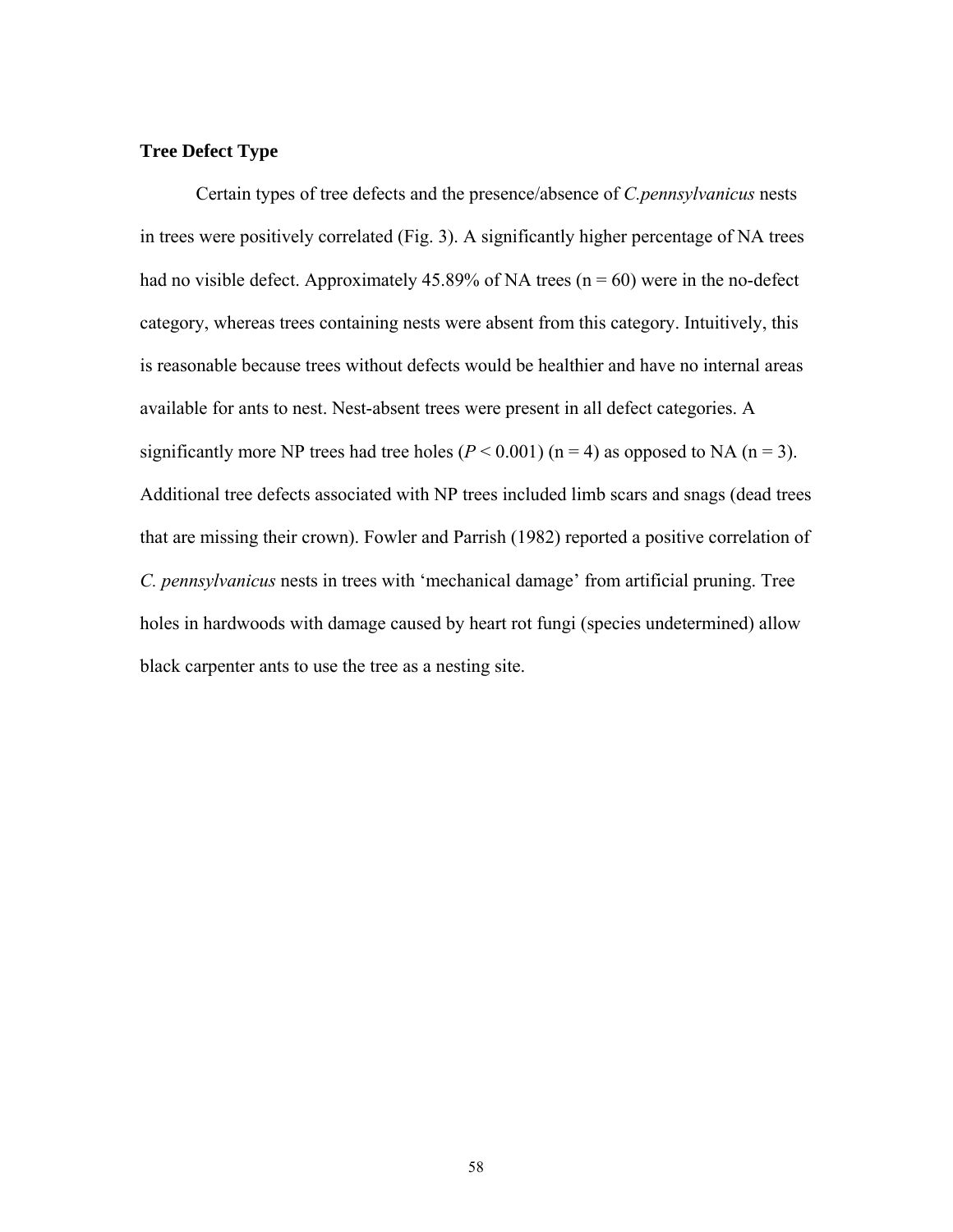

**Fig. 3. Distribution of defects in** *Camponotus pennsylvanicus* **(DeGeer) nest-present and nest-absent trees.** 

\* Bars followed by a different letter are significantly different within each defect class at  $P = 0.1$ ,  $X^2$  (SAS institute).

## **Tree, Log, or Stump Genera**

.

 Twelve tree genera were identified from 138 trees sampled in NP sites (Fig. 4). Species level identification of trees, logs, and stumps was determined, but for the purpose of data analysis, was limited to genera. Nest-absent trees were present in all categories. Nest-present trees were mainly distributed within three genera. Significant differences between NP and NA substrates were observed in *Pinus* spp., and *Quercus* spp. (*P*<sup>&</sup>gt;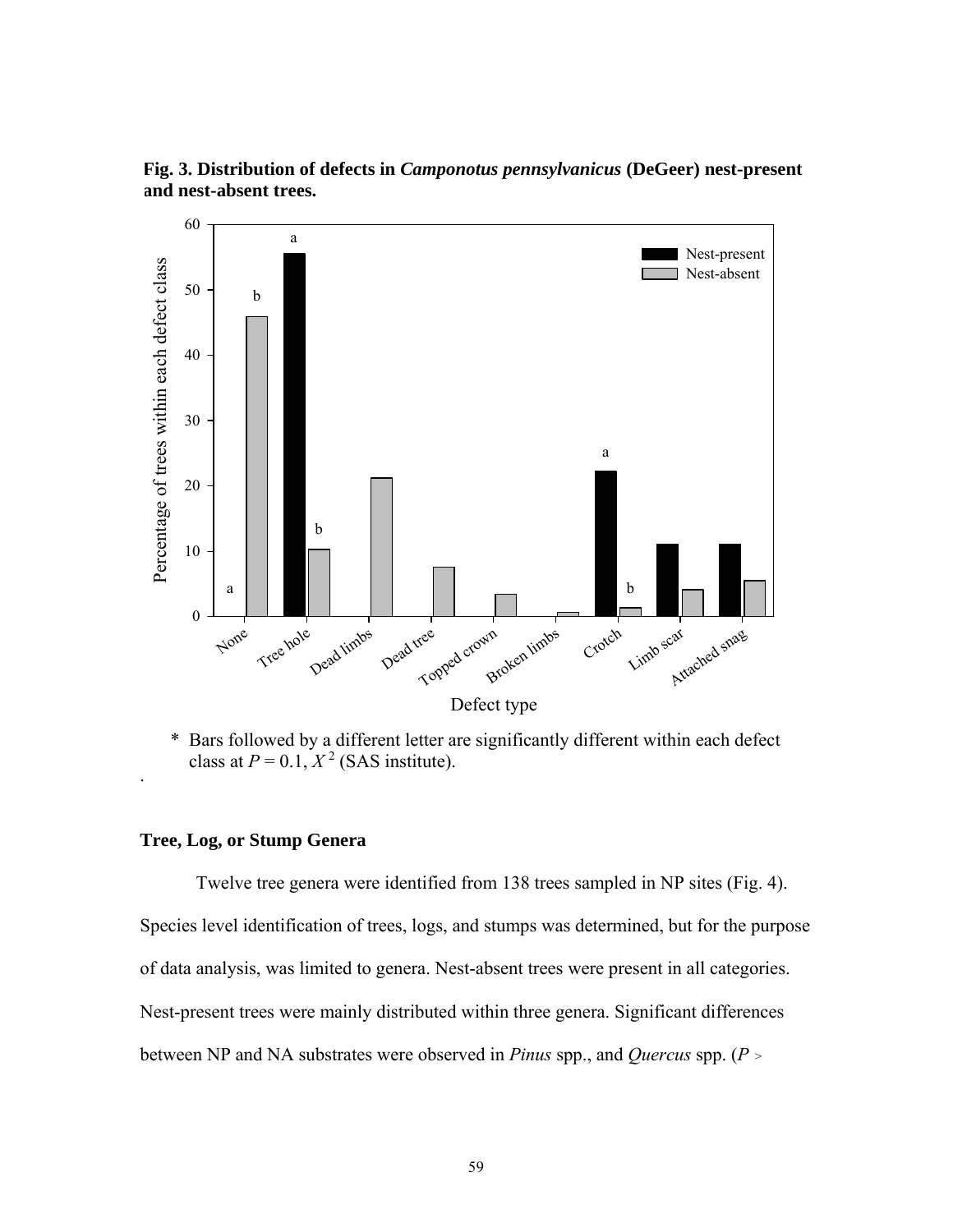0.001). *Quercus* spp. accounted for 68.75% of the NP substrates (n = 10). *Pinus* spp. accounted for the second largest concentration of NP substrates, with  $25\%$  (n = 4).



**Fig. 4. Distribution of** *Camponotus pennsylvanicus* **(DeGeer)nest-present and nest-absent trees, logs, and stumps across tree genera.**

\* Bars followed by a different letter are significantly different within each genus class at  $P = 0.1$ ,  $X^2$  (SAS institute).

*Camponotus pennsylvanicus* nests can be cryptic. To find nest locations, pest management professionals must rely on good inspection techniques as well as have a full understanding of the ant's ecology. Though my study focused on forested areas, similarities between forested and suburban landscapes can be drawn with respect to *C.*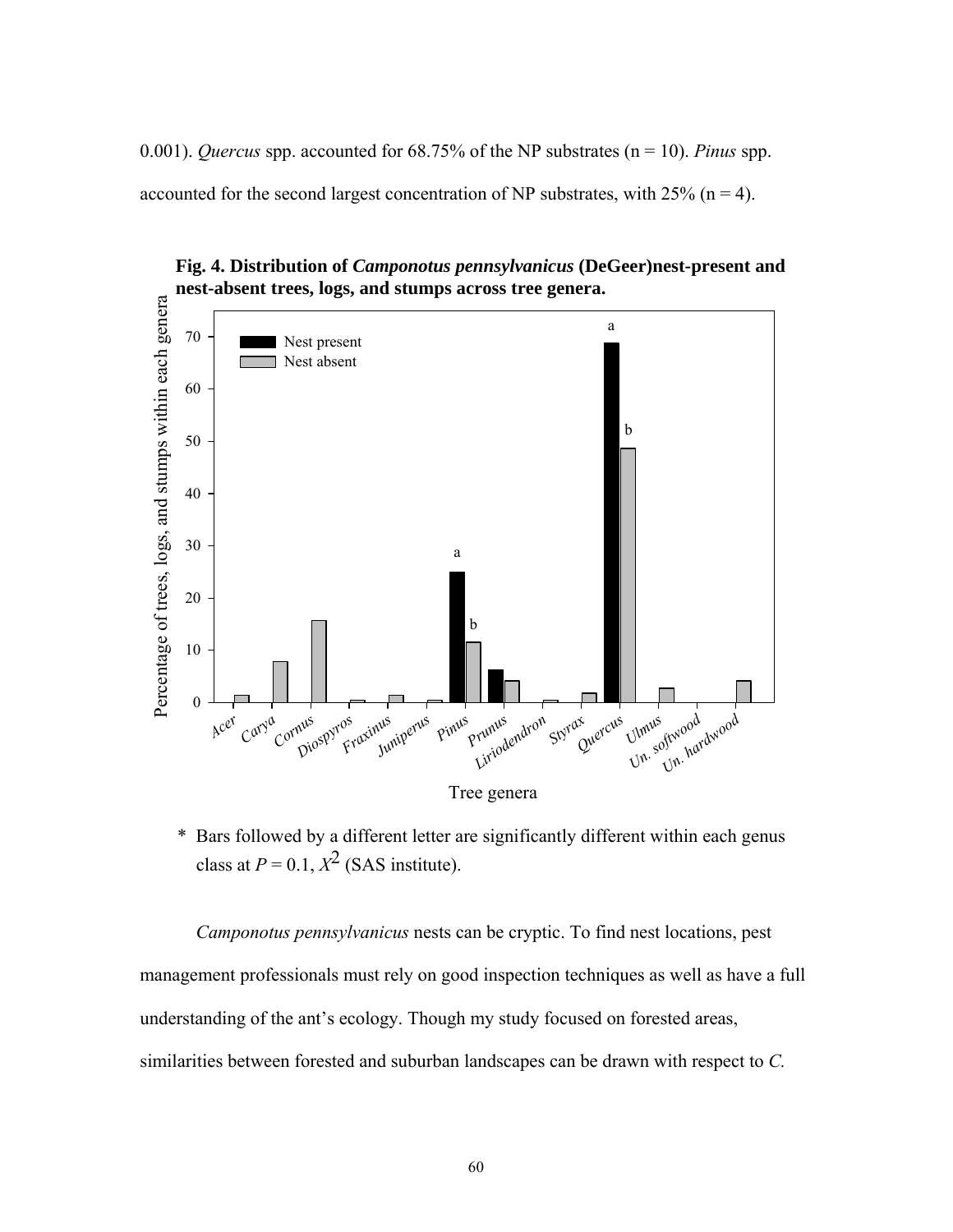*pennsylvanicus* nesting sites. I found that *C. pennsylvanicus* nested in areas with relatively sparse undergrowth, which is characteristic of the typical suburban landscape. Additionally, they primarily nested in live trees. Logs and stumps were important as nesting media but played a minor role in my sampled forested habitats. Based on the results of this study, I reject my original hypothesis because habitat features could not be associated with *C. pennsylvanicus* nests. Associations were made only with regard to the nest itself.

Fowler and Parrish (1982) and Klotz et al. (1998) both discuss the importance of trees as a nesting substrate. Tree species was an important factor in locating black carpenter ant nests. Oak trees (*Quercus* spp.) were the dominant genera of tree used by black carpenter ants for a nesting medium. Both Fowler and Parrish (1982) and Klotz et al. (1998) reported similar findings. White oak (*Quercus alba*) was the second most infested species of tree observed by Fowler and Parrish (1982) and also in my study (22%). The primary species of tree infested in my study was the eastern black oak (*Quercus velutina*) (44%).

Logs and stumps that were infested with *C. pennsylvanicus* nests were predominately loblolly pine (*Pinus taeda*) (66%). This may reflect an abundance of material due to Southern pine beetle (*Dendroctonus frontalis* Zimmerman) infestations. White oak (16%) and black oak (16%) were the only other species of logs that contained live black carpenter ant nests.

The predominance of oak trees (*Quercus* spp.) as a preferred nest tree is probably due to several factors. Hardwood cores, in general, represent a stable microhabitat that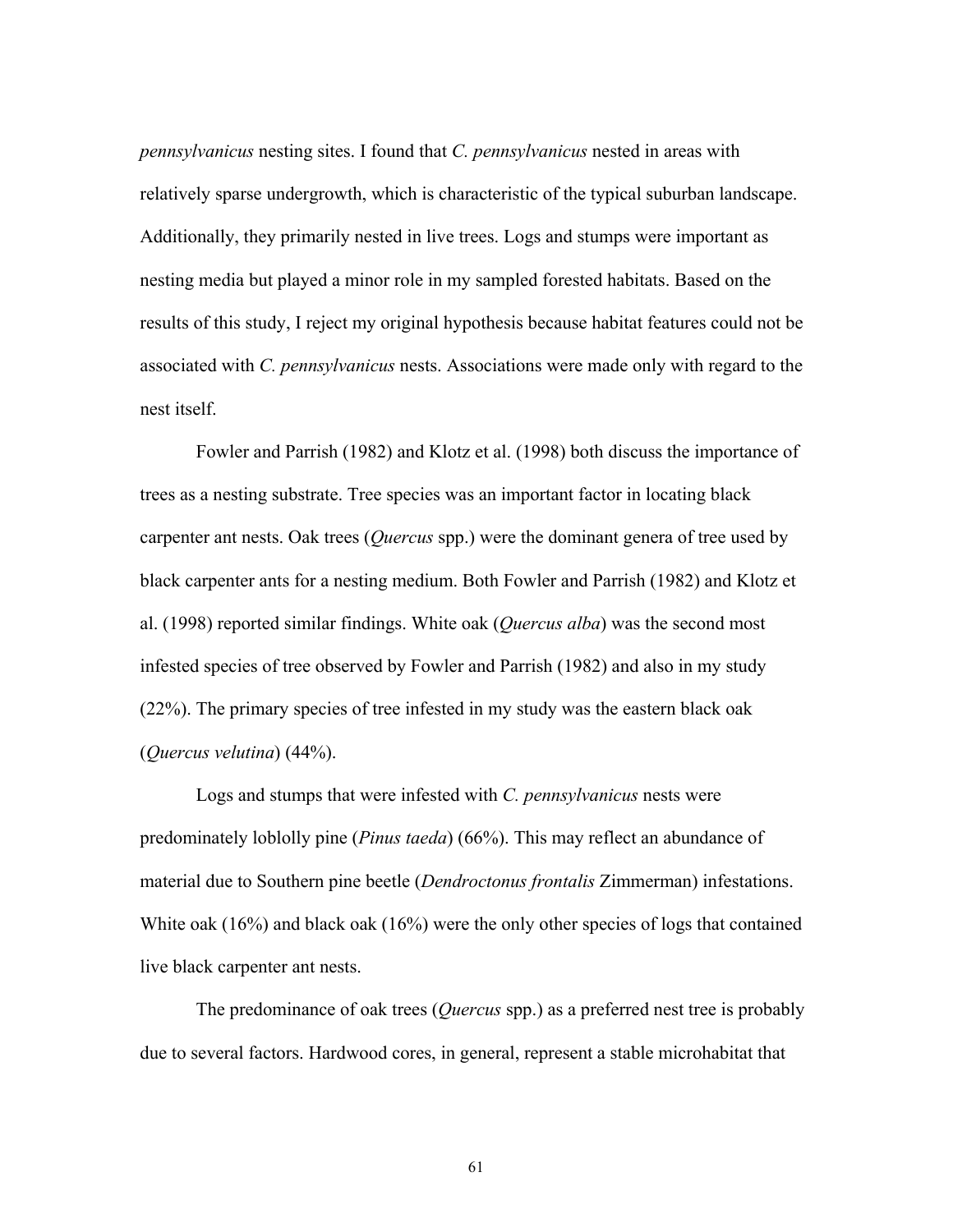can allow for sufficient colony growth and expansion. Because oak trees are highly susceptible to heart rot fungi, this opens up the core of the tree as a protected and stable microclimate. The heart rot fungi are introduced via naturally or mechanically occurring wounds in the tree bark. Fowler and Parrish (1982) reported on the correlation of mechanical wounds to hardwood trees and the incidence of black carpenter ant infestations. Wounds or defects, as illustrated in my study, allow heart rots to establish in oak trees, which in turn aids the establishment of carpenter ant nests in natural and urban landscapes.

Within the scope of this study, my understanding of *C. pennsylvanicus* nest sites in forested situations could be carried over to the urban landscape where similarities exist. Although studies were not performed to test correlations between the two habitats, results of this study and others can be used in *C. pennsylvanicus* management, especially where urban development borders forested areas. Specific recommendations from this study for pest populations of *C. pennsylvanicus* could direct pest management professionals in South Carolina to target their inspections toward areas of minimal undergrowth containing pine logs approximately 9 m in length or mature oak trees at least 20 to 30 cm dbh, containing defects such as tree holes or a crotch.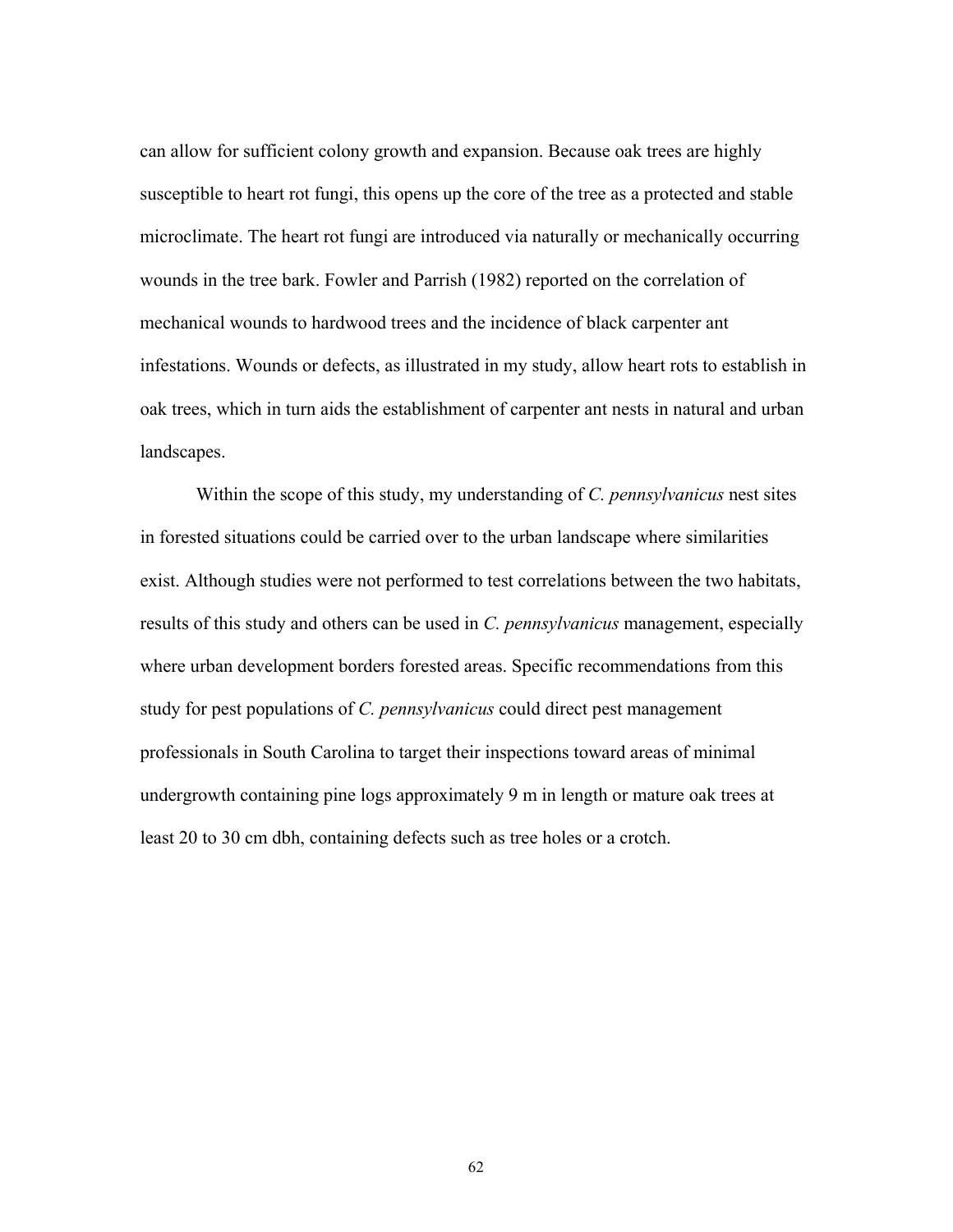## **LITERATURE CITED**

- American Society for Testing and Materials. 1999. ASTM-D-3345-74. Standard Test Method for Laboratory Evaluation of Wood and Other Cellulosic Materials for Resistance to Termites. American Society of Testing and Materials. Philadelphia, PA
- Brockman, H. J. 1979. Nest site selection in the golden digger wasp, *Sphex ichneumoneus*  L. (Sphecidae). Ecol. Entomol. 4: 211-224.
- Chen, Y., L. D. Hansen, and J. J. Brown. 2002. Nesting sites of the carpenter ant, *Camponotus vicinus* (Mayr) (Hymenoptera: Formicidae) in northern Idaho. Environ. Entomol. 31(6): 1037-1042.
- Clark, W. H., and D. C. Prusso. 1986. *Desmidiospora myrmecophila* found infesting the ant *Camponotus semitestaceus*. Mycologia 78: 865-866.
- Folgarait, P.J., N. Gorosito, R. Pizzo, J. P. Rossi, and J. Fernández. 2007. *Camponotus punctulatus* ant's demography: a temporal study across land-use types and spatial scales. Insect. Soc. 54: 42-52.
- Fowler, H.G. 1983. Urban structural pests: Carpenter ants (Hymenoptera:Formicidae) displacing subterranean termites (Isoptera:Rhinotermitidae) in public concern. Environ. Entomol. 12: 997-1002.
- Fowler, H. G., and M. D. Parrish. 1982. Urban shade trees and carpenter ants. J. Arboriculture 8(11): 281-284.
- Hansen, L. D., and R. D. Akre. 1990. Biology of carpenter ants, pp. 274-280. *In* R. K. VanderMeer, K. Jaffe, and A. Cedeno (eds.), Applied Myrmecology. Westview, Boulder, CO.
- Klotz, J. H., L. Greenberg, B. L. Reid, and L. Davis Jr. 1998. Spatial distribution of colonies of three carpenter ants, *Camponotus pennsylvanicus, Camponotus floridanus, Camponotus laevigatus* (Hymenoptera: Formicidae). Sociobiology 32: p.51-62.
- [Levi, M. P., and H](http://webluis.fcla.edu/cgi-bin/cgiwrap/fclwlv3/wlv3/DBFO/DI507303182/DGref/SSKIP%28a%3dLevi%29+and+%28a%3dMoore%29+%26%26+date%3d1978/RO1/RP34/CM30/P2WWP/P1A++=LEVI+M+P). B. [Moore](http://webluis.fcla.edu/cgi-bin/cgiwrap/fclwlv3/wlv3/DBFO/DI507303182/DGref/SSKIP%28a%3dLevi%29+and+%28a%3dMoore%29+%26%26+date%3d1978/RO1/RP34/CM30/P2WWP/P1A++=MOORE+H+B). 1978. The occurrence of wood-inhabiting organisms in the United States. Pest Control 46(2): 14-16, 18, 20, 45, 49.
- Mallon, E. B., S. C. Pratt, and N. R. Franks. 2001. Individual and collective decisionmaking during nest site selection by the ant, *Leptothorax albipennis*. Behav. Ecol. Scoiobiol. 50: 352-359.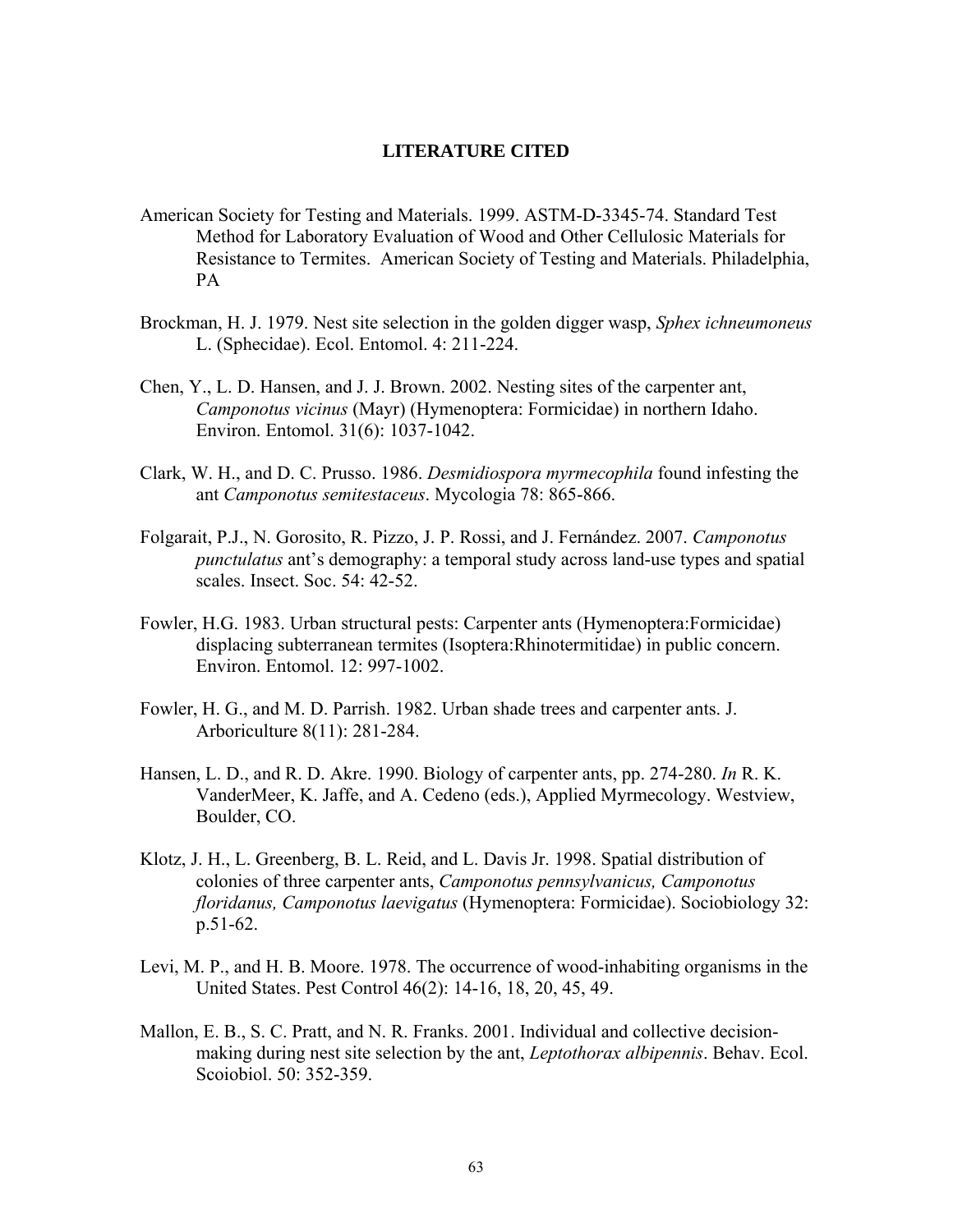- Potts, S. G., and P. Willmer. 1997. Abiotic and biotic factors influencing nest-site selection by *Halictus rubicundus,* a ground-nesting halictine bee. Ecol. Entomol. 22: 319-328.
- Sanders, C.J. 1964. The biology of carpenter ants in New Brunswick. Can. Entomol. 96: 894-909. SAS Institute Inc. 2004. *SAS/STAT® 9.1 User's Guide*. Cary, NC: SAS Institute, Inc.
- Seeley, T.H., and S. C. Buhrman. 2001. Nest-site selection in honeybees: how well do Swarms implement the "best-of *N*" decision rule? Behav. Ecol. Scoiobiol. 49: 416-427.
- Snelling, R.R. 1988. Taxonomic notes on Nearctic species of *Camponotus*, subgenus *Myrmentoma* (Hymenoptera: Formicidae). Advances in Myrmecology (ed. J.C. Trager), pp. 55–78. E.J. Brill, New York, NY, USA.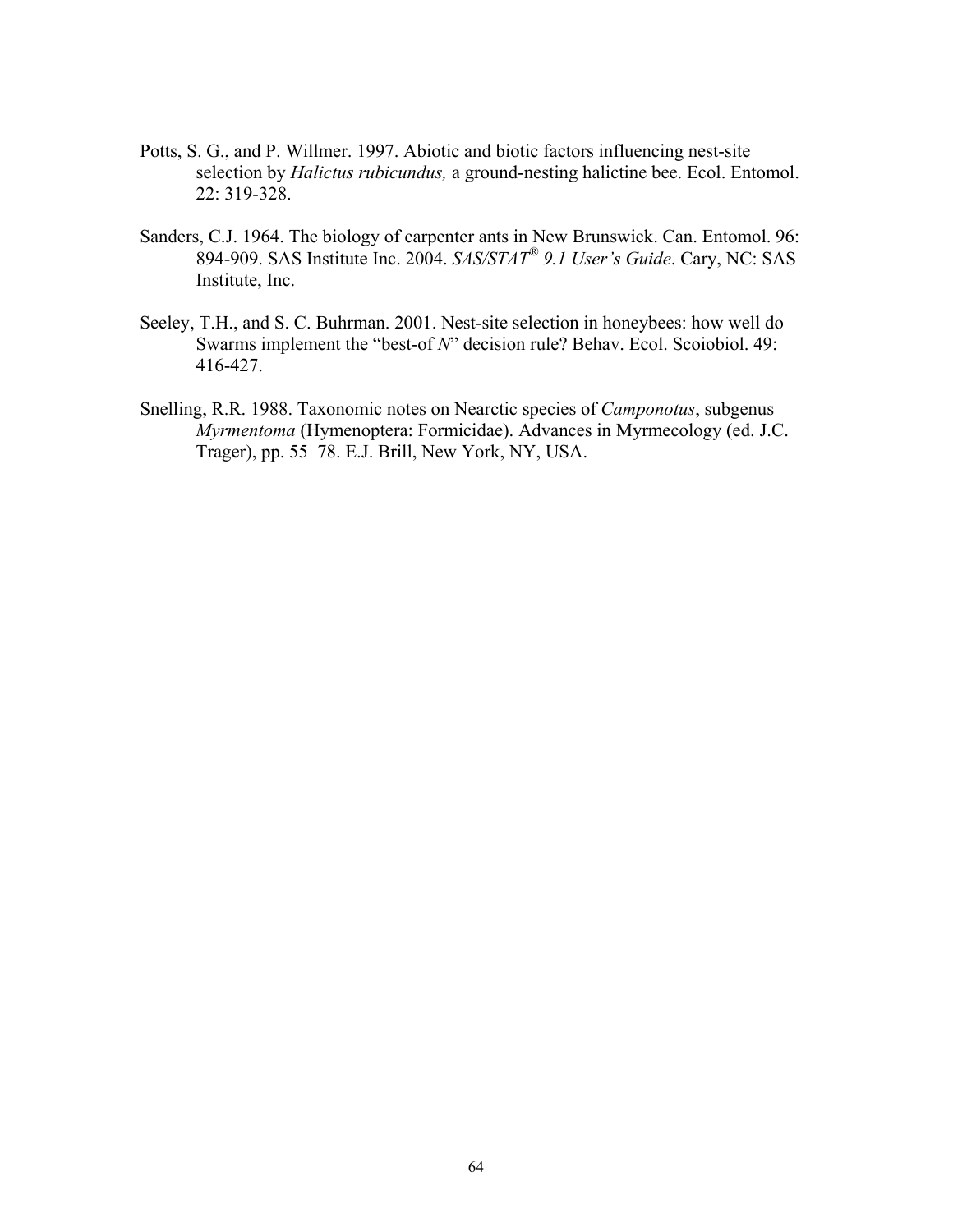#### **CHAPTER III**

## **THERMAL REGULATION AND VARIATION IN NESTS OF** *CAMPONOTUS PENNSYLVANICUS***, INFESTING HARDWOOD TREES**

#### **Introduction**

The ability of an organism to select or maintain an optimal microhabitat is paramount to its survival. Insects usually select nest sites based on several biotic and abiotic factors that optimize egg hatch and maturation. A stable thermal environment can reduce the lethal effects of temperature extremes and provide an optimal microhabitat to maximize growth and development of immatures. An optimal nest microhabitat can be obtained via several mechanisms including architecture, orientation, material decomposition, and thermal inertia of the substrate used as the nest medium (Greaves 1964, Brandt 1980, Coenen-Staß et al. 1980, Korb and Linsenmair 1999, Frouz 2000, Kipyatkov et al. 2004, Frouz and Finer 2007). Several studies involving social insects reported the importance of nest architecture in thermoregulation and gas exchange (Greaves 1964, MacKay and MacKay 1985, Turner 1994, Elmes et al. 1999, Korb and Linsenmair 1999, Frouz and Finer 2007). Turner (1994) reported that *Odontotermes transvaalensis* (Sjöstedt) (Macrotermitinae) mounds are built to aid in nest ventilation but did not play a significant role in regulating colony temperature. Korb and Linsenmair (1999) reported on differences in *Macrotermes bellicosis* (Smeathman) (Macrotermitinae) nest architecture in two differing habitats with respect to both thermoregulation and gas exchange. *M. bellicosis* nests in a forest ecosystem were dome shaped with insulated walls, while those of the savanna were highly structured with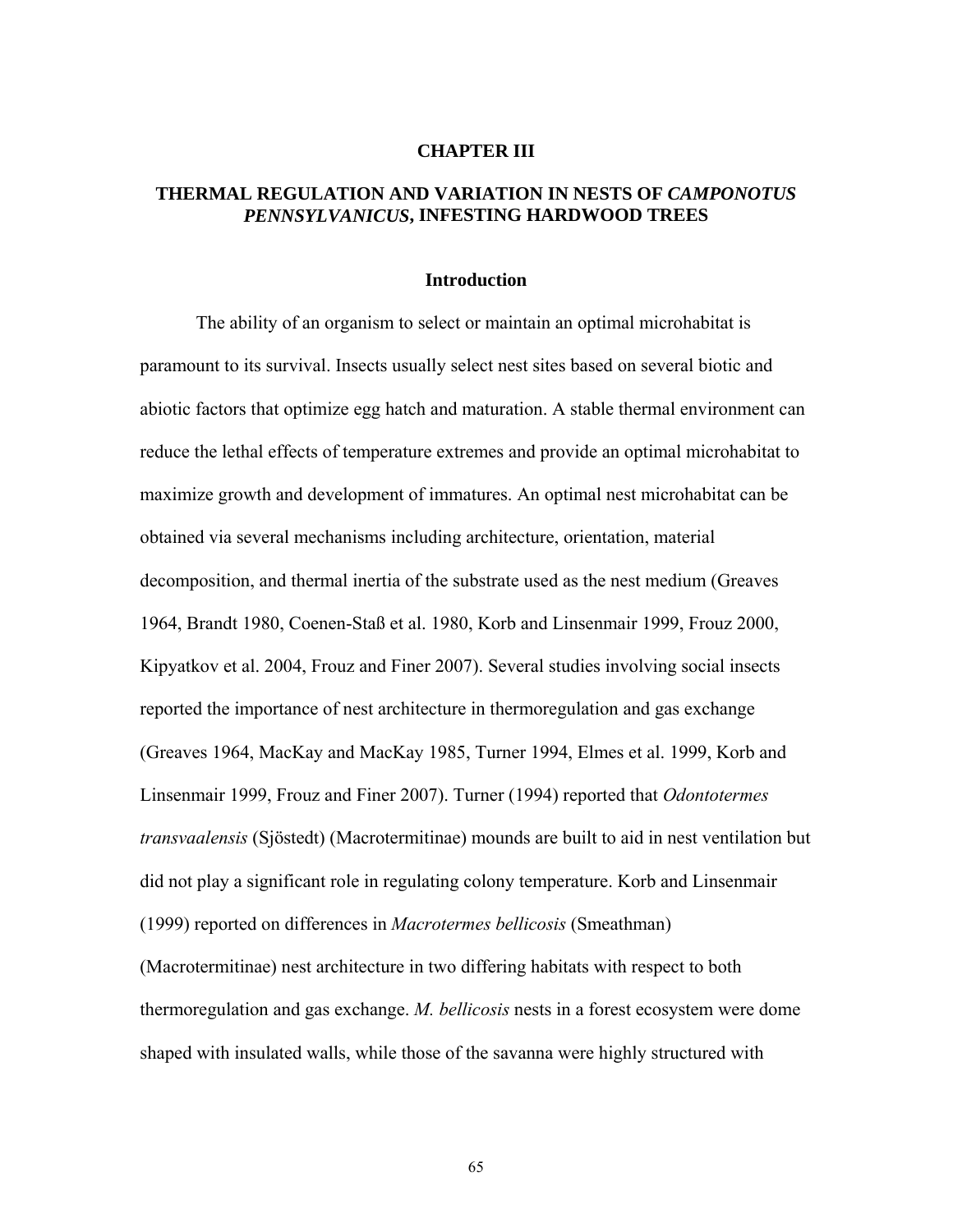thinner walls (Korb and Linsenmair 1999). Mounds in the forest could withstand cooler temperatures, but gas permeability through the mound decreased. Alternatively, the savanna mounds had greater gas exchangeability but the thin-walled mounds had a lower thermal inertia, limiting their ability to maintain internal nest temperatures (Korb and Linsenmair 1999). Greaves (1964) reported that internal nest temperatures of *Coptotermes acinaciformis* (Froggatt) and *C. frenchi* Hill in trees were significantly higher (13-20°C) than at the center of an uninfested area of the trunk.

The effects of architecture, orientation, moisture, and material decomposition on nest temperatures were reported for several formicid species (Brandt 1980, Coenen-Staß et al. 1980, MacKay and MacKay 1985, Elmes et al. 1999, Frouz 2000, Kipyatkov et al. 2004, Frouz and Finer 2007). Nest temperatures of *Formica polyctena* Först wood ants, increase and remain stable over time due to several factors. Moisture and its effects on decomposition microorganisms were reported to increase nest temperatures over the surrounding soil temperature and subsequent heat loss patterns were observed at night where surface temperatures were significantly warmer than in dry areas (Frouz 2000). Microbial respiration also was implicated as a significant source of heat in moist nests, whereas dry nests relied on ant metabolic heat in conjunction with the insulating properties of the nest material (Coenen-Staß et al. 1980, Frouz 2000). The structure of a *F. polyctera* nest benefits the ant by creating temperature gradients providing optimal temperatures for each developmental stage of the brood (Brandt 1980).

Nest temperature regulation in black carpenter ants (*Camponotus pennsylvanicus* (DeGeer)) is not well known. However, Sanders (1972) reported significant temperature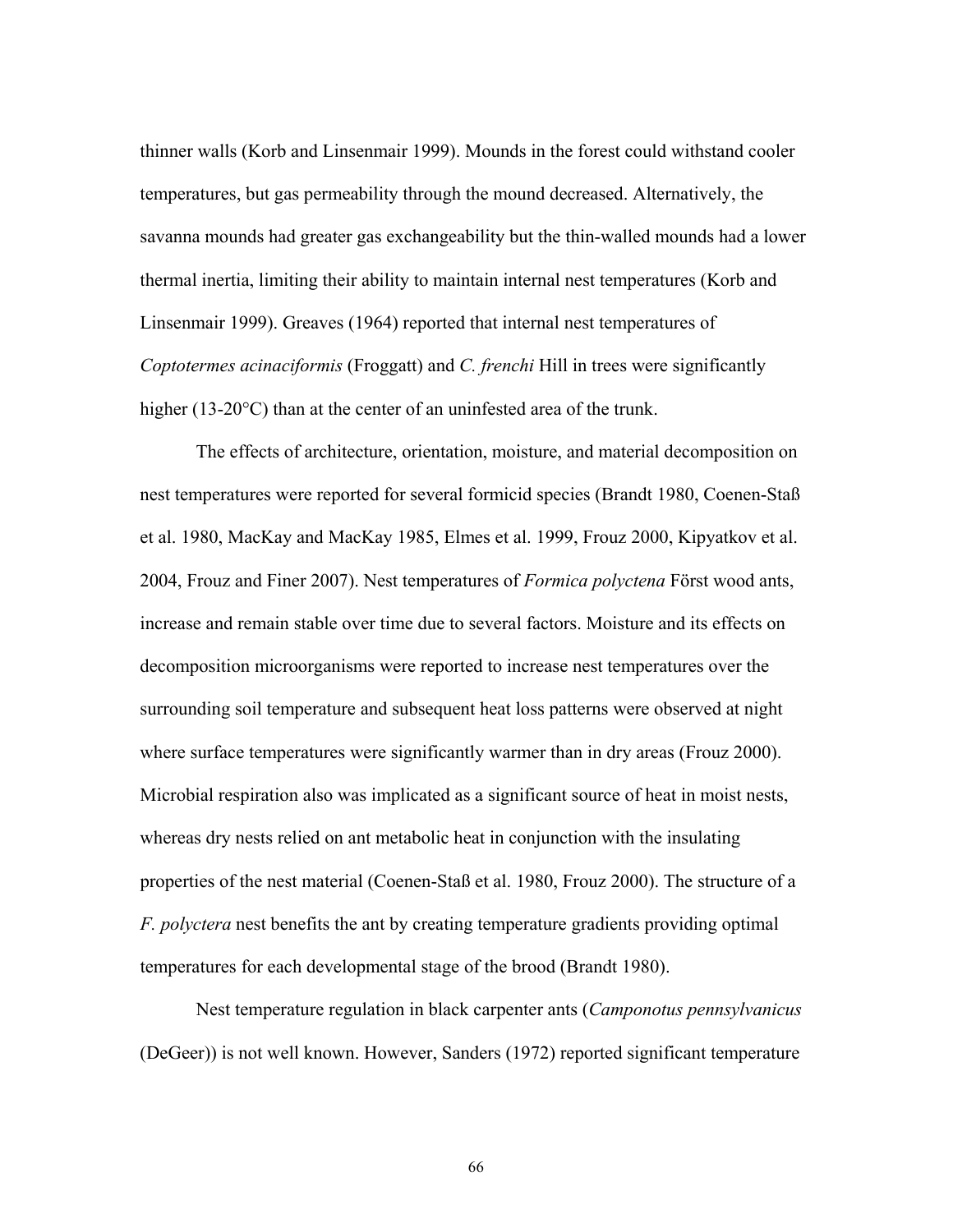increases ( $\sim$  14.9 $\degree$ C) within the nest as opposed to the surrounding nest material. Frostfree regions also were observed in ground-nesting *Formica* spp. and *Lasius* spp. (Steiner 1926, 1929). Temperatures within the nest remained above the metabolic threshold of the ants. It is generally accepted however, that *C. pennsylvanicus* nest temperatures passively reflect ambient temperatures (Cannon and Fell 1992). Species of ants inhabiting wood should benefit from the thermal insulating and buffering properties offered by this unique microhabitat (Baust and Morrissey 1977). Nest temperatures of overwintering colonies of *C. pennsylvanicus* in logs were recorded by Cannon and Fell (1992). They reported that nest temperatures approached, and in some cases paralleled ambient, provided that temperatures did not fluctuate in an erratic pattern. Wild fluctuations in ambient temperature were not seen in the nest, possibly due to the buffering properties of the wood (Cannon and Fell 1992). However, their study covered only a 9-week period, January to March, and they only observed nests found in logs. The unique thermal buffering property of tree interiors was reported by Greaves (1964) using trees infested with *Coptotermes* spp. Greaves (1964) reported that bark temperatures fluctuated more than 30° C in infested trees while the interior fluctuation was reduced to 1° C. Additional measurements in uninfested trees showed similar temperature buffering capacities (Greaves 1964).

My study examined ambient and internal temperatures of occupied and unoccupied *C. pennsylvanicus* nests in upstate South Carolina. Daily and seasonal differences between nest types were investigated to better understand the relationship between black carpenter ants and the thermal inertia of tree interiors when used as a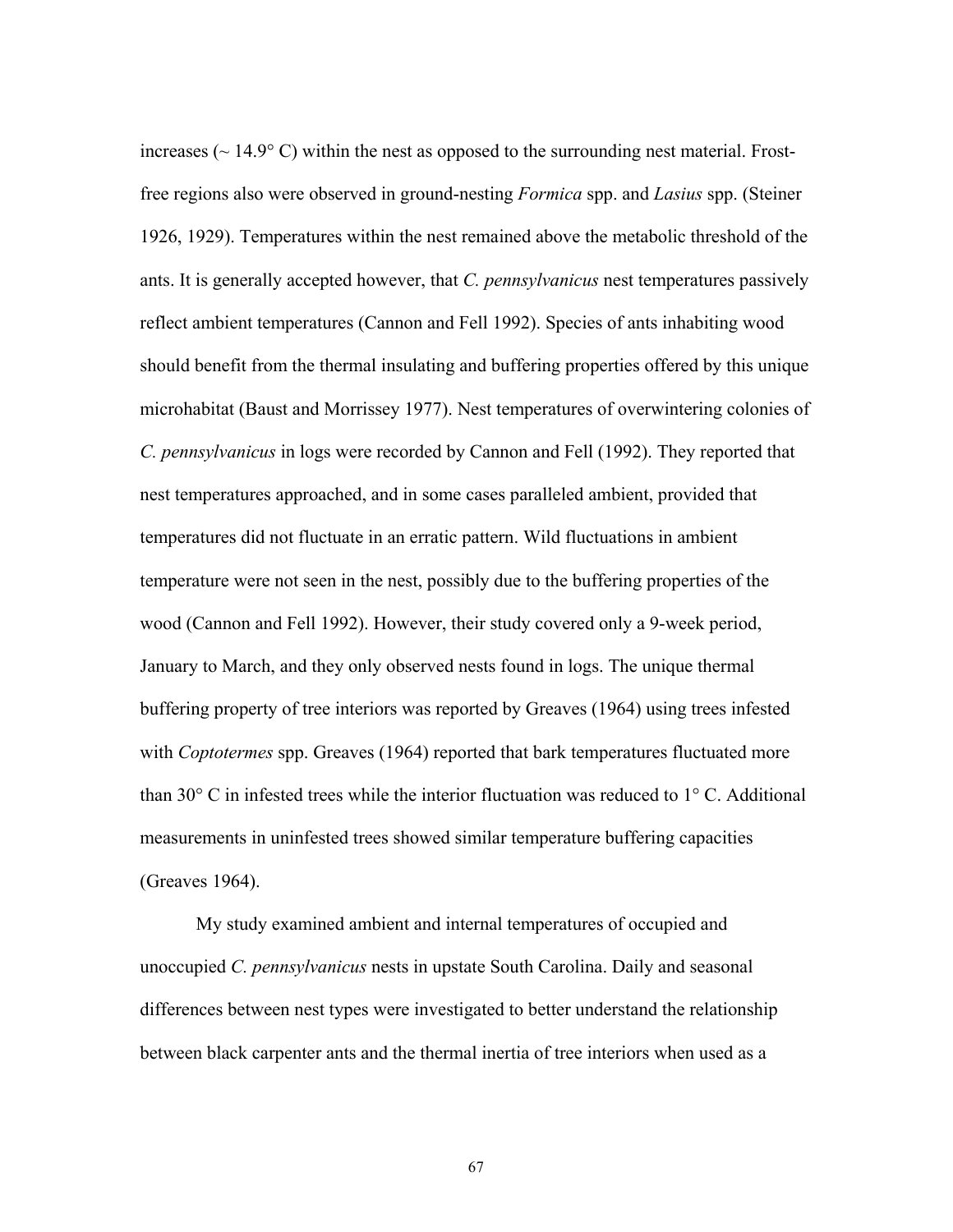nesting medium. My hypothesis for this project is that *Camponotus pennsylvanicus* internal nest temperatures in live trees are not significantly different from ambient temperatures.

### **Materials and Methods**

### **Nest Selection**

Ten *C. pennsylvanicus* nests were identified in trees at three locations on the Clemson University campus, including six *Fraxinus americana* (White Ash) and four *Quercus alba* (Eastern White Oak). Five of these trees were randomly selected to serve as controls for the experiment. *Camponotus pennsylvanicus* nests in control trees were treated with the non-repellent insecticide  $Termidor^{\circledR}$  containing fipronil (BASF) Corporation, New Jersey, USA). Termidor® was injected (as a foam, 25:1 expansion ratio) into galleries and around the nests of control trees to induce colony mortality. Control trees were inspected at 7 and 14d to ensure complete mortality within the nests. Nest galleries were located using a microwave emitting detector (Termatrac® Protec industries, Coopers Plains QLD, Australia), and a digital infrared camera (IR 100, Protec industries, Coopers Plains QLD, Australia) (Fig 1). Once the location of the ant nest was determined, a 13-mm hole was drilled into the nest and a borescope (Provision PV 300, CML Innovative Technologies, Inc. Hackensack, NJ) was inserted to visually verify gallery location and activity. Control nests were allowed 14d post-treatment before data collection commenced to prevent inaccurate temperature readings from decomposition of nest contents.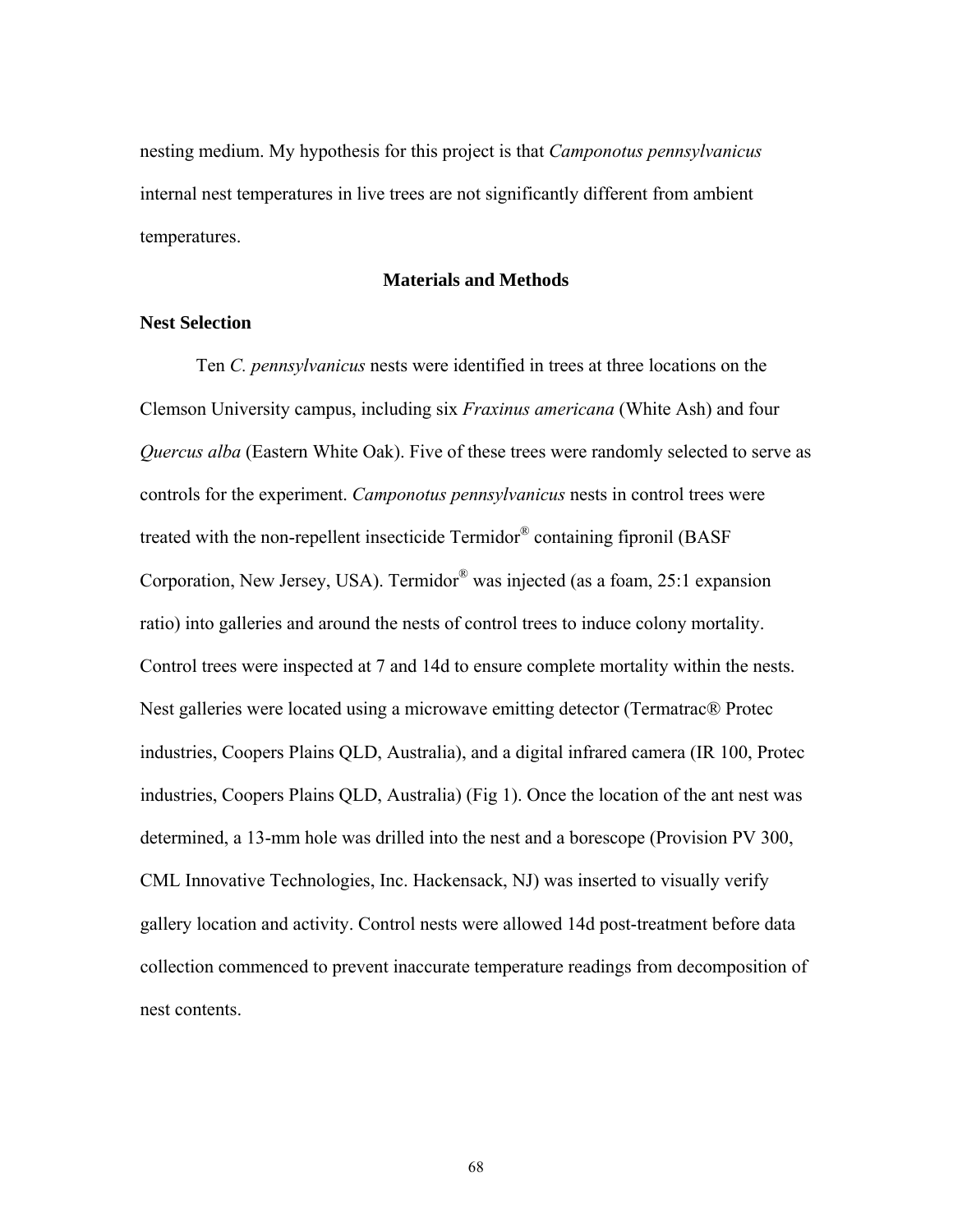**Fig. 1. Colorized image of a** *Camponotus pennsylvanicus* **(DeGeer***)* **nest, using a digital infrared camera. Yellow – white areas indicate heat produced by the ant nest versus the light blue - green areas of the cooler tree trunk. (IR 100, Protec industries, Coopers Plains QLD, Australia).** 



# **Station Design**

HOBO® H8 Temp / RH / 2x external channel data loggers (Onset Computer Corp. Bourne, Massachusetts) were used to record ambient and internal nest temperatures. Temperature ranges of the data logger are –20-70°C. Two external thermocouples (TMC6-HA Onset Computer Corp. Bourne, Massachusetts) were attached to the data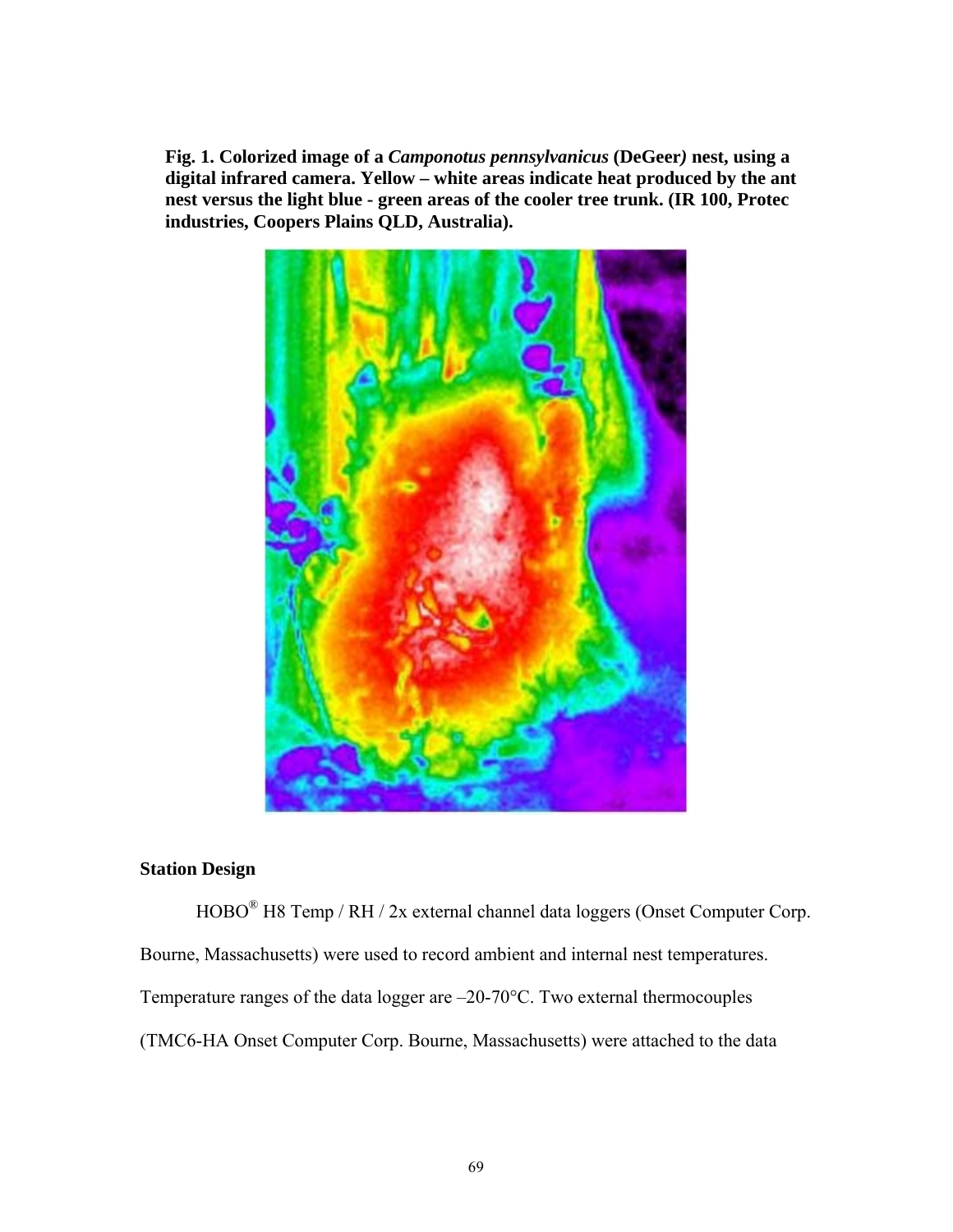logger and placed approximately 30 cm apart through two holes drilled into the nest galleries to record internal temperature. Temperature ranges of the thermocouples are – 40-100°C. Holes used by the thermocouples through the interior of the tree were sealed using latex caulk to prevent interchange of the ambient and internal nest microclimate. Ambient and internal nest temperatures were recorded hourly over a 52-week period.

To protect data loggers from environmental extremes and locate them adjacent to the *C. pennsylvanicus* nest, weatherproof stations were constructed (Fig. 2). Tenmillimeter diameter polyvinyl chloride (pvc) pipe caps (Charlotte Pipe and Foundry, Charlotte, NC) were used for the main housing of the station. A 2.5-cm bolt was placed through the top center of the station as a point of attachment. Clear acrylic sheeting was cut to the same diameter as the pvc cap and secured in place with silicone sealant (Dap Inc., Baltimore, MD). The acrylic sheeting served as an attachment point for the data logger. Data loggers were held to the acrylic sheeting with Velcro<sup>®</sup> tape (Velcro USA Inc., Manchester, NH). To prevent tampering and data logger damage, a 100-mm diameter round drainage grate (NDS Inc., Lindsay, CA) was fitted inside the pipe cap. Camouflage tape (Realtree® Hardwoods HD Duck® Tape, Henkel Consumer Adhesives, Düsseldorf, Germany) was placed on the outside of the pvc station to reduce incidences of human tampering, because stations often were located in popular campus recreation areas. Two, 6-mm diameter holes were drilled through the pipe cap parallel to the acrylic sheeting to allow thermocouples to be attached to the data logger. The station was attached to the tree, using a 7.62-cm elbow bracket and screws.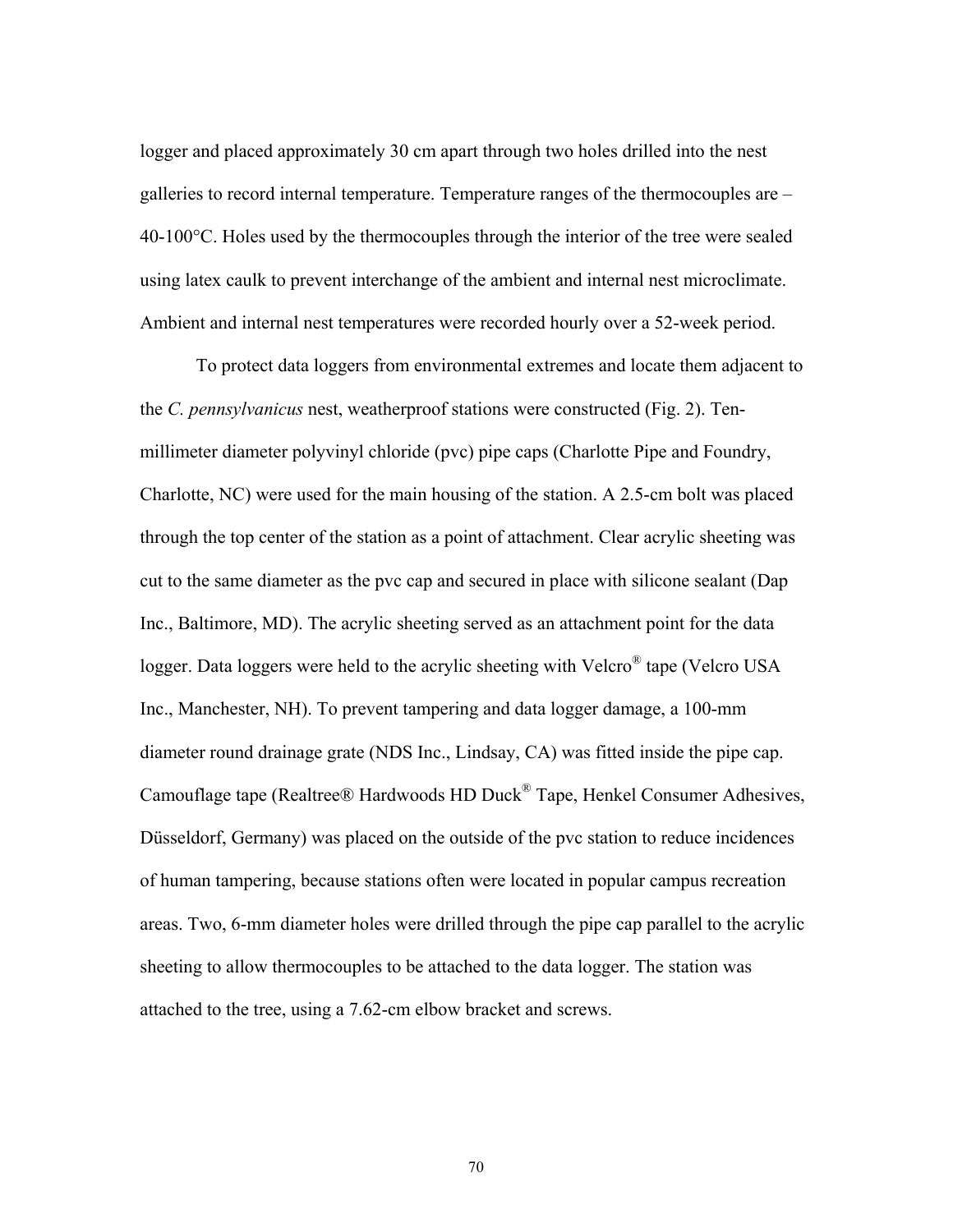**Fig. 2. Weatherproof station (A) on a tree with thermocouples (B) inserted in**  *Camponotus pennsylvanicus* **(DeGeer***)* **nest galleries. Wooden dowel (C) inserted into tree hole was used for accessing galleries to verify nest activity with a borescope.** 



Trees with a nest were treatments  $(n=5)$ , whereas trees without nests were controls (n=5). A completely randomized design (CRD) with repeated measures was used for this experiment, with treatments blocked by nest type (n=10). Ambient and internal nest temperature range was calculated by taking the difference of daily temperature maximums and minimums (Fig. 3). Raw data were used to calculate temperature range to reflect maximum and minimum variability. Range was used to evaluate the relationship between the internal and ambient microhabitat.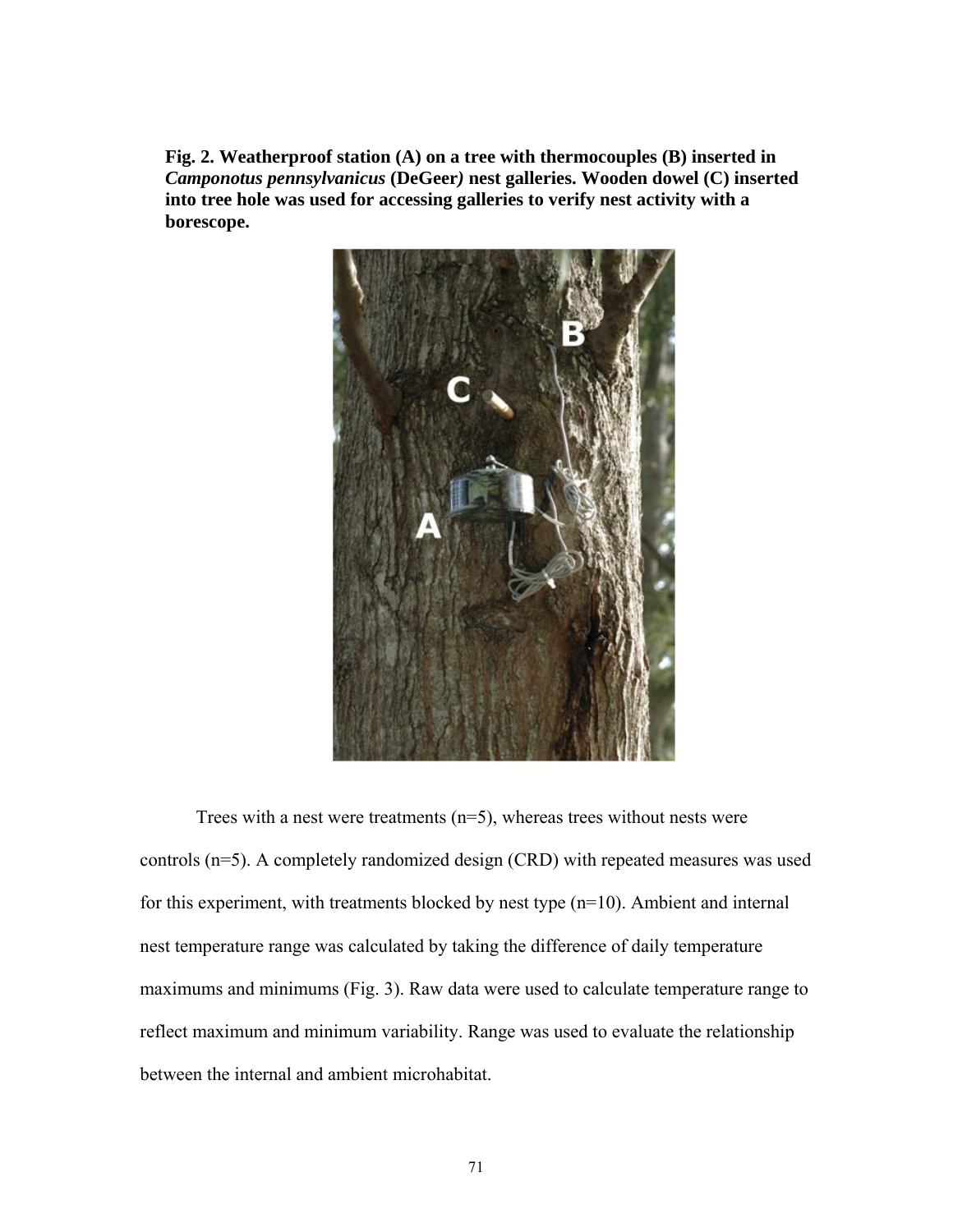Range difference was calculated using the following formula.

Range<sub>diff</sub> = 
$$
(A_{max} - A_{min}) - (I_{max} - I_{min})
$$

Where A is ambient temperature and I is internal temperature. Ambient and internal temperature range differences were compared between nest types using ANOVA (PROC GLM, SAS Institute 2004) and Fisher's LSD (Proc Mixed, SAS Institute 2004).



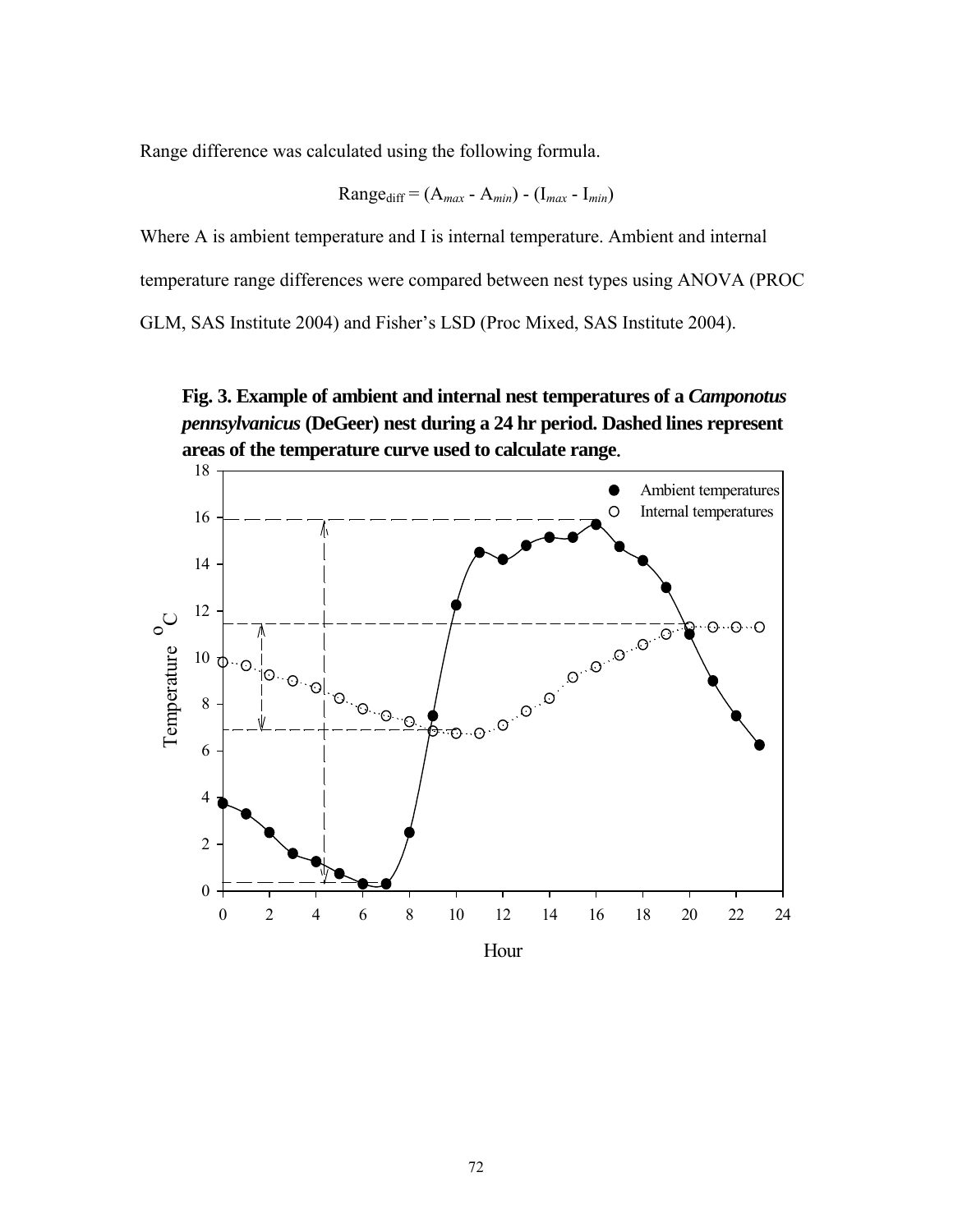### **Results and Discussion**

### **Comparison of Ambient and Internal Nest Temperature**

The ambient temperature range in both occupied and unoccupied nests were significantly different  $(P = 0.0001)$  (Table 1). Occupied nest ambient temperature range was lower (10.62°C) than unoccupied (11.20°C). While statistically significant, their importance is relatively minor within the context of this study. Several factors are plausible to explain the difference between the two nest types. The largest concentration of nests was adjacent to a recreational field that was bordered by a small lake. This horseshoe-shaped tree line was exposed to differing amounts of sunlight throughout the diurnal phase. Stations were not placed in a standard location on the tree due to tree shape, but were generally placed within 30 cm of the nest. Stations also were placed to limit human tampering. Eastern exposure to sunlight was greater than western. The internal nest temperature range was not significantly different from each other (Table 1) with respect to nest type. Internal temperatures ranged from 2.27 to 2.35 °C for unoccupied and occupied nests.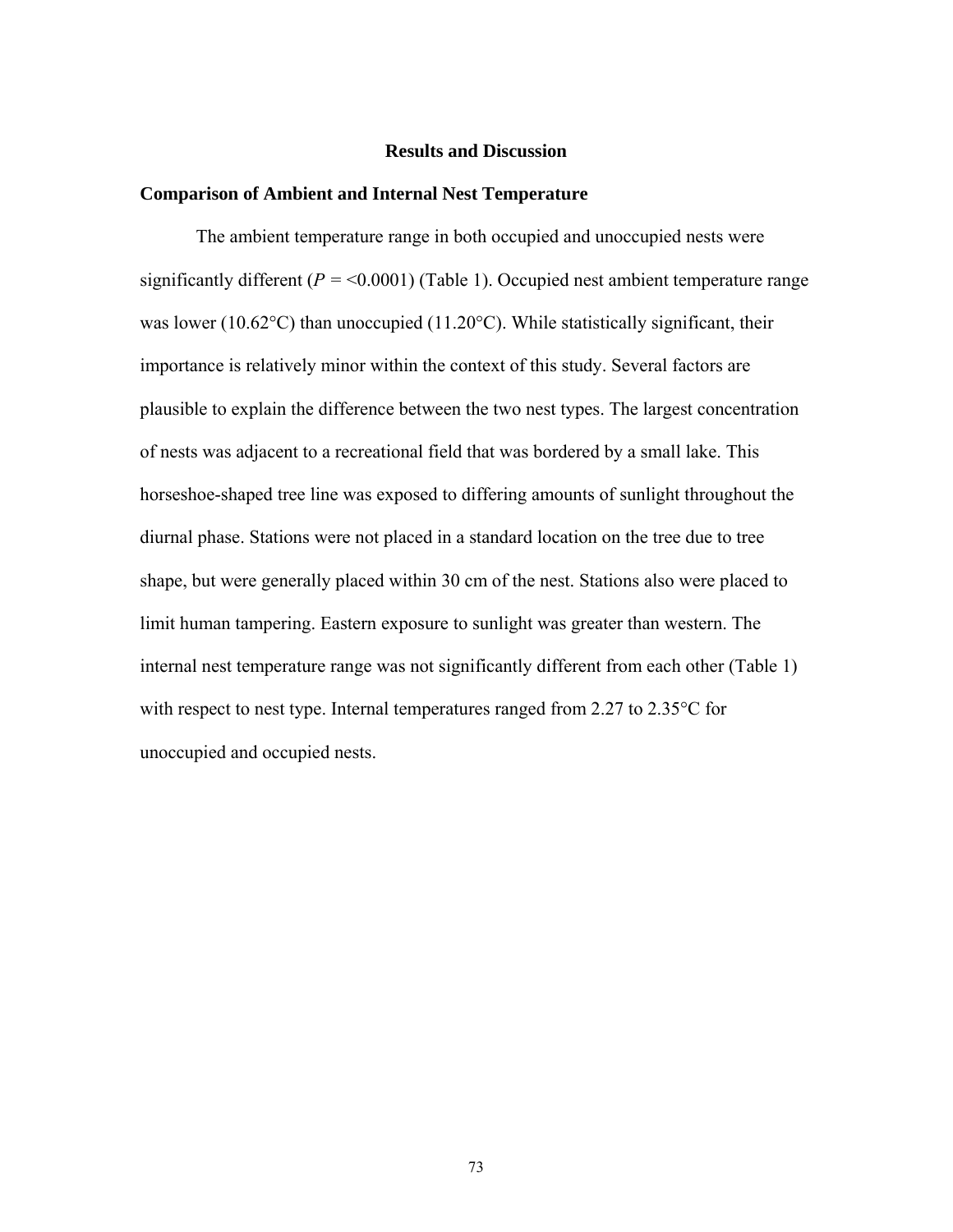| <b>Type</b> | <b>Condition</b> | n   | Mean $(\pm SE)^*$ |  |
|-------------|------------------|-----|-------------------|--|
| Occupied    | Ambient          | 365 | $10.62 \pm 0.15a$ |  |
|             | Internal         | 365 | $2.35 \pm 0.15b$  |  |
| Unoccupied  | Ambient          | 365 | $11.20 \pm 0.15c$ |  |
|             | Internal         | 365 | $2.27 \pm 0.15b$  |  |

**Table 1. Comparison of ambient and internal nest temperature range (°C) in occupied and unoccupied nests of** *Camponotus pennsylvanicus* **(DeGeer) for 52 wks.** 

**ANOVA for type by condition effect** 

**\* Means within columns followed by the same letter are not significantly different based on Fisher's LSD test at** *P* **= 0.05. F = 5.62, df = 728,** *P =* **<0.0001***, R2* **= 0.87.** 

Comparisons of ambient and internal temperature range within nest type were significantly different  $(P = < 0.0001)$  (Table 1). Ambient temperature range of occupied nests fluctuated 10.62°C while internal temperature ranged only 2.35°C. This calculates to a temperature swing of 8.27°C. Unoccupied nests showed similar results of 11.2°C ambient range versus a 2.27°C internal range, which equates to an 8.93°C difference. These results show that internal nest temperature does not fluctuate over as wide a range as ambient. Cannon and Fell (1992) reported in their study that internal nest temperature was within 3<sup>o</sup>C of ambient. My data support their original conclusion that cellulose acts as an insulator from extreme fluctuations in ambient temperature. Experimental differences between their and my study may account for temperature range differences between the two. Cannon and Fell (1992) recorded nest temperature in logs, my study measured temperatures in live trees. Live trees have a higher thermal inertia and lower thermal conductivity because their cellular structure is intact. Logs are typically in a state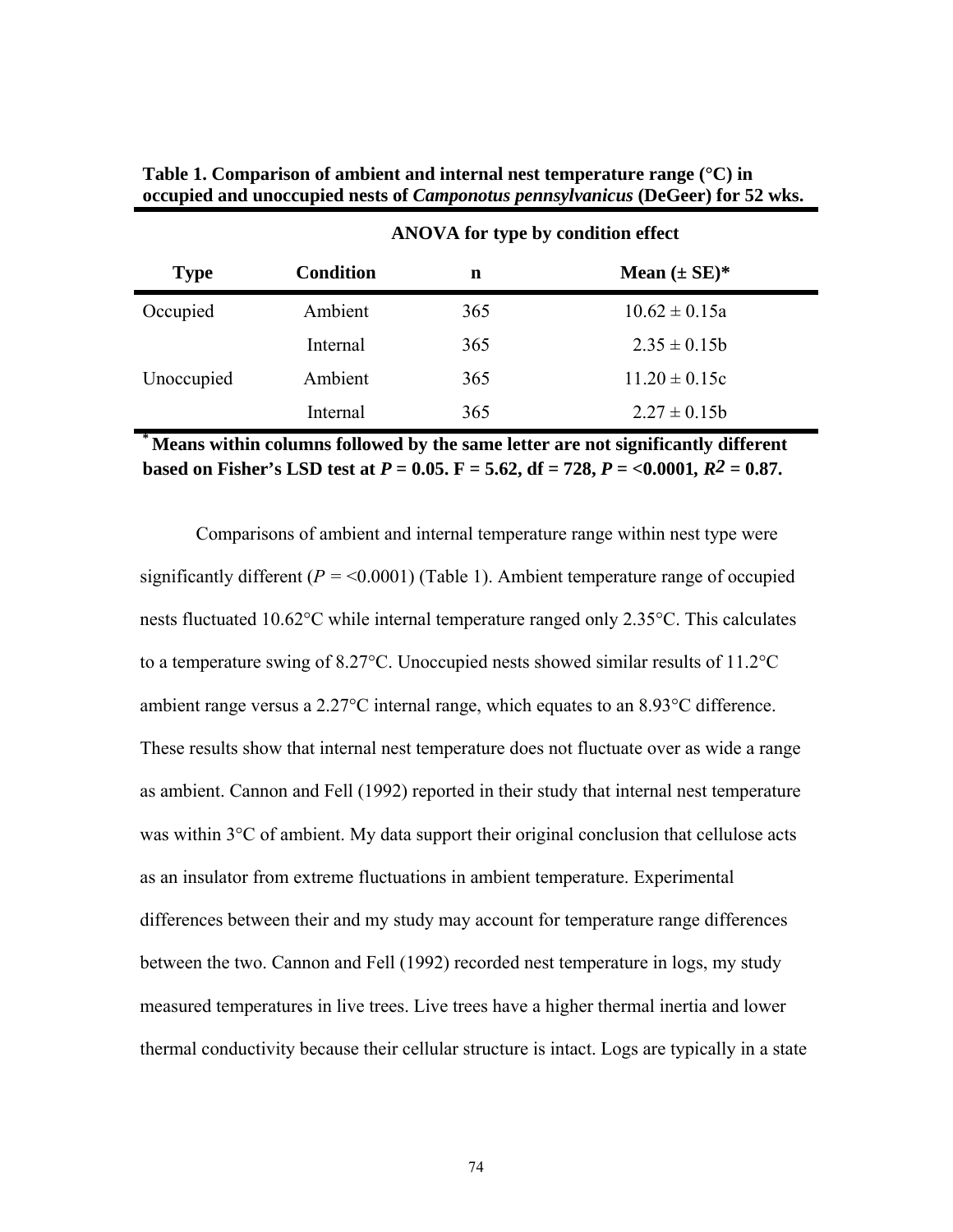of decay (Oswalt pers obs.), which would have an inverse effect on thermal inertia and conductivity. Geographic differences also exist between the two studies and also may account for some difference. Greaves (1964) reported small diurnal fluctuations in the nurseries of *C. acinaciformis* nested in *Eucalyptus pilularis.* He surmised that the tree provided a thermal buffer between the internal microclimate of the nursery and unstable ambient temperatures. Brandt (1980) reported similar beneficial thermal conductivity properties of cellulose nest material in *F. polyctera* nests where temperature fluctuations within the nest were muted versus the surrounding sand.

#### **Seasonal Comparison of Nests**

 Temperature ranges of occupied and unoccupied nests were made to compare seasonal differences versus nest type. The seasons were defined as Winter = 31 December– 19 March, Spring = 20 March – 20 June, Summer = 21 June – 22 September, Fall = 22 September – 30 December. Ranges of ambient and internal nest temperatures were significantly different  $(P = 0.0001)$  for each season (Table 2 and 3). For each season, the ambient temperature range was distinctly higher, reflecting normal air temperature patterns for their respective time frame. Winter and spring seasons had the highest ambient fluctuations of  $12-13$ °C in both occupied and unoccupied nests. Internal ranges mirrored ambient with a temperature range increase, but only by about  $2-3$ °C. Conversely, fall and summer each had the lowest seasonal temperature fluctuations for both internal and ambient temperatures (Table 2 and 3). Examples of seasonal temperature patterns in both occupied and unoccupied nests over a 24-hr period are in the appendix (Figs. 1-8).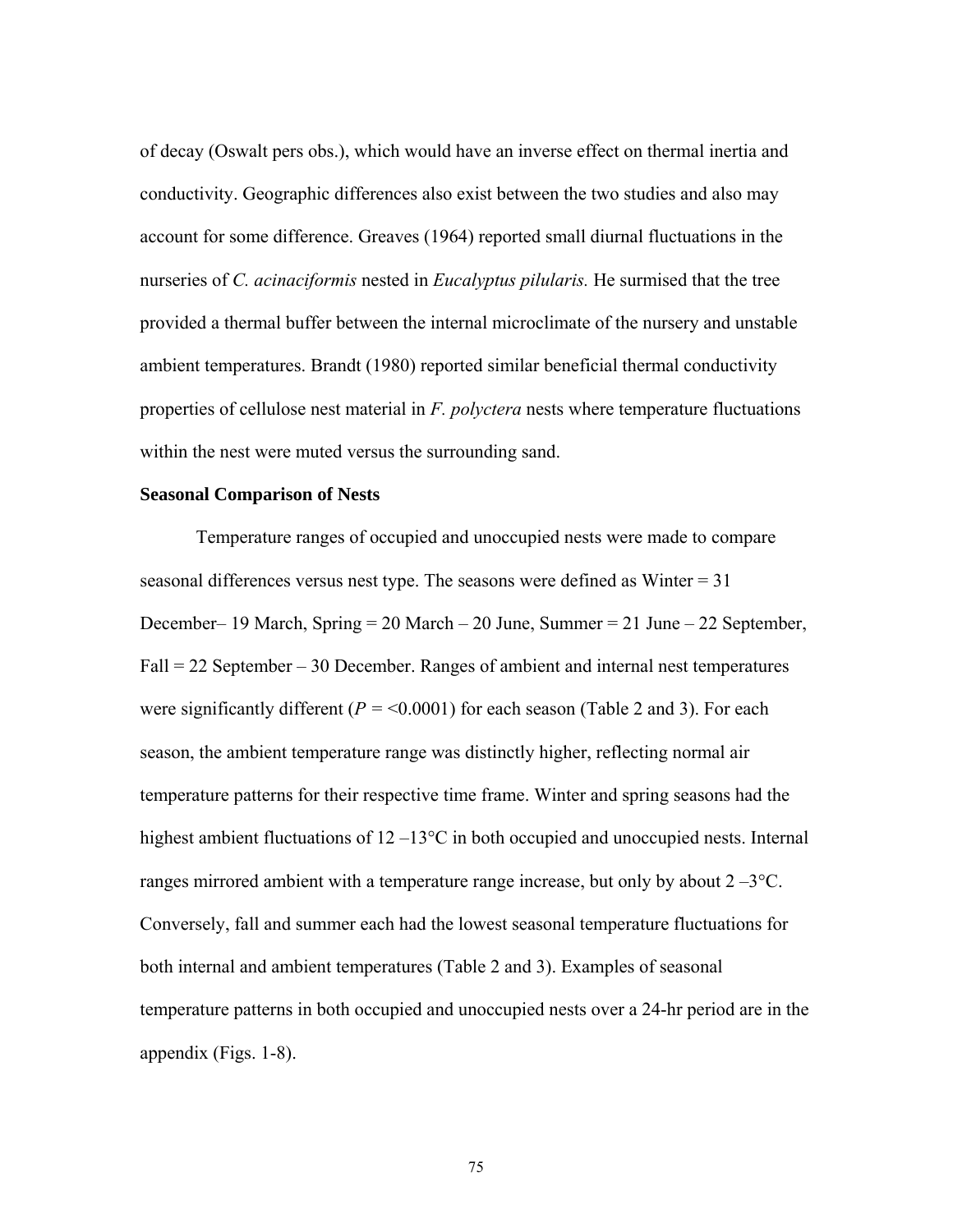|               | <b>Ambient</b> |                   |             | <b>Internal</b>   | <i>t</i> -test for condition effect |     |               |
|---------------|----------------|-------------------|-------------|-------------------|-------------------------------------|-----|---------------|
| <b>Season</b> | $\mathbf n$    | Mean $(\pm SE)^*$ | $\mathbf n$ | Mean $(\pm SE)^*$ | t                                   | df  | P             |
| Fall          | 90             | $8.96 \pm 0.27a$  | 90          | $192 \pm 027$ h   | 20.81                               | 178 | < 0.0001      |
| Winter        | 90             | $12.26 \pm 0.33a$ | 90          | $2.70 \pm 0.33$ h | 21.50                               | 178 | $\leq 0.0001$ |
| Spring        | 90             | $12.49 \pm 0.33a$ | 90          | $3.03 \pm 0.33$ h | 21.60                               | 178 | $\leq 0.0001$ |
| Summer        | 95             | $8.89 \pm 0.19a$  | 95          | $176 \pm 0.19$ h  | 29.30                               | 188 | < 0.0001      |

**Table 2. Differences in internal and ambient temperature ranges (condition) of occupied** *Camponotus pennsylvanicus* **(DeGeer) nests categorized by season.** 

Means within rows followed by the same letter are not significantly different based on Fisher's LSD test at  $P = 0.05$ .

|               | Ambient |                   |    | <b>Internal</b>   | <i>t</i> -test for condition effect |     |               |
|---------------|---------|-------------------|----|-------------------|-------------------------------------|-----|---------------|
| <b>Season</b> | n       | Mean $(\pm SE)^*$ | n  | Mean $(\pm SE)^*$ | t                                   | df  | P             |
| Fall          | 90      | $9.73 \pm 0.27a$  | 90 | $1.85 \pm 0.27$   | 20.81                               | 178 | < 0.0001      |
| Winter        | 90      | $12.73 \pm 0.33a$ | 90 | $2.67 \pm 0.33$ h | 21.50                               | 178 | $\leq 0.0001$ |
| Spring        | 90      | $13.08 \pm 0.33a$ | 90 | $2.98 \pm 0.33$ h | 21.60                               | 178 | < 0.0001      |
| Summer        | 95      | $9.37 \pm 0.19a$  | 95 | $1.44 \pm 0.19$ h | 29.30                               | 188 | < 0.0001      |

**Table 3. Differences in internal and ambient temperature ranges (condition) of unoccupied** *Camponotus pennsylvanicus* **(DeGeer) nests categorized by season.** 

\* Means within rows followed by the same letter are not significantly different based on Fisher's LSD test at  $P = 0.05$ .

The relationship of internal nest temperature to ambient in occupied and

unoccupied nests is illustrated in Figs. 4 and 5. Temperatures are averaged by day in 10 day blocks over a 365-day sampling period. Regression curves show the overall trend in temperature range data over a 52-week period. Internal ranges in Figs. 4 and 5 show little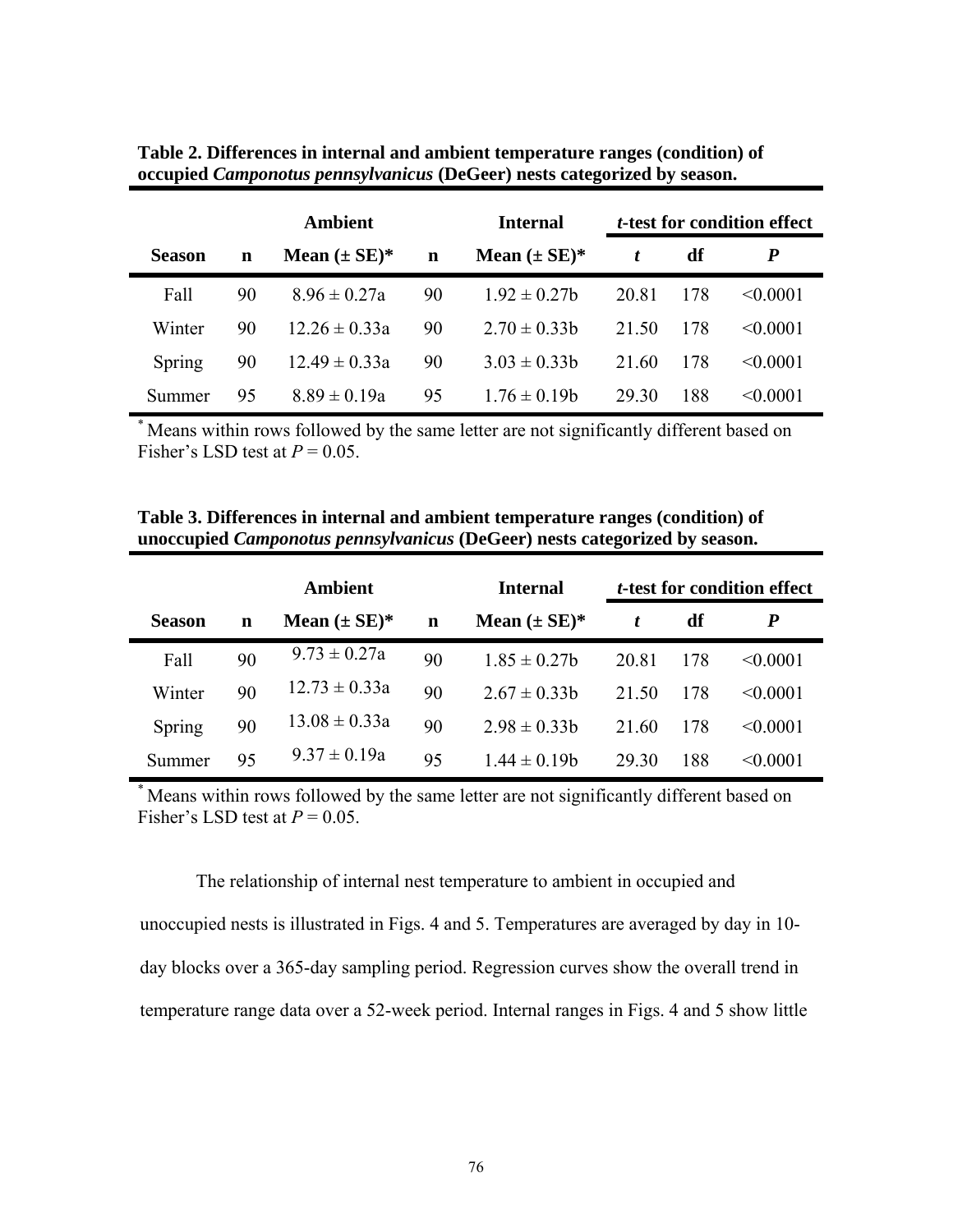variation when compared to ambient for the same time frame in both occupied and

unoccupied nests.

**Fig. 4. Scatter plot of daily ambient and internal temperature ranges in a**  *Camponotus pennsylvanicus* **(DeGeer) occupied nest over 52 wks. Each dot represents the range as calculated by Range**  $_{diff} = (A_{max} - A_{min}) - (I_{max} - I_{min})$ . **Regression curves illustrate trends in the temperature ranges over 52 wks.**

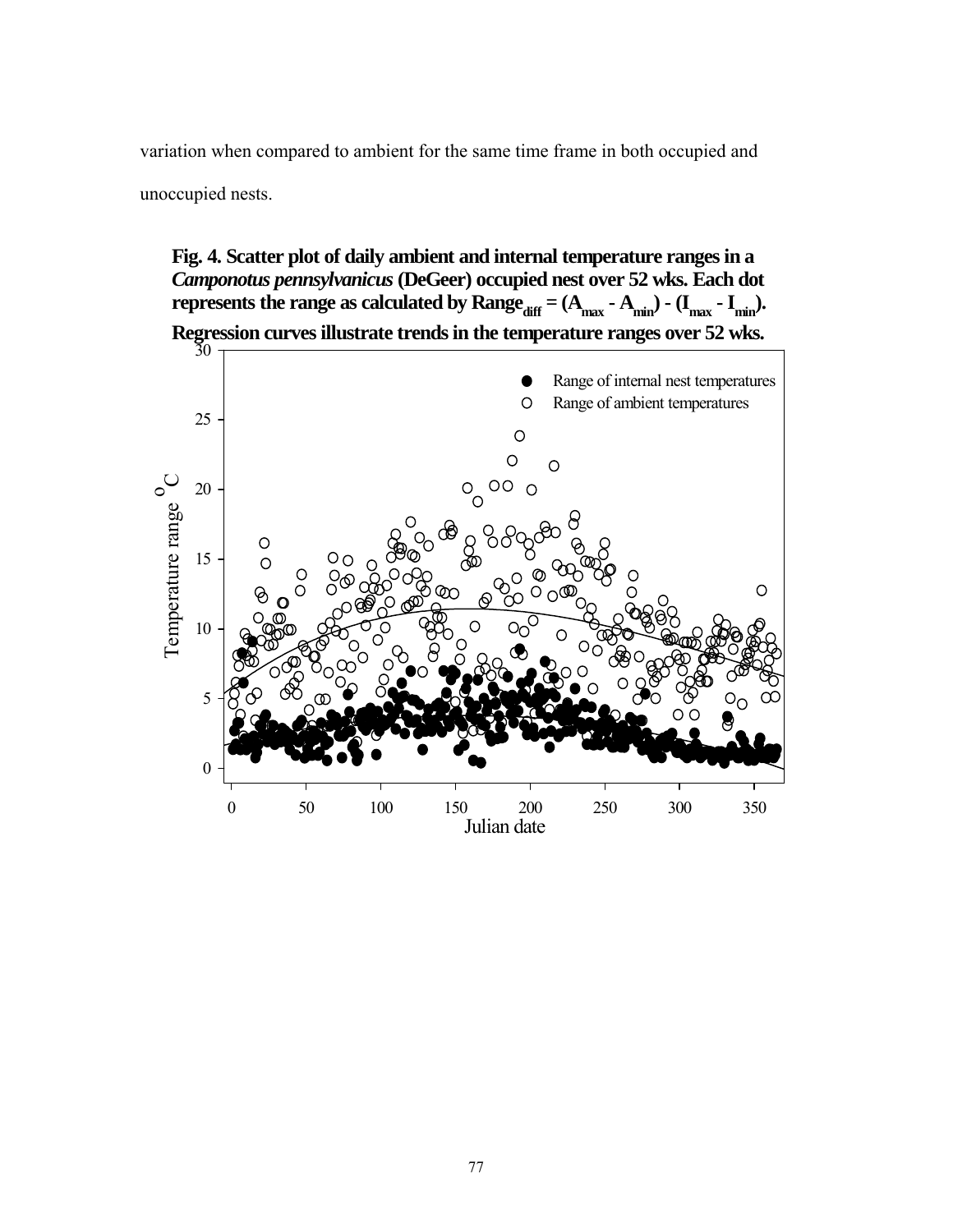**Fig. 5. Scatter plot of daily ambient and internal temperature ranges in an unoccupied** *Camponotus pennsylvanicus* **(DeGeer)nest over 52 wks. Each dot represents the range as calculated by Range**  $_{diff} = (A_{max} - A_{min}) - (I_{max} - I_{min})$ . **Regression curves illustrate trends in the temperature ranges over 52 wks.**



### **Seasonal Comparison of Internal Temperature Ranges**

Seasonal differences of internal temperature ranges in both nest types were not significantly different (Table 4). Internal nest temperatures of occupied nests mirrored unoccupied within the same season. Winter and spring seasons had the highest range fluctuation, with spring being the highest for both nest types  $2.98 - 3.03^{\circ}$ C. This is probably due to the thermal conductivity of the cellulose and fluctuations of ambient temperatures.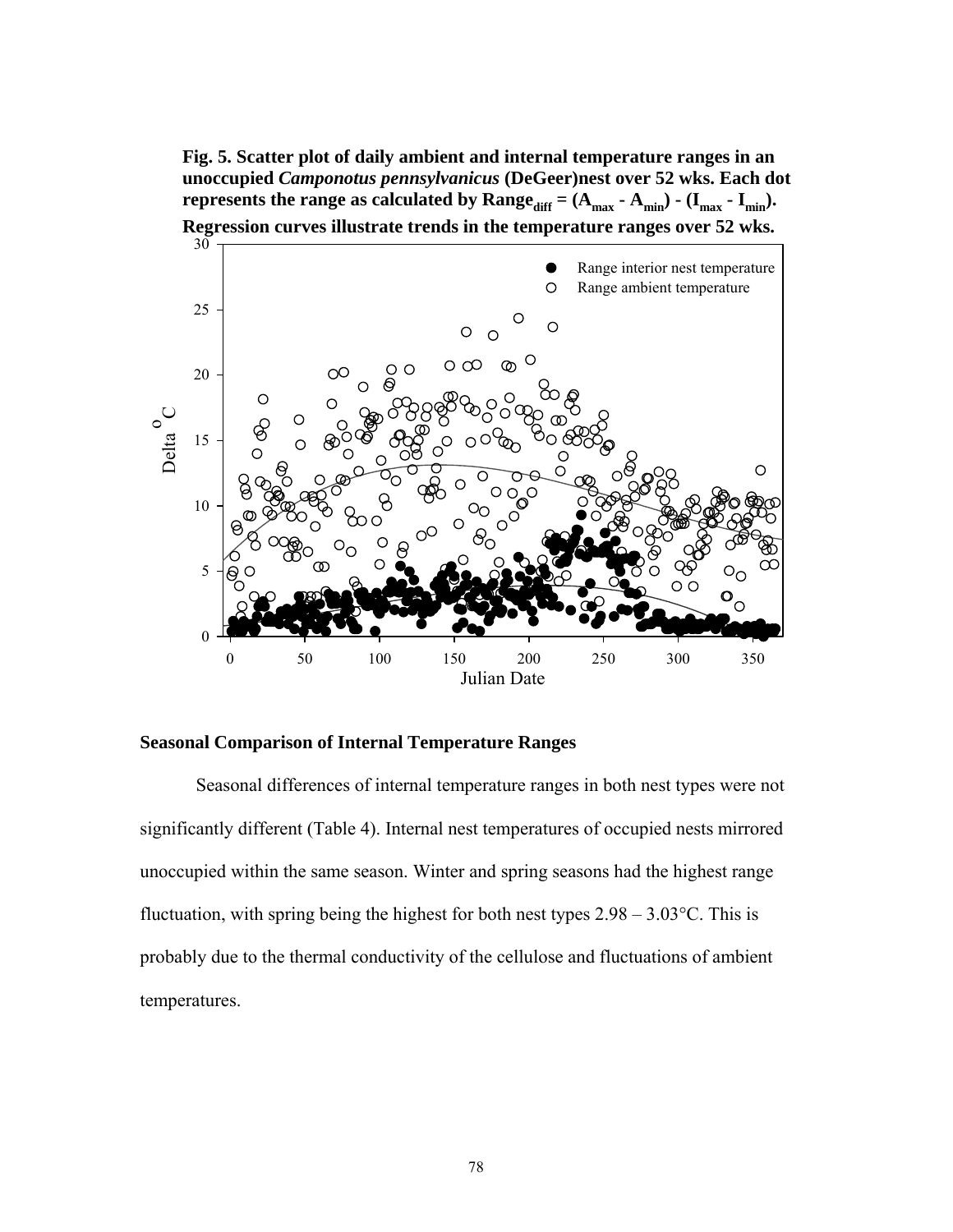|               | Occupied |                   |    | <b>Unoccupied</b>  | <i>t</i> -test for nest type effect |     |       |
|---------------|----------|-------------------|----|--------------------|-------------------------------------|-----|-------|
| <b>Season</b> | n        | Mean $(\pm SE)^*$ | n  | Mean $(\pm SE)^*$  | t                                   | df  | P     |
| Fall          | 90       | $192 \pm 027a$    | 90 | $1.85 \pm 0.27a$   | .18                                 | 178 | .8584 |
| Winter        | 90       | $2.70 \pm 0.33a$  | 90 | $2.68 \pm 0.33a$   | .11                                 | 178 | .9115 |
| Spring        | 90       | $3.03 \pm 0.33a$  | 90 | $2.98 \pm 0.33a$   | 0.05                                | 178 | .9584 |
| Summer        | 95       | $176 \pm 0.19a$   | 95 | $1\,44 \pm 0\,19a$ | 119                                 | 188 | .2366 |

Table 4. Internal temperature range differences as calculated by  $\text{Range}_{\text{diff}} = (A_{\text{max}} -$ **A***min***) - (I***max* **- I***min***) in occupied vs. unoccupied** *Camponotus pennsylvanicus* **(DeGeer) nests by season.** 

\* Means within rows followed by the same letter are not significantly different based on Fisher's LSD test at  $P = 0.05$ .

 Cannon and Fell (1992) reported similar findings and noted no evidence of thermoregulation during their study period. The relationship of internal nest temperatures in occupied and unoccupied nests are illustrated in Fig. 6. Regression curves show similar trends in internal temperature ranges throughout the study period. Seasonal breakdowns of internal nest temperature ranges of occupied and unoccupied nests are available in appendix A (Figs. 9 - 12). Greaves (1964) reported that winter nest temperatures were approximately  $9^{\circ}$ C above the surrounding wood. No comparisons were made using ambient temperature, so direct correlations cannot be made. Fall and summer temperature ranges were lower (Table 4) for both occupied and unoccupied nests. This is possibly due to the lower temperature fluctuations from a diurnal to nocturnal time period rather than a biological mechanism.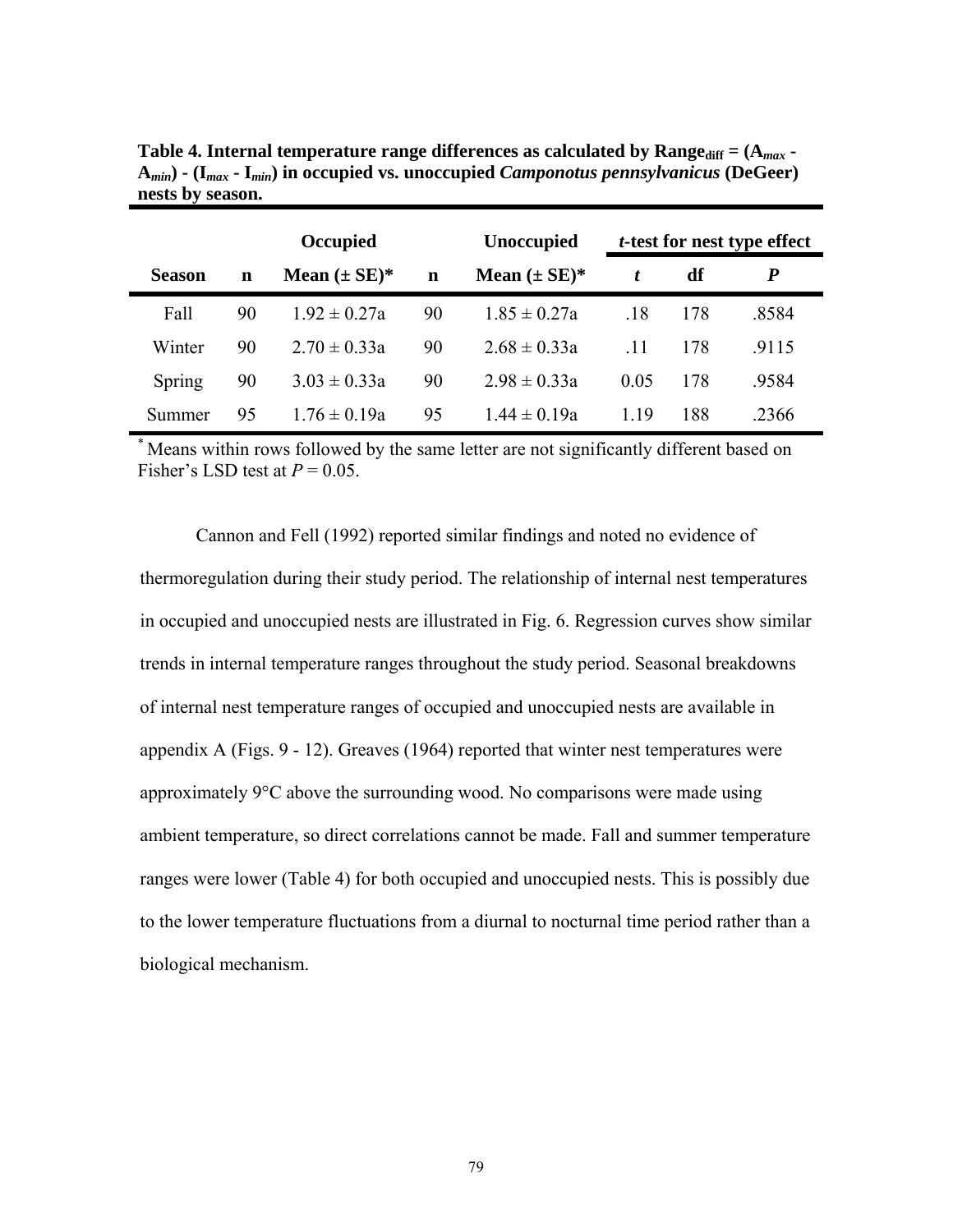**Fig. 6. Scatter plot of mean differences in internal temperature ranges for occupied and unoccupied** *Camponotus pennsylvanicus* **(DeGeer) nests over 52 wks. Regression curves illustrate overall trends in the data.** 



 Several factors could explain the lack of thermoregulation in *C. pennsylvanicus* nests. Large colonies can split into one or more satellite nests. The primary nest is usually in a humid area and contains the queen, eggs and early instar larvae (Hansen and Akre 1990). Satellite nests are usually in a drier, warmer environment and contain workers, mature larvae, pupae and winged reproductives (Hansen and Akre 1990). Satellite nests break up the colony population, potentially reducing its size and metabolic output because larvae are essentially separated into two groups. Overall, *C. pennsylvanicus* has fewer colony members than *C. herculeanus* (L.), *C. modoc* Wheeler*,* and *C. vicinus*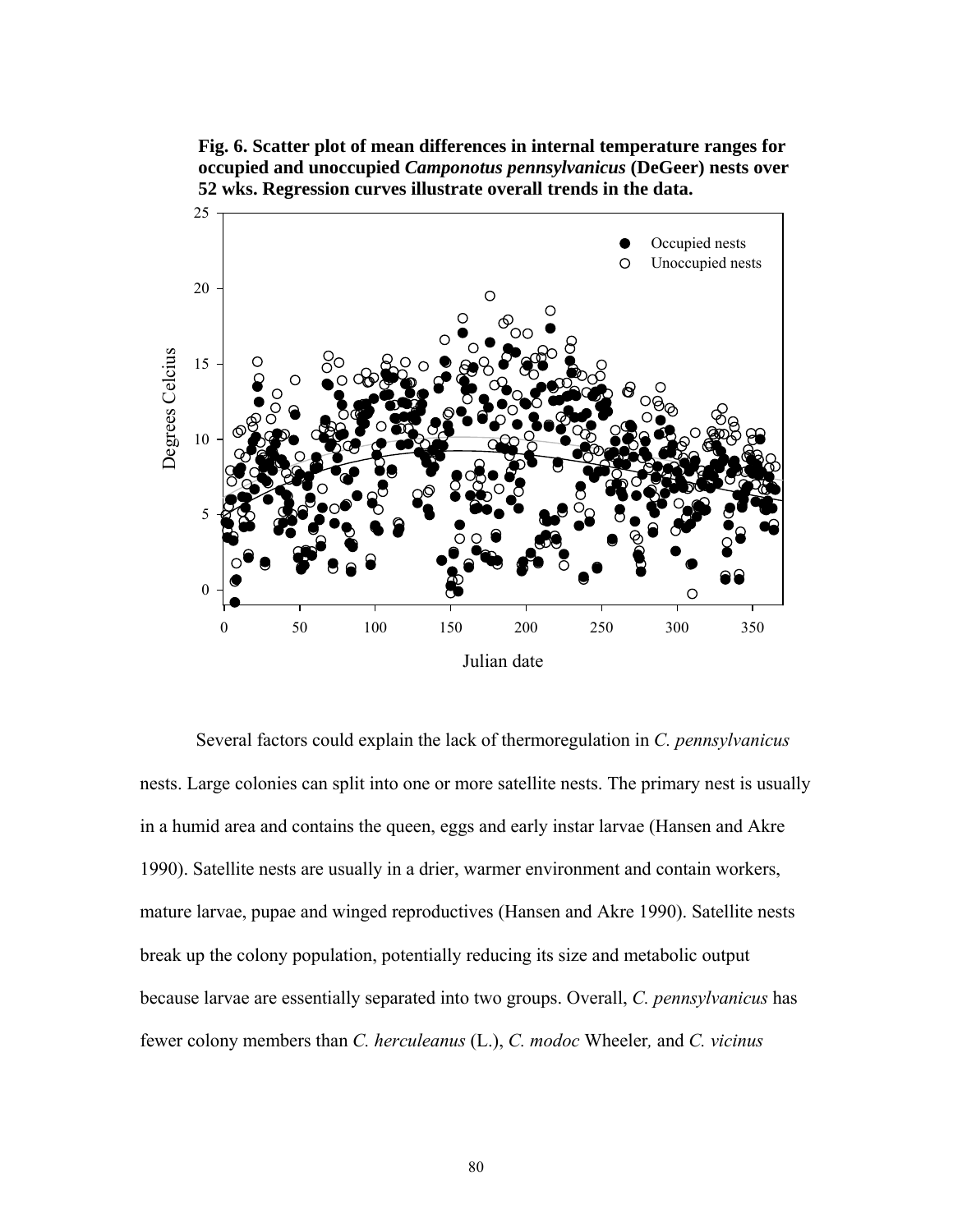Mayr, so the metabolic heat generated by these larger colonies, if placed in the same nesting material, could generate enough metabolic heat to alter the internal nest microhabitat. Because South Carolina is at the southern end of the black carpenter ant's range, geographic studies using the same experimental parameters may yield different results. Climactic differences coupled with larger colony sizes in the northern range could show results similar to those reported by Sanders (1972).

 According to my results, *C. pennsylvanicus* is unable to actively regulate its internal nest environment. Therefore, I accept my original hypothesis that *C. pennsylvanicus* nest temperature is not significantly different from ambient*.* My conclusion corroborates that of Cannon and Fell (1992), that the wood itself acts as a temperature buffer and reduces erratic fluctuations in the nest. *Camponotus pennsylvanicus* in South Carolina does not appear to posses the ability to actively alter the nest microclimate. However, this should not be taken as a blanket statement for other geographic regions the black carpenter inhabits. Because South Carolina is at the southern extent of its range, behavioral differences may exist in northern areas where it is found. Future research should explore the possibilities of regional effects on nest temperature because areas of the northern U.S. and southern Canada have drastically different weather extremes than the southern U.S. Because black carpenter ants have larger colonies and more satellite nests in its northern range, one could speculate that they may have behavioral modifications working in concert with physiological adaptations in other regions to cope with extreme cold that are not needed in its southern range. Additional areas of focus could include expanding this study to investigate three areas of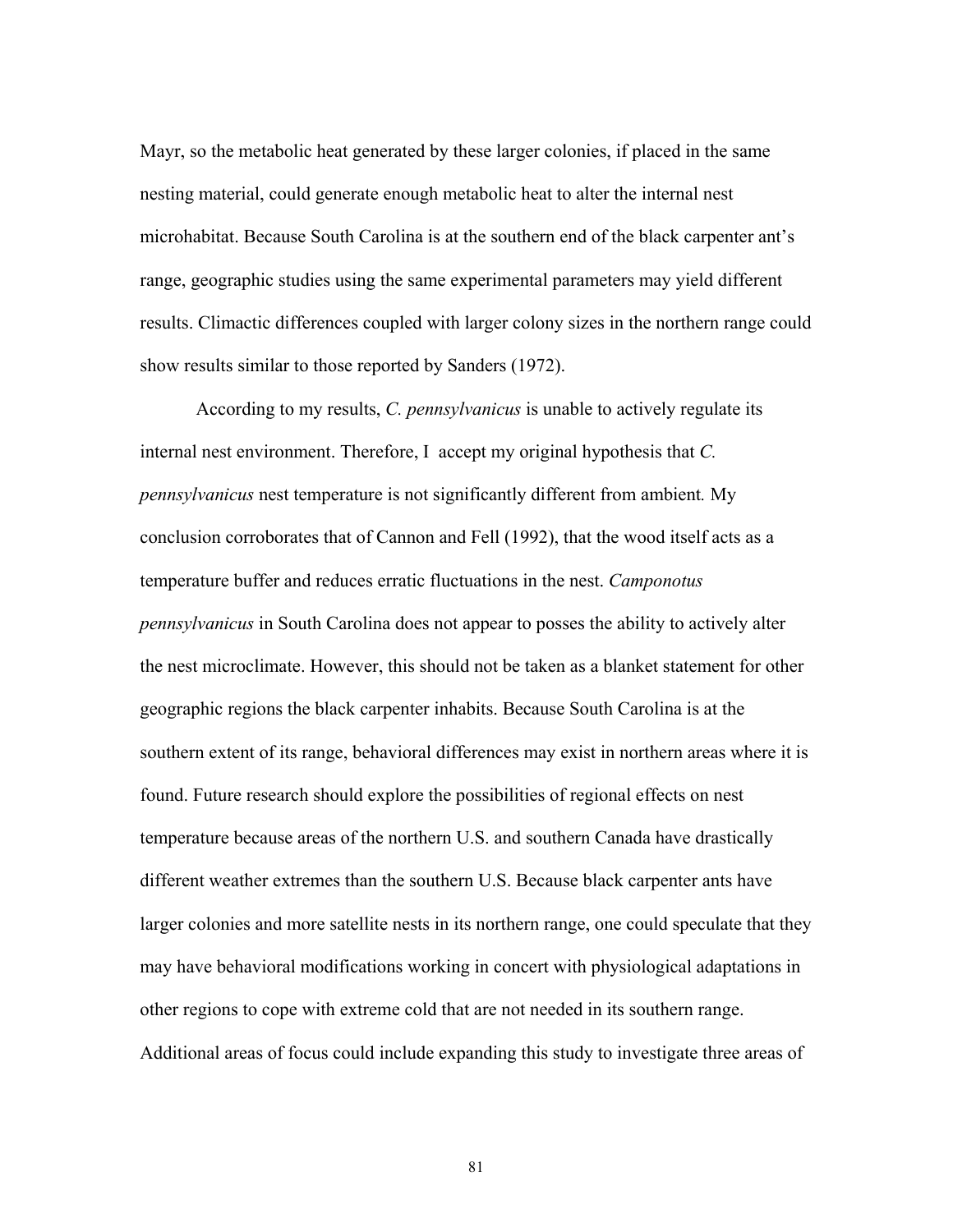temperature comparisons: tree, nest, and ambient. Comparing all three areas could provide a clearer picture of nest microclimate, especially if nests in multiple regions were included in the experimental model.

 Applied aspects of my research are less tangible than the ecological ones. While nests temperatures are not directly related to insecticide efficacy or monitoring, there are indirect uses of the inspection methods used to locate nests that can be useful to pest management professionals. Technological improvements to the inspection process have seen introductions of infrared cameras, borescopes, and microwave emitting detectors. All of these tools have useful benefits but cannot replace a thorough inspection with the human eye. Using an infrared camera for finding carpenter ant nests in trees has limited applicability and a low success rate. The water jacket surrounding the tree masks any significant heat signatures emanating from the nest. The infrared picture included in this chapter was a unique find, but was the only one located using a camera. To find nests in trees, a greater level of success was obtained using visual inspections, then pinpointing possible galleries with the microwave-emitting detector, followed by internal verification using a borescope.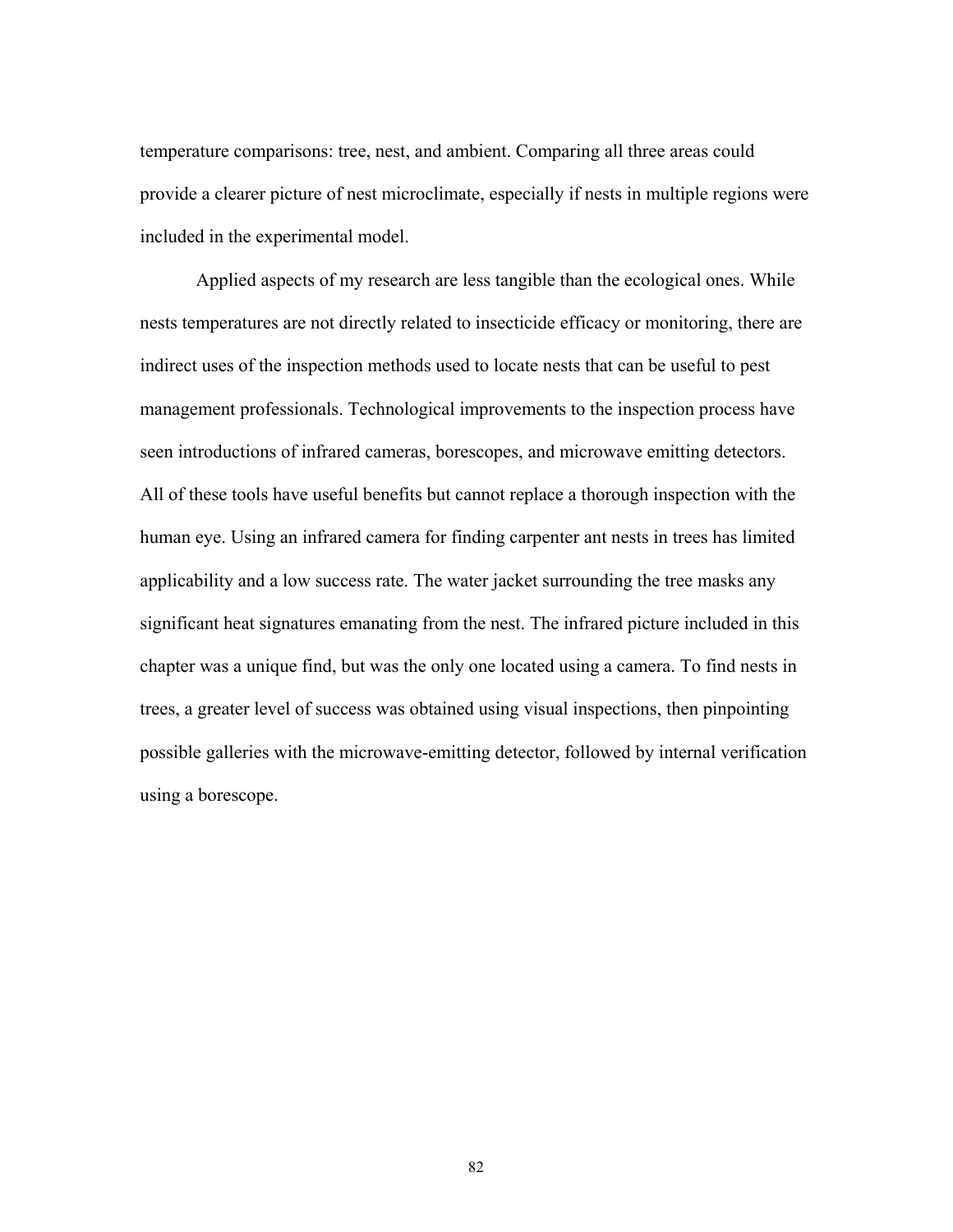## **LITERATURE CITED**

- Brandt, D. C. 1980. The thermal diffusivity of the organic material of a mound of *Formica polyctena* Foerst. In relation to the thermoregulation of the brood (Hymenoptera, Formicidae). Neth. J. Zool. 30(2): 326-344.
- Baust, J. G., and R.E. Morrisey. 1977. Strategies of low temperature adaptation. Proc. Int. Cong. Ent. 15: 173-184.
- Cannon, C. A., and R. D. Fell. 1992. Cold hardiness of the overwintering black carpenter ant. Physiol. Entomol. 17: 121-126.
- Coenen-Staß, D., B. Schaarschmidt, and I. Lamprecht. 1980. Temperature distribution and calometric determination of heat production in the nest of the wood ant, *Formica polyctena* (Hymenoptera, Formicidae). Ecology 61(2): 238-244.
- Elmes, G. W., J. C. Wardlaw, M. G. Nielsen, V. E. Kipyatkov, E. B. Lopatina, A. G. Radchenko, and B. Barr. 1999. Site latitude influences on respiration rate, fat content and the ability of worker ants to rear larvae: A comparison of Myrmica rubra (Hymenoptera: Formicidae) populations over their European range. Eur. J. Entomol. 96: 117-124.
- Frouz, J. 2000. The effect of nest moisture on daily temperature regime in the nests of *Formica polyctena* wood ants. Insectes Soc. 47: 229-235.
- Frouz, J., and L. Finer. 2007. Diurnal and seasonal fluctuations in wood ant (*Formica polyctena*) nest temperature in two geographically distant populations along a south-north gradient. Insect. Soc. 54(3): 251-259.
- Greaves, T. 1964. Temperature studies of termite colonies in living trees. Aust. J. Zool. 12: 250-262
- Hansen, L. D., and R. D. Akre. 1990. Biology of carpenter ants, pp. 274-280. *In* R. K. Vander Meer, K. Jaffe, and A. Cedeno (eds.), *Applied Myrmecology* Westview, Boulder, CO.
- Kipyatkov, V. E., E. B. Lopatina, A. A. Imamgaliev, and L. A. Shirokova. 2004. Effect of temperature on rearing of the first brood by the founder females of the ant *Lasius niger* (Hymenoptera, Formicidae): latitude-dependent variability of the response norm. J. Evol. Biochem. Physiol. 40(2): 165-175.
- Korb, J., and K. E. Linsenmair. 1999. the architecture of termite mounds: a result of a trade-off between thermoregulation and gas exchange? Behav. Ecol. 10: 312-316.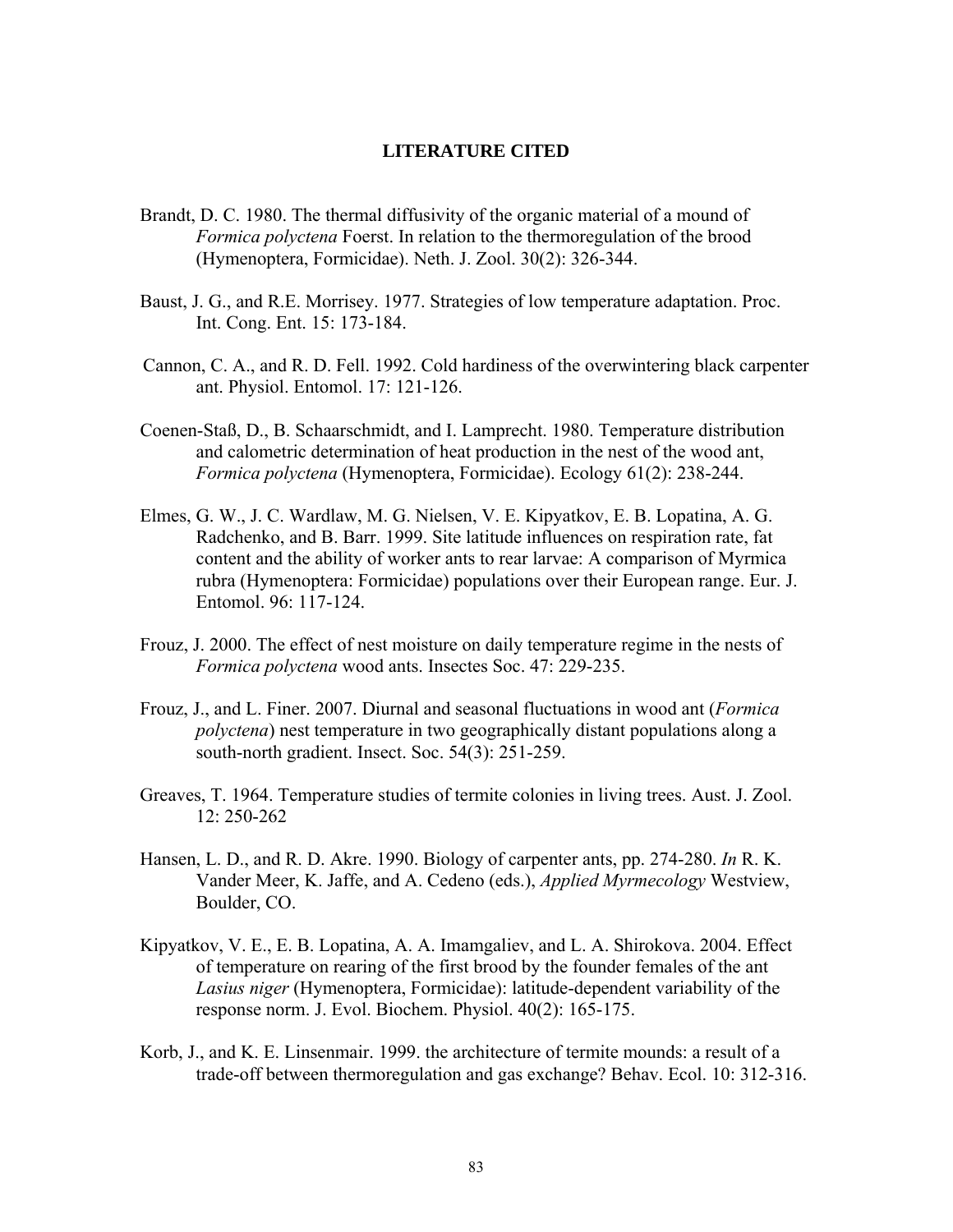- MacKay, W. and E. MacKay. 1985. temperature modifications of the nest of *Pogonomyrmex montanus* (Hymenoptera: Formicidae). Southwest. Nat. 30(2): 307-309.
- Sanders, C.J. 1972. Seasonal and daily activity patterns of carpenter ants (*Camponotus*  spp.) in northwestern Ontario (Hymenoptera: Formicidae). Can. Ent. 104: 1681- 1687.
- Steiner, A. 1926. Temperaturmessungen in den Nestern der Waldameise (*Formica rufa*  var. *rufo-pratensis* Forel) und der Wegameise (*Lasius niger* L.) während des Winters. Mitt. Naturf. Gesell. Bern. 1926: 1-19.
- Steiner, A. 1929. Temperaturmessungen in Amerisennestern mit Erd Kuppeln, im Nest von *Formica exsecta* Nyl. Und in Nesten unter Steinen. Zeit. vergl. Physiol. 9: 1-66.
- SAS Institute Inc. 2004. *SAS/STAT® 9.1 User's Guide*. Cary, NC: SAS Institute, Inc.
- Turner, J. S. 1994. Ventilation and thermal constancy of a colony of a southern Africa termite (*Odontotermes transvaalensis*: Macrotermitinae). J. of Arid Environ. 28: 231-248.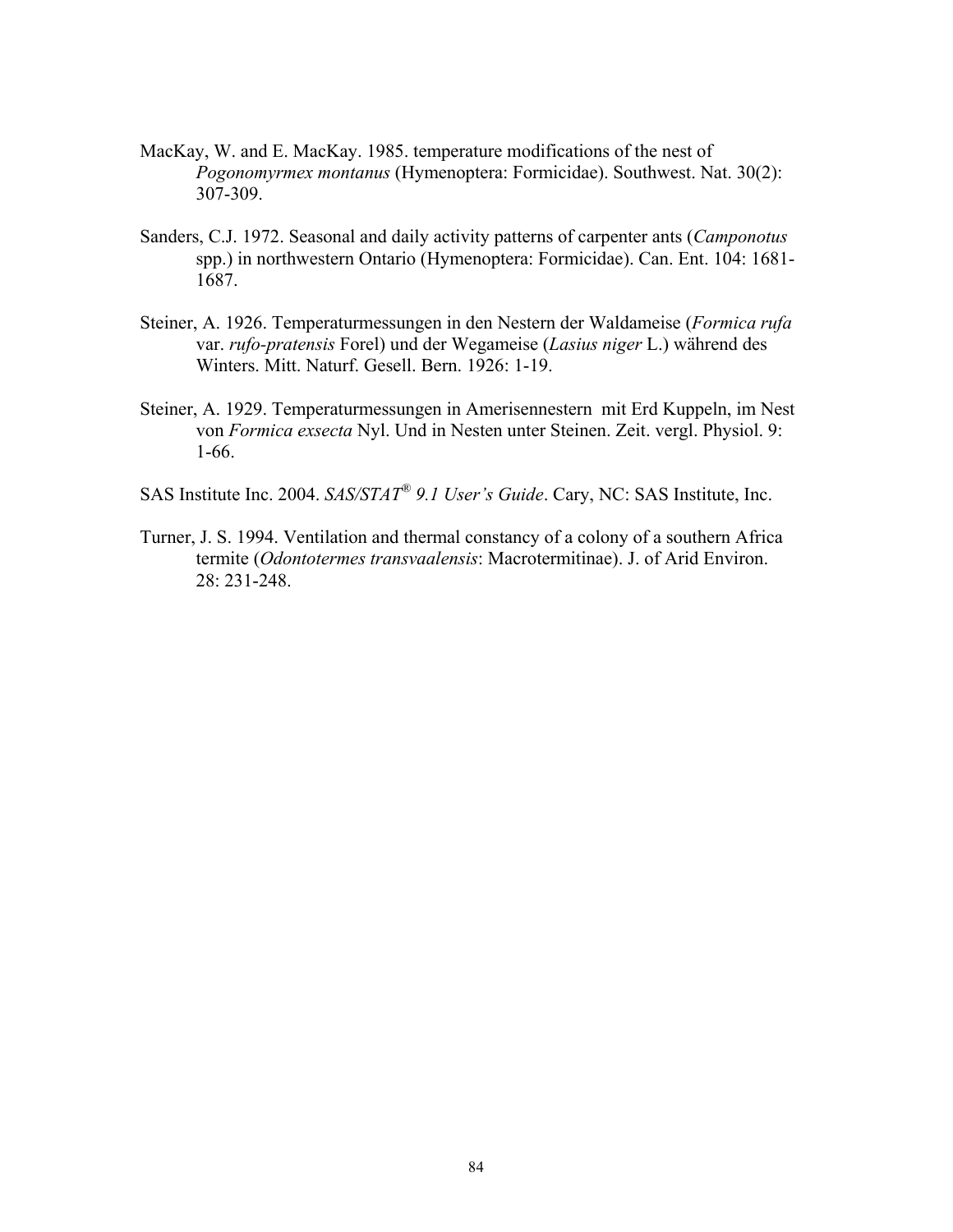#### **CHAPTER IV**

## **IMPACT OF FORAGING DISTANCE ON NUTRIENT SELECTION BY THE BLACK CARPENTER ANT,** *CAMPONOTUS PENNSYLVANICUS* **(DEGEER)**

#### **Introduction**

One of the most important aspects of a eusocial insect society is the ability to locate and gather large quantities of food. Foraging strategies used by ants are the subject of significant conjecture and are extensively reported in the literature. Food resources encountered, in part, are selected based on forager age, caste and prior experience (Traniello 1989). Additional selection parameters may be thermal stress on the forager, resource quality and quantity, physical properties of the food particle, and the colonies current nutritional requirements (Hooper-Bùi et al. 2002, O'Brien and Hopper-Bùi 2005, Traniello 1989). Inherent problems with labeling foraging patterns are that ants maybe pigeon-holed into one type of foraging strategy based on the parameters of a given experiment. In reality, multiple factors may control colony and individual foraging dynamics, especially over time (Bristow and Yanity 1999, Traniello 1989).

Ants bound to a central nest face difficulties in foraging that optimize their ability to obtain energy sources (Hölldobler and Wilson 1990). Maximizing net energy yield is one aspect of central-place foraging (CPF) theory. Within social insects, energy costs can be spread by communication of the spatial distribution of food items to a large number of foragers (Hölldobler and Wilson 1990). The theory assumes that individual fitness increases if the net rate of energy is maximized while foraging (Schoener 1971, Orians and Pearson 1979). Applying CPF to social insects should assume that colony fitness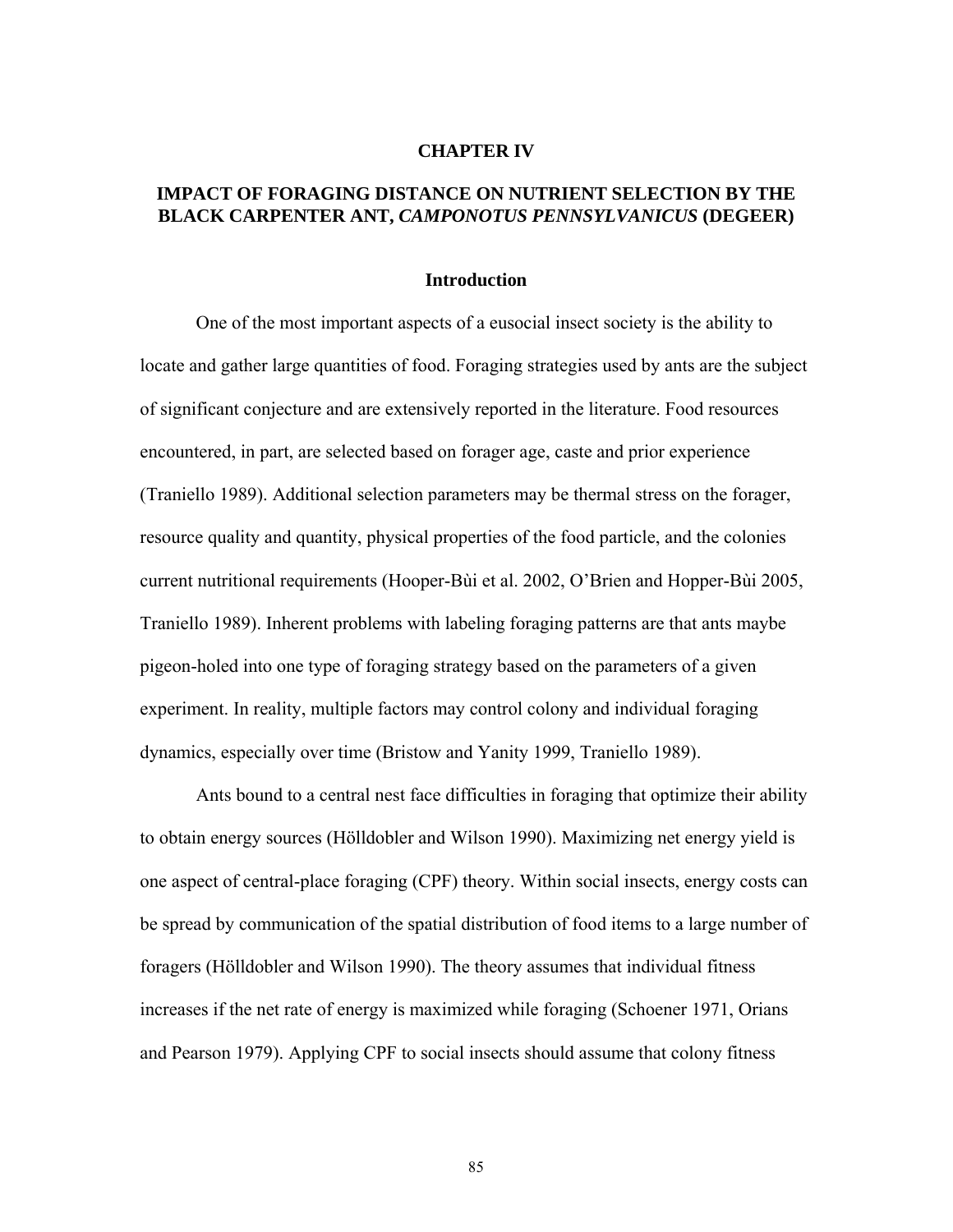increases by maximizing net rate of energy intake during foraging. Maximizing net energy intake should be important to ants because large numbers of "energy packets" are produced in the form of nonreproductive workers (Hölldobler and Wilson 1990). The expense of nonreproductive workers also may increase overall fitness through cooperative foraging, allowing reproductives to maximize net energy intake for the purposes of egg production instead of diverting energy and time into costly foraging (Oster and Wilson 1978).

Maximizing net energy return is achieved by ranking food items by expected net energy content (*C*) divided by expected handling time  $(t_H)$  (Orians and Pearson 1979). Handling time includes pursuit, capture, consumption, and any mandatory postconsumption pauses (Orians and Pearson 1979). Food items included in the optimum set have a higher  $C/t_H$  than the value of energy intake if the prey were ignored and the forager sought only food items with a higher  $C/t_H$  (Orians and Pearson 1979). The basic consideration in CPF theory is the round trip, consisting of (a) an outbound trip to a food patch (b) a foraging period, and lastly (c) a return trip (Orians and Pearson 1979). Energy is expended in all three trips but is higher in the return trip considering a load cost from prey handling (Orians and Pearson 1979). Load costs increase if the forager has ingested part of the food item for its own use. This may be necessary because returning to the central place without a food item is not advantageous and the nutritional requirements of the forager must be met (Orians and Pearson 1979). It is therefore advantageous to the forager to maximize its net energy gain when distance traveled or handling time is considered. However, assuming large metabolic costs of the forager during its round trip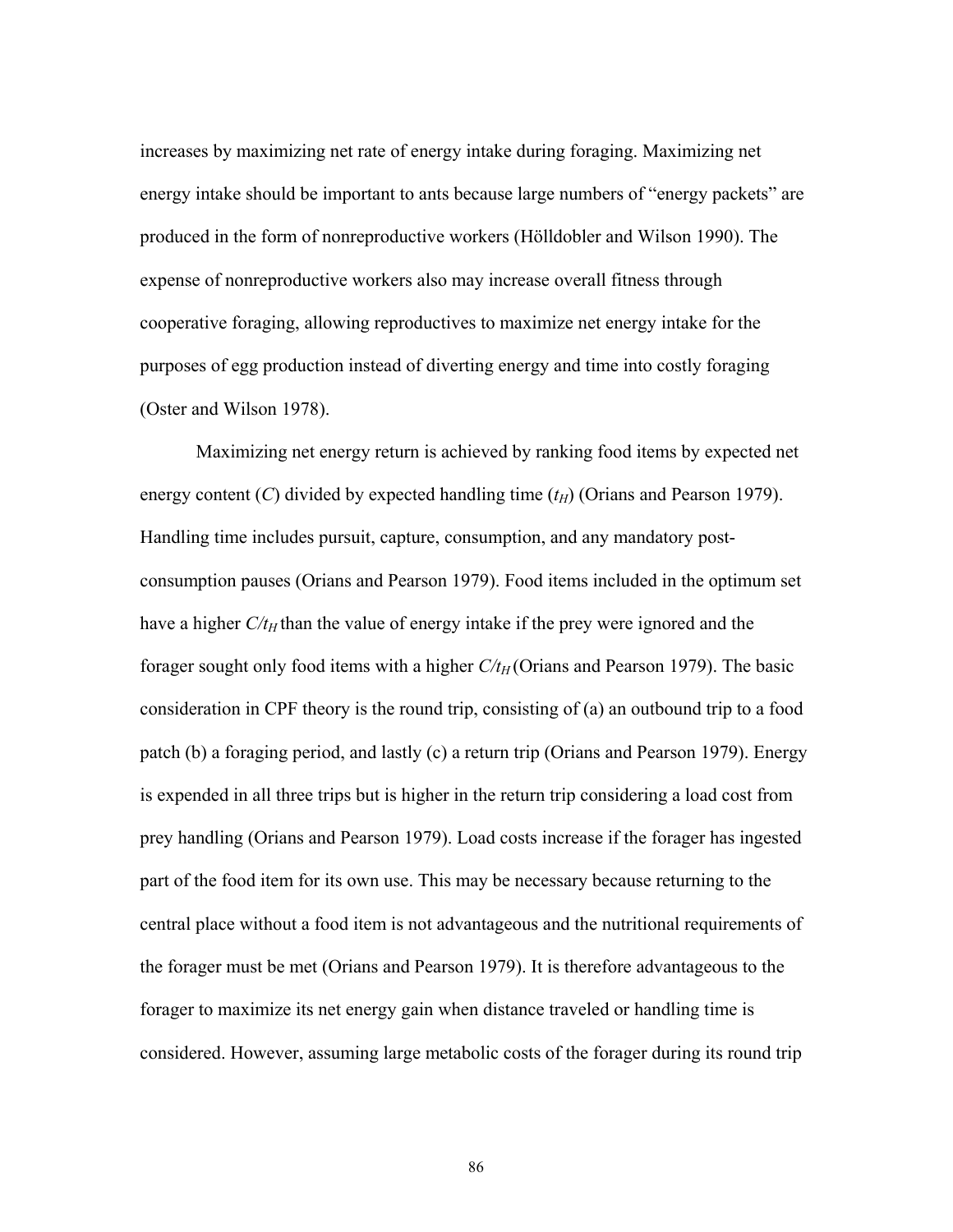may lend credence to factors that are of lesser importance. Fewell (1988) reported that metabolic costs for *Pogonomyrmex occidentalis* (Cresson), western harvester ant, were less than 0.1% of the caloric content of the average seed collected. But, specific foraging patterns with respect to longer distances (>10 m) and spatial heterogeneity of food patches make blanket metabolic costs appear inaccurate. Schoener (1971) suggests that a predator should take a larger prey  $(>C$  value) with greater distances traveled and that size limits of prey should decline less and size limit should increase with distance. The model proposed by Orians and Pearson (1979) predicts that a predator (forager) would be least selective (choose from a broader range of food items) at intermediate distances, while Schoener's model (1971) predicts increased selectivity with increased distance (Elliott 1988).

 For *Camponotus pennsylvanicus* (DeGeer) to adhere to the theory of CPF it must alter its food preference and opt for a higher net return to compensate for the distance traversed to a food patch. To simplify the concept, a *C. pennsylvanicus* forager must gather higher nutritionally rewarding food (high *C*) with a corresponding increase in travel time. This selection for higher energy return should be based on colony requirements and apparent in both carbohydrate and protein foraging. Davidson (1978) reported that *Pogonomyrmex rugosus* Emery, rough harvester ant, took a narrower range of barley seeds as distance to the food patch increased. Foragers consistently overlooked the smaller seeds for larger ones, presumably based on caloric value (Davidson 1978). In a similar study by Rissing and Pollock (1984), *Messor* (= *Veromessor) pergandei* (Mayr) was reported to generally increase their search time with increased distance traveled;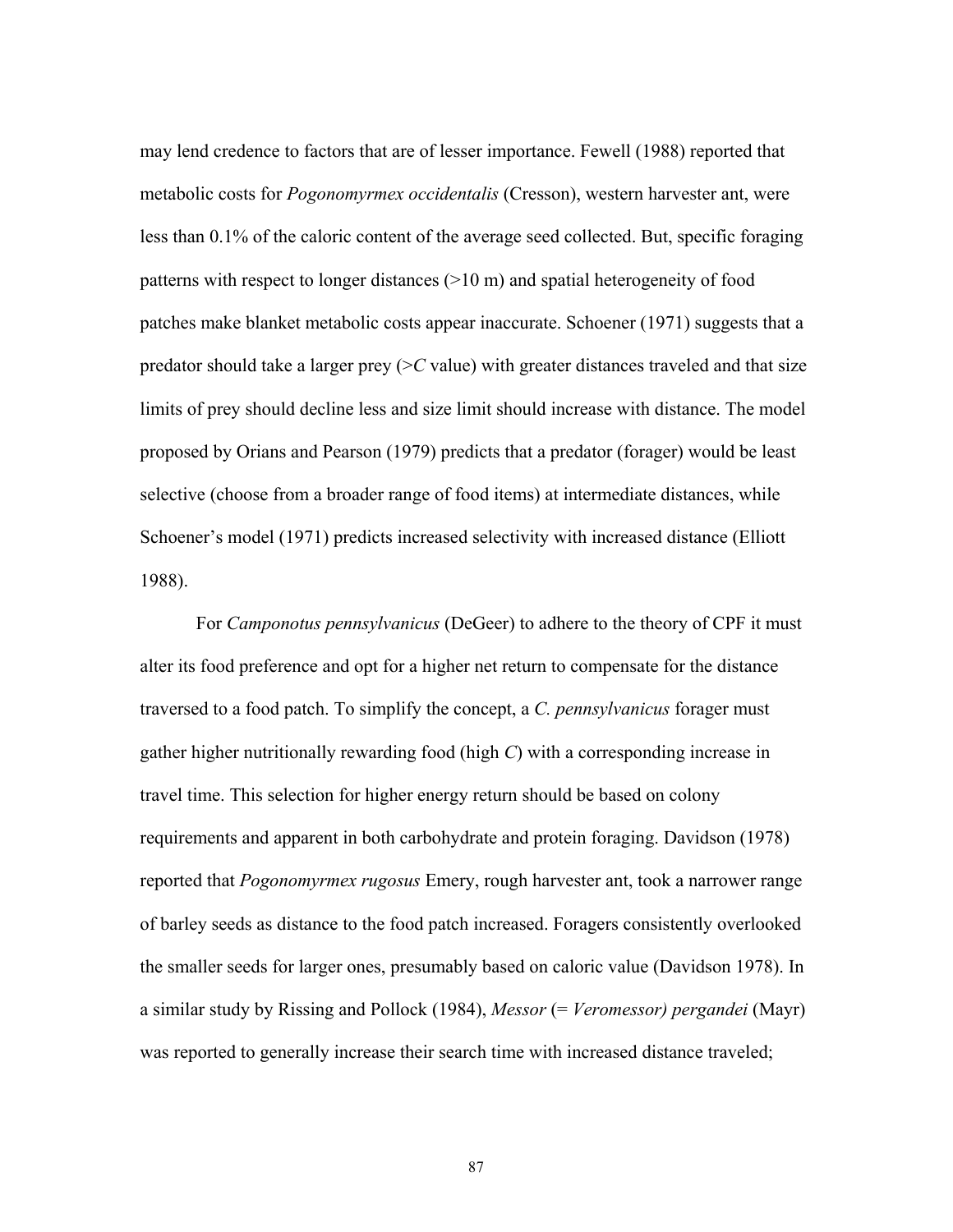however, no difference in seed selectivity could be determined. In a study with *Camponotus gigas* (Latreille), Pfeiffer and Linsenmair (1998) reported that within the minors, a physical subcaste of transporters behaved according to CPF theory. Franson (1985) reported that *Formica nitidiventris* (Emery) and *Myrmica americana* (Weber) are non-optimal central place foragers because their foraging territory was not centered with the colony entrance. Adler and Gordon (2003) reported that alterations in foraging patterns and selectivity at the individual and colony level could be attributed, in part, to resource depletion and costs associated with conflict.

 Feeding duration, using liquid food sources, in ants is not well studied. Several studies have looked at carbohydrates and amino acid (protein) foods, or a combination of both, only with regard to preference (Hooper-Bùi et al. 2002, Lanza 1988, 1991, Lanza et al. 1993, Sakamoto and Yamane 1997, Kay 2002, 2004, Bristow and Yanity 1999). However, a directly related aspect was reported by O'Brien and Hooper-Bùi (2005), regarding liquid viscosity and crop filling. Their results showed that in red imported fire ants, *Solenopsis invicta* Buren, as viscosity of a sucrose solution increased, crop loads decreased. O'Brien and Hooper-Bùi (2005) surmised that a more viscous liquid ant bait would take longer to permeate the colony in its entirety. This may also tie in with load costs; because viscous liquids are denser and thereby cost the forager more with respect to metabolic energy usage.

The objective of this study was to examine the relationship of foraging distance to nutrient selection of *C. pennsylvanicus*, the black carpenter ant, in Upstate South Carolina. Differences between low and high concentrations of carbohydrate and protein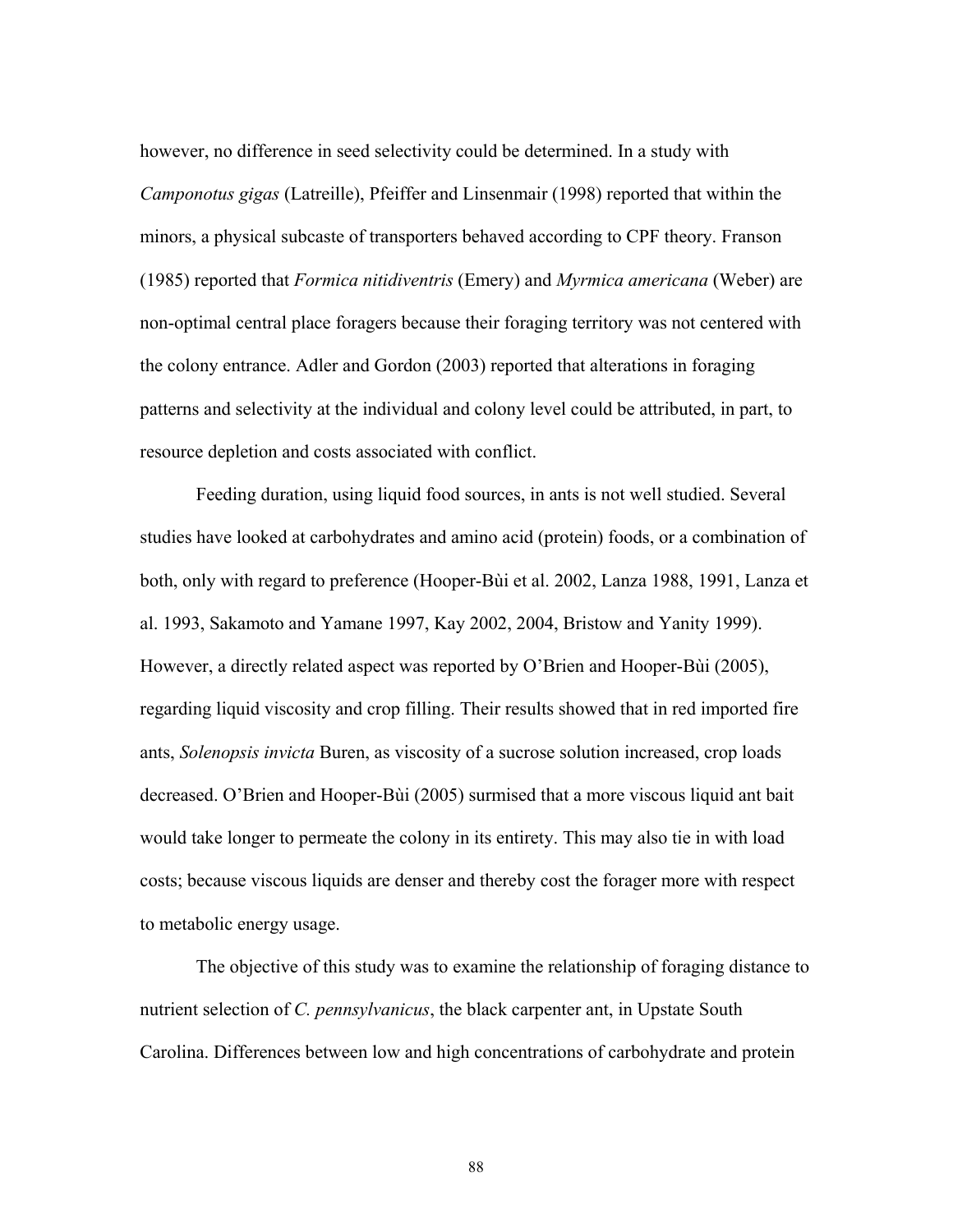solutions were investigated at two distances to better understand foraging strategies used by this ant. Comparisons of feeding duration were also examined to determine if time spent imbibing a liquid source increased with a corresponding increase in distance to a food patch. I hypothesized that *C. pennsylvanicus* foragers select higher concentrations of carbohydrates/proteins with increasing distance to a food source.

### **Materials and Methods**

### **Protein And Sucrose Preference**

Prior to the experiment, preliminary tests were conducted to determine nutrient palatability and concentration to be tested. Two nutrient sources, carbohydrates and proteins, were selected as the nutritional base. Refined sugar was used as the sole carbohydrate source because it is a standard used in most experiments involving formicids (Greenberg et al. 2006). Nutritional studies using pure protein baits are conspicuously absent from the literature. Multiple studies have reported using other protein sources, e.g. peanut butter or macerated crickets, as a bait. These protein sources are not pure and contain other nutrients such as carbohydrates and lipids that increase variability for this study. Casein hydrolysate, enzymatic digest (USB Corp., Cleveland, Ohio) was selected as a pure protein source based on research by Kay (2002, 2004). Kay (2002) found casein was highly palatable to multiple species of Formicidae.

Multiple concentrations of sucrose and casein were evaluated to establish experimental minimum and maximum concentrations to be tested. Solutions of  $1 - 30\%$  $w/v$  sucrose (in 5 % increments) and casein in  $dH_20$  were evaluated in a preliminary field test for acceptance by *C. pennsylvanicus*. Casein concentration was capped at 30%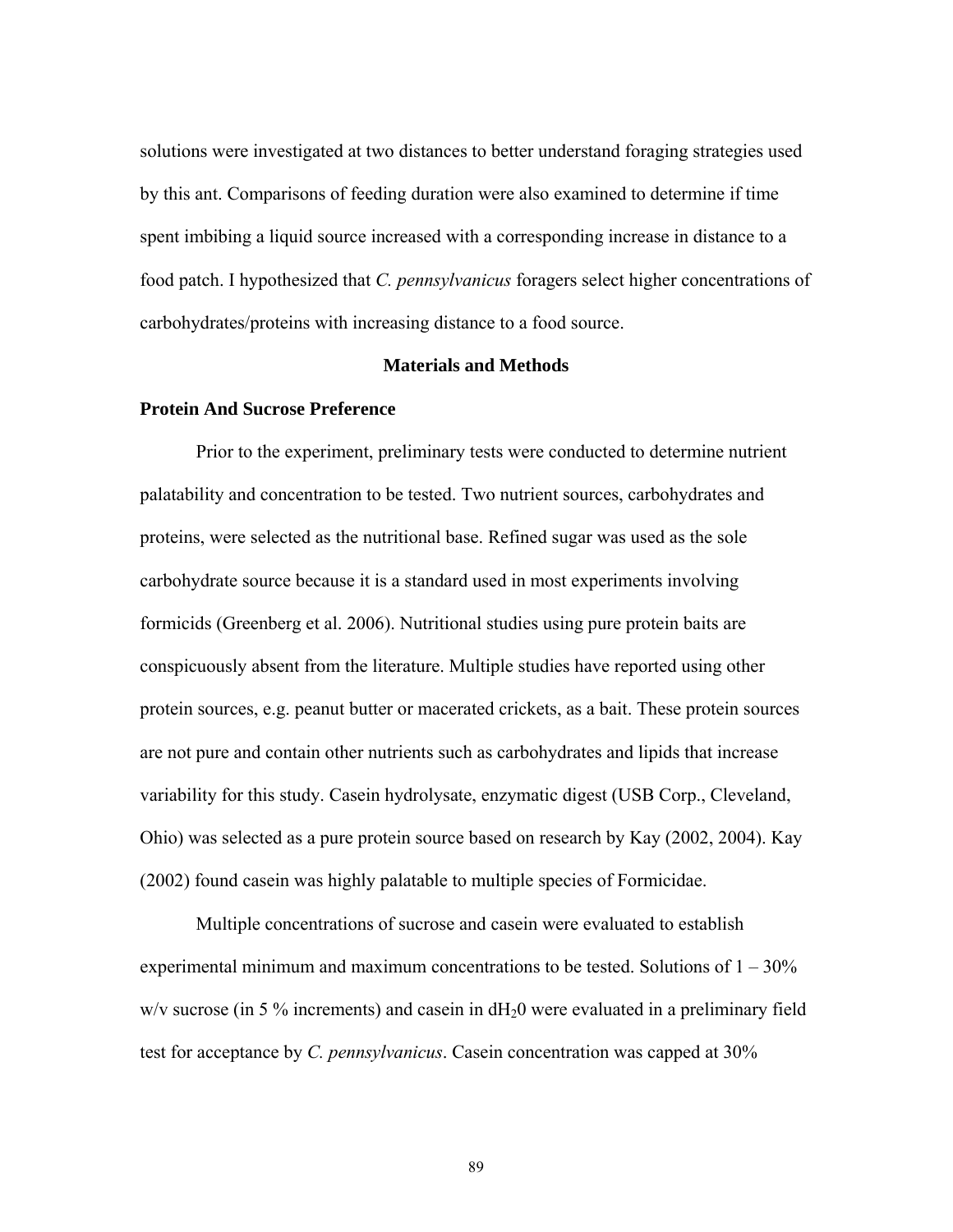because higher concentration solutions were unstable. Sucrose concentrations were capped to match those of the casein. *Camponotus pennsylvanicus* foragers' readily accepted 30% sucrose/casein solutions. Minimum concentration was set at 5% since foragers failed to accept lower levels.

#### **Nest Selection**

Black carpenter ant nests were located in trees at two locations on the Clemson University campus. Selection criteria for nests used in this study were that two separate foraging trails extended from the nest, and that a sufficient distance was maintained by the foraging trail as set by experimental parameters. Counts of adult foragers at a fixed point in the foraging trail were made approximately 30 min after sunset. Nests were then broken into three categories of low ( $\leq 50$ ), medium (50 – 149), and high ( $\geq 150$ ) populations based on the number of foragers counted during a five-minute period. Six nests ( $n = 6$ ) with high populations of foragers with two foraging trails were used for this study. Nests were selected from two areas of the Clemson University campus (34º 40'38.15" N and 82º 51'5.20" W) separated by 1.6 km.

# **Station Design and Arrangement**

Feeding stations (Fig. 1) were constructed to hold liquid sucrose and casein solutions adjacent to black carpenter ant foraging trails. Stations were constructed of 100 x 15 mm Petri dish lids with a 9 mm hole drilled through the center to accommodate a 8 mm x 13 cm eyebolt. Two 3.8 cm diameter fender washers and nuts were placed on both sides of the Petri dish for stability. The eyebolt tip was ground to a point so that it could be inserted into the soil to anchor the station to the substrate. Filter paper was placed in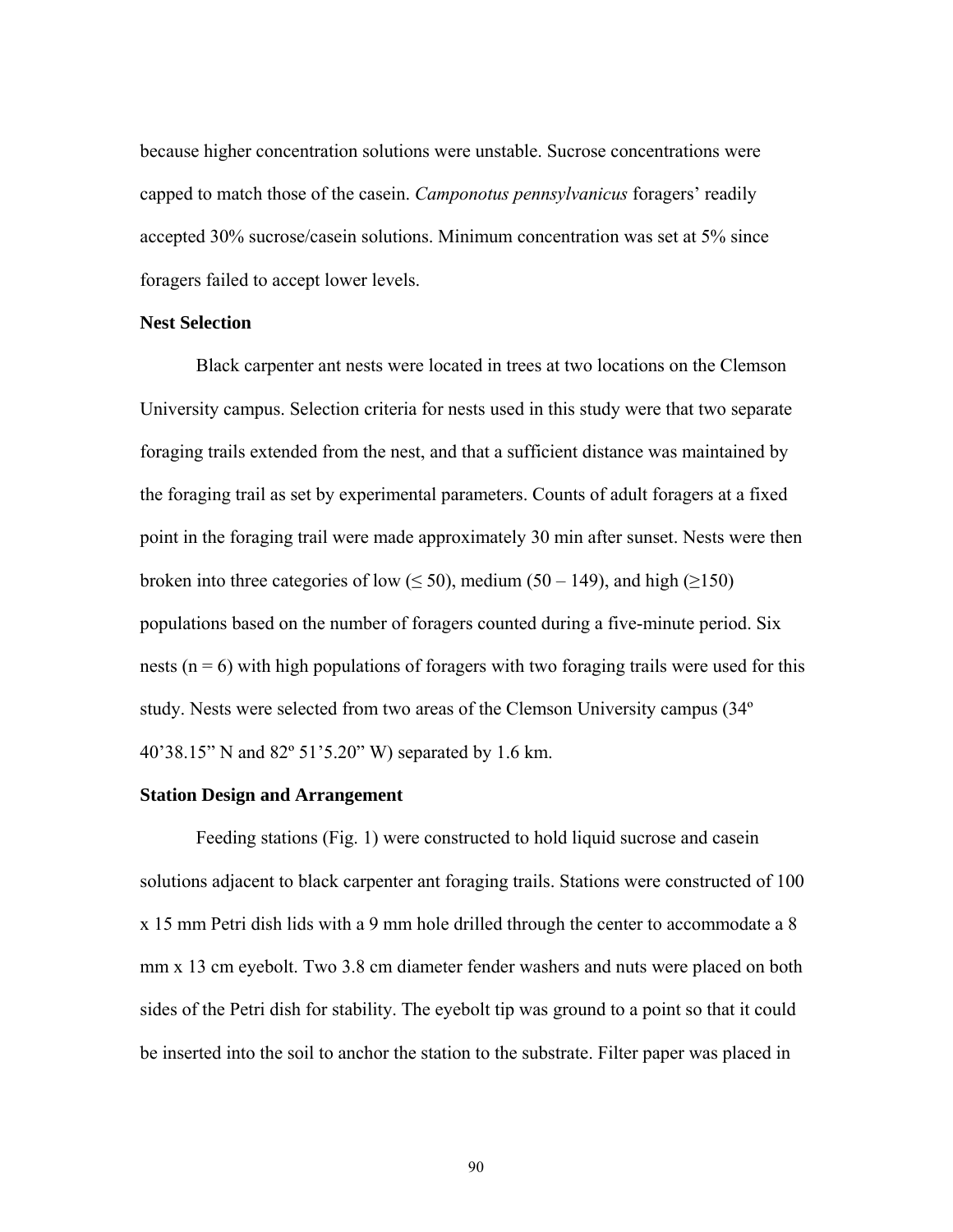the station to use as a feeding substrate. Six feeding stations were placed adjacent to

foraging trails at 1 and 15 m from the nest.



**Fig. 1 Bait station constructed to hold liquid protein and carbohydrate solutions. Stations were designed to be secured into a soil substrate.**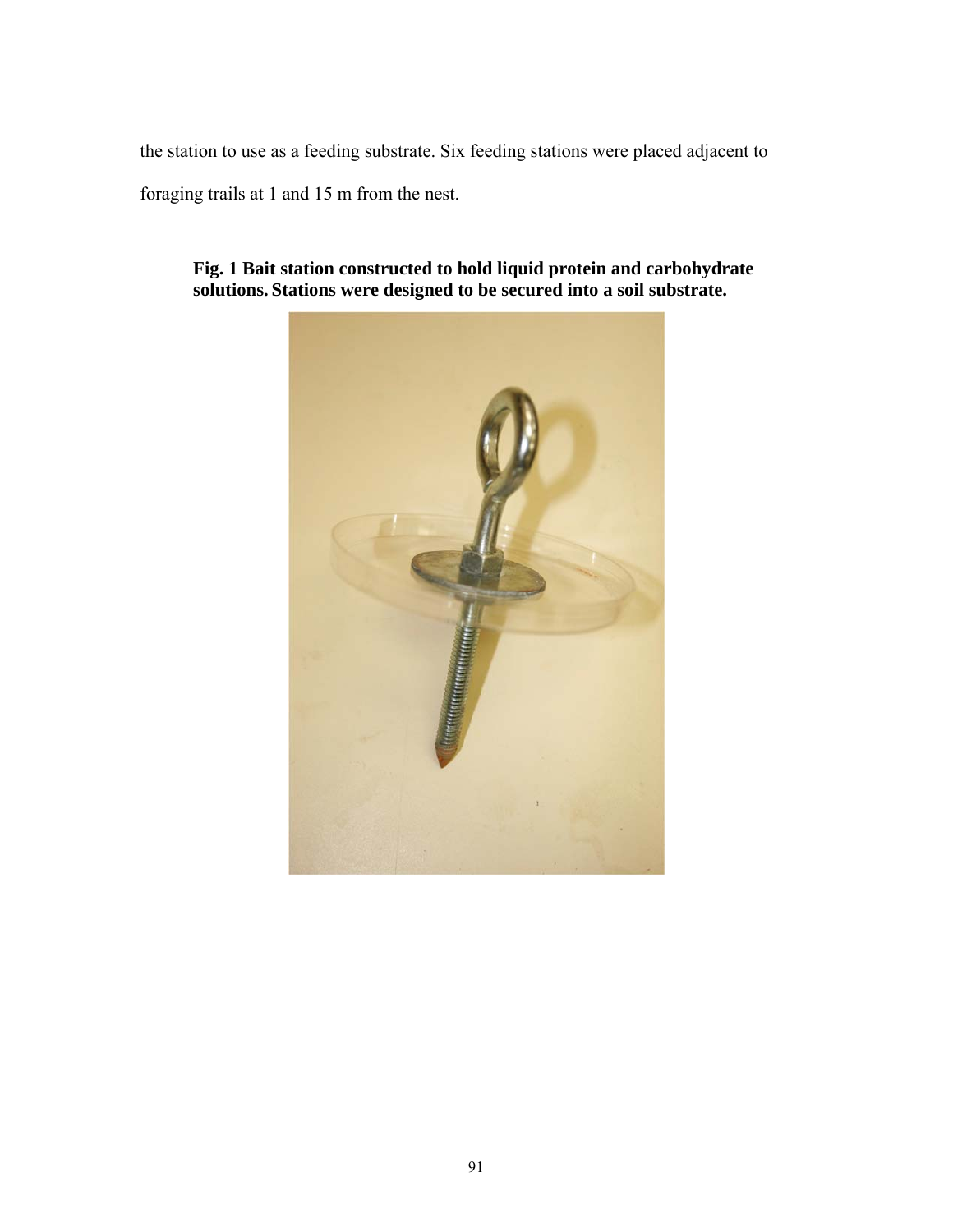**Fig. 2. Arrangement of liquid bait stations flanking a foraging trail of**  *Camponotus pennsylvanicus* **(DeGeer). Stations were partially embedded into the soil to allow foragers easy access to station contents.** 



# **Concentration Preference Study**

Feeding stations were placed 1hr prior to sunset at 1 and 15 m distances. Ten ml of solution was applied to the filter papered dishes 30 min prior to sunset to allow solutions adequate time to acclimate to ambient temperatures. Solution concentrations used for this test were, 5 and 30%, with  $dH_2O$  as a control. Sucrose and casein solutions were tested separately. Casein, was used in its pure form with no preservatives. Test concentrations were made daily and kept refrigerated until needed. Experiments were repeated three times  $(n = 3)$  over a 3 d period, with 7 d between nutrient types. Data were recorded every 10 minutes for a 2 h duration between 2100 and 2300 h. Numbers of ants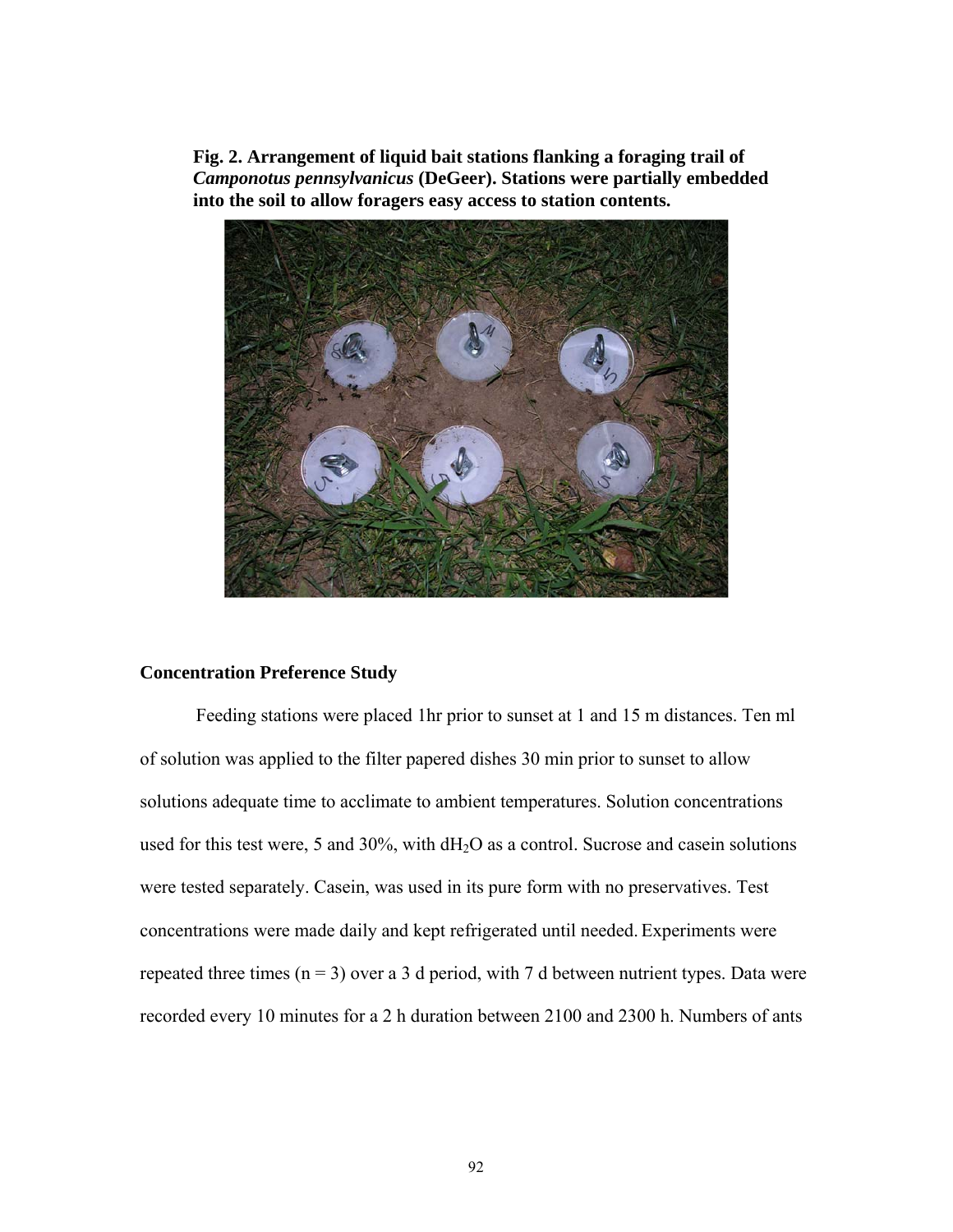in stations imbibing liquid and encountering the food source (discovery, but no sustained uptake of liquid > 2 seconds) were counted at 10 min intervals for two hours.

A split plot in time with repeated measures design was used for this experiment Distance was used as the whole plot treatment, while solution concentration was used as the split plot treatment. Data were analyzed using ANOVA (PROC GLM, SAS Institute 2004) for the split plot and means were compared using Fisher's LSD (Proc Mixed, SAS Institute 2004).

#### **Feeding Duration Study**

Six nests were randomly selected to test feeding duration at each concentration for sucrose and casein. Data were collected in conjunction with the preference study. Carpenter ants were recorded (Handycam Vision, Sony Corp. Tokyo, Japan) at one nest per night at 1 and 15 m using the infrared feature of the camera. Feeding duration (time) was recorded for each ant feeding at each station. The experiment design was a split plot in time with repeated measures. Distance was used as the whole plot treatment while solution concentration was used as the split plot treatment. Data were analyzed using ANOVA (PROC GLM, SAS Institute 2004) for the split plot and means were compared using Fisher's LSD (Proc Mixed, SAS Institute 2004).

## **Results and Discussion**

## **Comparison of Protein Concentrations**

 Mean number of black carpenter ants foraging at the 1 m casein food patch were significantly higher at the 30% concentration than the control at 1 m (Table 1). However, differences were not noted between 0 and 5% nor between 5% and 30%. More foragers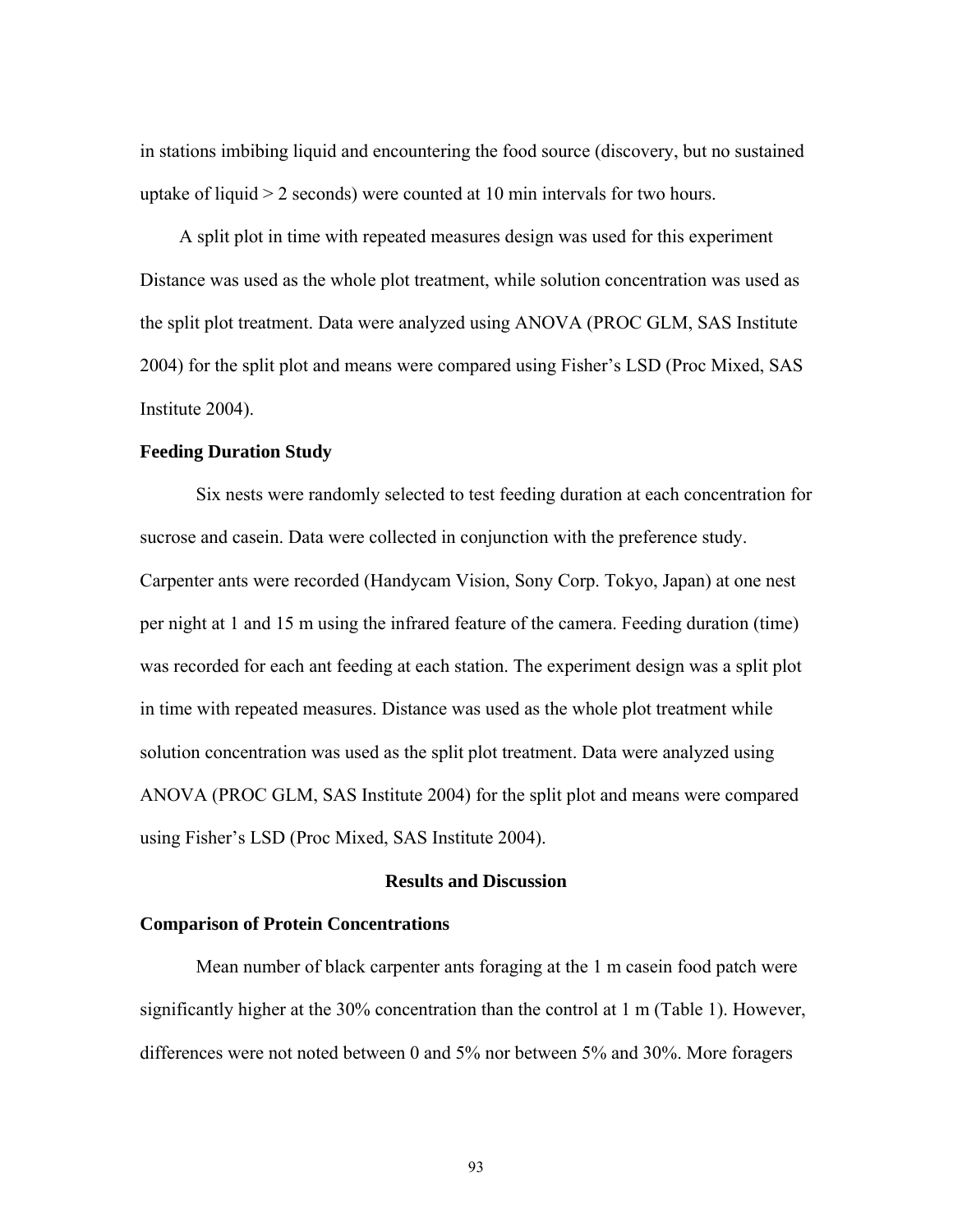$(\bar{x} = 21.83)$  were observed at 30% casein than 5% ( $\bar{x} = 8.15$ ). There were no significant differences at the 15 m distance for any casein concentration. Mean separation of casein at both distances when averaged together yielded similar levels of significance as those at the 1 m interval. Significance was only observed between 30% and 0% casein solutions.

**Table 1. Selection of three concentrations of casein hydrolysate (0, 5 and 30%) in water by** *Camponotus pennsylvanicus* **(DeGeer) foragers (mean number ± SE; n = 3)\* over two distances (1, 15 m) during a two hour period.** 

| <b>Percent Casein Hydrolysate</b>     |                   |                     |                     |                                         |  |  |
|---------------------------------------|-------------------|---------------------|---------------------|-----------------------------------------|--|--|
| Distance (m)                          | 0                 | 5.                  | 30                  | <b>Distance Mean</b><br><b>Averages</b> |  |  |
|                                       | $1.06 \pm 7.96$ a | $8.15 \pm 7.96$ ab  | $21.83 \pm 7.96$ b  | $10.35 \pm 5.71$ A                      |  |  |
| 15                                    | $0.56 \pm 7.96$ a | $16.40 \pm 7.96$ ab | $20.22 \pm 7.96$ ab | $12.39 \pm 5.71$ A                      |  |  |
| <b>Casein Mean</b><br><b>Averages</b> | $0.81 \pm 6.76$ A | $12.28 \pm 6.76$ AB | $21.03 \pm 6.76$ B  |                                         |  |  |

\* Mean comparisons based on Fisher's Protected LSD test at  $\alpha = 0.1$ , df = 2. Distance means followed by the same style capital letters are not significantly different. Casein means followed by the same style capital letters are not significantly different. Distance and casein means followed by the same style lower case letters are not significantly different.

In addition to within-distance comparisons mean separation was used to analyze differences in both 1 and 15 m distances within the same concentration (Table 1). Analysis showed distance was not significant for the mean number of ants feeding at each concentration. The mean distance averages for all concentrations were insignificant.

Black carpenter ants, based on these results, do not appear to adhere to CPF

theory with respect to protein selection. Nor does their foraging resemble an optimal

forging model where food selection is based on optimizing calorie intake. To support the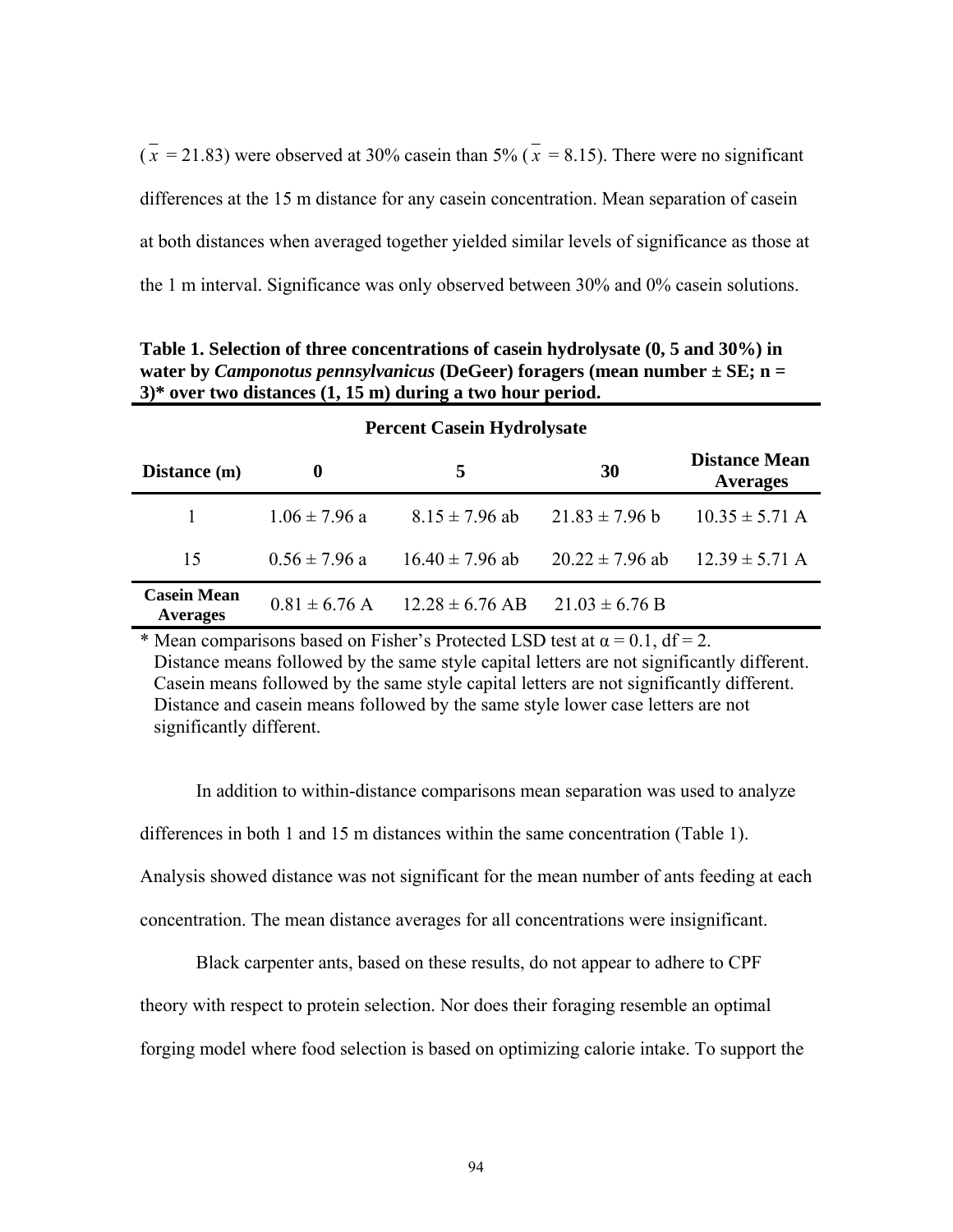original theory of CPF, the black carpenter ant should have optimized travel time and metabolic costs by selecting the 30% casein solution at the 15 m distance. However, because there were no significant differences between the high and low concentrations at either distance, alternate foraging theories may be considered. Observations of foragers while recording data showed that once foragers contacted either concentration of casein, all efforts were focused on exploiting that single resource. Intuitively, one would expect foragers, once the food source had been encountered, to recruit more individuals to search this food patch whereby the higher concentration solution or one of the additional low concentrations of casein could have been discovered because they were in relatively close proximity to the each other. This in turn would suggest an increased number of foragers recruited to the area to exploit this new food patch. This, however, was not observed. Another plausible explanation is that a 5% solution of casein has a sufficient amount of amino acids to meet the colonies protein requirements; therefore searching for a more nutritionally rewarding protein source would not be necessary. While this explanation of protein foraging is conceivable, it is probably the least likely because *C. pennsylvanicus* foragers are known to forage on live insect and other prey that would have a higher protein content than 5%. Several species of ants including *Camponotus*  spp., feed on secretions from plant nectaries and homopteran honeydews (Bristow and Yanity 1999, Lanza et al. 1993, Sakamoto and Yamane 1997). These secretions are composed of carbohydrates, amino acids and lipids in varying concentrations, and ingredient components that are species and seasonally dependent (Bristow and Yanity 1999). Artificial honeydews modeled after secretions of homopteran plant feeders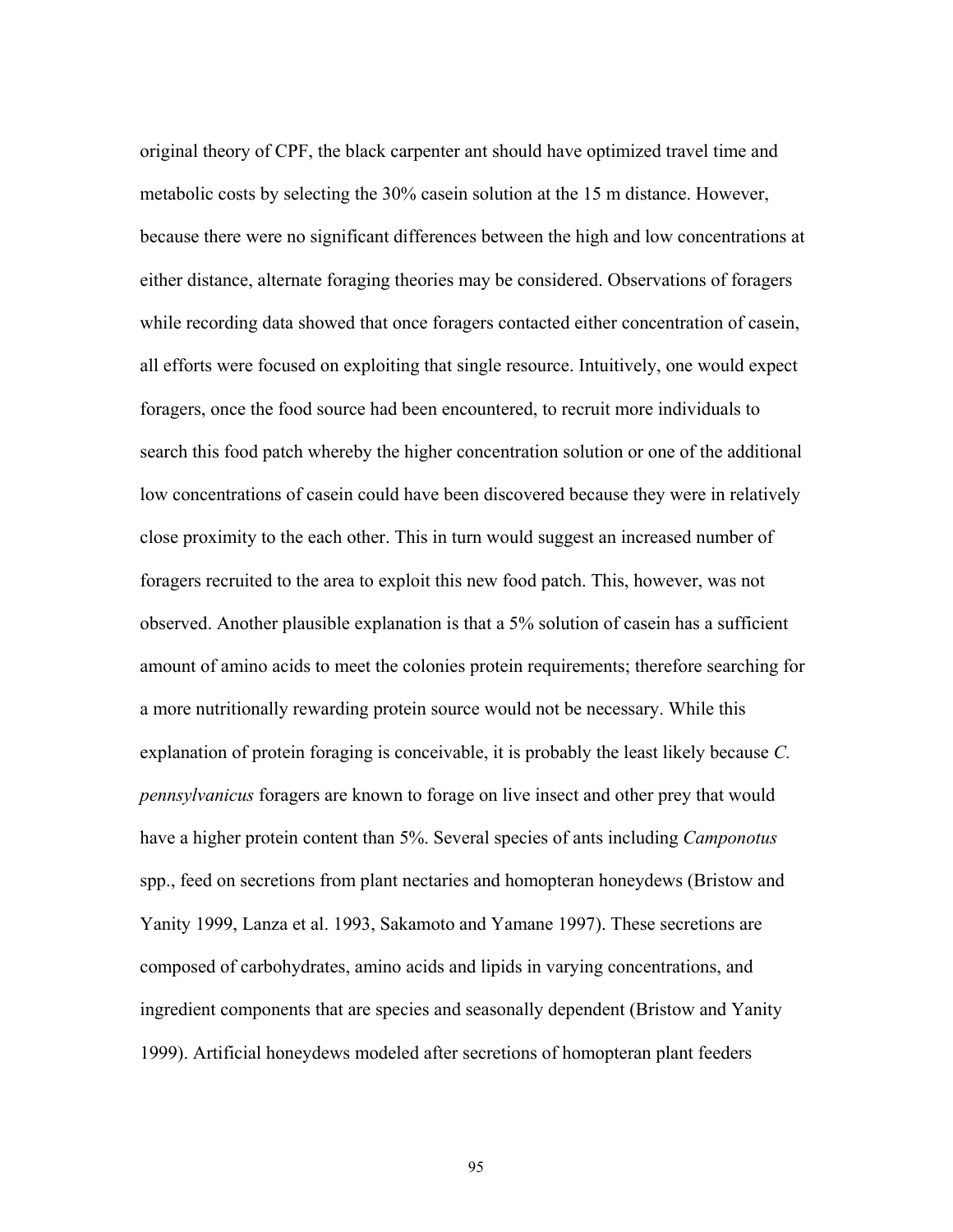contained between 1% and 4% amino acid concentrations, with only three constituent parts (Bristow and Yanity 1999). While these concentrations are present in natural sources, my preliminary study showed that *C. pennsylvanicus* did not feed on casein concentrations lower than 5%. In regard to protein foraging in black carpenter ants, I speculate that colony nutritional requirements (ie. brood, reproductive castes) cause foragers to exploit most nutritionally viable protein sources discovered because they are a limited resource and once discovered is used regardless of the inherent caloric value versus metabolic costs to the forager.

#### **Comparison of Sucrose Concentrations**

Mean number of foragers at each solution concentration at the 1 m distance was not significant (Table 2). Mean number of ants foraging at 5% sucrose was 9.24 while at 30% the mean was 23.06. Even though larger numbers of foragers were noted at the higher concentration, experimental variability was large enough to overshadow the effects. The data trend indicates that foragers did not prefer a higher concentration of sucrose at 1 m even though foragers sampled both solutions. Solution concentration at 15 m was significant. While there was no significant difference between 0 and 5% sucrose concentrations, there was a significant difference between forager numbers at the control (0) and low concentration sucrose ( $\overline{x}$  = 1.53) versus the higher 30% solution ( $\overline{x}$  = 61.11), suggesting that foraging carpenter ants selected the higher concentration at the greater distance. Mean separation of sucrose across both distances within the same concentration was significant for only the 30% casein solution. This seems apparent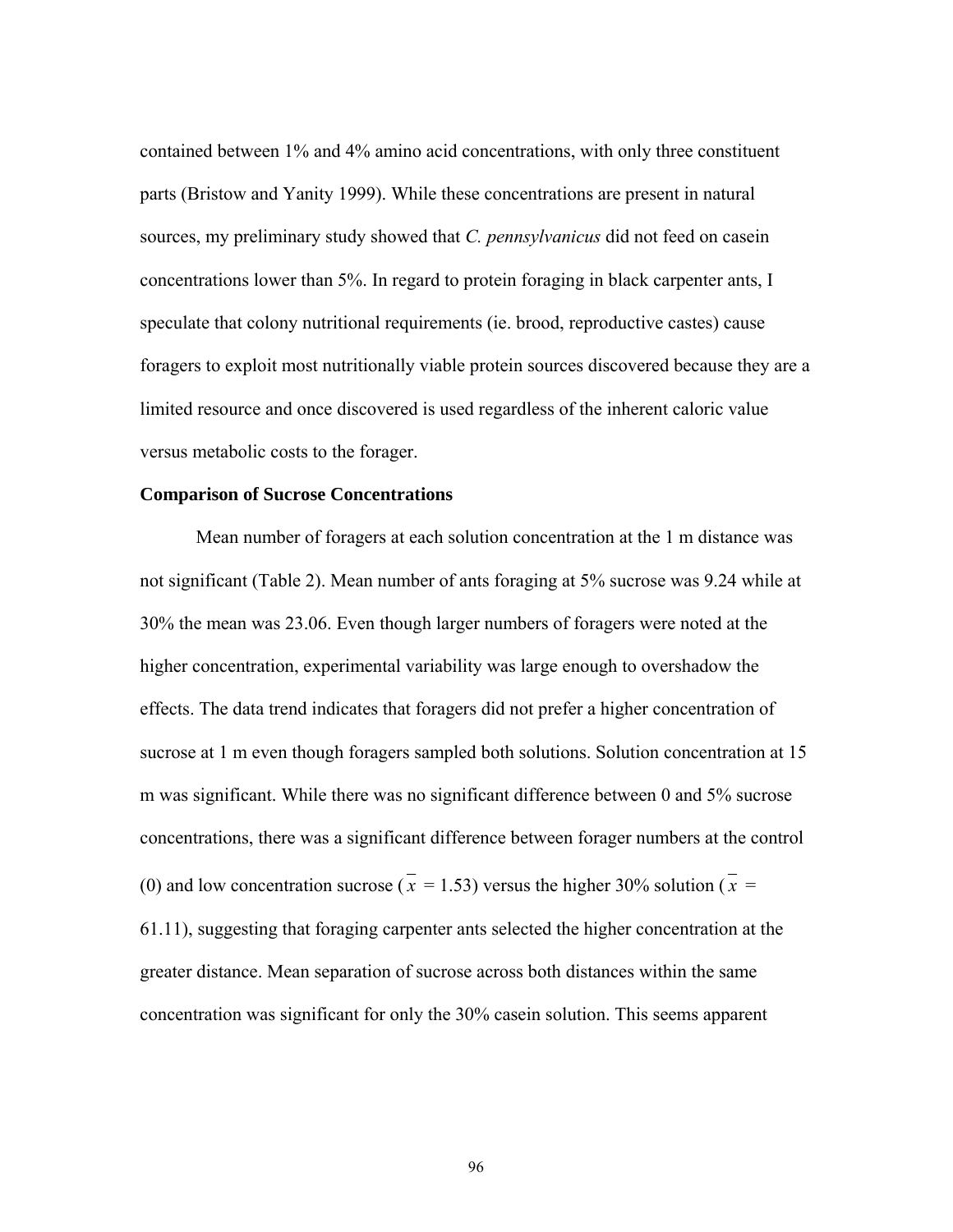because foragers fed almost exclusively on the 30% solution at 15 m; whereas both

solutions were fed on at the 1m distance.

**Table 2. Selection of three concentrations of sucrose (0, 5 and 30%) in water by**  *Camponotus pennsylvanicus* **(DeGeer) foragers (mean number ± SE; n = 3)\* over two distances (1, 15 m) during a two hour period.**

| <b>Percent Sucrose</b>                 |                   |                   |                    |                                         |  |
|----------------------------------------|-------------------|-------------------|--------------------|-----------------------------------------|--|
| Distance (m)                           | 0                 | 5                 | 30                 | <b>Distance Mean</b><br><b>Averages</b> |  |
|                                        | $0.06 \pm 8.32$ a | $924 \pm 832a$    | $23.06 \pm 8.32$ a | $10.78 \pm 4.89$ A                      |  |
| 15                                     | $0.00 \pm 8.32$ a | $1.53 \pm 8.32$ a | $61.11 \pm 8.32 b$ | $12.39 \pm 4.89$ A                      |  |
| <b>Sucrose Mean</b><br><b>Averages</b> | $0.03 \pm 5.93$ A | $5.38 \pm 5.93$ A | $42.08 \pm 5.93$ B |                                         |  |

\* Mean comparisons based on Fisher's Protected LSD test at  $\alpha = 0.1$ , df = 2. Distance means followed by the same style capital letters are not significantly different. Sucrose means followed by the same style capital letters are not significantly different. Distance and Sucrose means followed by the same style lower case letters are not significantly different.

*Camponotus pennsylvanicus* appears to use a CPF strategy with regard to sucrose selection. For carpenter ants to adhere to the model, there should be no preference between the low and high concentration of sucrose at 1m. The data in this study support the CPF model. Additionally, as distance to a food patch increases, so should the selection criteria used by the forager. As my data indicate, *C. pennsylvanicus* selected a higher concentration of sucrose as the distance from a food patch to the nest increased to 15 m. These data also corroborate visual observations made during my data collection. Ants were routinely observed testing several dishes at 15 m before selecting the 30% concentration. Once a forager had located the highest concentration, recruitment to the dish was rapid and involved a large number of nestmates.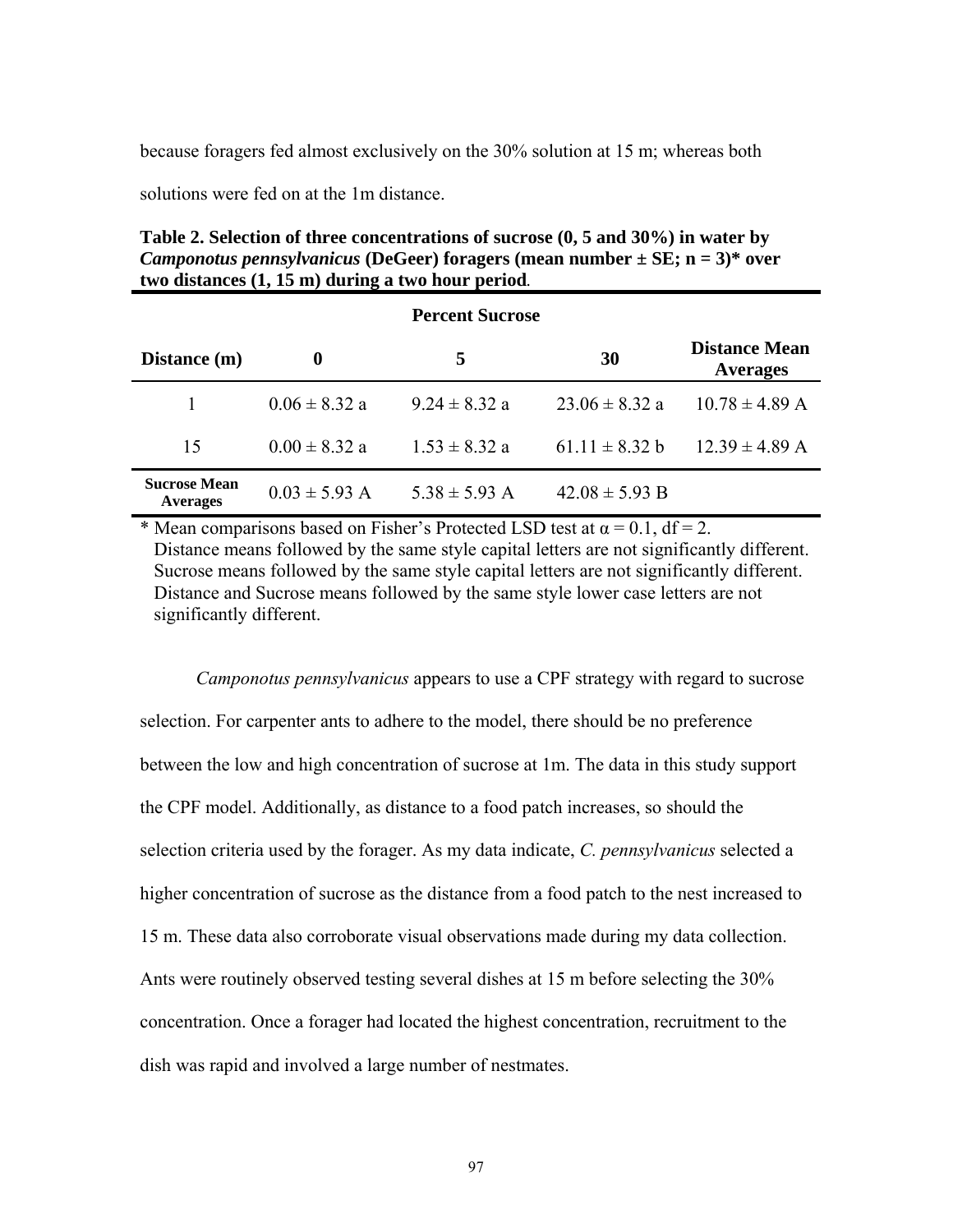## **Casein Feeding Duration**

Mean feeding duration indicated that foraging black carpenter ants fed differentially on casein solutions, depending on concentration or distance. At 1 m there was a significant difference observed between mean feeding duration between the 5 and 30% casein concentrations (Table 3). Feeding time at 5% casein was approximately 47.76 s with an average time of 60.48 s at the higher concentration. Similar results were noted at the 15 m distance where the mean time spent feeding at the 5% solution was significantly shorter (53.30 s) than mean time spent at 30% (58.40 s). However, the time interval had increased with the corresponding increase in distance and was approaching the mean time of the higher solution. Overall casein mean feeding time was significant, suggesting black carpenter ants feed longer on 30% casein solution regardless of the distance involved. Additional analysis showed that the effect of distance on feeding duration was only significant at a 5% solution concentration.

| <b>Concentration</b>    |                       |                       |                              |  |  |
|-------------------------|-----------------------|-----------------------|------------------------------|--|--|
| Distance (m)            | 5                     | 30                    | <b>Distance Mean</b><br>Time |  |  |
|                         | $a\,47.76 \pm 1.92$ a | $a\,60.48 \pm 1.92 b$ | $a\,54.12 \pm 1.43$          |  |  |
| 15                      | $h 53.30 \pm 1.92 a$  | a 58.40 $\pm$ 1.92 b  | $a.55.85 \pm 1.43$           |  |  |
| <b>Casein Mean Time</b> | $50.53 \pm 1.43$ a    | $5944 \pm 143$ b      |                              |  |  |

**Table 3. Feeding times (sec.) of three concentrations of casein (0, 5 and 30%) in water by** *Camponotus pennsylvanicus* **(DeGeer) foragers (mean seconds ± SE; n = 3)\* over two distances (1, 15 m) during a two hour period.** 

\* Means within *columns* or rows followed by the same style letter are not significantly different based on Fisher's Protected LSD test at  $\alpha = 0.1$ , df = 6.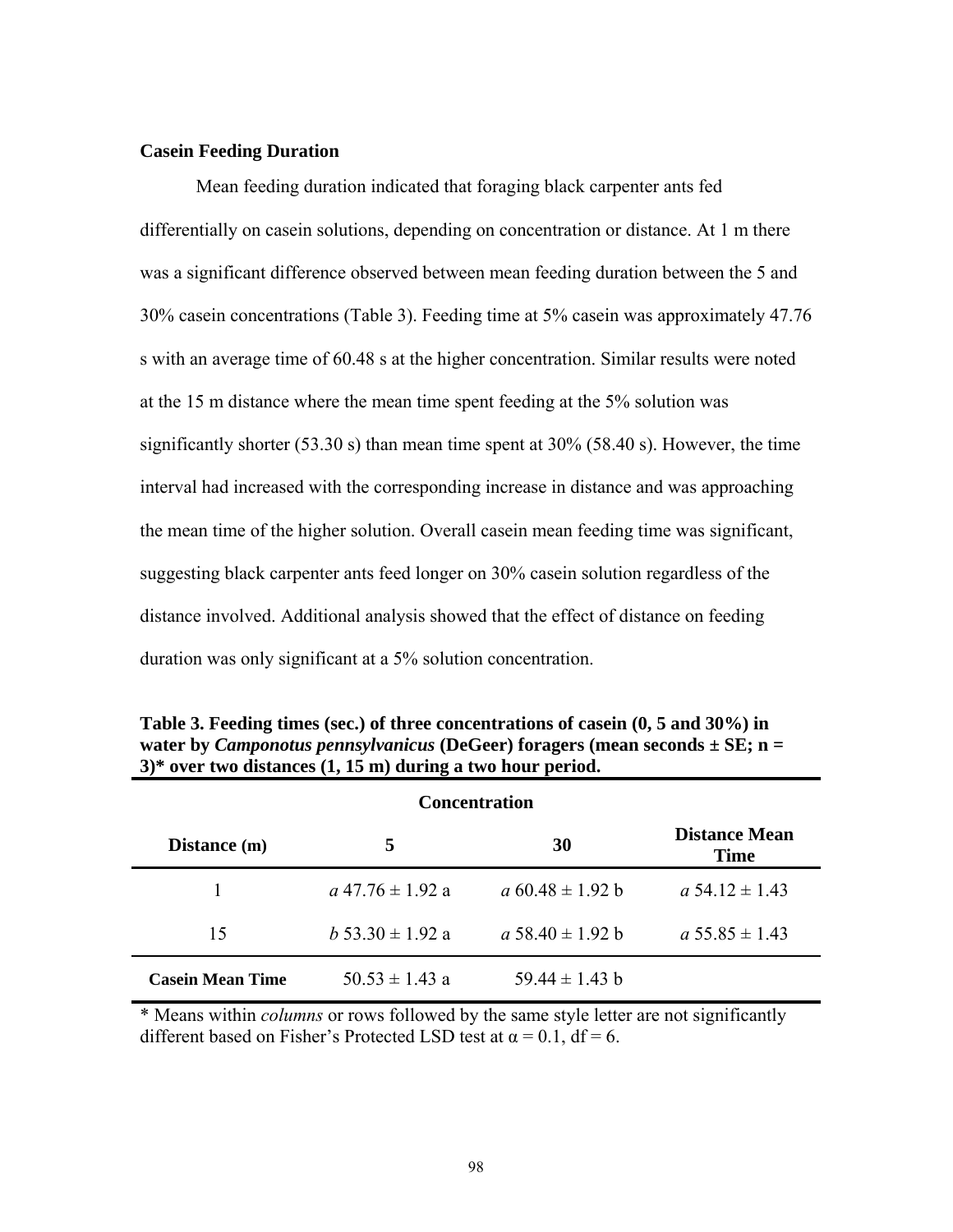#### **Sucrose Feeding Duration**

 Similar results were found in relation to mean time spent feeding on two different solutions of sucrose as were found in casein (Table 4). Feeding duration at 1 m was significantly different at a 5% concentration (8.15 s.) than at 30% (31.28 s). Mean time at 15 m also was significant, with foragers imbibing 30% sucrose (46.04 s) longer than 5% (9.13 s). Overall mean feeding time was also significant, suggesting feeding interval was greater on 30% over both distances. Feeding durations within concentrations across distances was significant for only 30% sucrose. One-meter feeding times were shorter, with a mean of 31.28 s versus the 46.04 s observed at the highest concentration.

| <b>Concentration</b>     |                       |                        |                     |  |  |  |
|--------------------------|-----------------------|------------------------|---------------------|--|--|--|
| Distance (m)             | 5                     | 30                     | <b>Mean Time</b>    |  |  |  |
|                          | $a 8.15 \pm 5.05 a$   | $a$ 31.28 $\pm$ 5.05 b | a $19.72 \pm 3.94$  |  |  |  |
| 15                       | $a$ 9.13 $\pm$ 5.05 a | $b\,46.04 \pm 5.05 b$  | $a\,27.58 \pm 3.94$ |  |  |  |
| <b>Sucrose Mean Time</b> | $8.64 \pm 3.94$ a     | $38.66 \pm 3.94$ b     |                     |  |  |  |

**Table 4. Feeding times (s) of three concentrations of sucrose (0, 5 and 30%) in water by** *Camponotus pennsylvanicus* **(DeGeer) foragers (mean seconds ± SE; n = 3)\* over two distances (1, 15 m) during a two hour period.** 

\* Means within *columns* or rows followed by the same style letter are not significantly different based on Fisher's Protected LSD test at  $\alpha = 0.1$ , df = 6.

Drawing on the results of these data, feeding durations vary with distance and concentration. While I am not aware of any model that predicts feeding times based on distance or solution concentrations, duration may be, in part, related to concentration selection. Foragers contacting casein failed to select the higher concentration at greatest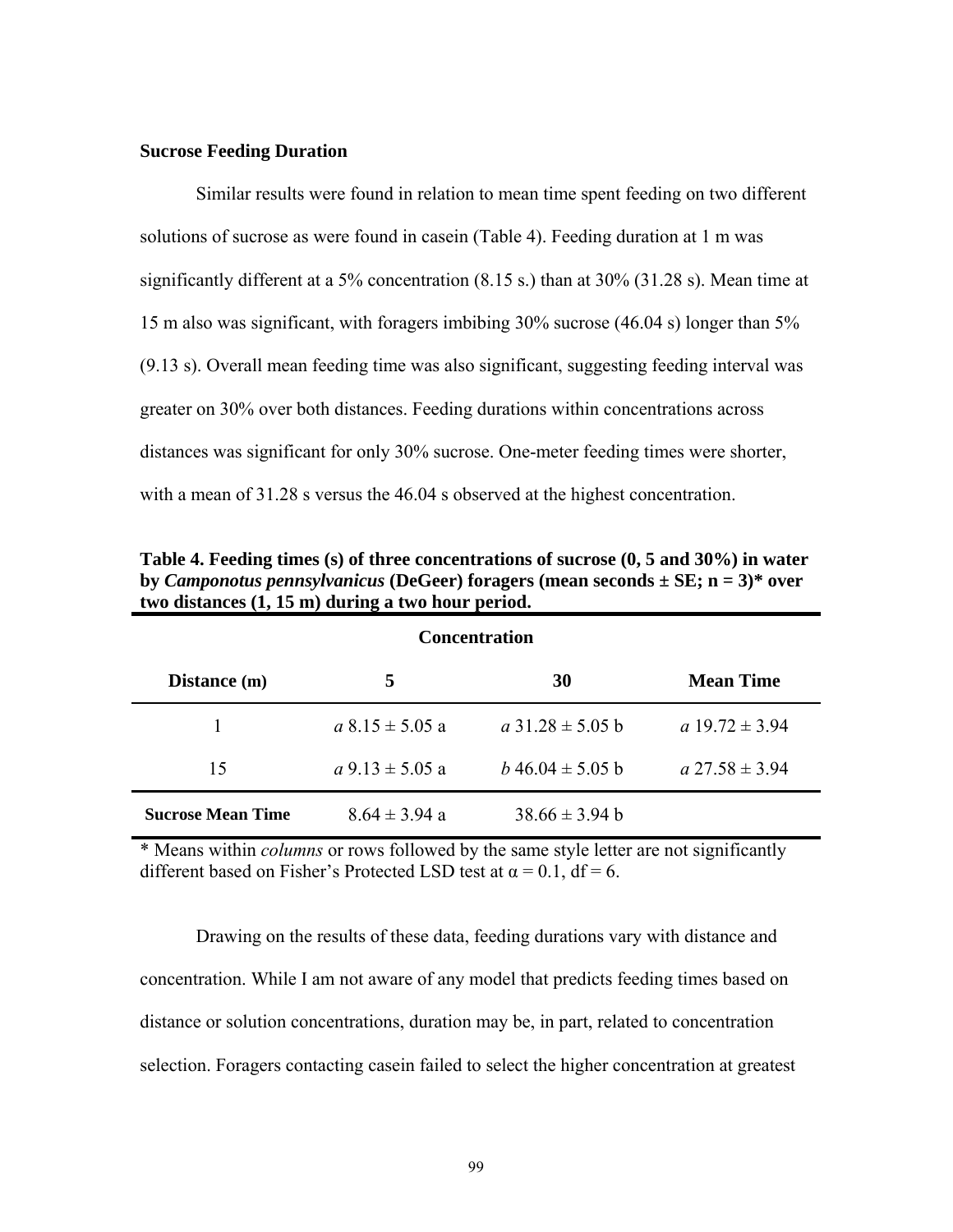distance tested however, feeding time was higher at both distance intervals suggesting that density of the solution may affect the ability of the forager to quickly imbibe the higher concentration. At the lower concentration of casein, the feeding duration increased. Because there would be no physical differences between these solutions the distance factor must play into a decision for the forager. Therefore, a greater amount of solution should be taken to account for the increased amount of distance, even though the protein food source is of a lower nutritional value.

 The distance and concentration interplay of solutions is also interesting, suggesting a dual modality of behaviors used by *C. pennsylvanicus* foragers. At 1 m, there was no difference in sucrose selection by foragers, but there was a difference in the amount of time spent feeding on the solution. The functionality of this at the shorter distance may indicate there is an inherent solution density difference in uptake rate because metabolic load costs to the forager would be equal if the amount of intake into the crop were the same. Distance effects show up at 15 m, but only with 30% sucrose, because like casein, the physical attributes of the same solution are identical with the only difference being distance. The data indicate that foragers spend a greater amount of time feeding on 30% sucrose at 15 m than at1 m. It appears that the increased feeding time is due to the forager maximizing the amount of material uptake into the crop because the metabolic load cost has increased.

# **Conclusions**

 Foraging in black carpenter ants cannot be placed under a single strategy type. Preference studies often use a single food type, most often sucrose, to explain foraging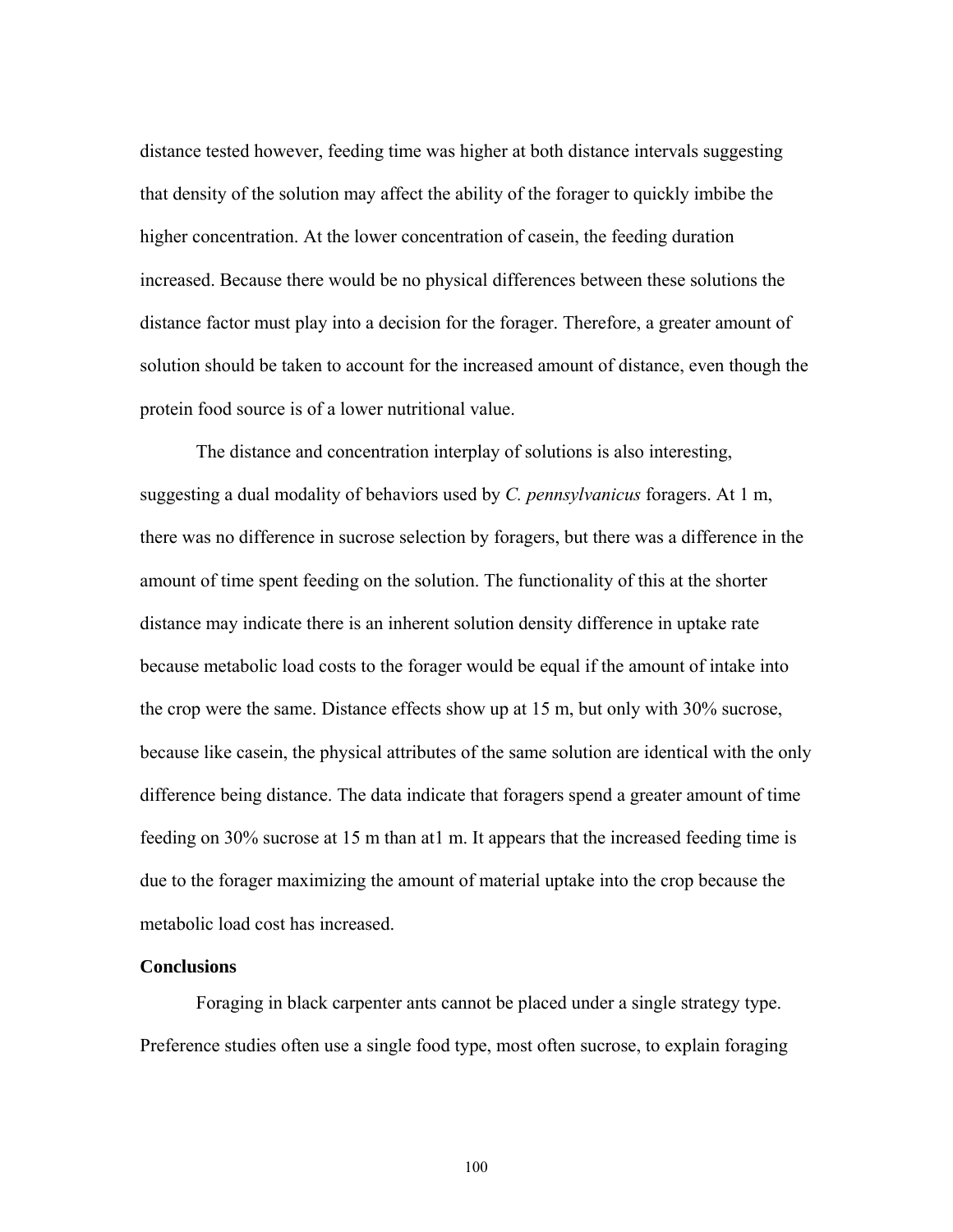patterns observed in a laboratory setting. The results are extrapolated so that inferences are drawn to broadly explain behaviors in natural settings. The inherent dangers are that a colony nutritional requirements are extremely dynamic and should be factored into an overall model to explain foraging strategies. My results indicate that black carpenter ants use multiple foraging strategies, depending on the type of food that may be required by the colony. While *C. pennsylvanicus* foraging on sucrose adheres to a CPF model, protein foraging does not. Therefore, I reject my hypothesis with regard to *C. pennsylvanicus*  using CPF when gathering sources of protein, but accept it in relevance to sucrose foraging.

 The value of this research as a tool in pest management should be applied to increasing the efficacy of existing carpenter ant bait products. Currently available commercial ant bait products, aside from fire ant baits, overwhelmingly use carbohydrates as the single food attractant. Protein matrices are often overlooked because they are more expensive to produce and have a shorter shelf-life than carbohydrate baits. Once powdered casein is brought into solution, it will denature within a few hours. Maintaining laboratory colonies of black carpenter ants on casein was possible by adding preservatives commonly found in most published Lepidoptera larval diets (Raulston Lingren. 1972). Preservatives added to casein allowed the solutions to remain palatable for 7 days at room temperature. Commercial production of viable protein bait, like casein, would give pest management professionals a valuable tool to use in conjunction with carbohydrates for control of *C. pennsylvanicus.*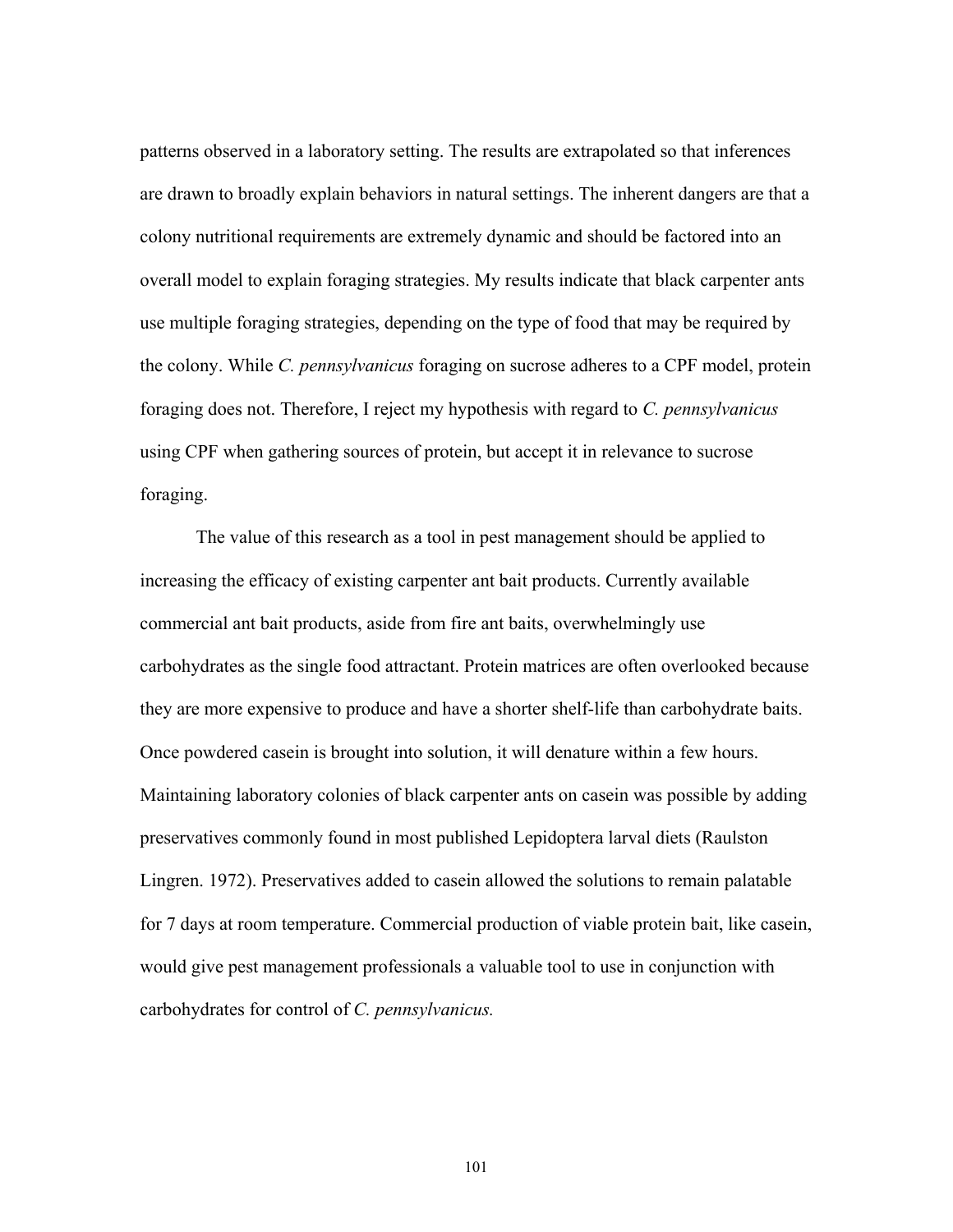In addition to recognizing the value of protein baits, a better understanding of foraging strategies for both types of food sources could enhance existing bait placement strategies. Multiple bait placements should be made at intervals along a column of foraging carpenter ants. Placing high carbohydrate concentrated baits close to the nest may not evoke a foraging response. Carbohydrate based baits should be placed farther away from the nest where active foraging is observed.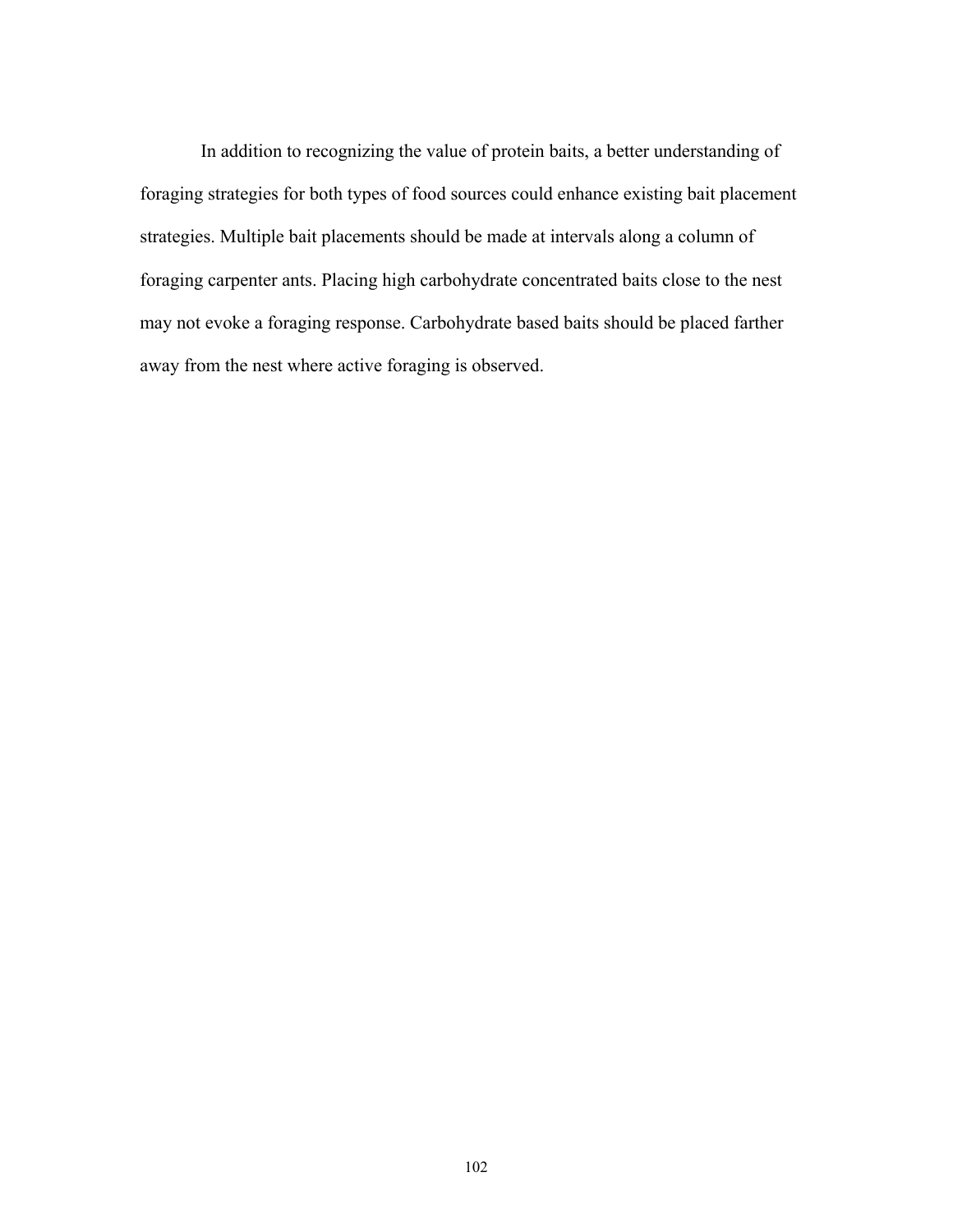## **LITERATURE CITED**

- Adler, F. R., and D. M. Gordon. 2003. Optimization, conflict, and nonoverlapping foraging ranges in ants. American Naturalist 162:529–543.
- Bristow, C. M., and E. Yanity. 1999. Seasonal response of workers of the allegheny mound ant, Formica exsectoides (Hymenoptera: Formicidae) to artificial honeydews of varying nutritional content. Gt. Lakes Entomol. 32: 15-27.
- Davidson, D. W. 1978. Experimental tests of the optimal diet in two social insects. Behav. Ecol. Sociobiol. 4(1): 35-41.
- Elliott, P. F. 1988. Foraging behavior of a central-place forager: field tests of theoretical predictions. Amer. Nat. 131(2): 159-174.
- Fewell, J. 1988. Energetic and time costs of foraging in harvester ants, *Pogonomyrmex occidentalis*. Behav. Ecol. 22: 401-408.
- Franson, S. E. 1985. Foraging behavior of neighboring ant colonies: an assessment of optimal central place foraging theory. Ph.D. dissertation, University of Illinois, Urbana-Champaign. 113 p.
- Greenberg, L., J. H. Klotz, and M. K. Rust. 2006. Liquid borate bait for control of the Argentine ant, *Linepithema humile*, in organic citrus (Hymenoptera: Formicidae). Fla. Entomol. 89(4): 469-474.
- Hölldobler, B., and E. O. Wilson. 1990. *The Ants*. Belknap Press, Cambridge. 732 pp.
- Hooper-Bùi, L. M., A. G. Appel, and M. K. Rust. 2002. Preference of food particle size among several urban ant species. J. Econ. Entomol. 95(6): 1222-1228.
- Kay, A. 2002. Applying optimal foraging theory to assess nutrient availability ratios for ants. *Ecology* 83: 1935-1944.
- Kay, A. 2004. The relative availabilities of complementary resources affect the feeding preferences of ant colonies. *Behavioral Ecology* 15: 63-70.
- Lanza, J. 1988. Ant preferences for *Passiflora* nectar mimics that contain amino acids. Biotropica 20: 341-344.
- Lanza, J. 1991. Response of fire ants (Formicidae: Solenopsis invicta and S. geminate) to artificial nectars with amino acids. Ecol. Entomol. 16: 203-210.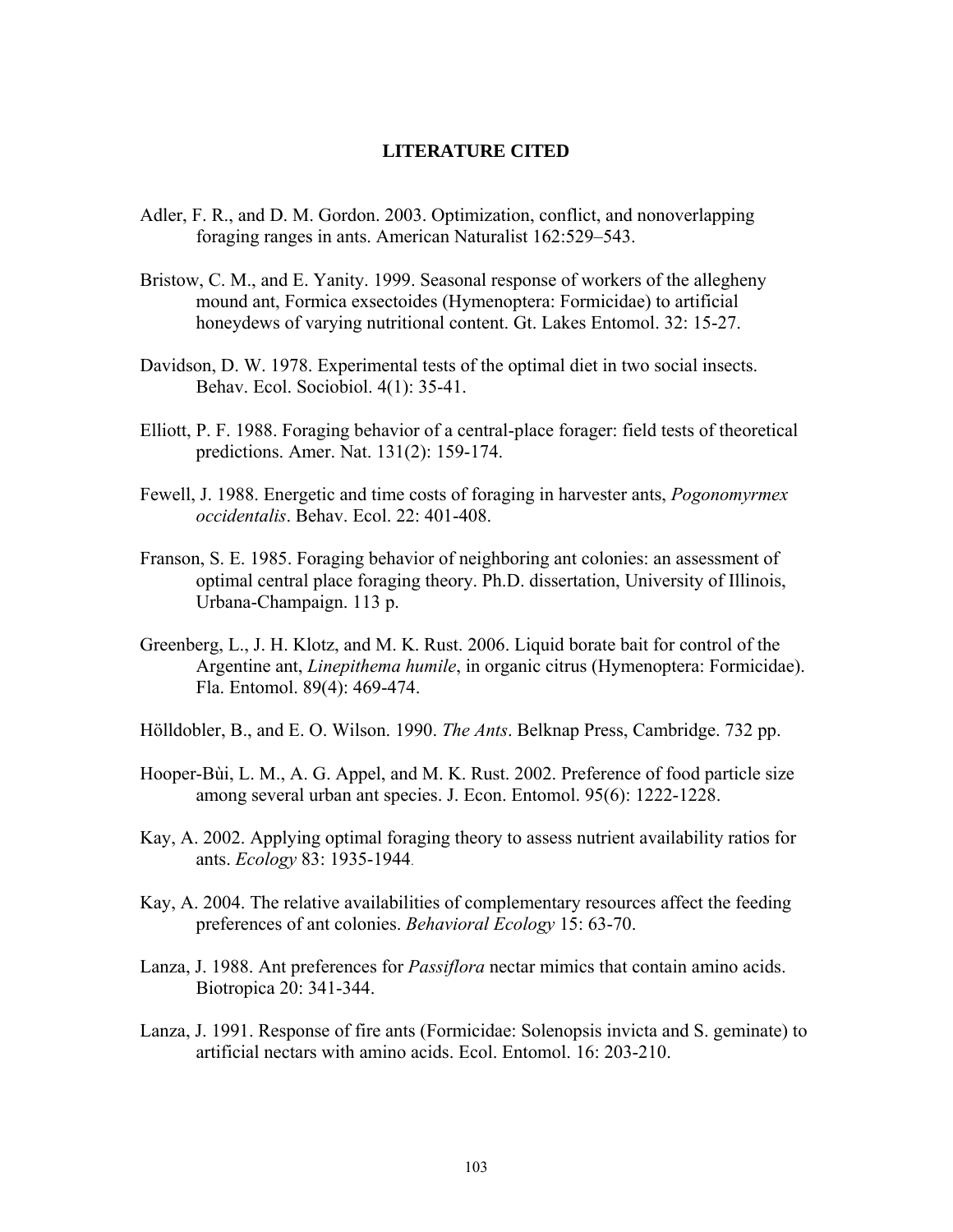- Lanza, J., E. L. Vargo, S. Pulim, and Y. Z. Chang. 1993. Preferences of the fire ants *Solenopsis invicta* and S. geminate (Hymenoptera: Formicidae) for amino acid and sugar components of extrafloral nectarines. Environ. Entomol. 22(2): 411- 417.
- O'Brien, K. S., and L. M. Hooper-Bùi. 2005. Hunger in red imported fire ants and their behavioral response to two liquid bait products. J. Econ. Entomol. 98(6): 2153- 2159.
- Orians, G. H., and N. E. Pearson. 1979. On the theory of central place foraging, 155-177. *In* D. J. Horn, G. R. Stairs, and R. D. Mitchell (eds.), Analysis of ecological systems. Ohio State University Press, Columbus.
- Oster, G. F., and E. O. Wilson. 1978. Caste in the service of foraging strategy, pp. 248- 287, Monographs in population biology, vol. 12. Princeton University Press, Princeton, NJ.
- Pfeiffer, M., and K. E. Linsenmair. 1998. Polydomy and the organization of foraging in a colony of the Malaysian giant ant *Camponotus gigas* (Hymenoptera: Formicidae). Oecologia 117: 579-590.
- Raulston, J. R., and P. D. Lingren. 1972. Methods for large-scale rearing of the tobacco budworm. U.S. Dep. Agric. Prod. Res. Rep.
- Rissing, S. W., and G. B. Pollock. 1984. Worker size and foraging efficiency in *Veromessor pergandei* (Hymenoptera: Formicidae). Behav. Ecol. Sociobiol. 15: 121-126.
- Sakamoto, N., and S. Yamane. 1997. Food habits of a Japanese carpenter ant, *Camponotus (Myrmamblys) nawai* Ito (Hymenoptera: Formicidae). Jpn. J. Entomol. 65(1): 37-46.
- SAS Institute Inc. 2004. *SAS/STAT® 9.1 User's Guide*. Cary, NC: SAS Institute, Inc.
- Schoener, T. W. 1971. Theory of feeding strategies, pp. 369-404. *In* R. F. Johnson, P. W. Frank and C. D. Michener (eds.), Annual Review of Ecology, vol. 12. Annual Reviews, Inc. Palo Alto, CA.

Traniello, J. F. A. 1989. Foraging strategies of ants. Ann. Rev. Entomol. 34: 191-210.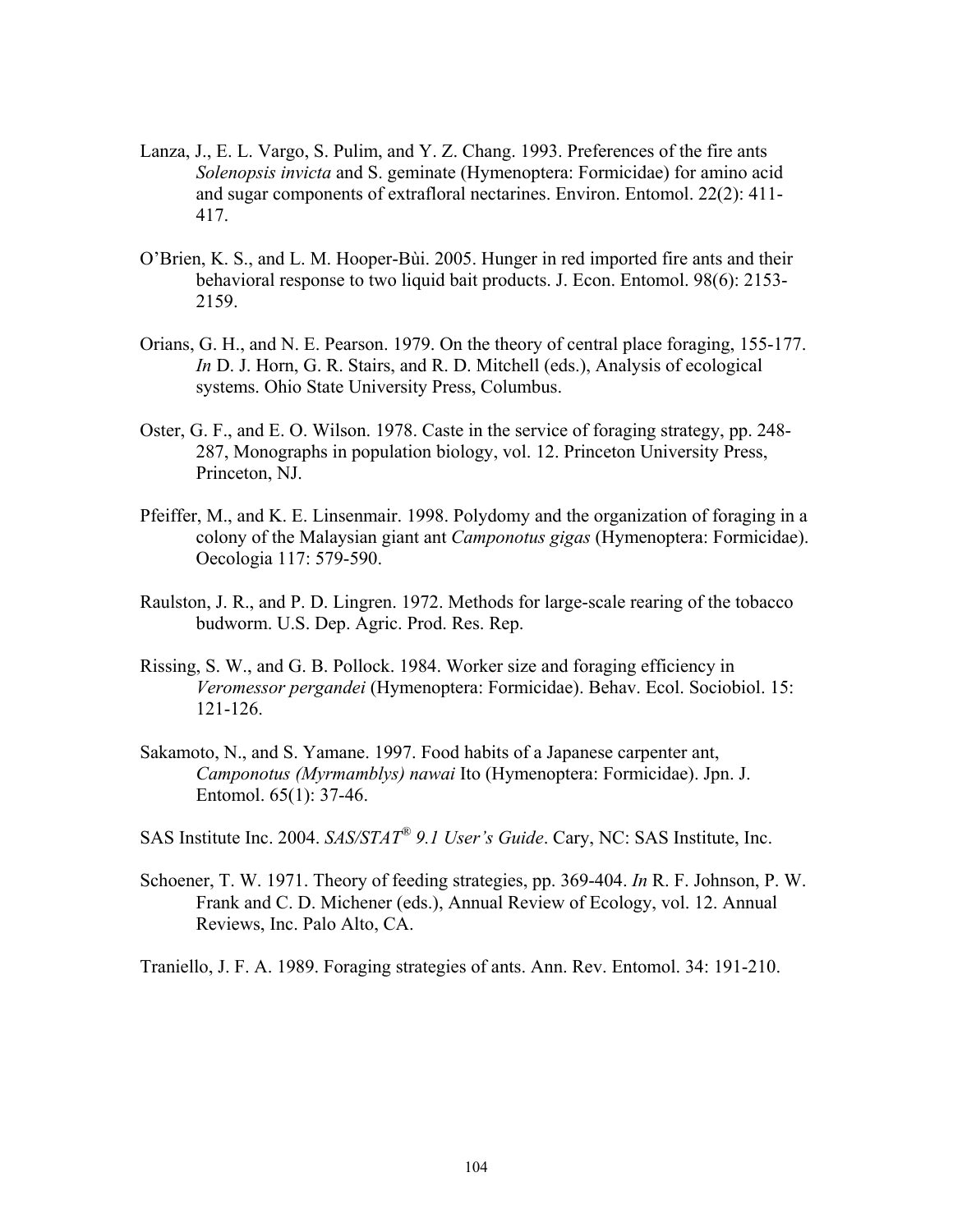#### **SUMMARY AND DISCUSSION**

#### **Nest Site Preference Of Black Carpenter Ants In Forested Habitats**

Nesting sites of *Camponotus pennsylvanicus* (DeGeer) in natural settings are cryptic and may use several types of cellulose-based substrates in which to nest. The dominant nest substrate used by *C. pennsylvanicus* in my study was hardwood trees in the genus *Quercus*. *Pinus* spp. logs and *Quercus* spp. stumps also served as suitable nesting substrates, but in lower abundance. Data taken of broad habitat features, often observed in association with nests of *C. pennsylvanicus,* were not positively correlated with nest presence.

Analysis of individual nests yielded identification of several characteristics of nesting medium. *Camponotus pennsylvanicus* nests were in logs and stumps where < 40% of the cellulose was consumed by wood destroying fungi. Non-nest logs and stumps often had higher percentages of decay and were easily torn apart for examination. The structural integrity of these nest-absent substrates was severely compromised, limiting long-term viability as a stable nesting medium. Log length was important in nest selection, where nest-present logs averaged over 9 m in length.

Nest-present substrates were invariably in trees that contained the nest prior to felling, as with *Quercus* spp. in which mature nests were often documented. Nests in pine logs, *Pinus* spp., were often small founding colonies or satellite nests that occupied the substrate after tree decline and fall.

Several features made standing trees with active nests discernable from those without nests. Hardwood trees containing nests were a larger diameter than trees without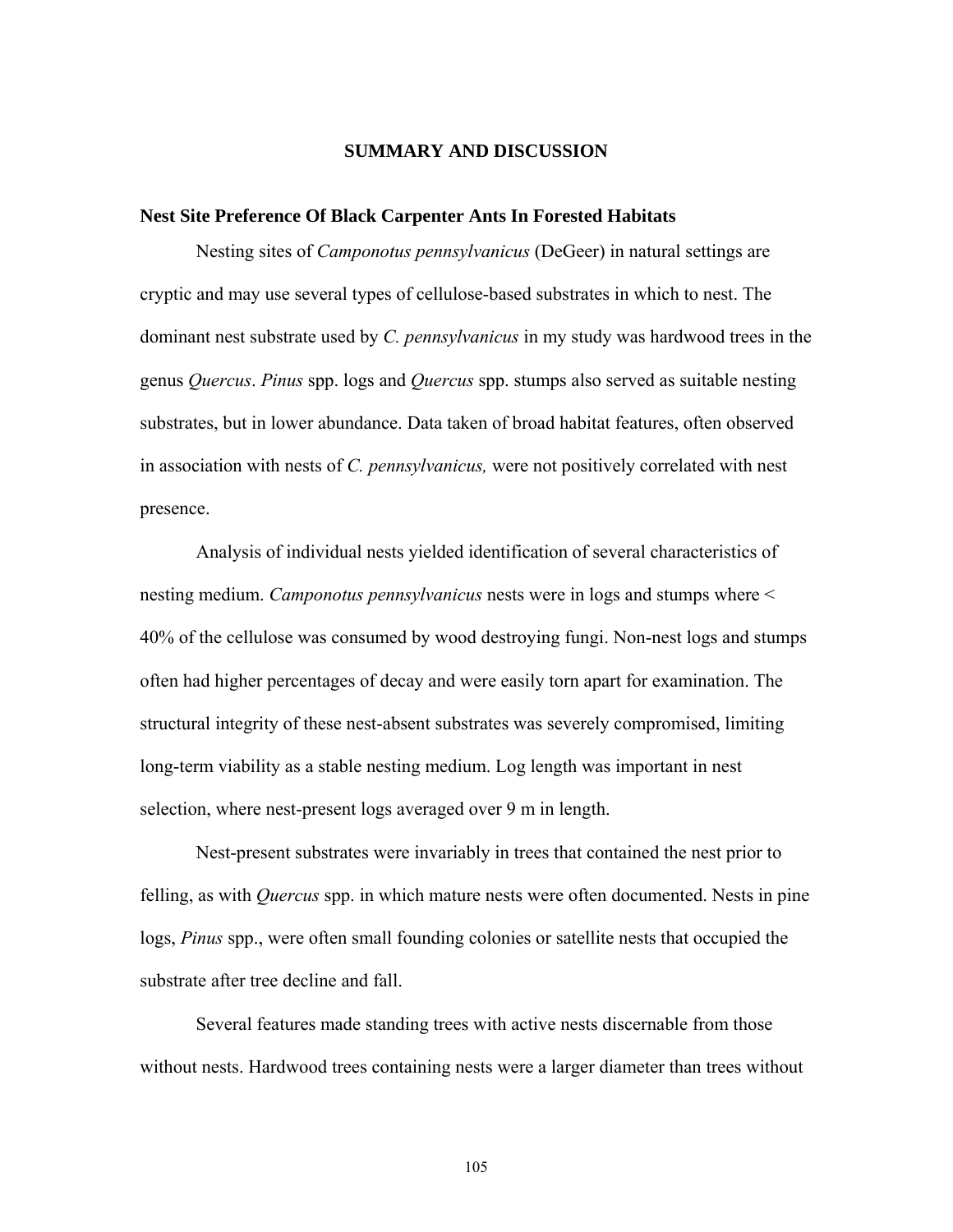a nest. Diameter directly relates to maturity indicating larger older trees had a higher likelihood of containing a nest than did smaller, younger trees.

Some defects and the presence/absence of *C. pennsylvanicus* nests in trees were positively correlated. For *C. pennsylvanicus* to infest a standing hardwood tree, an injury must exist to allow the ants to circumvent the tree's defensive mechanisms. Injuries allow fungi to invade and destroy the heartwood of the tree, which *C. pennsylvanicus* excavates as a nest site. The most common type of defect found in conjunction with *C. pennsylvanicus* nests were tree holes. Holes are a visible sign of damage to the tree core and one that foragers use as a point of entry and egress from the nest. Another defect associated with nests is a crotch. Tree crotches are areas where two or more main areas of the trunk split off, or at the apex of the trunk where multiple main branches form an attachment. This area collects water and detritus that can facilitate entry of fungi into the tree.

## **Temperature Regulation of Black Carpenter Ant Nests**

The ability to alter habitat microclimate is a unique characteristic found in some species of eusocial formicidae. Studies have shown that internal nest temperatures of *C. pennsylvanicus* are warmer than the surrounding tree but track ambient temperature in a similar, but less variable pattern during periods of wide temperature ranges. My study investigated internal and ambient temperatures in both occupied and unoccupied nests to determine if *C. pennsylvanicus* could regulate nest microclimate.

The results indicate that internal temperature range is less than ambient temperature range in both occupied and unoccupied nests. Temperatures inside the nest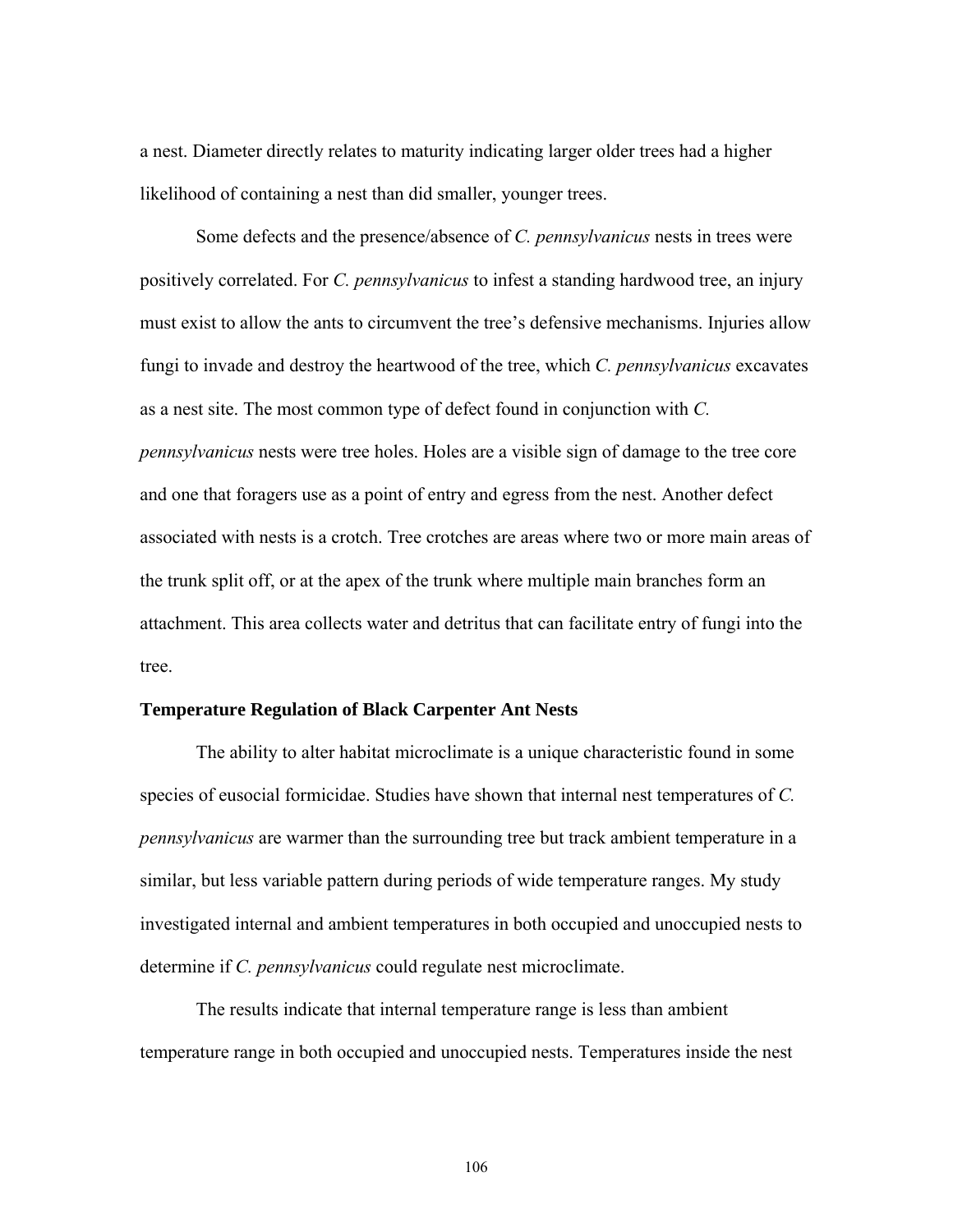of both occupied and unoccupied nests mirrored mean ambient temperature, but fluctuated by only 2 –3°C regardless of season. Mean ambient temperature had a larger temperature range of approximately  $9 - 13^{\circ}$ C over 52 wks. When the data were analyzed by season, summer temperature range was the narrowest, regardless of nest activity, while spring temperature range was the widest. In addition, internal temperature ranges of occupied and unoccupied nests were not statistically different. If *C. pennsylvanicus* actively regulated nest temperature, my data would indicate elevated temperatures during cold periods, possibly emanating from metabolic heat. Because internal temperature differences did not exist between occupied and unoccupied nests, *C. pennsylvanicus* in trees in this study relied on the nest substrate, which is often large oak trees, *Quercus* spp., to dampen temperature extremes.

#### **Distance Effects on Nutrient Selection of Black Carpenter Ants**

The ability of *C. pennsylvanicus* to locate, gather, and distribute large quantities of food is important to its survival. Food selection in *C. pennsylvanicus* is dynamic and based on nutrient requirements of various castes within the colony. Individual foragers must obtain food in an efficient manner, optimizing effort.

Foraging strategy in *C. pennsylvanicus* cannot be explained under one model because foraging behavior is modified in response to food selection, colony nutritional requirements, and distance traversed. *Camponotus pennsylvanicus'* response to a 5% and 30% sucrose solution after traversing either 1 or 15 m indicated that as distance increased to the food patch, foragers became more selective and opted for the highest sucrose solution (30%), even when it was less abundant. However, at 1 m foragers fed from both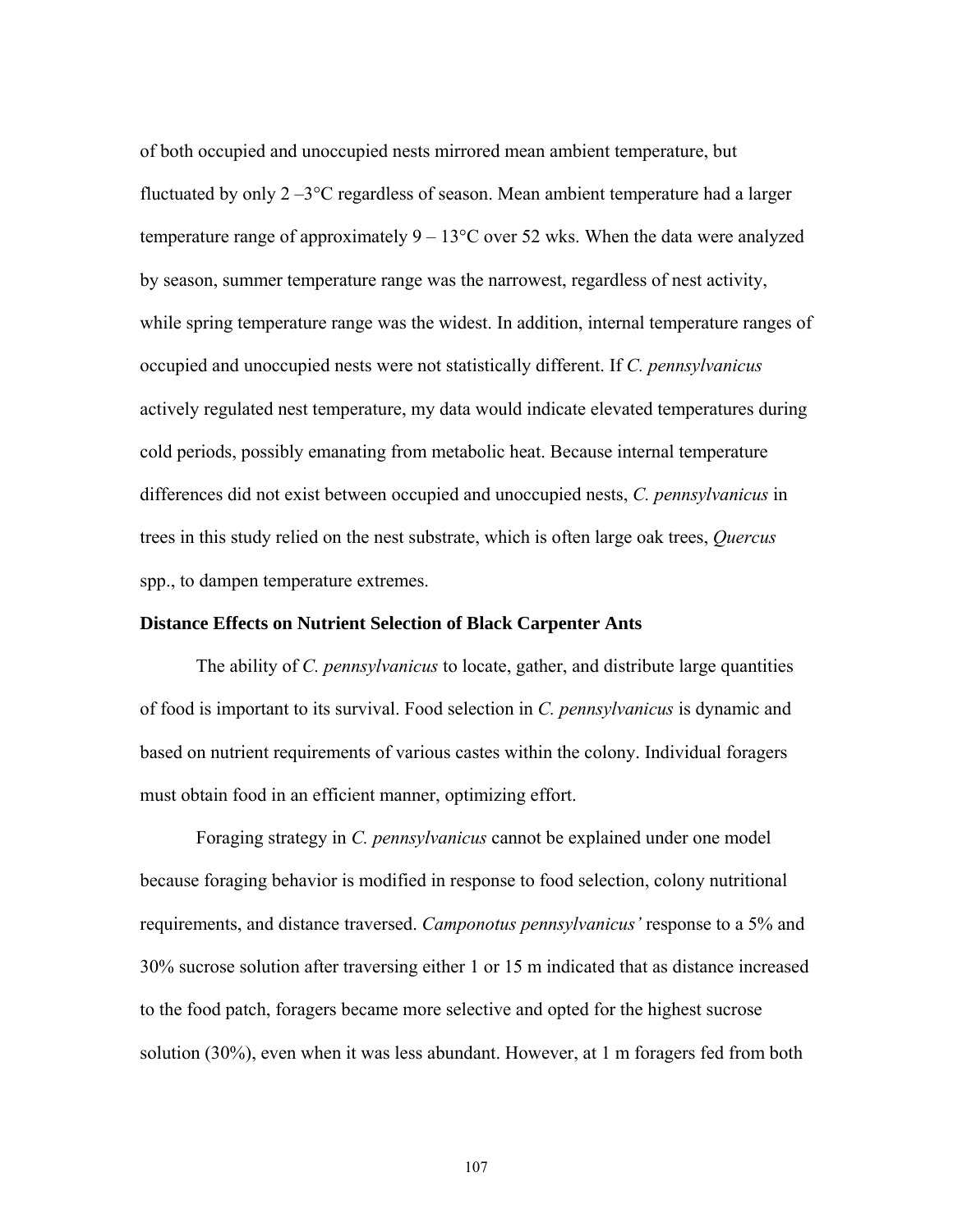5 and 30% solutions equally without discrimination. This selectivity has been theorized to maximize the caloric intake to compensate the forager for increased travel time and metabolic load costs. With regard to carbohydrate selection in my study, *C. pennsylvanicus* foraging adhered to a central place foraging model.

Forager response to varying concentrations of casein (protein) was not as clear as their response to sucrose. The 1 or 15 m traveled had no observable effect on protein concentration selection by foragers. Both 5 and 30% casein solutions were readily imbibed and were heavily recruited to by nestmates once discovered. No additional behaviors were observed that suggested foragers were actively searching for additional protein sources after the original discovery, nor did recruitment shift to the higher concentration if it was discovered. *Camponotus pennsylvanicus'* response to different concentrations of protein is complex and attributed to the CPF model based on this study. **Discussion** 

 Pest management professionals (PMP) are called upon daily to safely and effectively control a variety of household and structural insect pests. To be successful, PMPs must have a sound knowledge of a pest's biology to achieve control. Annually carpenter ant control is a multimillion dollar business in the U. S. Successful PMPs use many tactics to control *Camponotus* spp., including toxic baits, residual insecticides, and physical removal and exclusion. No single control method can manage or eliminate all pest colonies of *Camponotus* spp. Multiple tactics are needed in conjunction with extensive inspections to achieve an acceptable level of control. Increasing our knowledge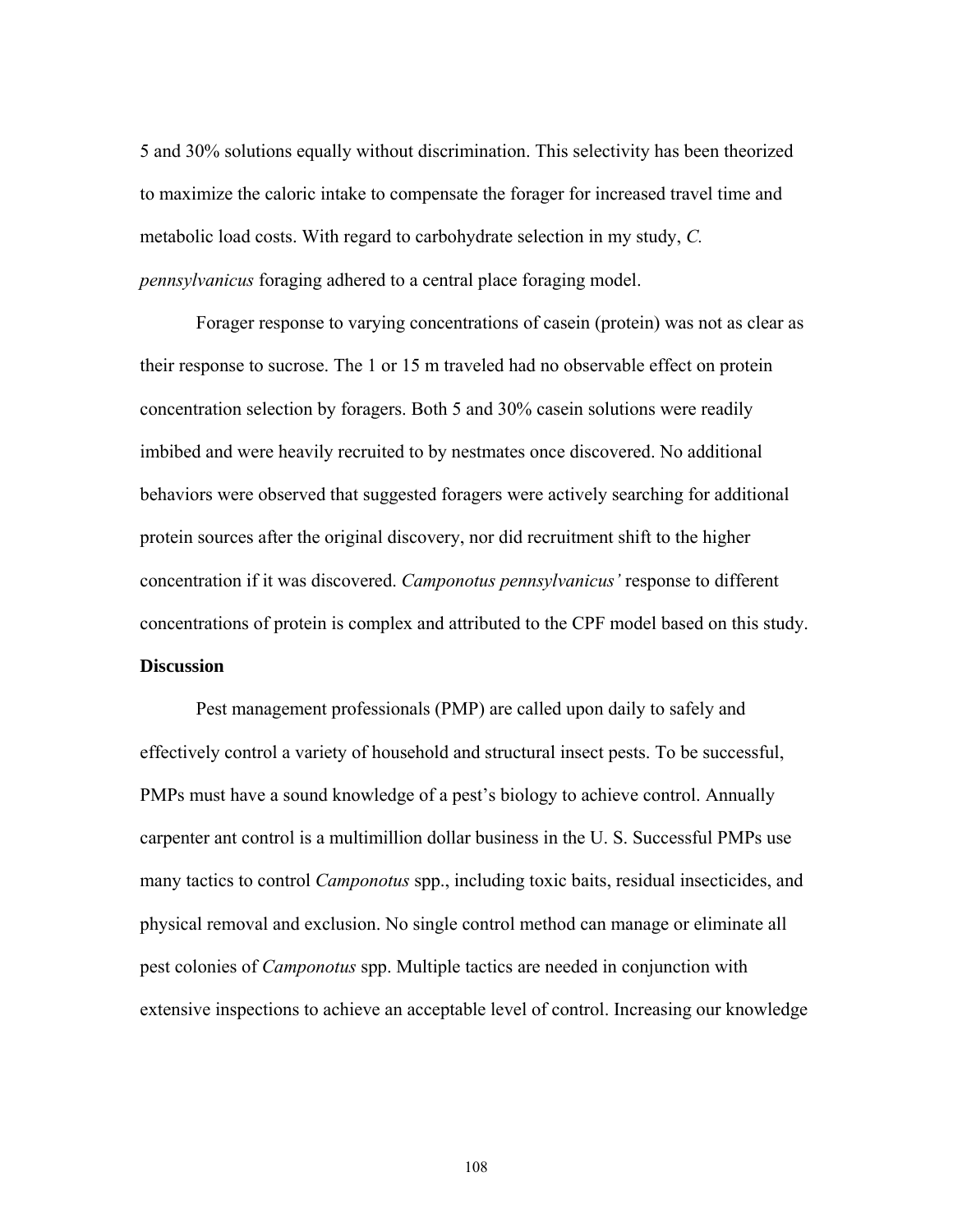base on nesting and foraging behavior will lead to improved methods of carpenter ant control.

 Little information is available on the nesting behavior of *Camponotus spp*., and even less on *C. pennsylvanicus*. My research provided ecological information on the nest characteristics of *C. pennsylvanicus* colonies. In general, the current literature regarding *C. pennsylvanicus* biology and behavior is an amalgamation from several species across vastly different climactic regions. What was known regarding nesting behavior was that *C. pennsylvanicus* infests logs, stumps, and trees. Infested tree species were documented but this, too, was region-specific with little information regarding the southeastern range of this important pest. In South Carolina, according to my data, *C. pennsylvanicus* primarily nests in oak trees. (*Quercus* spp.). However, other tree species also were documented. I have observed *C. pennsylvanicus* nests in varying species of hardwood trees including *Fraxinus americana* (white ash), *Cornus florida* (flowering dogwood), *Betula nigra (*river birch)*,* and *Prunus serotina*, (black cherry). While oak trees are dominant in the areas surveyed during this research project, I feel that this is of lesser importance than in almost every instance of *C. pennsylvanicus* nesting in trees suffering from heart rot fungi. This also applied to diameter at breast height (dbh) data. *Camponotus pennsylvanicus* may infest smaller trees, but more often, black carpenter ants nest in older mature trees. Large mature trees are prone to heart rot fungi indicating the relationship is one of a fungi/ant association rather than simply tree dimensions. Research to determine if *C. pennsylvanicus* can mechanically transmit the fungi commonly associated with heart rots could delineate this relationship and evaluate if this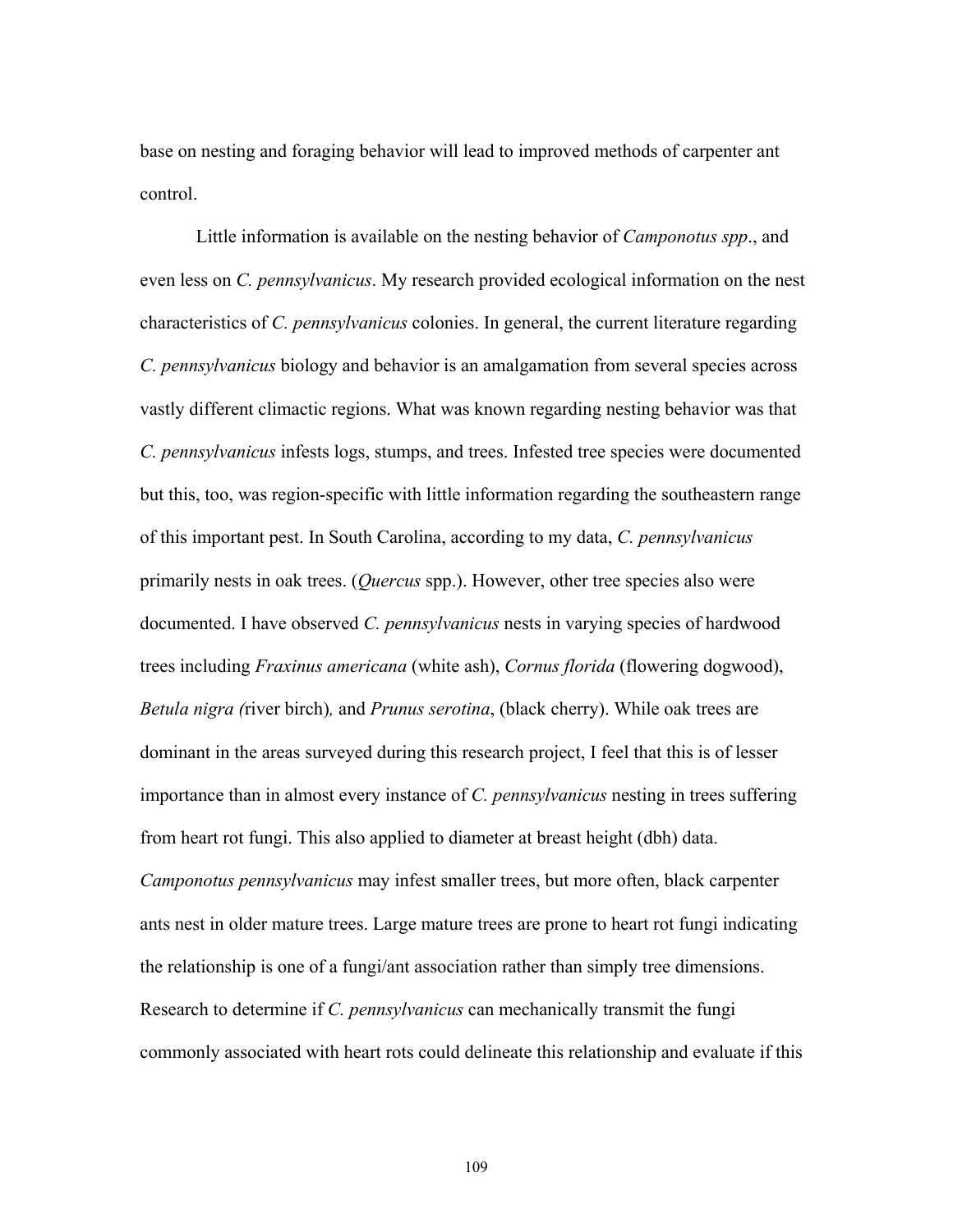is a primary vector able to introduce fungal spores into otherwise healthy hardwood trees. Previous research has documented that *C. pennsylvanicus* can mechanically transmit chestnut blight, *Cryphonectria (=Endothia) parasitica* (Murrill).

 One area of the original data set that perplexed me was the lack of correlation between nests and vegetation density. After several years of locating nests, I never observed black carpenter ant nests in areas with dense undergrowth. My opinion is that it is an artifact of the predominately hardwood forest habitat. Because *C. pennsylvanicus* nests in hardwood trees, this type of dominant habitat has sparse undergrowth due to low amounts of sunlight available at the forest floor. A more extensive survey using larger plots might reveal a correlation between sparse vegetation and nest occurrence.

My results should help PMPs when inspecting for *C. pennsylvanicus* nests. One problem that PMPs face is not the inability to control a pest, but rather the time required to perform a thorough inspection. Inspections for *C. pennsylvanicus* in the Piedmont region of South Carolina should focus on large hardwood trees with visible signs of heart rot damage. These are evident by the presence of sometimes large holes and fungal bodies on the trunk of the tree. Logs approximately 9 m in length, also too should be inspected.

 Because *C. pennsylvanicus* nests in hardwood trees, a question one may ask is, "Why". Does the tree convey any benefit to the ant or is it the simple use of an unused niche? Studies with tree-nesting termites and another using *C. pennsylvanicus* report significantly warmer temperatures inside the nest than in the surrounding uninfested tree trunk. This implies active mechanisms are used to modify the internal nest temperature.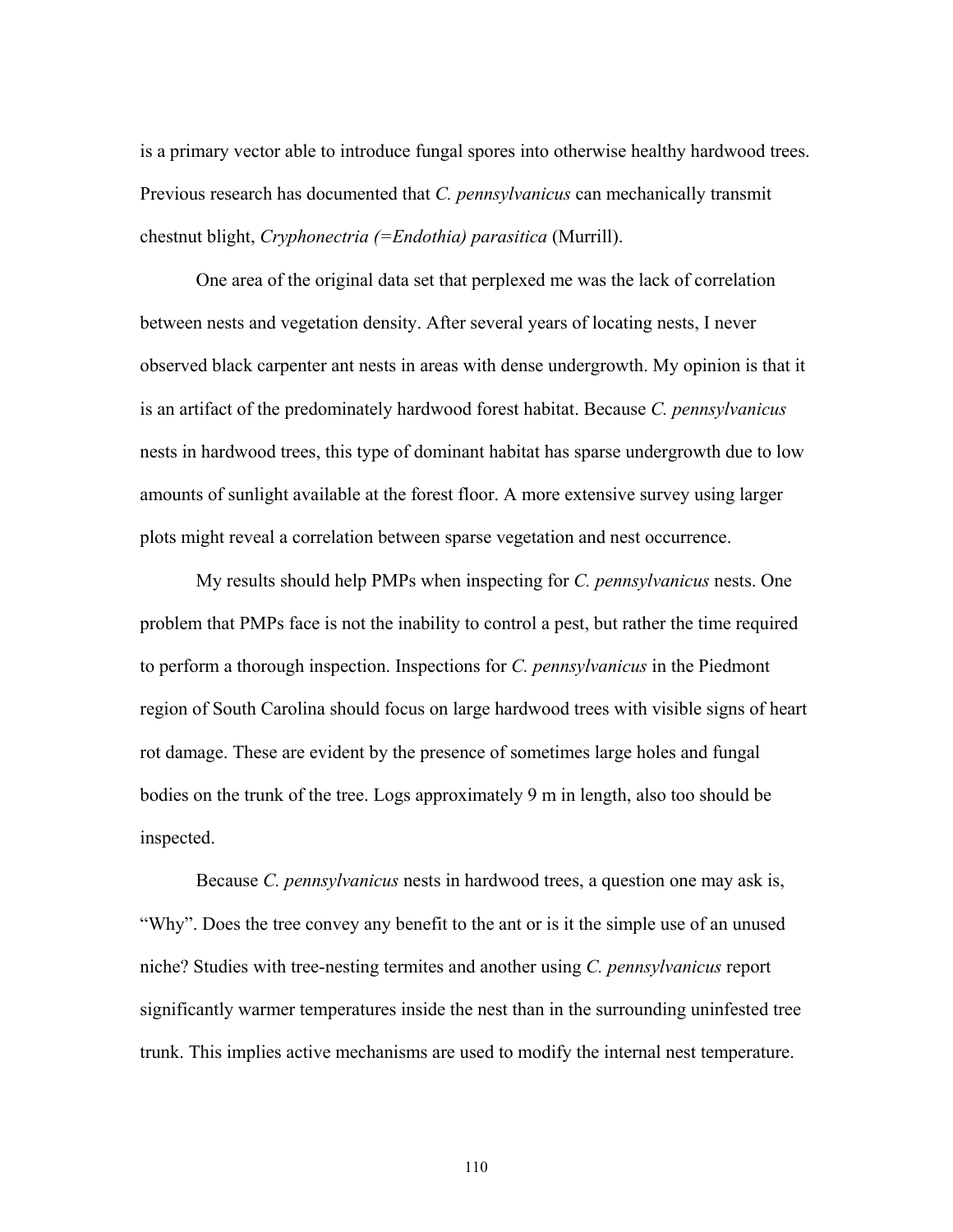However, because the core of the tree is not alive, measurable metabolic activity should not be observed. I found no active means of nest thermoregulation by *C. pennsylvanicus*. This corroborates the study by Cannon and Fell (1992) characterizing *C. pennsylvanicus* nests in logs. Soil-nesting formicids use nest architecture, decomposition products, and other factors to artificially warm their nest to create optimal brood-rearing temperatures. I speculate this is in part to overcome the variable nature of soil-temperature fluctuations. By nesting inside a tree cavity, *C. pennsylvanicus* can use the buffering capacity of the tree and not waste vital resources to artificially control the internal nest microclimate. Ideally, there would be complementary mechanical or physiological mechanisms in place allowing the ants to maintain a constant nest temperature instead of reflecting ambient temperatures. My study should be expanded to include northern areas of the *C. pennsylvanicus* range, where tree species are different and winter temperatures are much colder than in South Carolina. Expanding the original study to include ambient, internal, and sound areas of the trunk could also be more informative in regard to heat loss or gain in nests. A regional study might show behavioral adaptations specific for the local climate and may show a gradation of mechanisms employed by *C. pennsylvanicus* within distinct geographies.

My foraging study of *C. pennsylvanicus* created more questions than it answered. My original assumption was that *C. pennsylvanicus* gathered food according to a central place foraging model (CPF). According to my data, this was true for sucrose solutions but not casein solutions. I suggest that foragers reacted to the sucrose solutions, following the CPF model because carbohydrates are a resource quickly disseminated within their own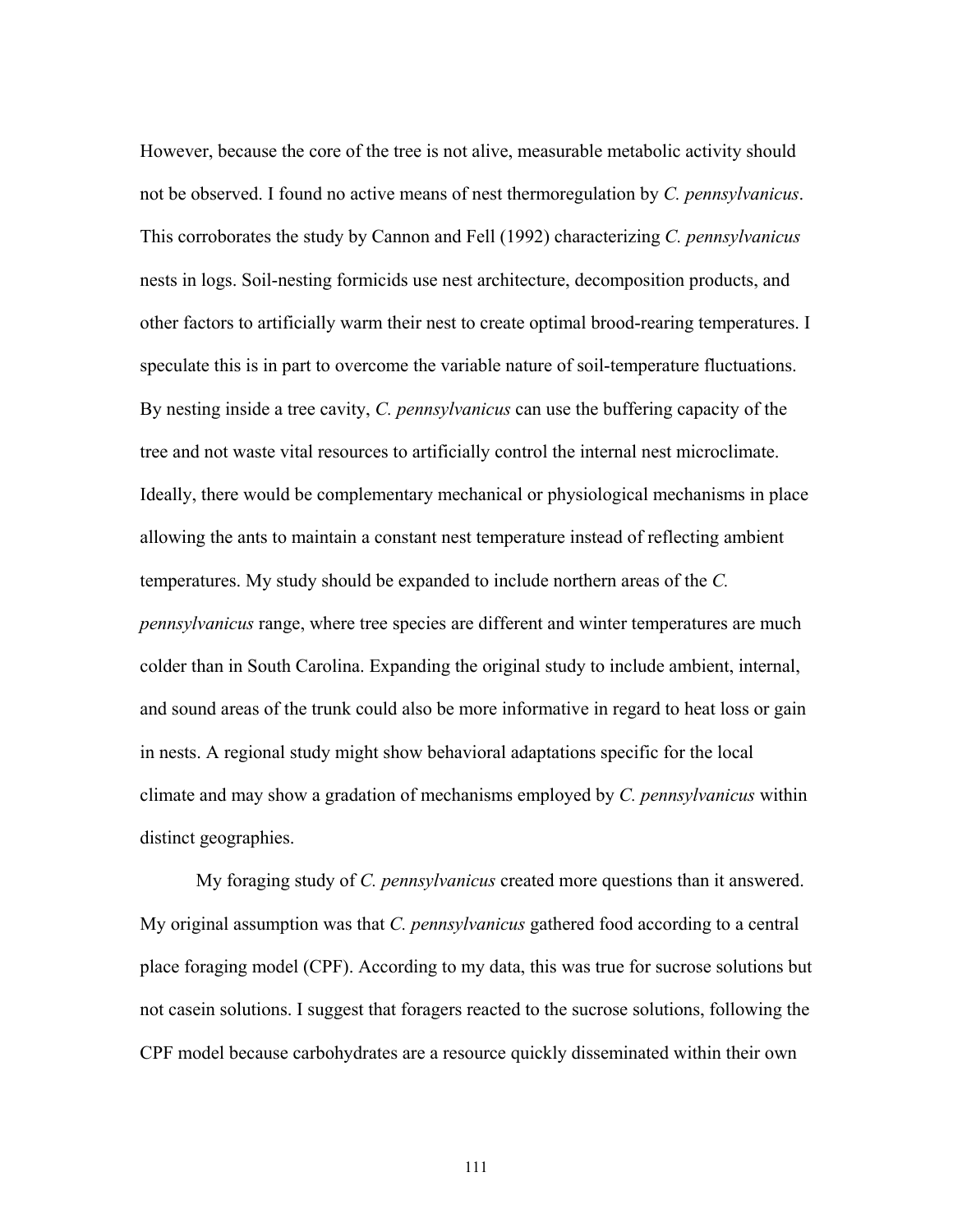caste. Metabolic costs from travel time and searching would necessitate maximizing nutrient selection by foragers because a large portion of the colony population feeds predominately on carbohydrates.

Protein foraging in *C pennsylvanicus* in my study does not fit the CPF model because caloric intake is not maximized as distance to a food patch increases. If protein foraging fit the model, *C. pennsylvanicus* should have chosen the 30% at 15 m. Instead, foragers showed no preference and readily fed on 5% and 30% casein. Because my original hypothesis, in part, was not accepted, alternate hyp[otheses should be explored to help characterize protein foraging. Future research projects should explore the protein requirements needed for colony growth and spatial heterogeneity of protein sources. Nutritional requirements of a *C. pennsylvanicus* colony may not require high concentrations of protein although this does not adequately explain ants feeding on both 5 and 30% casein. Investigating the spatial heterogeneity of protein sources may reveal that naturally occurring prey are inconsistent and when encountered illicit a strong foraging response to maximize uptake.

Based on my results, feeding durations vary with distance and concentration. Whether or not those times lengthened due to increased liquid uptake or as a response to the solution's density or viscosity cannot be answered within the limitations of my study. While solution density and viscosity were not evaluated in this experiment, similar inferences could be drawn from other studies to explain the data in part. If a solution's density or viscosity is increased, uptake of fluid likely would lengthen and might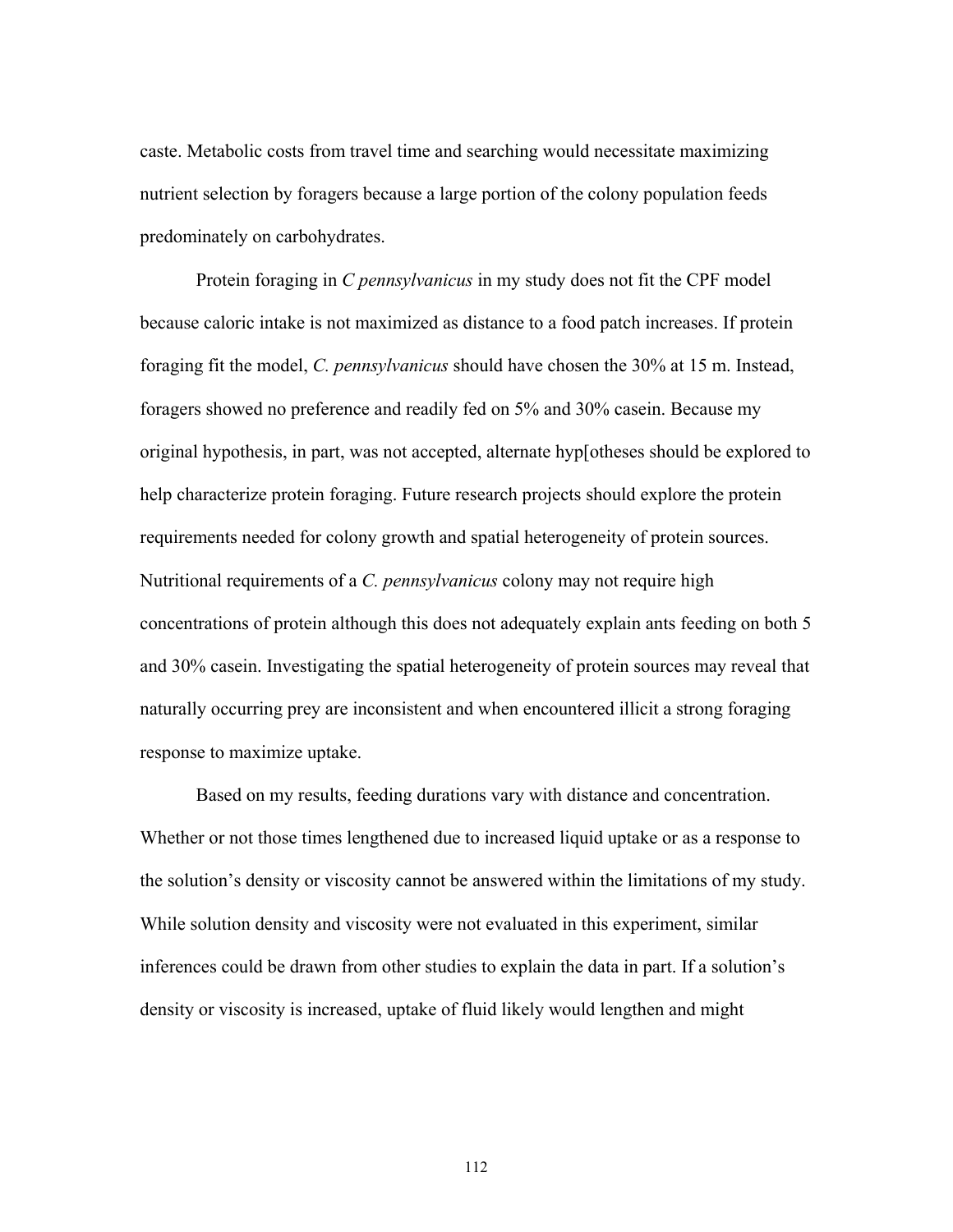decrease the volume imbibed because the density of the solution might deceive the forger that it has a full crop when it is not.

The results of my foraging study has the most potential importance for the pest management of *C. pennsylvanicus*. During my observations of *C. pennsylvanicus* foraging on casein solutions, recruitment of other foragers was swift and continuous until the casein solution was depleted. The sucrose solution was readily fed on by foragers but they lacked the intensity at which they fed on the casein solutions. Commercial protein baits using casein are viable if simple preservatives are used to keep them from becoming rancid. Carbohydrate-based food baits are readily available but primarily affect the foraging caste, with varying degrees of control, because it is their dominant source of nutrition. Protein baits offered jointly with carbohydrate baits would have a greater ability to affect both brood and foragers, causing colony collapse.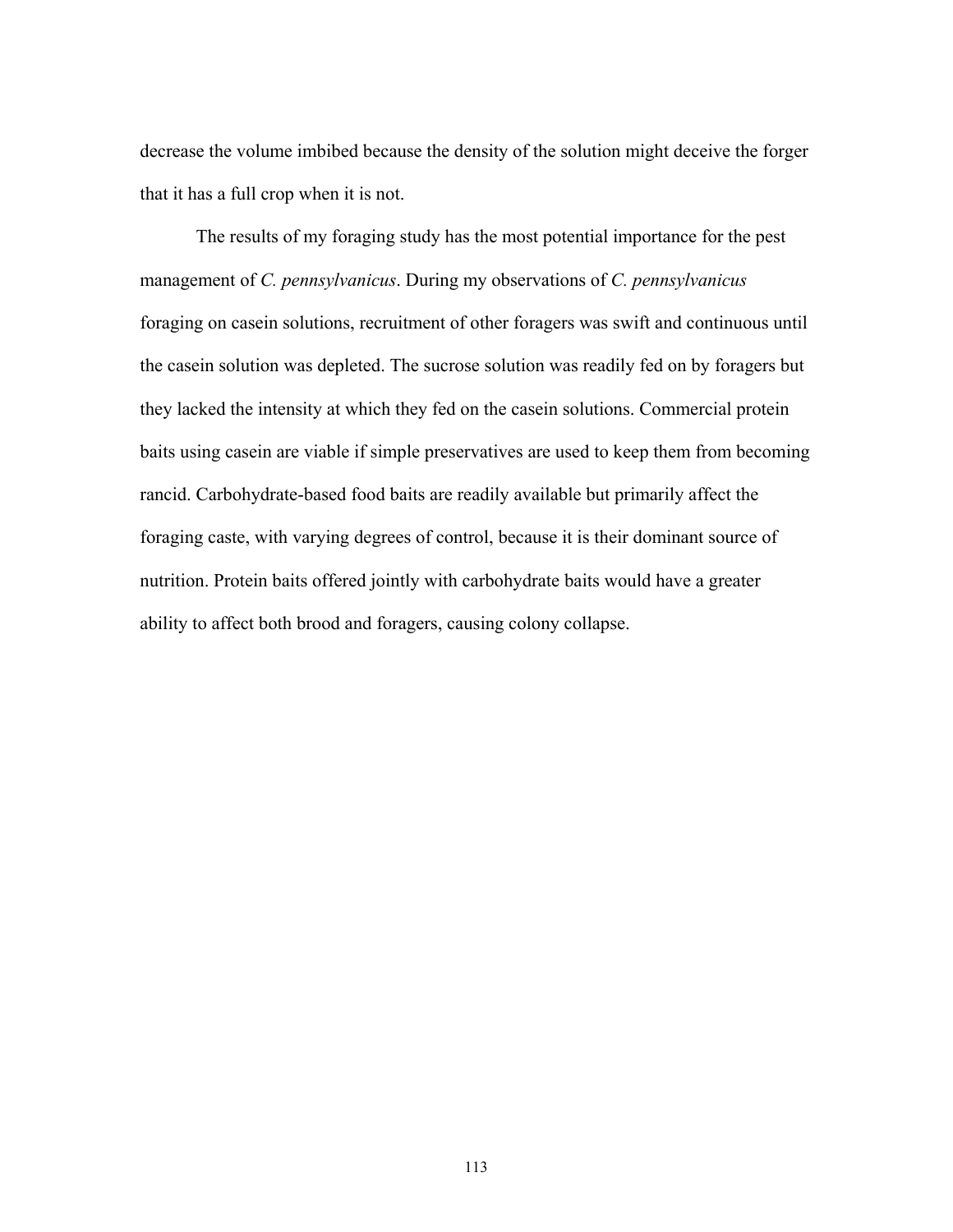# **LITERATURE CITED**

Cannon, C. A., and R. D. Fell. 1992. Cold hardiness of the overwintering black carpenter ant. Physiol. Entomol. 17: 121-126.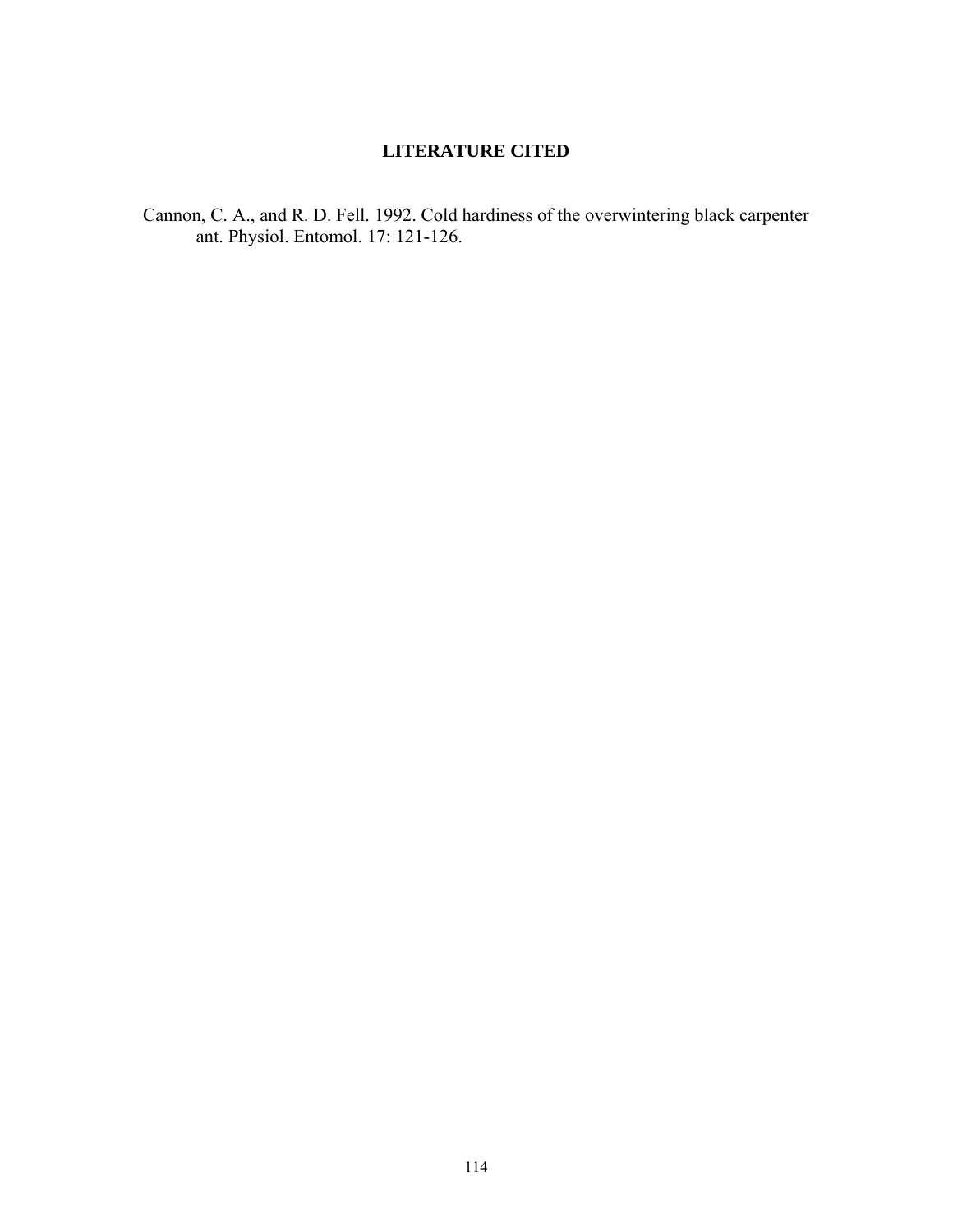# **APPENDIX**



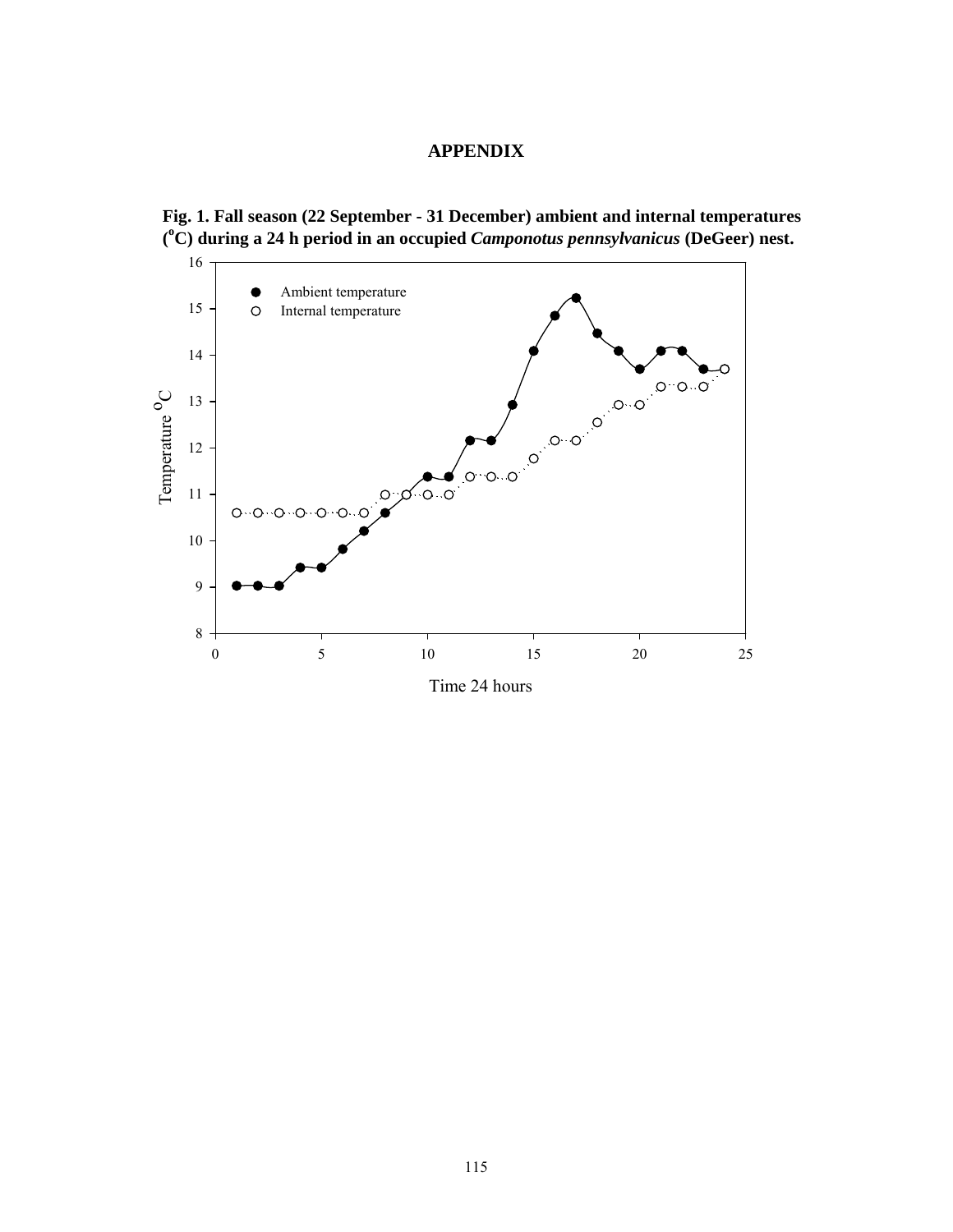**Fig. 2. Fall season (22 September - 31 December) ambient and internal temperatures ( o C) during a 24 h period in an unoccupied** *Camponotus pennsylvanicus* **(DeGeer) nest.** 

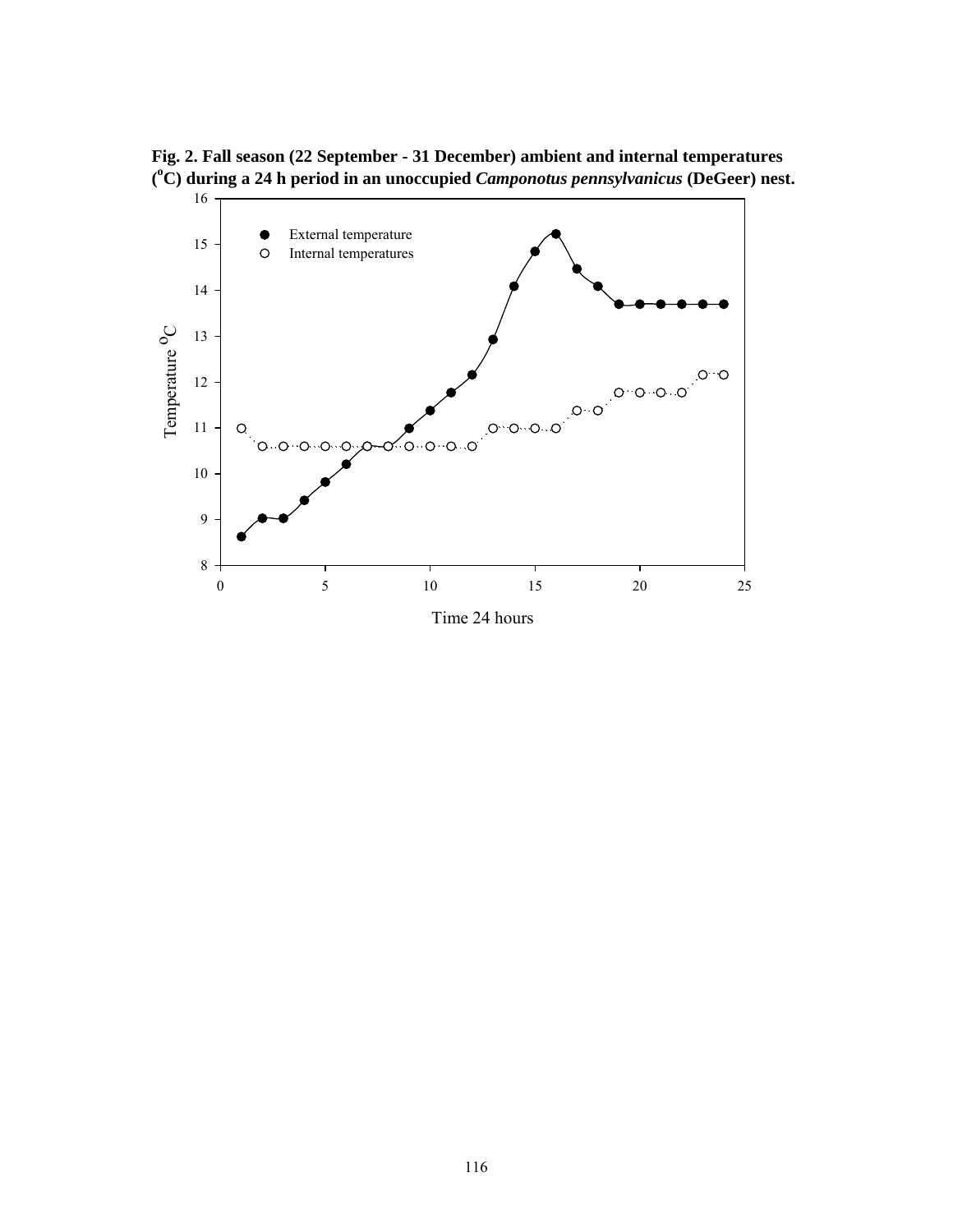**Fig. 3. Winter season (31 December- 20 March) ambient and internal temperatures ( o C) during a 24 h period in an occupied** *Camponotus pennsylvanicus* **(DeGeer) nest.** 

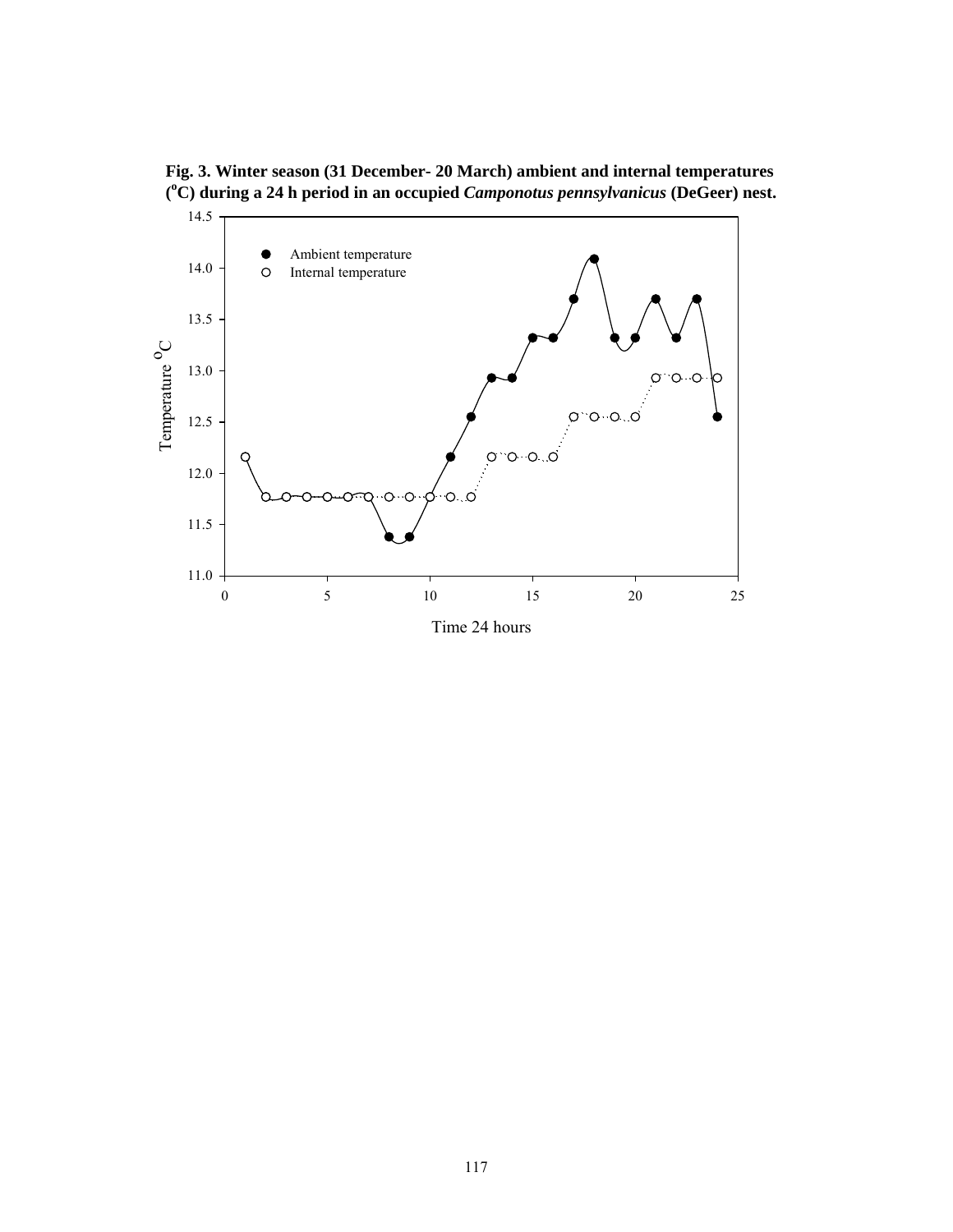**Fig. 4. Winter season (31 December- 20 March) ambient and internal temperatures ( o C) during a 24 h period in an unoccupied** *Camponotus pennsylvanicus* **(DeGeer) nest.** 

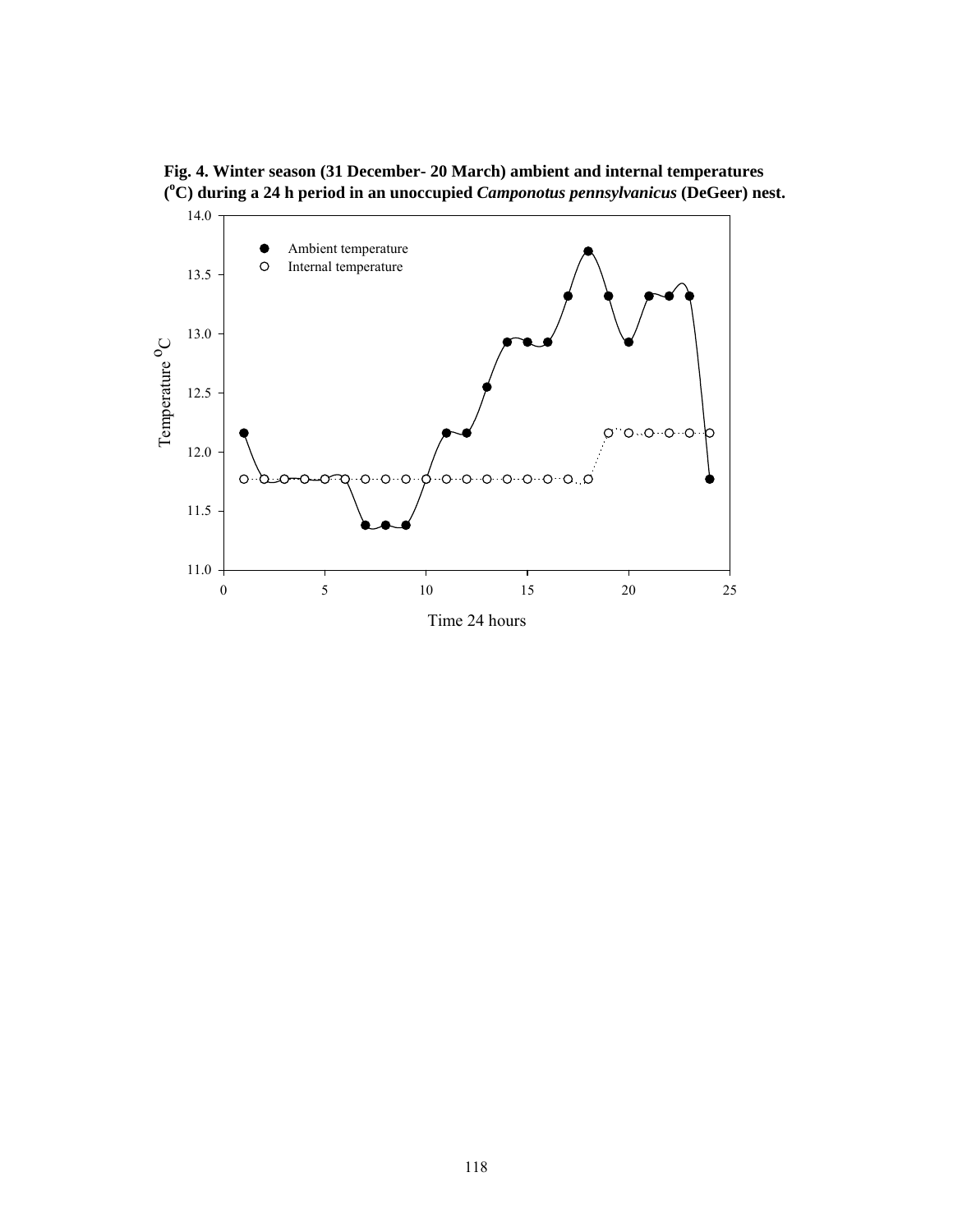**Fig. 5. Spring season (20 March - 21 June) ambient and internal temperatures ( o C) during a 24h period in an occupied** *Camponotus pennsylvanicus* **(DeGeer) nest.** 

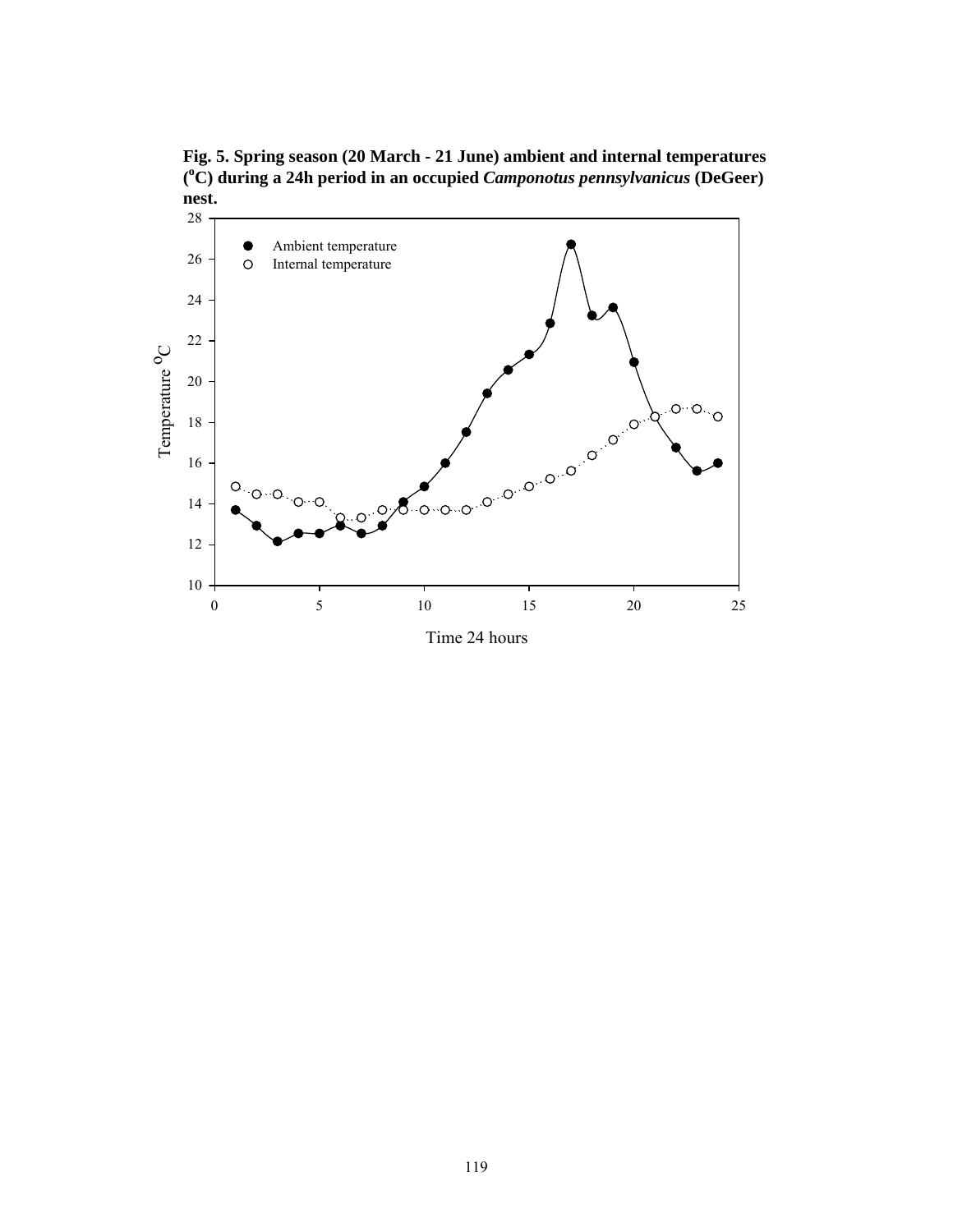**Fig. 6. Spring season (20 March - 21 June) ambient and internal temperatures ( o C) during a 24 h period in an unoccupied** *Camponotus pennsylvanicus* **(DeGeer) nest.** 

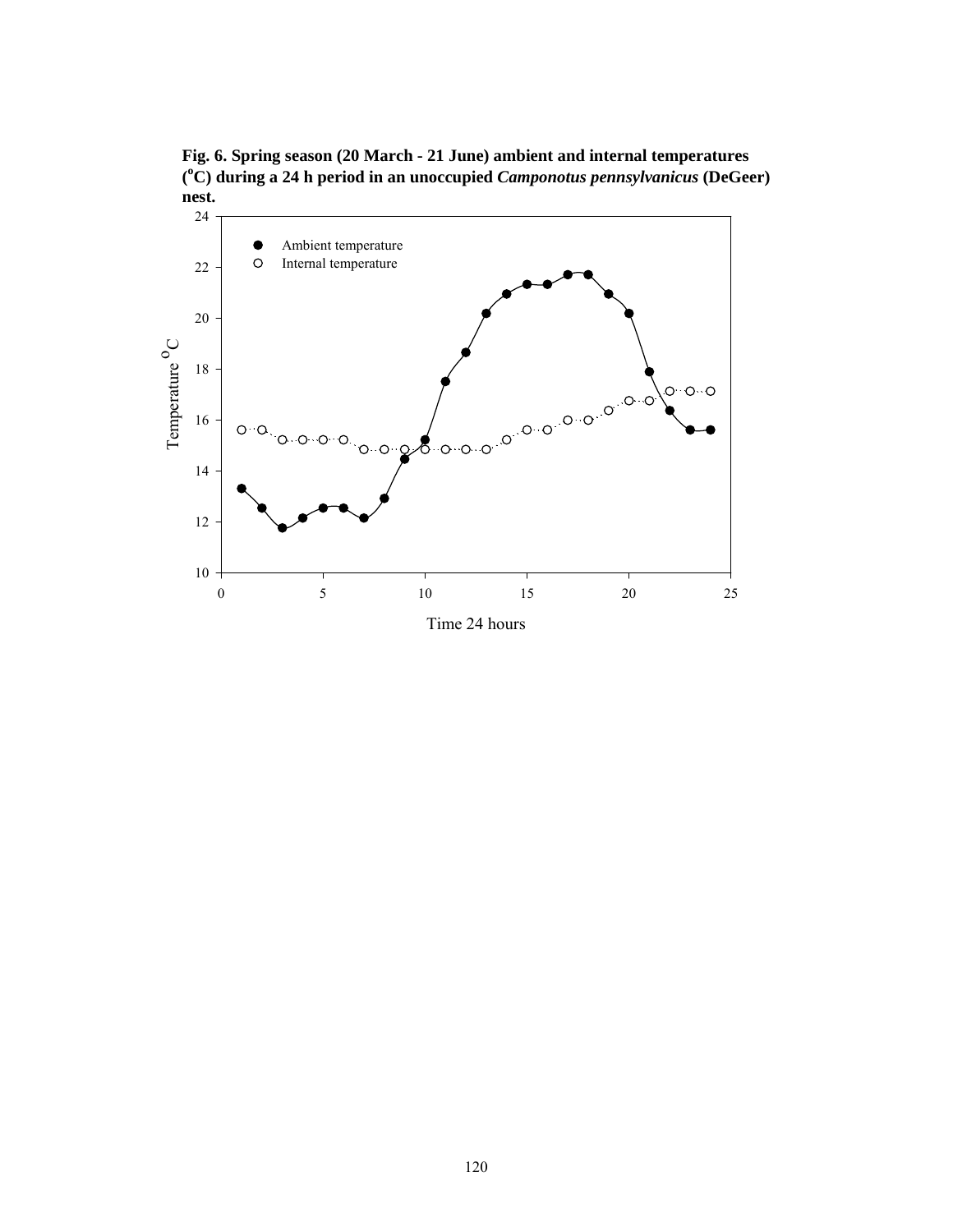

**Fig. 7. Summer season (21 Jun - 22 September) ambient and internal temperatures ( o C) during a 24h period in an occupied** *Camponotus pennsylvanicus* **(DeGeer) nest.**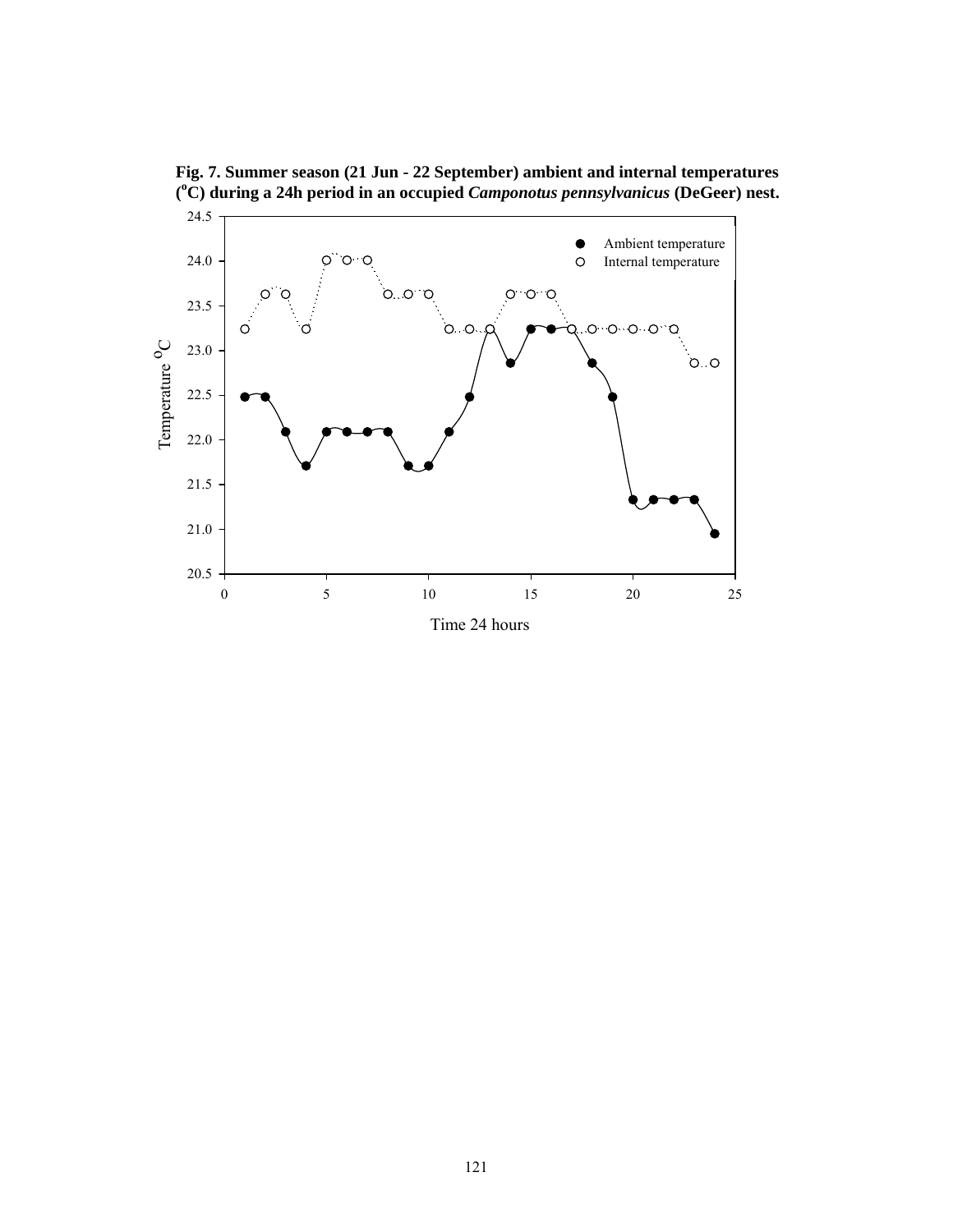**Fig. 8. Summer season (21 Jun - 22 September) ambient and internal temperatures ( oC) during a 24 h period in an unoccupied** *Camponotus pennsylvanicus* **(DeGeer) nest.** 

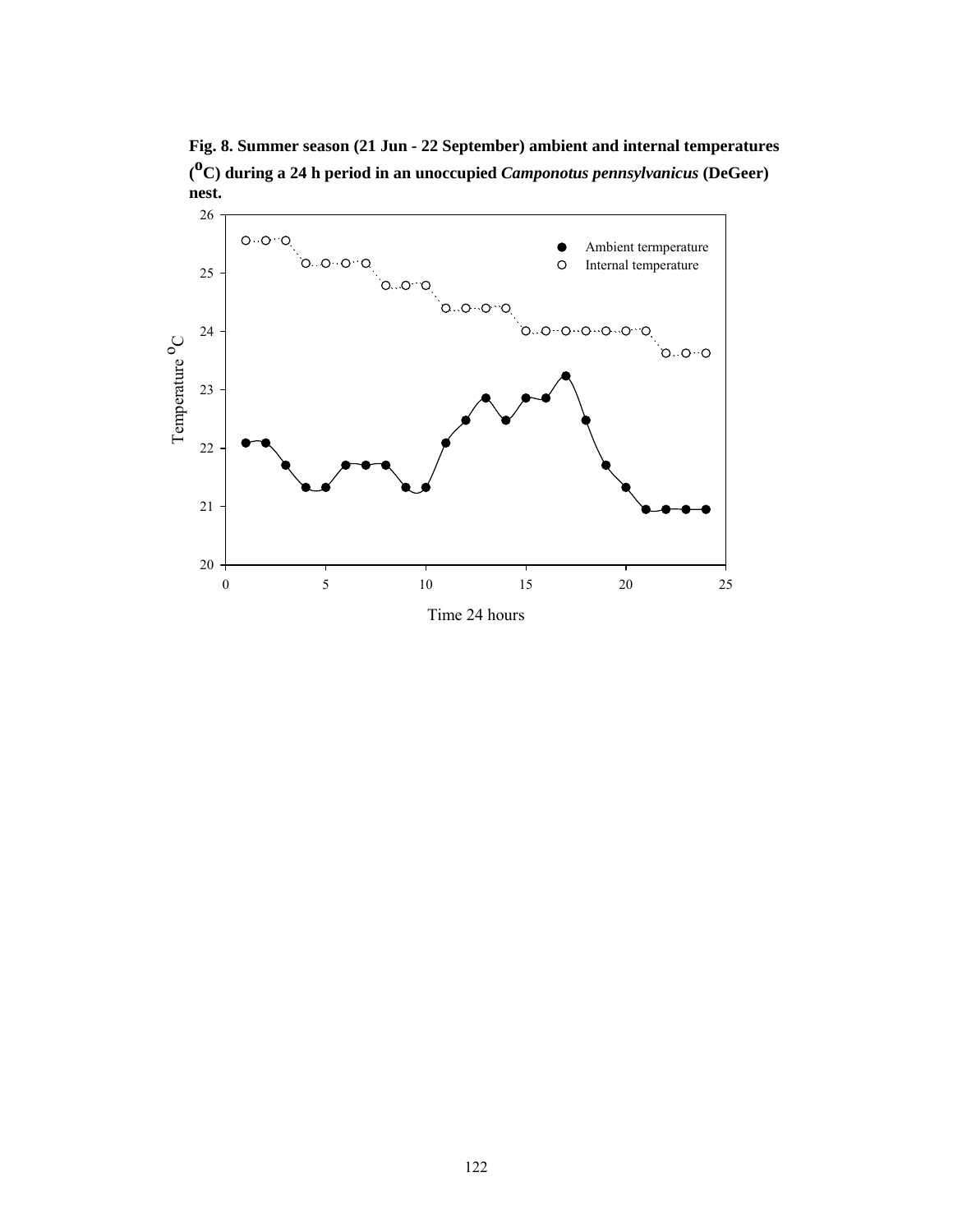**Fig. 9. Mean differences in internal temperature ranges for occupied and unoccupied** *Camponotus pennsylvanicus* **(DeGeer)nests during the fall season.**

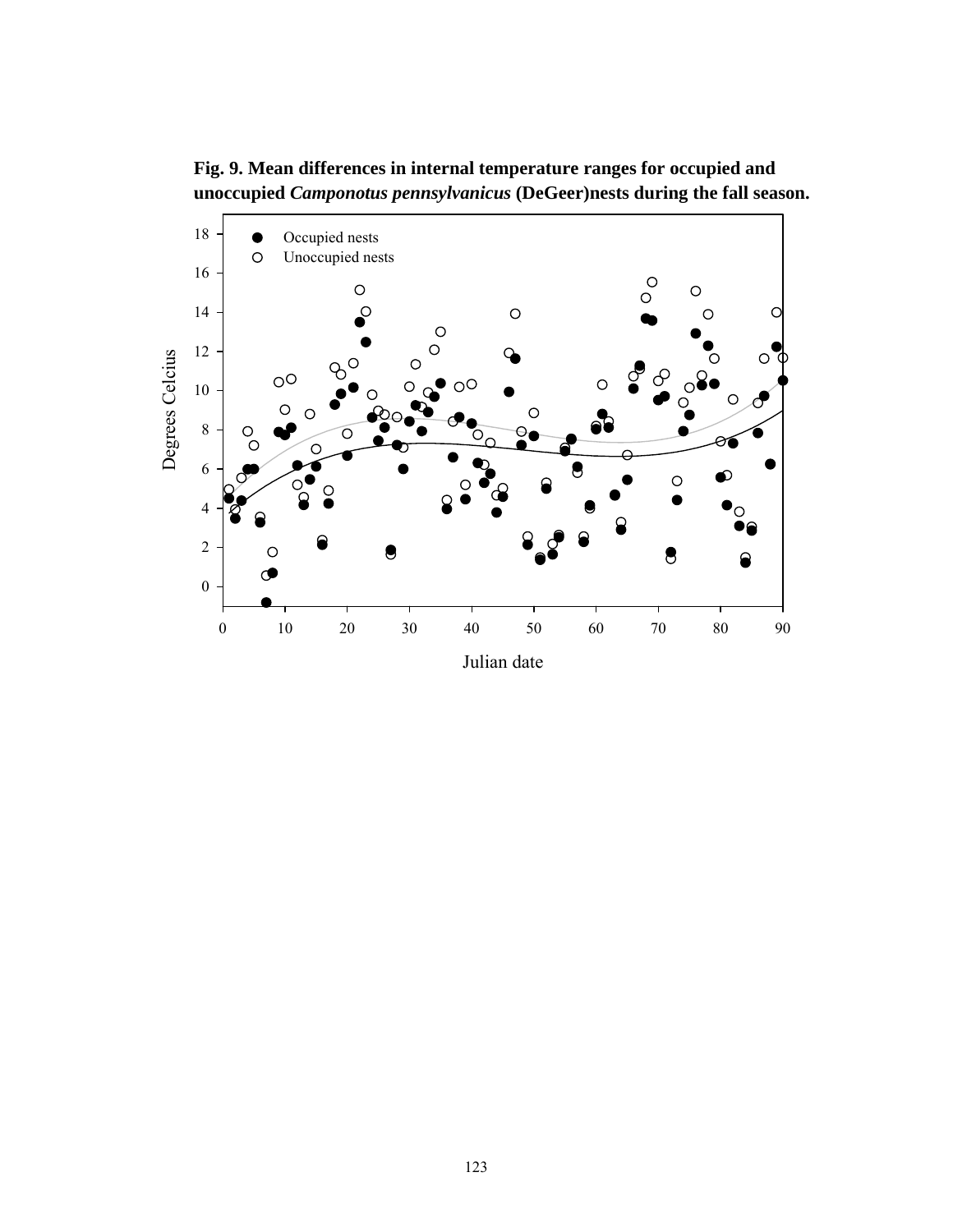

**Fig. 10. Mean differences in internal temperature ranges for occupied and unoccupied** *Camponotus pennsylvanicus* **(DeGeer) nests during the winter season.**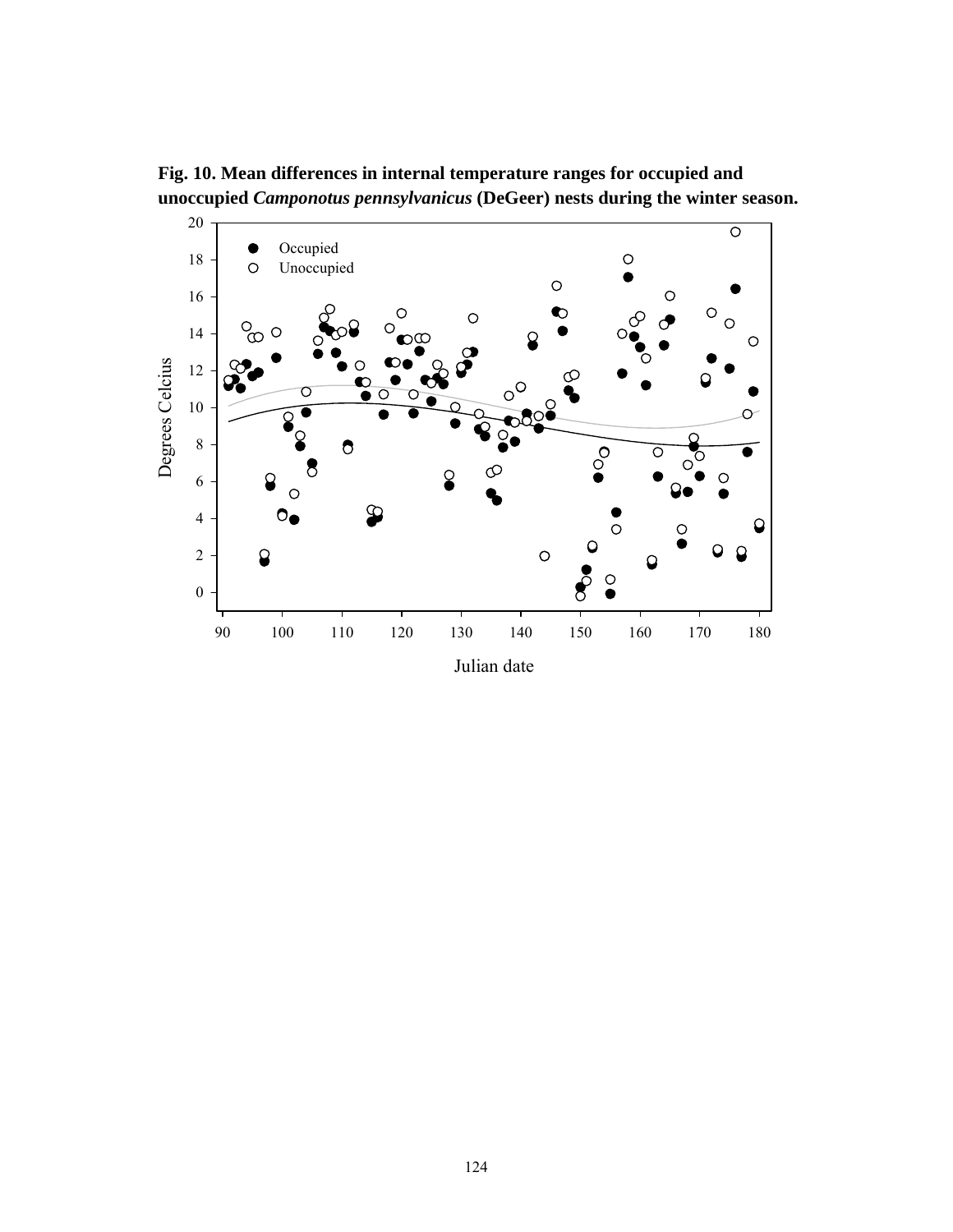

**Fig. 11. Mean differences in internal temperature ranges for occupied and unoccupied** *Camponotus pennsylvanicus* **(DeGeer) nests during the spring season.**

Julian date